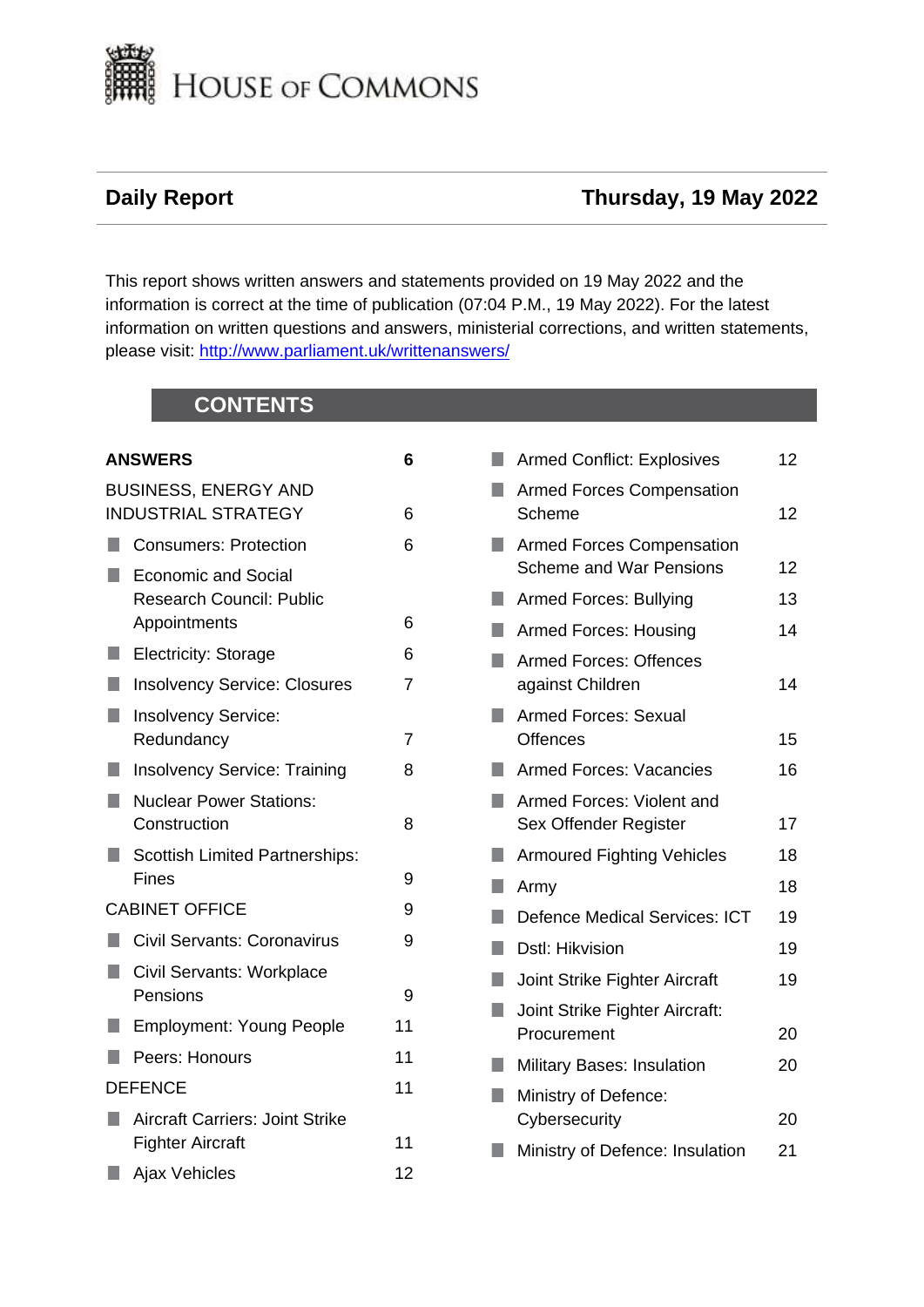|    | Ministry of Defence: Japanese<br>Knotweed                      | 21 |
|----|----------------------------------------------------------------|----|
|    | Ministry of Defence: Staff                                     | 22 |
|    | Portsmouth Dockyard:<br>Insulation                             | 22 |
| ×. | <b>RAF Honington: Sexual</b><br><b>Offences</b>                | 22 |
| ٠  | Ukraine: Humanitarian Aid                                      | 22 |
| q  | <b>Ukraine: Military Aid</b>                                   | 23 |
| ŋ  | <b>Undocumented Migrants:</b><br><b>English Channel</b>        | 24 |
|    | Veterans: Injuries                                             | 25 |
|    | <b>EDUCATION</b>                                               | 25 |
|    | <b>Children: Swimming</b>                                      | 25 |
|    | Family Hubs: Finance                                           | 26 |
| ٠  | <b>National Curriculum Tests</b>                               | 26 |
|    | Pre-school Education: Finance                                  | 27 |
| ٥  | Refugees: Ukraine                                              | 27 |
| H. | <b>Schools: Sports</b>                                         | 28 |
| n  | <b>Special Educational Needs:</b><br>Appeals                   | 28 |
| ×. | <b>Special Educational Needs:</b><br><b>Hearing Impairment</b> | 30 |
|    | Supply Teachers: Pay and<br><b>Workplace Pensions</b>          | 30 |
|    | ENVIRONMENT, FOOD AND<br><b>RURAL AFFAIRS</b>                  | 31 |
|    | <b>Air Pollution: Pollution Control</b>                        | 31 |
|    | Department for Environment,<br>Food and Rural Affairs:         |    |
|    | <b>Departmental Responsibilities</b>                           | 32 |
|    | <b>Infant Foods</b>                                            | 32 |
|    | <b>Sharks: Animal Products</b>                                 | 33 |
|    | <b>Washing Machines:</b><br>Microplastics                      | 33 |

|    | FOREIGN, COMMONWEALTH<br>AND DEVELOPMENT OFFICE                       | 33 |
|----|-----------------------------------------------------------------------|----|
| H. | <b>Africa: Foreign Relations</b>                                      | 33 |
|    | <b>Burkina Faso and Guinea:</b><br><b>Politics and Government</b>     | 34 |
|    | Democratic Republic of<br>Congo: Military Intervention                | 34 |
| H  | Democratic Republic of the<br>Congo: Ebola                            | 35 |
|    | Development Aid                                                       | 35 |
|    | <b>Diplomatic Relations</b>                                           | 35 |
|    | East Africa: Food                                                     | 36 |
| ٠  | East Africa: Food Supply                                              | 37 |
|    | Ethiopia: Crimes against<br>Humanity                                  | 38 |
|    | <b>EU Countries: Visas</b>                                            | 38 |
|    | <b>Finland and Sweden: Defence</b><br>and Security                    | 39 |
|    | Foreign, Commonwealth and<br>Development Office: Private<br>Education | 39 |
|    | Global Fund to Fight Aids,<br><b>Tuberculosis and Malaria</b>         | 40 |
|    | Human Rights: Females                                                 | 40 |
|    | India: Religious Freedom                                              | 41 |
|    | Israel: Journalism                                                    | 41 |
|    | MI6: Environment Protection                                           | 41 |
|    | <b>Myanmar: Health Services</b>                                       | 42 |
| ×. | Northern Ireland Protocol                                             | 42 |
|    | Shireen Abu Akleh                                                     | 42 |
|    | Somalia: Food Supply                                                  | 43 |
| ×. | Somaliland: Press Freedom                                             | 44 |
|    | Sri Lanka: Politics and<br>Government                                 | 44 |
|    | <b>Sudan: Armed Conflict</b>                                          | 45 |
|    | <b>Ukraine: Armed Conflict</b>                                        | 45 |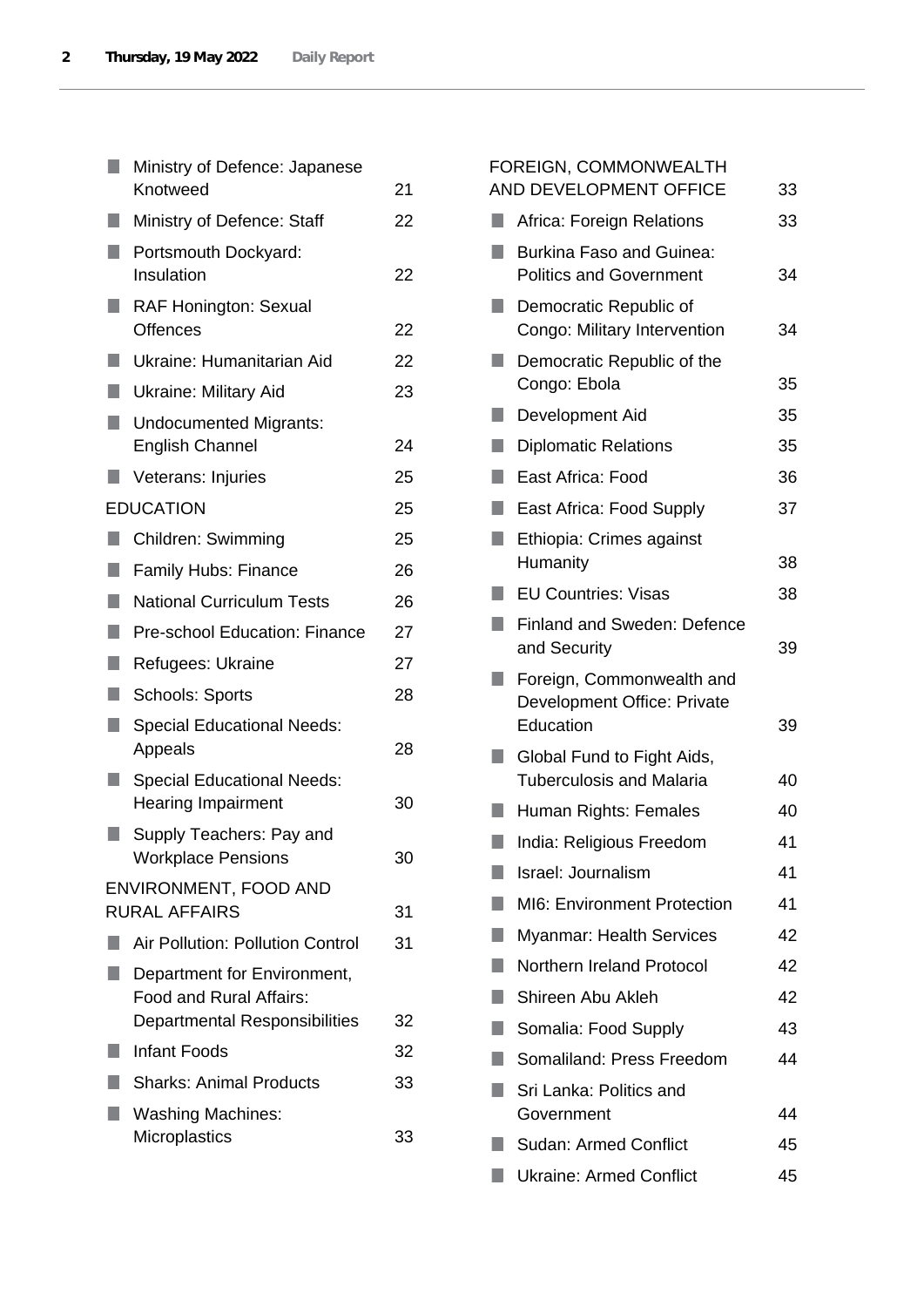|    | <b>USA: Abortion</b>                                           | 46 |
|----|----------------------------------------------------------------|----|
|    | <b>HEALTH AND SOCIAL CARE</b>                                  | 46 |
|    | Air Pollution: Pollution Control                               | 46 |
|    | Alcoholic Drinks: Labelling                                    | 46 |
|    | <b>Ambulance Services: Barnsley</b><br>Hospital                | 47 |
|    | <b>Ambulance Services:</b><br>Shropshire                       | 47 |
|    | <b>Ambulance Services:</b><br>Standards                        | 48 |
|    | <b>Armed Forces: Sexual Assault</b><br><b>Referral Centres</b> | 48 |
|    | Asthma                                                         | 48 |
|    | Care Homes: Coronavirus                                        | 49 |
| ٠  | Care Homes: Dementia                                           | 49 |
| ٠  | Care Homes: Energy                                             | 50 |
| H. | Care Homes: Labour Turnover                                    | 50 |
| ٠  | <b>Death Certificates</b>                                      | 51 |
| ۰  | Dementia: Diagnosis                                            | 51 |
| F  | Dementia: Training                                             | 52 |
| n  | Dialysis Machines                                              | 53 |
|    | <b>Health Services: Home Visits</b>                            | 53 |
| п  | <b>Healthy Start Scheme</b>                                    | 53 |
|    | Learning Disability: Mental<br><b>Health Services</b>          | 54 |
|    | Leukaemia: Health Services                                     | 54 |
| ×. | <b>Maternity Services: Standards</b>                           | 55 |
|    | <b>Members: Correspondence</b>                                 | 55 |
|    | <b>Mental Health Services:</b><br>Finance                      | 56 |
|    | Neurology                                                      | 56 |
|    | <b>NHS: Dental Services</b>                                    | 56 |
|    | <b>Obesity: Mental Health</b>                                  | 57 |
|    | <b>Palliative Care</b>                                         | 57 |
|    |                                                                |    |

|    | <b>Pancreatic Cancer: Mortality</b>            |    |
|----|------------------------------------------------|----|
|    | Rates                                          | 58 |
|    | Platinum Jubilee 2022: Medals                  | 58 |
|    | <b>Primary Health Care</b>                     | 58 |
| H  | <b>Prostate Cancer: Screening</b>              | 59 |
| ٠  | <b>Streptococcus: Clinical Trials</b>          | 59 |
| ٠  | <b>Surgery: Waiting Lists</b>                  | 59 |
| п  | Veterans: LGBT+ People                         | 60 |
|    | <b>HOME OFFICE</b>                             | 61 |
| H  | <b>Abortion: Clinics</b>                       | 61 |
| H. | Asylum: Finance                                | 61 |
| H  | Asylum: Housing                                | 62 |
| ٠  | Asylum: Linton-on-Ouse                         | 62 |
| ٠  | Asylum: Rwanda                                 | 62 |
| H  | <b>Biometric Residence Permits</b>             | 63 |
| H  | <b>Burglary: Rural Areas</b>                   | 64 |
| ٠  | <b>Care Homes: Staff</b>                       | 64 |
|    | Fraud: Russia                                  | 65 |
| ٠  | Gender Recognition and<br>Sexuality: Rwanda    | 65 |
|    | Hate Crime: LGBT+ People                       | 66 |
|    | <b>HM Passport Office:</b><br><b>Standards</b> | 66 |
|    | <b>Homes for Ukraine Scheme</b>                | 66 |
|    | <b>Homes for Ukraine Scheme:</b>               |    |
|    | Children                                       | 67 |
|    | Members: Correspondence                        | 67 |
|    | <b>MI5: Environment Protection</b>             | 68 |
|    | Migrants: Hong Kong                            | 68 |
|    | <b>National Shipbuilding Office</b>            | 68 |
|    | Passports: Applications                        | 68 |
|    | Refugees: Afghanistan                          | 70 |
|    | Refugees: Rwanda                               | 71 |
|    | <b>Sexual Harassment: Public</b><br>Places     | 72 |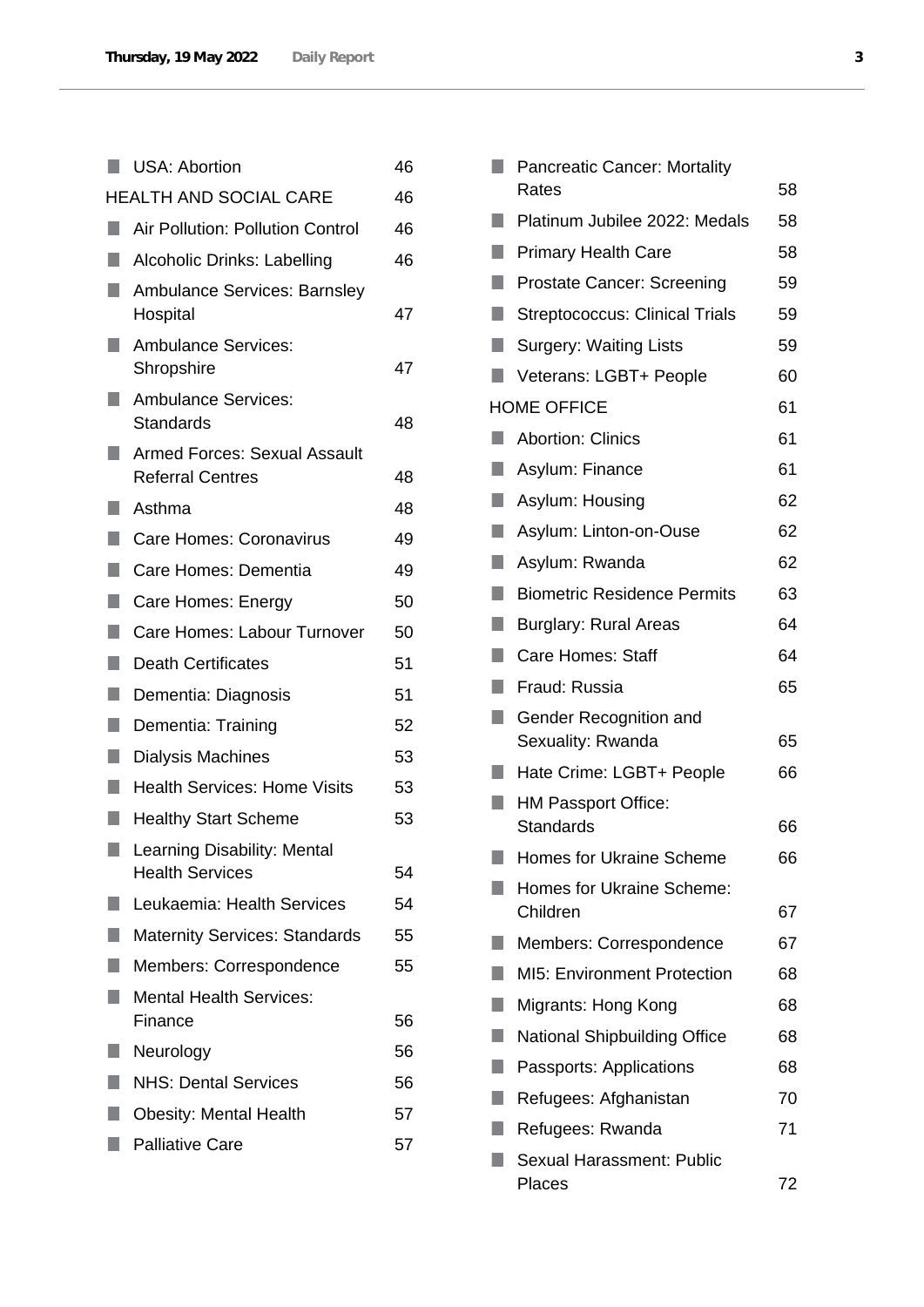| UK Visas and Immigration:<br>UK Visas and Immigration:<br><b>Telephone Services</b><br>Visas: Ukraine<br><b>Windrush Compensation</b><br>Scheme<br><b>HOUSE OF COMMONS</b><br><b>COMMISSION</b><br>All Party Parliamentary<br>Groups: Finance<br>Palace of Westminster:<br><b>Repairs and Maintenance</b><br><b>INTERNATIONAL TRADE</b><br><b>Developing Countries: Food</b> | 74<br>74<br>75<br>75<br>76<br>76<br>77<br>77<br>77 |
|------------------------------------------------------------------------------------------------------------------------------------------------------------------------------------------------------------------------------------------------------------------------------------------------------------------------------------------------------------------------------|----------------------------------------------------|
|                                                                                                                                                                                                                                                                                                                                                                              |                                                    |
|                                                                                                                                                                                                                                                                                                                                                                              |                                                    |
|                                                                                                                                                                                                                                                                                                                                                                              |                                                    |
|                                                                                                                                                                                                                                                                                                                                                                              |                                                    |
|                                                                                                                                                                                                                                                                                                                                                                              |                                                    |
|                                                                                                                                                                                                                                                                                                                                                                              |                                                    |
|                                                                                                                                                                                                                                                                                                                                                                              |                                                    |
|                                                                                                                                                                                                                                                                                                                                                                              |                                                    |
|                                                                                                                                                                                                                                                                                                                                                                              |                                                    |
|                                                                                                                                                                                                                                                                                                                                                                              |                                                    |
|                                                                                                                                                                                                                                                                                                                                                                              |                                                    |
|                                                                                                                                                                                                                                                                                                                                                                              | 78                                                 |
| Fraud: Remand in Custody                                                                                                                                                                                                                                                                                                                                                     | 78                                                 |
| <b>Fraud: Reoffenders</b>                                                                                                                                                                                                                                                                                                                                                    | 79                                                 |
| <b>Prisoners: Learning Disability</b>                                                                                                                                                                                                                                                                                                                                        | 79                                                 |
| LEVELLING UP, HOUSING AND<br><b>COMMUNITIES</b>                                                                                                                                                                                                                                                                                                                              | 79                                                 |
| <b>British Nationals Abroad: Hong</b>                                                                                                                                                                                                                                                                                                                                        | 79                                                 |
| <b>Building Better, Building</b>                                                                                                                                                                                                                                                                                                                                             |                                                    |
| <b>Beautiful Commission</b>                                                                                                                                                                                                                                                                                                                                                  | 80                                                 |
| <b>Community Relations:</b><br>Platinum Jubilee 2022                                                                                                                                                                                                                                                                                                                         | 80                                                 |
| Conveyancing: Fees and<br>Charges                                                                                                                                                                                                                                                                                                                                            | 81                                                 |
| Elections: Proof of Identity                                                                                                                                                                                                                                                                                                                                                 | 81                                                 |
| <b>First Time Buyers</b>                                                                                                                                                                                                                                                                                                                                                     | 82                                                 |
| Homes for Ukraine Scheme:                                                                                                                                                                                                                                                                                                                                                    |                                                    |
| Proof of Identity                                                                                                                                                                                                                                                                                                                                                            | 82                                                 |
| Housing: Planning Permission                                                                                                                                                                                                                                                                                                                                                 | 83                                                 |
| Housing: Sales                                                                                                                                                                                                                                                                                                                                                               | 83                                                 |
|                                                                                                                                                                                                                                                                                                                                                                              |                                                    |

| Housing: Water                                      | 83 |
|-----------------------------------------------------|----|
| Leasehold                                           | 84 |
| <b>Local Government: Debt</b><br>Collection         | 84 |
| Local Plans: Energy                                 | 85 |
| <b>Multiple Occupation: Licensing</b>               | 85 |
| Park Homes: Fees and<br>Charges                     | 86 |
| Planning                                            | 86 |
| Refugees: Ukraine                                   | 86 |
| Second Homes: Council Tax                           | 87 |
| Social Rented Housing:<br>Construction              | 87 |
| <b>Temporary Accommodation</b>                      | 87 |
| <b>NORTHERN IRELAND</b>                             | 88 |
| Abortion: Northern Ireland                          | 88 |
| <b>Genito-urinary Medicine:</b><br>Northern Ireland | 88 |
| <b>Local Government: Elections</b>                  | 89 |
| <b>TRANSPORT</b>                                    | 89 |
| <b>Bus Services: Staffordshire</b>                  | 89 |
| DP World and P&O Ferries:<br>Contracts              | 90 |
| Driver and Vehicle Licensing<br>Agency: Standards   | 90 |
| <b>Electric Scooters</b>                            | 90 |
| <b>Great British Railways</b>                       | 91 |
| Motorcycles: Driving<br>Instruction                 | 91 |
| <b>Public Transport</b>                             | 92 |
| Railways: Procurement                               | 92 |
| Railways: Suffolk                                   | 92 |
| Shrewsbury-Wolverhampton<br><b>Railway Line</b>     | 92 |
| <b>Travel: Concessions</b>                          | 93 |
|                                                     |    |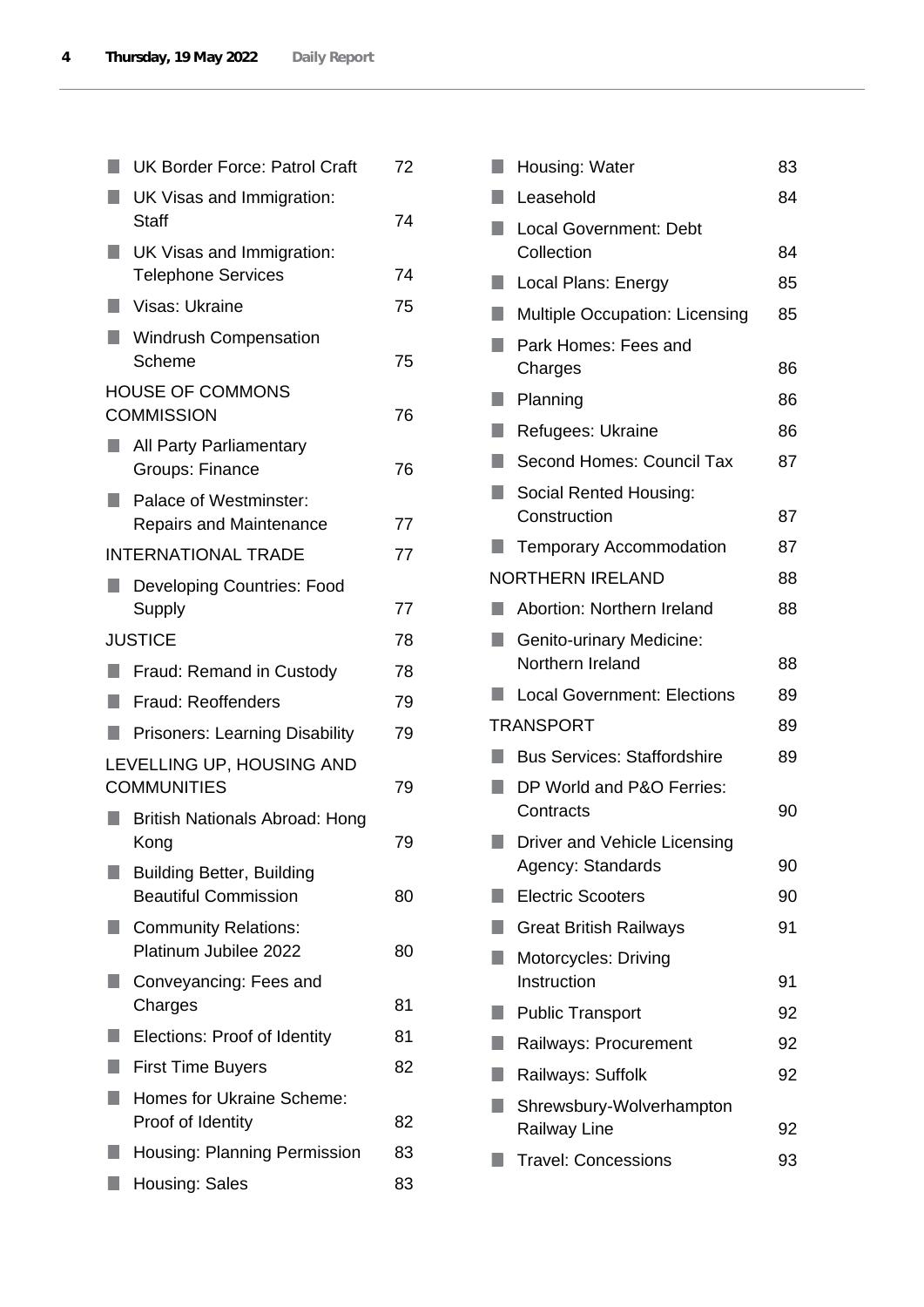|        | <b>TREASURY</b>                                                | 93  |
|--------|----------------------------------------------------------------|-----|
|        | <b>Charging Points: VAT</b>                                    | 93  |
| ×.     | <b>Child Benefit</b>                                           | 94  |
| ٠      | Cryptocurrencies                                               | 95  |
| ٠      | <b>Electric Vehicles: Charging</b><br>Points                   | 95  |
| D      | Energy: Housing                                                | 96  |
| L.     | Fuels: VAT                                                     | 96  |
| H      | Heating Oil: Rural Areas                                       | 97  |
| L.     | Inflation                                                      | 97  |
| H.     | <b>Monetary Policy</b>                                         | 98  |
|        | <b>Public Sector: Fraud</b>                                    | 98  |
| ٠      | Sequestration of Assets:<br>Russia                             | 98  |
|        | <b>Small Businesses: Business</b><br>Rates                     | 99  |
|        | <b>VAT: Fines</b>                                              | 99  |
| $\Box$ | <b>Voluntary Work: Car</b><br>Allowances                       | 99  |
|        | <b>WORK AND PENSIONS</b>                                       | 100 |
|        | Department for Work and<br><b>Pensions: Greater Manchester</b> | 100 |
|        | <b>Household Support Fund</b>                                  | 100 |
|        | <b>Independent Case Examiner</b>                               | 101 |

|        | Large Goods Vehicle Drivers:                              |     |
|--------|-----------------------------------------------------------|-----|
|        | Training                                                  | 102 |
| $\Box$ | <b>Local Housing Allowance</b>                            | 102 |
|        | <b>Local Housing Allowance:</b>                           |     |
|        | Wales                                                     | 103 |
|        | <b>Universal Credit</b>                                   | 105 |
|        | <b>WRITTEN STATEMENTS</b>                                 | 107 |
|        | <b>DEFENCE</b>                                            | 107 |
|        | Ajax Update                                               | 107 |
|        | FOREIGN, COMMONWEALTH<br>AND DEVELOPMENT OFFICE           | 109 |
| ш      | Commonwealth Chair-In-Office<br>Report Addendum 2020-2022 | 109 |
|        | <b>HEALTH AND SOCIAL CARE</b>                             | 110 |
| L.     | <b>Health Update</b>                                      | 110 |
|        | <b>JUSTICE</b>                                            | 112 |
|        | Government response to<br>consultation on modernising     |     |
|        | lasting powers of attorney                                | 112 |
|        | <b>NORTHERN IRELAND</b>                                   | 113 |
| n.     | Northern Ireland Update                                   | 113 |
|        | <b>WORK AND PENSIONS</b>                                  | 114 |
|        | <b>Fighting Fraud in the Welfare</b>                      |     |
|        | System                                                    | 114 |

### **Notes:**

Questions marked thus **[R]** indicate that a relevant interest has been declared.

Questions with identification numbers of **900000 or greater** indicate that the question was originally tabled as an oral question and has since been unstarred.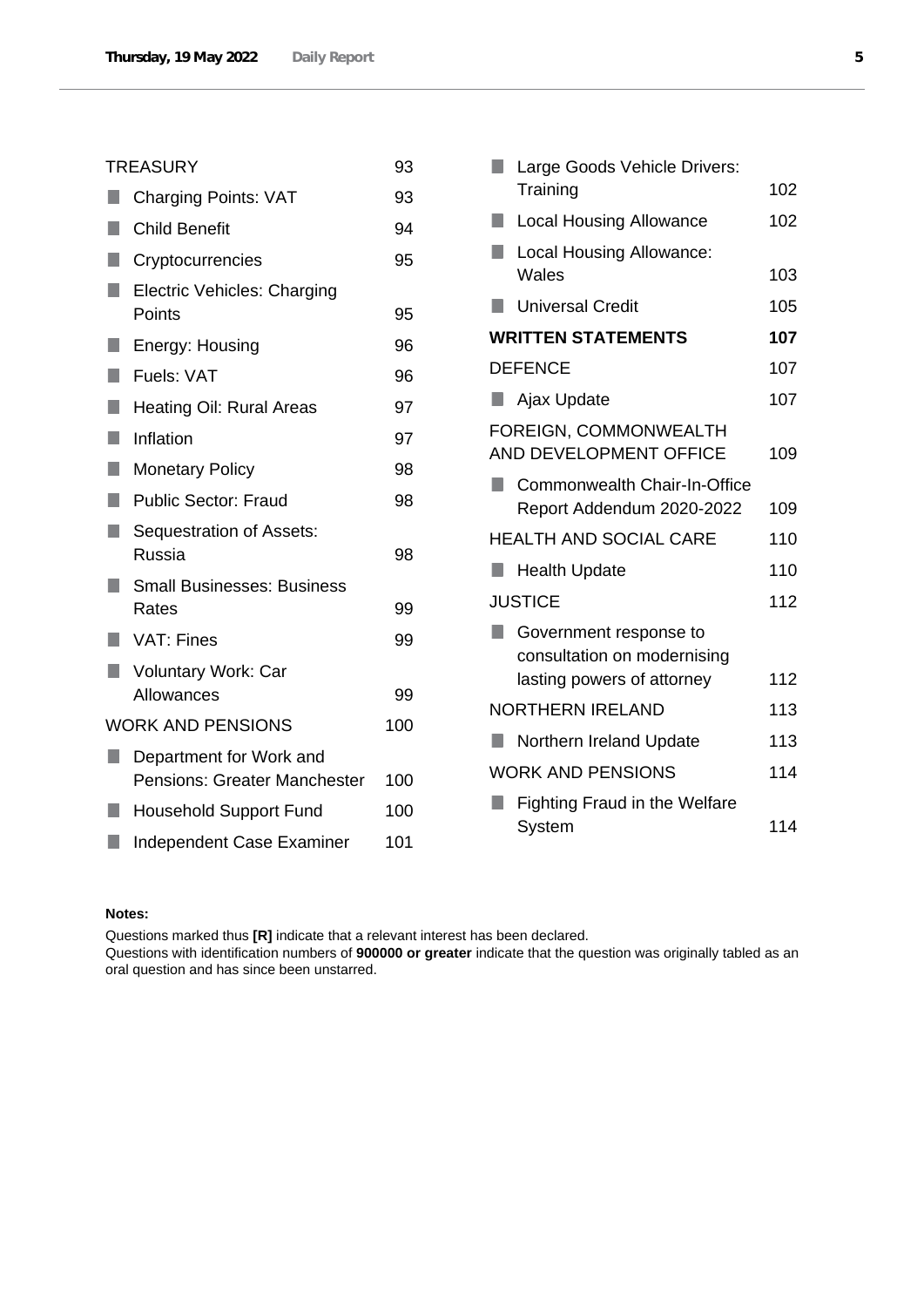# <span id="page-5-0"></span>**ANSWERS**

### <span id="page-5-1"></span>**BUSINESS, ENERGY AND INDUSTRIAL STRATEGY**

### <span id="page-5-2"></span>**Consumers: Protection**

### **Kim Leadbeater: [\[2728\]](http://www.parliament.uk/business/publications/written-questions-answers-statements/written-question/Commons/2022-05-16/2728)**

To ask the Secretary of State for Business, Energy and Industrial Strategy, what (a) recent assessment he has made of the adequacy of UK consumer protections and (b) steps he will take to protect consumers from unscrupulous companies through public reviews and complaints.

### **Paul Scully:**

The Government consulted in July 2021 on a number of proposals concerning consumer protection law. The Government's response was published recently, and set out our approach to ensuring consumers are supported with a robust set of rights. It can be found at: https://www.gov.uk/government/consultations/reformingcompetition-and-consumer-policy/outcome/reforming-competition-and-consumerpolicy-government-response.

In particular, the Government will consult in due course on adding fake reviews to the list of banned practices – giving greater clarity to business on the current law and, where fake reviews are posted, allowing enforcers to take effective action quickly.

### <span id="page-5-3"></span>**Economic and Social Research Council: Public Appointments**

### **Chi Onwurah: [\[2477\]](http://www.parliament.uk/business/publications/written-questions-answers-statements/written-question/Commons/2022-05-16/2477)**

To ask the Secretary of State for Business, Energy and Industrial Strategy, with reference to the Answer of 25 April 2022 to Question 155735 on Economic and Social Research Council: Public Appointments, on how many occasions in each of the last ten financial years has no candidate been deemed suitable; and whether Professor Michie was deemed suitable by the independent selection panel.

### **George Freeman:**

The most recent campaign for an Executive Chair for ESRC is the only campaign on records where no candidate was deemed suitable.

Appointment campaigns are confidential, so it is not possible to disclose details of applicants or the views of the panel.

## <span id="page-5-4"></span>**Electricity: Storage**

# **Alan Brown: [\[2541\]](http://www.parliament.uk/business/publications/written-questions-answers-statements/written-question/Commons/2022-05-16/2541)**

To ask the Secretary of State for Business, Energy and Industrial Strategy, with reference to his Department's Smart Systems and Flexibility Plan published on 20 July 2021, what his timeframe is for bringing forward legislative proposals to amend the Electricity Act 1989 to define electricity storage as a distinct subset of generation.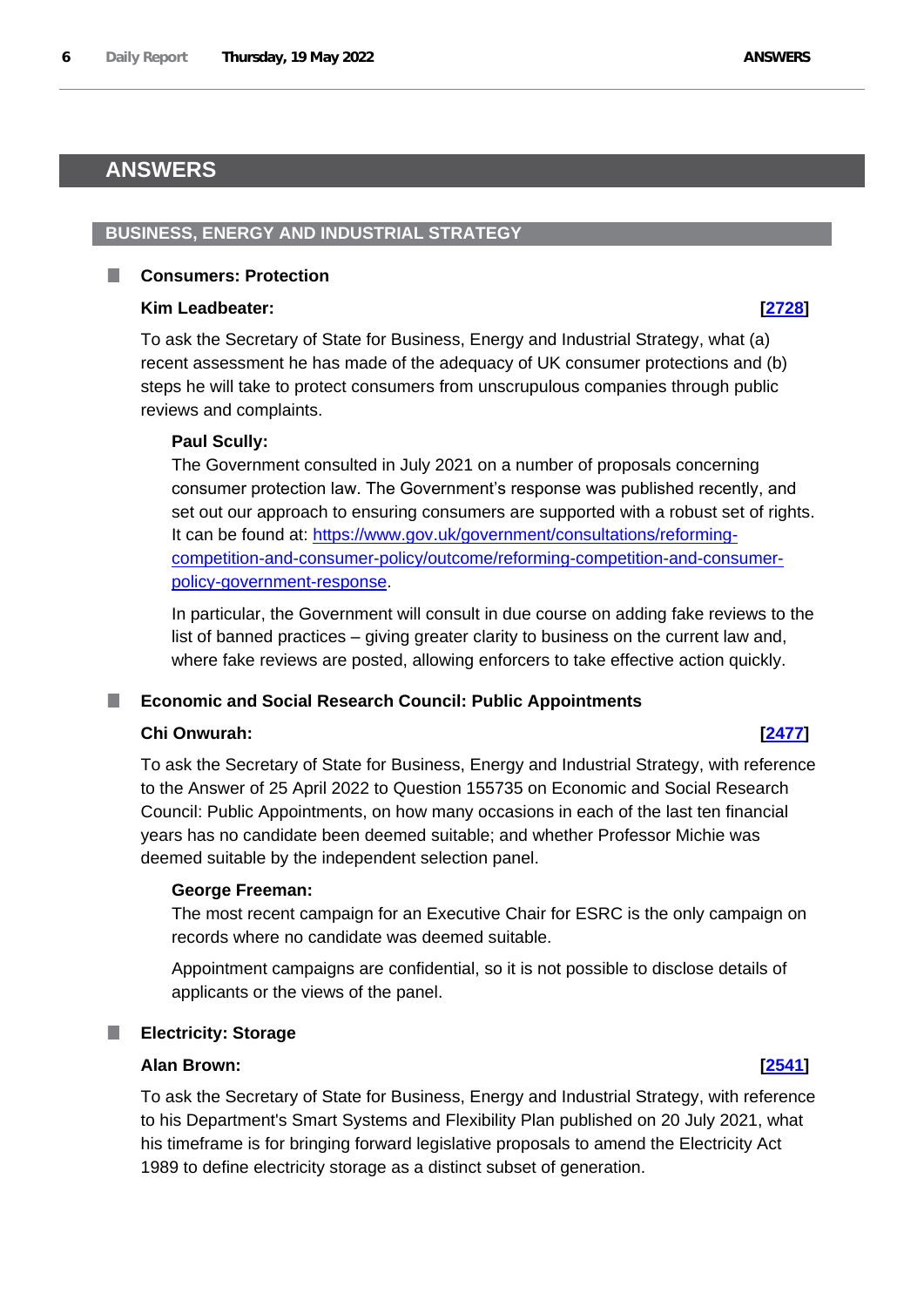# **Greg Hands:**

In the 2021 Smart Systems and Flexibility Plan, the Government committed to defining electricity storage as a distinct subset of generation in primary legislation, when parliamentary time allows.

# <span id="page-6-0"></span>**Insolvency Service: Closures**

# **Chris Stephens: [R] [\[2536\]](http://www.parliament.uk/business/publications/written-questions-answers-statements/written-question/Commons/2022-05-16/2536)**

To ask the Secretary of State for Business, Energy and Industrial Strategy, with reference to the gov.uk news story of 11 May 2022, Insolvency Service transitions to regional hubs as part of efficiency drive, what estimate his Department has made of the potential cost of (a) recruitment, (b) training and (c) development that will be required to replace staff as a result of the decision to close Insolvency Service offices.

# **Paul Scully:**

The Insolvency Service announced its transforming workplaces strategy on 11 May 2022. It is not the intention of that strategy to reduce workforce numbers either by redundancy or otherwise.

# <span id="page-6-1"></span>**Insolvency Service: Redundancy**

### **Chris Stephens: [R] [\[2539\]](http://www.parliament.uk/business/publications/written-questions-answers-statements/written-question/Commons/2022-05-16/2539)**

To ask the Secretary of State for Business, Energy and Industrial Strategy, with reference to the gov.uk news story of 11 May 2022, Insolvency Service transitions to regional hubs as part of efficiency drive, what estimate his Department has made of the cost of redundancies as a result of Insolvency Service office closures.

### **Paul Scully:**

The Insolvency Service announced its transforming workplaces strategy on 11 May 2022. It is not the intention of that strategy to reduce workforce numbers either by redundancy or otherwise.

# **Chris Stephens: [R] [\[2540\]](http://www.parliament.uk/business/publications/written-questions-answers-statements/written-question/Commons/2022-05-16/2540)**

To ask the Secretary of State for Business, Energy and Industrial Strategy, with reference to the gov.uk news story of 11 May 2022, Insolvency Service transitions to regional hubs as part of efficiency drive, whether his Department will offer the option of homeworking to mitigate potential redundancies for staff based in Insolvency Service offices that are due to be closed.

### **Paul Scully:**

In order to support employees moving to a new regional centre location, the Insolvency Service will be exploring with each employee what adjustments can be made to their working arrangements to support their move. The Insolvency Service offers a range of flexible working arrangements including hybrid working.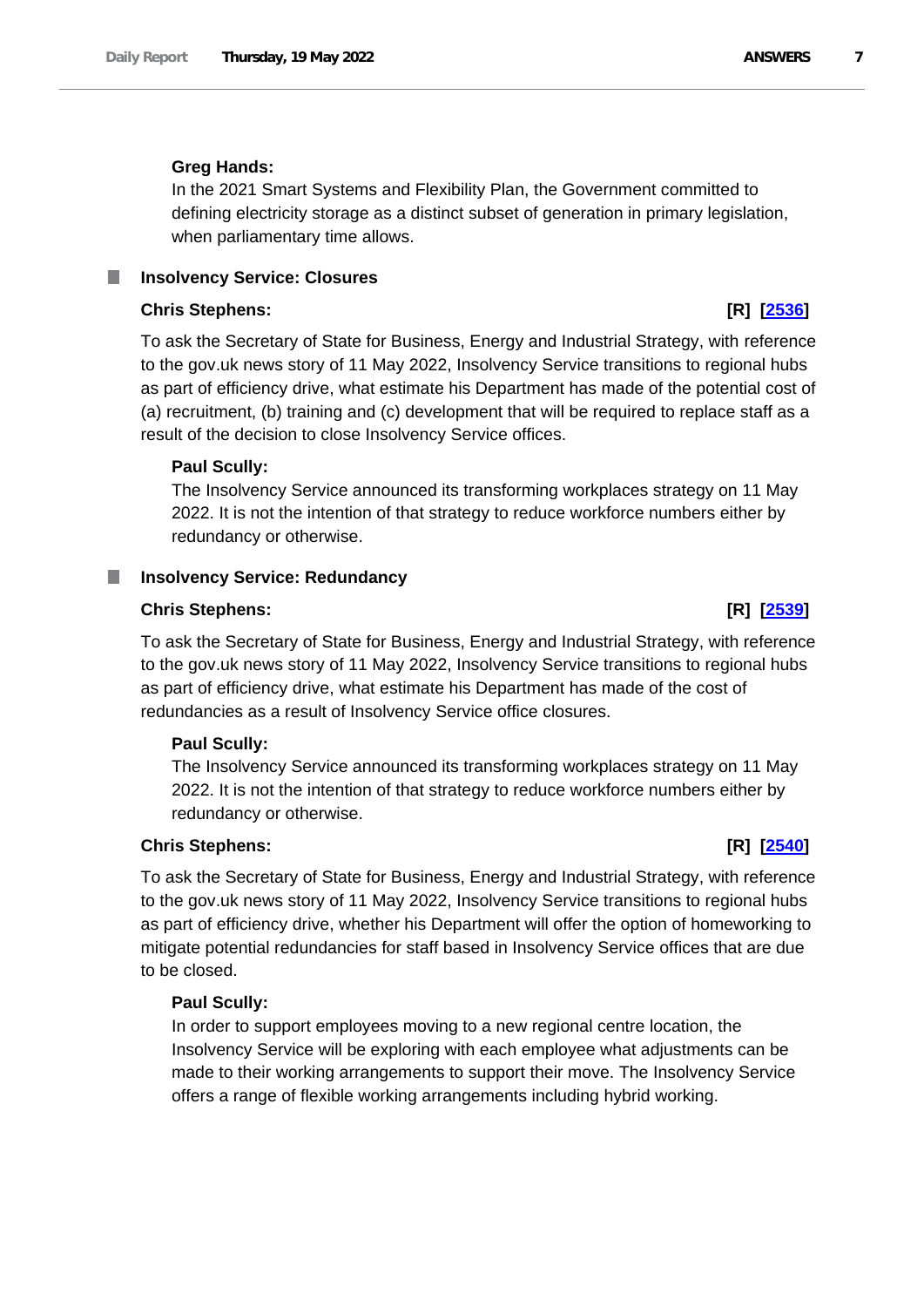### <span id="page-7-0"></span>**Insolvency Service: Training** I.

### **Chris Stephens: [R] [\[2537\]](http://www.parliament.uk/business/publications/written-questions-answers-statements/written-question/Commons/2022-05-16/2537)**

To ask the Secretary of State for Business, Energy and Industrial Strategy, how much his Department has spent on Insolvency Service Investigator Programme training for staff in the Insolvency Service in each of the last three financial years.

### **Paul Scully:**

Spending on the Insolvency Service's investigator programme over the last 3 years was:

| <b>YEAR</b> | SPEND(E) |
|-------------|----------|
| 2019/2020   | 242,151  |
| 2020/2021   | 314,213  |
| 2021/2022   | 115,336  |

### **Chris Stephens: [R] [\[2538\]](http://www.parliament.uk/business/publications/written-questions-answers-statements/written-question/Commons/2022-05-16/2538)**

To ask the Secretary of State for Business, Energy and Industrial Strategy, how many and what proportion of Insolvency Service staff started but did not complete Insolvency Service Investigator Programme training in each of the last three years; and what the associated costs were.

### **Paul Scully:**

The number of Insolvency Service staff beginning but not completing the investigator programme over the last three years was:

| <b>YEAR</b> | <b>NO OF</b><br><b>LEARNERS</b><br><b>ENROLLED</b> | <b>NO OF</b><br><b>LEARNERS</b><br><b>LEAVING</b><br><b>WITHOUT</b><br><b>COMPLETION</b> | $\%$ | COST(E) |  |
|-------------|----------------------------------------------------|------------------------------------------------------------------------------------------|------|---------|--|
| 2019/20     | 128                                                | 45                                                                                       | 35   | 85,131  |  |
| 2020/21     | 74                                                 | 9                                                                                        | 12   | 38,214  |  |
| 2021/22     | 10                                                 | 0                                                                                        | 0    | 0       |  |

### <span id="page-7-1"></span>**Nuclear Power Stations: Construction** I.

### **Alan Brown: [\[2542\]](http://www.parliament.uk/business/publications/written-questions-answers-statements/written-question/Commons/2022-05-16/2542)**

To ask the Secretary of State for Business, Energy and Industrial Strategy, with reference to the impact assessment of the Nuclear Energy (Financing) Act 2022 published on 26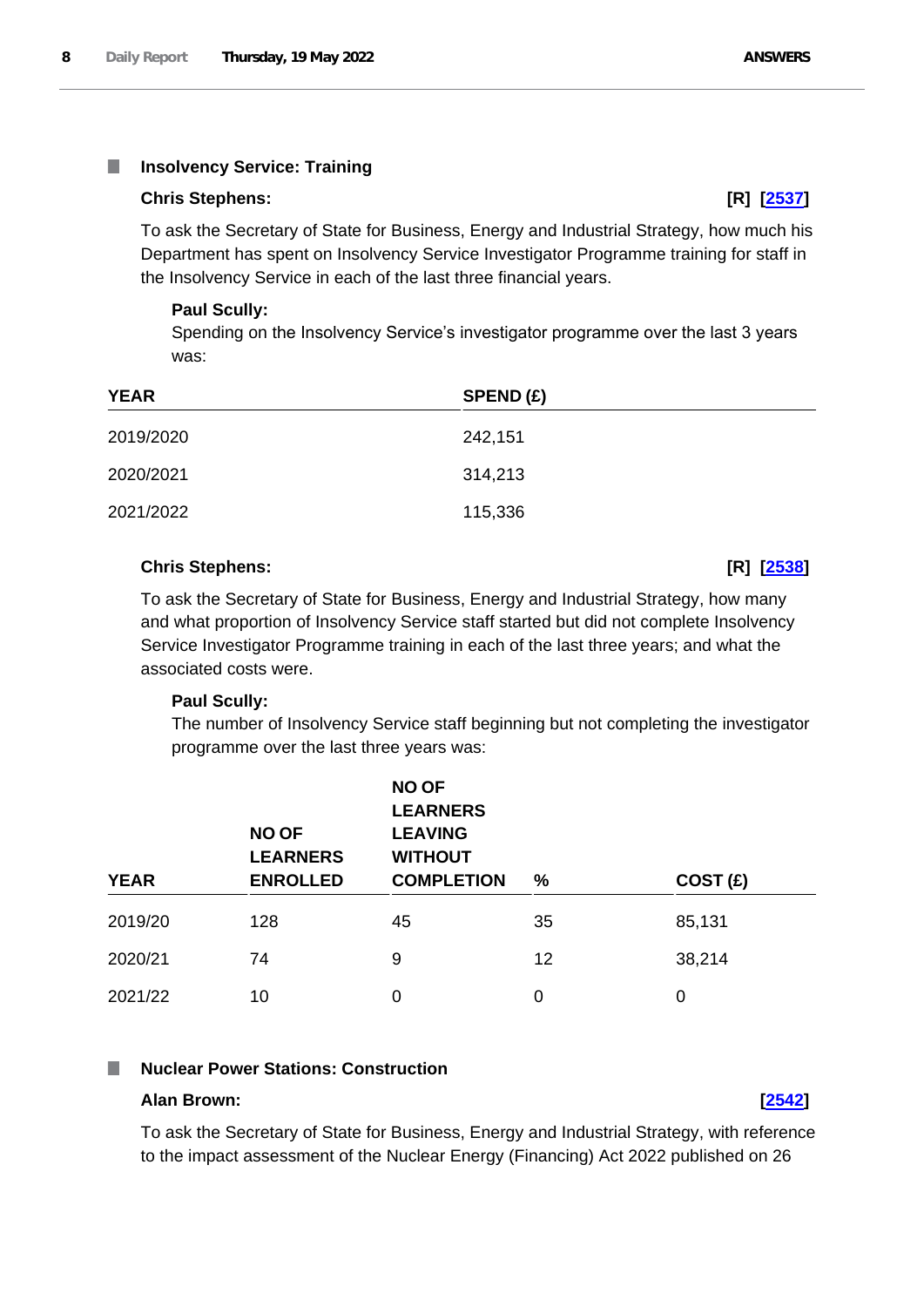October 2021, if his Department has updated its assessment of the cost of building and financing a nuclear power plant under a Regulatory Asset Base (RAB) model.

### **Greg Hands:**

The Government has not updated the analysis presented in the Impact Assessment for the Nuclear Energy (Financing) Act.

Individual projects being considered for RAB funding under the Act will be subject to Value for Money assessment both at the point of its designation, and as part of wider Government approvals.

### <span id="page-8-0"></span>**Scottish Limited Partnerships: Fines**

### **Jonathan Reynolds: [\[752\]](http://www.parliament.uk/business/publications/written-questions-answers-statements/written-question/Commons/2022-05-11/752)**

To ask the Secretary of State for Business, Energy and Industrial Strategy, how many Scottish limited partnerships have been fined since the people with significant control register came into force.

### **Paul Scully:**

One Scottish limited partnership has been fined since the people with significant control register came into force. I refer the hon. Member to the answer I gave the hon. Member for Glasgow Central on 3 March 2022 to Question 131220, as no more Scottish limited partnerships have been fined since this question was answered.

### <span id="page-8-1"></span>**CABINET OFFICE**

### <span id="page-8-2"></span>**Civil Servants: Coronavirus**

### **Damien Moore: [\[1323\]](http://www.parliament.uk/business/publications/written-questions-answers-statements/written-question/Commons/2022-05-12/1323)**

To ask the Minister for the Cabinet Office, what recent steps his Department has made to encourage the return to office work for civil servants across the Government.

### **Mr Jacob Rees-Mogg:**

There is full agreement across government on the clear benefits from face-to-face, collaborative working.

I also wrote to departments earlier this year to underline the importance of workplace attendance and to ensure we are making efficient use of the government estate.

Departments' progress is being monitored and we are seeing civil servants have been increasingly returning to the office.

### <span id="page-8-3"></span>**Civil Servants: Workplace Pensions**

### **Mr Clive Betts: [\[1477\]](http://www.parliament.uk/business/publications/written-questions-answers-statements/written-question/Commons/2022-05-13/1477)**

To ask the Minister for the Cabinet Office, how many retired civil servants are in receipt of a pension via the civil service Classic scheme; and how many of those individuals are in receipt of a (a) widows and (b) widowers' pension.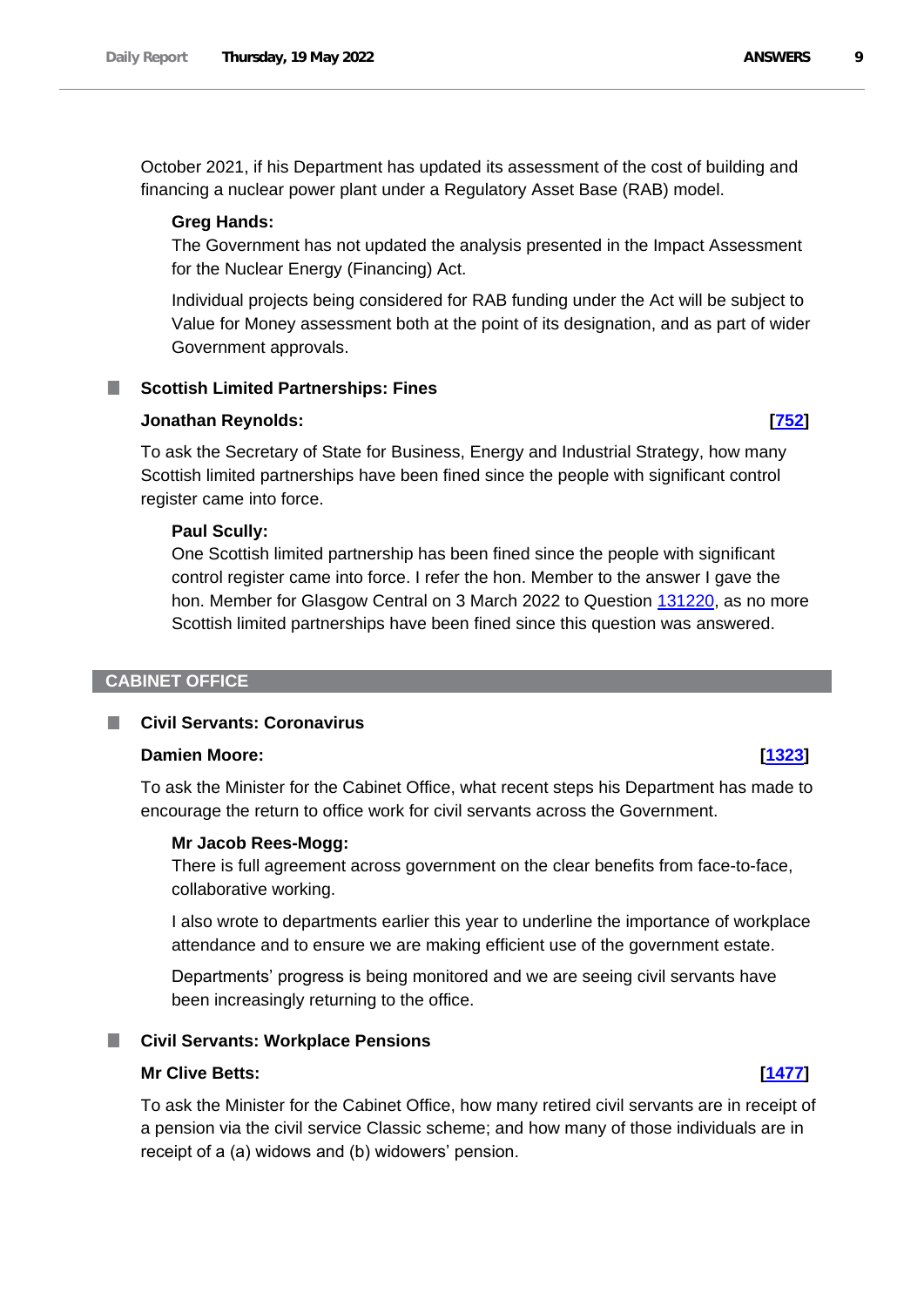### **Mr Clive Betts: [\[1478\]](http://www.parliament.uk/business/publications/written-questions-answers-statements/written-question/Commons/2022-05-13/1478)**

To ask the Minister for the Cabinet Office, what proportion of the total number of retired civil servants in receipt of the Civil Service Classic Scheme pension are women.

## **Mrs Heather Wheeler:**

A total of 660,782 Civil Servants are in receipt of a pension under classic terms.

Of those

- 1. 92,550 are in receipt of a widows pension and;
- 2. 15,905 a widowers pension.
- 3. 552,327 are in receipt of the classic pension

50.47% (278,762) of retired Civil Servants in receipt of a classic pension are women.

The number of widows and widowers who have had their pensions suspended is given in the below table.

| Year in which pension<br>suspended | Widows | Widowers |
|------------------------------------|--------|----------|
| 2017                               | 42     | 48       |
| 2018                               | 22     | 13       |
| 2019                               | 5      | 7        |
| 2020                               | 1      | 3        |
| 2021                               | 3      | 0        |
| 2022                               | 0      | 0        |

### NUMBER OF PENSIONS SUSPENDED IN YEAR

MyCSP, the pension administrator, are unable to split the numbers based on those remarrying and those cohabiting as their system does not record it in this manner.

The numbers provided are based on MyCSP's current data holding and include those that were suspended and have not since been restored on their system.

Where a spouse's Guaranteed Minimum Pension (GMP) remains payable and only the spouse pension in excess of this is suspended, MyCSP are unable to include these in the data provided because their system will show the benefit as 'in payment' although the excess element is suspended. Therefore, the record does not show as suspended.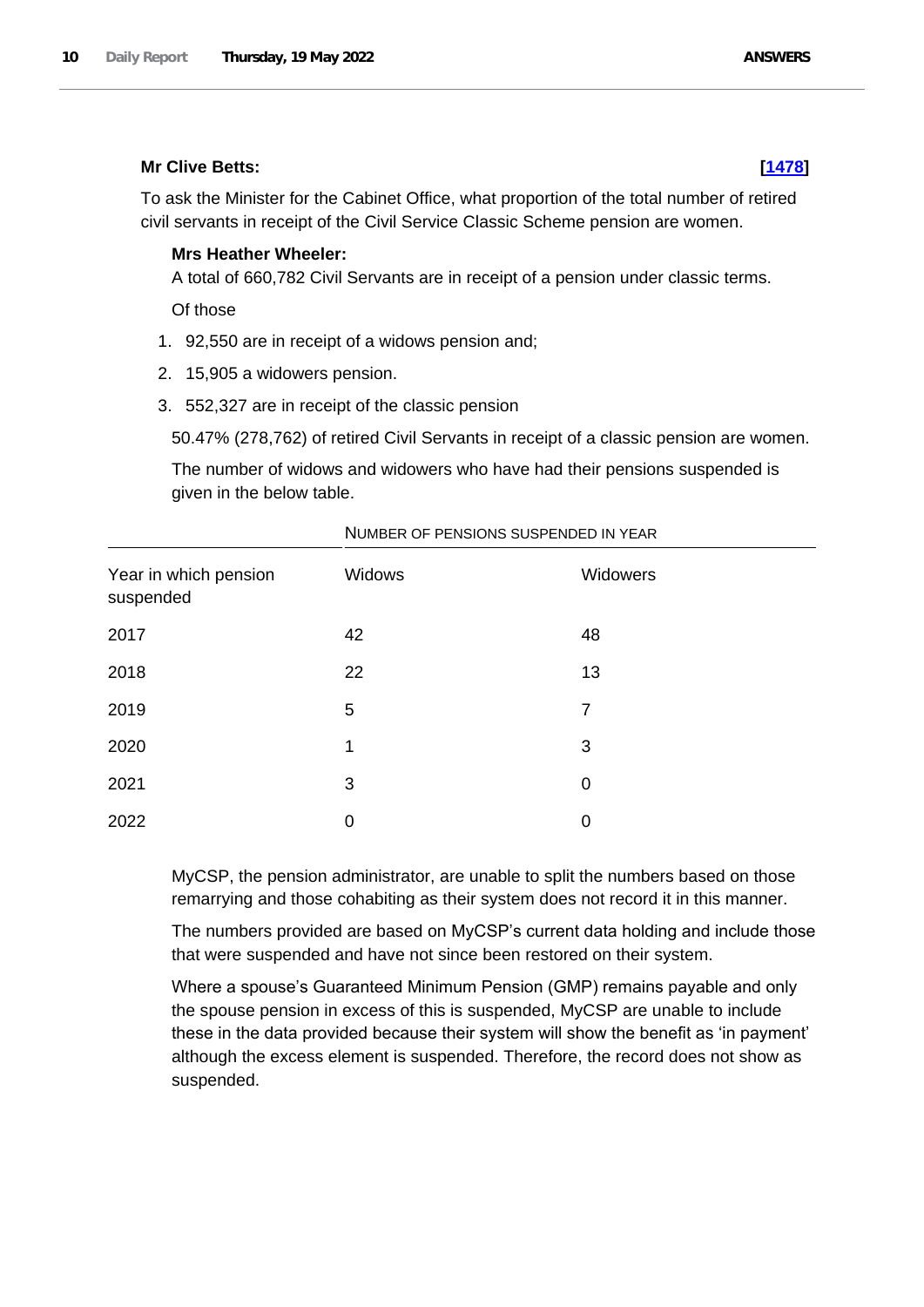### <span id="page-10-0"></span>I. **Employment: Young People**

### **Emma Hardy: [\[1298\]](http://www.parliament.uk/business/publications/written-questions-answers-statements/written-question/Commons/2022-05-12/1298)**

To ask the Minister for the Cabinet Office, what assessment he has made of the number of 18-24 year olds not in full-time education are employed (a) on zero hours contracts, (b) through agencies and (c) are self-employed.

### **Mrs Heather Wheeler:**

The information requested falls under the remit of the UK Statistics Authority.

A response to the hon. Member's Parliamentary Question of 12 May is attached.

### **Attachments:**

1. UKSA response [UKSA\_Response\_to\_PQ1298 (1).pdf]

### <span id="page-10-1"></span>**Peers: Honours**

# **Rachael Maskell: [\[857\]](http://www.parliament.uk/business/publications/written-questions-answers-statements/written-question/Commons/2022-05-11/857)**

To ask the Minister for the Cabinet Office, what steps are available to remove peerages; and if he will make an assessment of the potential merits of bringing forward legislative proposals to enable the removal of such titles from people who have been sanctioned or imprisoned.

### **Rachael Maskell: [\[858\]](http://www.parliament.uk/business/publications/written-questions-answers-statements/written-question/Commons/2022-05-11/858)**

To ask the Minister for the Cabinet Office, what steps are available to remove councillors of state; and if he will make an assessment of the potential merits of bringing forward legislative proposals to enable the removal of such titles from people who have been sanctioned or imprisoned.

### **Michael Ellis:**

Removing peerages would require bespoke primary legislation. The Government currently has no plans to bring forward such legislation.

Changes to the list of those who are Counsellors of State would require amending the Regency Act 1937, which the Government currently has no plans to do.

### <span id="page-10-2"></span>**DEFENCE**

### <span id="page-10-3"></span>**Aircraft Carriers: Joint Strike Fighter Aircraft**

### **Wayne David: [\[2383\]](http://www.parliament.uk/business/publications/written-questions-answers-statements/written-question/Commons/2022-05-16/2383)**

To ask the Secretary of State for Defence, what assessment his Department has made of the capacity of the new aircraft carriers to use data from the F-35 Lightning effectively.

### **Jeremy Quin:**

It would be inappropriate to comment in detail on the capacity of the aircraft carriers to use data from the F-35B as to do so would or could be likely to prejudice the capability of our Armed Forces.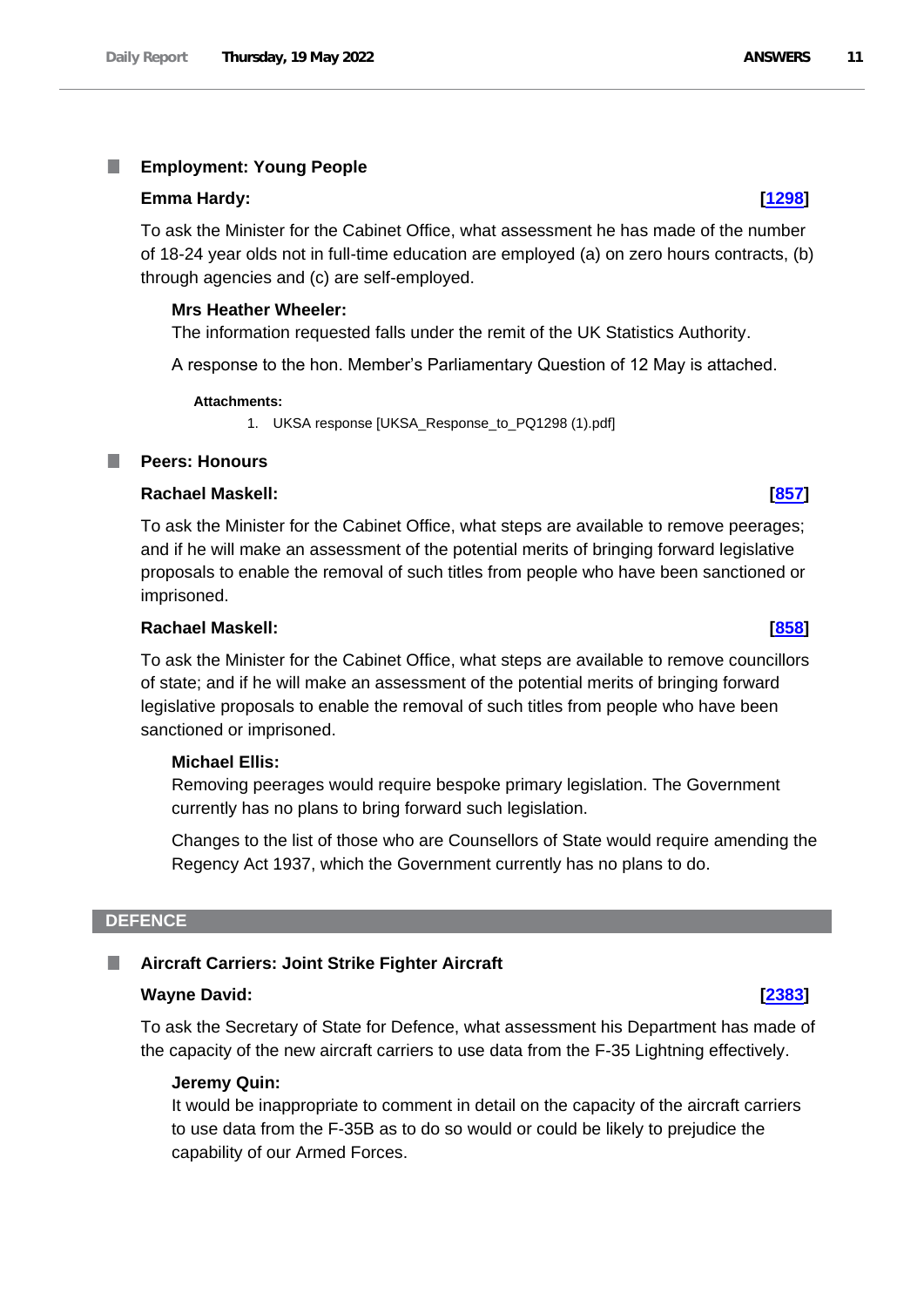However, I can confirm that the aircraft carriers have a dedicated, integrated mission planning and de-brief facility which is used to analyse data the F-35Bs have gathered during their mission. These facilities proved invaluable on the most recent Carrier Strike Group deployment (CSG21) and provide a significant organic capability for the Ministry of Defence now and into the future.

# <span id="page-11-0"></span>**Ajax Vehicles**

# **Wayne David: [\[2384\]](http://www.parliament.uk/business/publications/written-questions-answers-statements/written-question/Commons/2022-05-16/2384)**

To ask the Secretary of State for Defence, what assessment he has made of the future of the Ajax vehicle; and if he will make a statement.

# **Jeremy Quin:**

I refer the hon. Gentleman to the Ajax Update I have issued today through a Written Ministerial Statement.

### **Attachments:**

1. Ajax Update [WMS Ajax Update HOC.pdf]

# <span id="page-11-1"></span>**Armed Conflict: Explosives**

# **Stewart Malcolm McDonald: [\[2535\]](http://www.parliament.uk/business/publications/written-questions-answers-statements/written-question/Commons/2022-05-16/2535)**

To ask the Secretary of State for Defence, what discussions he (a) has had and (b) will have any civil society organisations on the Political Declaration on the Use of Explosive Weapons in Populated Areas prior to the final round of negotiations on that declaration.

### **James Heappey:**

UK Government officials have held numerous discussions with multiple civil society organisations on the Political Declaration on the Use of Explosive Weapons in Populated Areas and will continue to do so ahead of the final round of negotiations.

# <span id="page-11-2"></span>**Armed Forces Compensation Scheme**

# **Stephanie Peacock: [\[1271\]](http://www.parliament.uk/business/publications/written-questions-answers-statements/written-question/Commons/2022-05-12/1271)**

To ask the Secretary of State for Defence, what support is available for people who are required to pay for consultant grade mental health diagnoses in order to claim compensation from Veterans UK.

### **Leo Docherty:**

A consultant's report obtained through the NHS should not incur a cost. If an individual chooses to seek this through private healthcare, that is a personal choice.

# <span id="page-11-3"></span>**Armed Forces Compensation Scheme and War Pensions**

### **Stephanie Peacock: [\[1270\]](http://www.parliament.uk/business/publications/written-questions-answers-statements/written-question/Commons/2022-05-12/1270)**

To ask the Secretary of State for Defence, what assessment he has made of the effectiveness of Veterans UK accepting diagnoses letters from clinical psychologists, rather than psychiatrists of consultant grade, when applying for compensation for mental ill health from AFCS or War Pensions.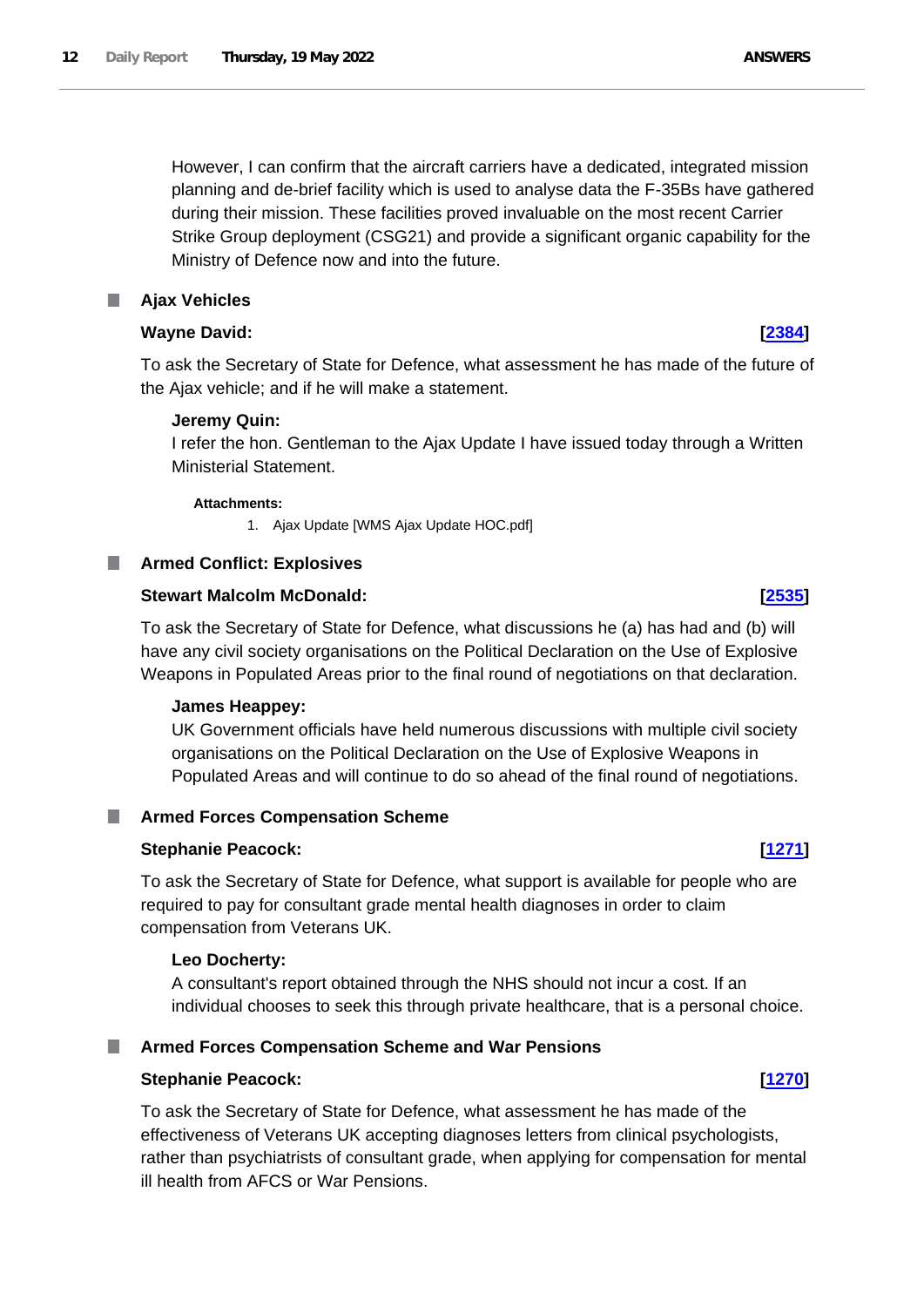### **Leo Docherty:**

For mental health awards under the Armed Forces Compensation Scheme (AFCS), the Ministry of Defence (MOD) requires evidence of the diagnosis by either a psychiatrist or a clinical psychologist, at the consultant grade. This was a recommendation of the 2013 report by the Independent Medical Expert Group (IMEG), the Advisory Non-Departmental Public Body sponsored by MOD that provides assurance that AFCS policy and decision-making reflect contemporary medical understanding on causation and progress of disorders and injuries. The Department accepted this recommendation. This approach was reviewed by the IMEG again in their report of 2020, which maintained its recommendation that diagnosis is made at the consultant level by either a clinical psychologist or psychiatrist. The next IMEG report, expected to be published in June of this year, will make any new recommendations to the Department on the approach to mental health awards under the AFCS.

No such requirement exists under the War Pension Scheme, which predates the AFCS and operates under a different burden of proof and award system.

### <span id="page-12-0"></span>**Armed Forces: Bullying**

### **Stephanie Peacock: [\[1279\]](http://www.parliament.uk/business/publications/written-questions-answers-statements/written-question/Commons/2022-05-12/1279)**

To ask the Secretary of State for Defence, what data his Department holds on (a) incidences of and (b) complaints regarding military initiation rituals, in each year since 2010.

### **Leo Docherty:**

Initiation ceremonies are prohibited within Defence and are not tolerated. The Ministry of Defence (MOD) is committed to the welfare of its people and anyone who finds themselves a victim of any form of assault or harassment can access a range of support. This includes from the Service Police, from welfare officers, the chain of command, and pastoral support via the chaplaincy. Assisting Officers are also available to support people where cases are being investigated. In addition, we have an independent bullying, harassment and discrimination helpline run by trained professionals and local Diversity and Inclusion Advisers.

Independent support is also available via the charitable sector. For example, SSAFA (The Armed Forces Charity) provides help to all Service personnel and veterans with mental or emotional health concerns. SSAFA can signpost individuals to specific organisations for further targeted support. In addition, the MOD works with The Samaritans and other charities to support Serving personnel, veterans, and their families.

This detailed information requested is not held in a format that would allow an answer to be generated without incurring disproportionate costs.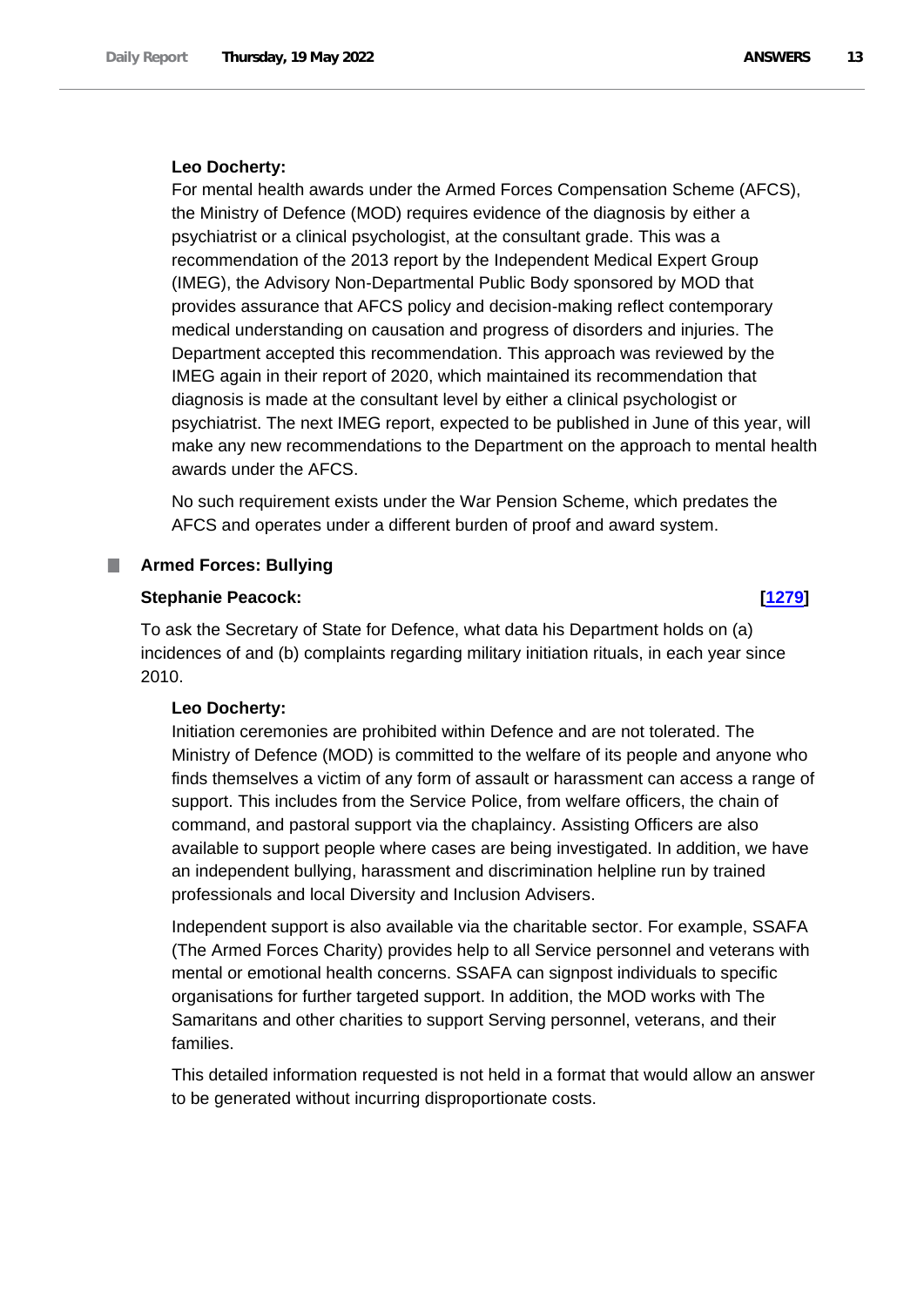# <span id="page-13-0"></span>**Armed Forces: Housing**

### **Jamie Stone: [\[1290\]](http://www.parliament.uk/business/publications/written-questions-answers-statements/written-question/Commons/2022-05-12/1290)**

To ask the Secretary of State for Defence, what the (a) longest, (b) shortest and (c) average period of time taken was to make repairs to an armed forces accommodation property after a call out in the last period for which figures are available.

### **Jeremy Quin:**

The longest, shortest and average period of time taken to make repairs to a Service Family Accommodation between November 2021 and March 2022 are shown below:

Longest 234 days (in respect to repairing a damaged fence)

Shortest 21 minutes

Average 15.9 days

The Future Defence Infrastructure Services (FDIS) Accommodation contracts came into effect on 1 April 2022. In developing the new FDIS Accommodation contracts DIO collaborated closely with key stakeholders, including the Single Services and the Families Federations, to ensure that Service families' needs are fully considered and an improved 'lived experience' is provided.

### <span id="page-13-1"></span>**Armed Forces: Offences against Children**

### **Dave Doogan: [\[2317\]](http://www.parliament.uk/business/publications/written-questions-answers-statements/written-question/Commons/2022-05-16/2317)**

To ask the Secretary of State for Defence, with reference to the Answer of 26 April 2022 to Question 154397 on Armed Forces: Offences against Children, how many of the 22 investigations into sexual offences against recruits at the Army Foundation College in 2021 concerned suspects who were (a) fellow recruits and (b) members of AFC staff.

### **Leo Docherty:**

In 2021 there were nine sexual offence investigations at AFC(AH) involving 22 victims who were recruits. The suspects in eight of these investigations were fellow recruits. In one investigation the suspects were three members of AFC(A) staff.

### **Dave Doogan: [\[2318\]](http://www.parliament.uk/business/publications/written-questions-answers-statements/written-question/Commons/2022-05-16/2318)**

To ask the Secretary of State for Defence, with reference to the Answer of 26 April 2022 to Question 154397 on Armed Forces: Offences against Children, what new measures are being put in place to protect young recruits from sexual assault in the Army Foundation College.

### **Leo Docherty:**

The Ministry of Defence and the Army have a Zero Tolerance attitude towards sexual offending in the training environment. In March 2022 The Secretary of Sate for Defence announced that Sexual offences and sexual relationships between instructors and trainees have no place in Defence, or wider society, and a zerotolerance approach will ensure our commitment to providing a better working environment for our serving personnel is met. We are sending a clear message that the women and men of the Armed Forces must uphold our values and standards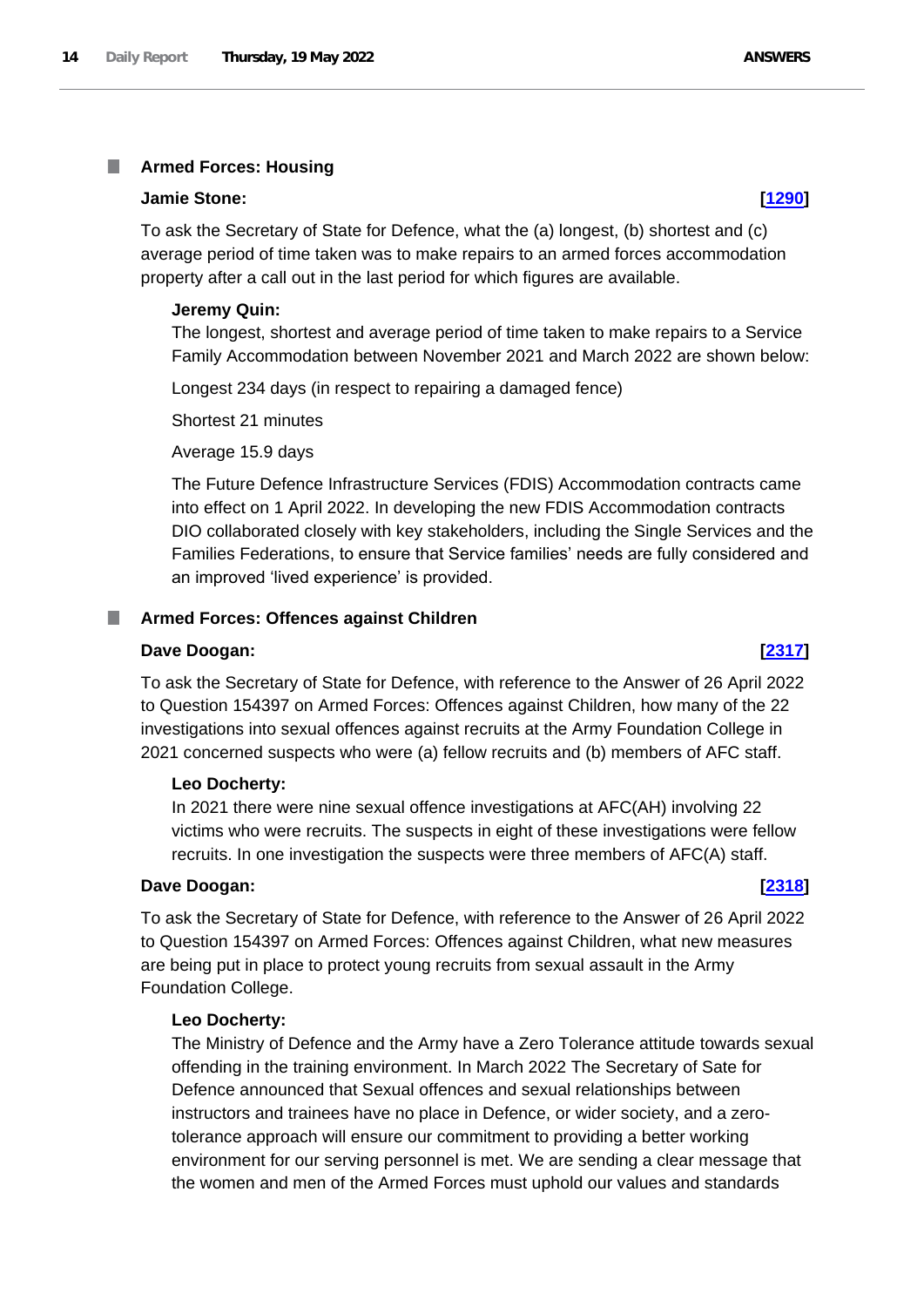The Army Foundation College has comprehensive measures in place to ensure a safe working environment. This is represented by Junior Soldiers' ability to raise issues or concerns in any of three ways (1) to the Military Chain of Command, (2) in person to the Independent Advisory Panel or (3) via an anonymous reporting tool to the Independent Advisory Panel. All Recruits are well briefed on the multiple methods of raising concerns; all issues raised are taken seriously and are investigated by the appropriate agency be that Civilian Police, Service Police, or the Chain of Command. Junior Soldiers are also surveyed on their experiences during their time at the AFC through the Recruit Training Survey.

AFC maintains a Supervisory Care and Safeguarding Directive which is updated on an annual basis. This Directive ensures we have immediate safeguarding mechanisms in place such as appropriate supervision, impartial assurance mechanisms, and easily accessible welfare outlets.

AFC(H) was marked as Outstanding in 2021 by Ofsted. Ofsted found that "The chief instructor, as the designated safeguarding lead, has a very good understanding of safeguarding. He is a member of the North Yorkshire Children's Safeguarding Partnership. He uses his extensive links with partner agencies to make sure that the few safeguarding incidents that are reported are investigated thoroughly and the recruits involved get the help, support and guidance they need."

### <span id="page-14-0"></span>**Armed Forces: Sexual Offences**

### **Stephanie Peacock: [\[1284\]](http://www.parliament.uk/business/publications/written-questions-answers-statements/written-question/Commons/2022-05-12/1284)**

To ask the Secretary of State for Defence, what processes are in place to gather forensic evidence from survivors of military sexual assault or rape where the incident takes place while overseas.

### **Leo Docherty:**

Processes can vary considerably, dependent on where the offence takes place. In places where Defence has a well-established presence and appropriate forensic examination facilities exist, standing arrangements will be in place to utilise such facilities, as this allows the best evidence to be obtained. In places where Defence does not have a well-established presence, or where there are no appropriate forensic facilities available, the Service Police Officer in command will need to decide whether an in-theatre examination should be conducted by a UK Medical Officer (MO) who is not qualified in forensic medical examination. If so, the MO will conduct the primary recovery of forensic evidence with the victim's consent. The MO would be guided by a specially trained Service Police person in this process. The victim would then, with their consent, be recovered back to the UK to attend a Sexual Assault Referral Centre where additional evidence may be gathered and support offered.

### **Stephanie Peacock: [\[1285\]](http://www.parliament.uk/business/publications/written-questions-answers-statements/written-question/Commons/2022-05-12/1285)**

To ask the Secretary of State for Defence, what data his Department holds on the number of service personnel who redact a statement of sexual assault or rape after questioning from the Special Investigation Branch.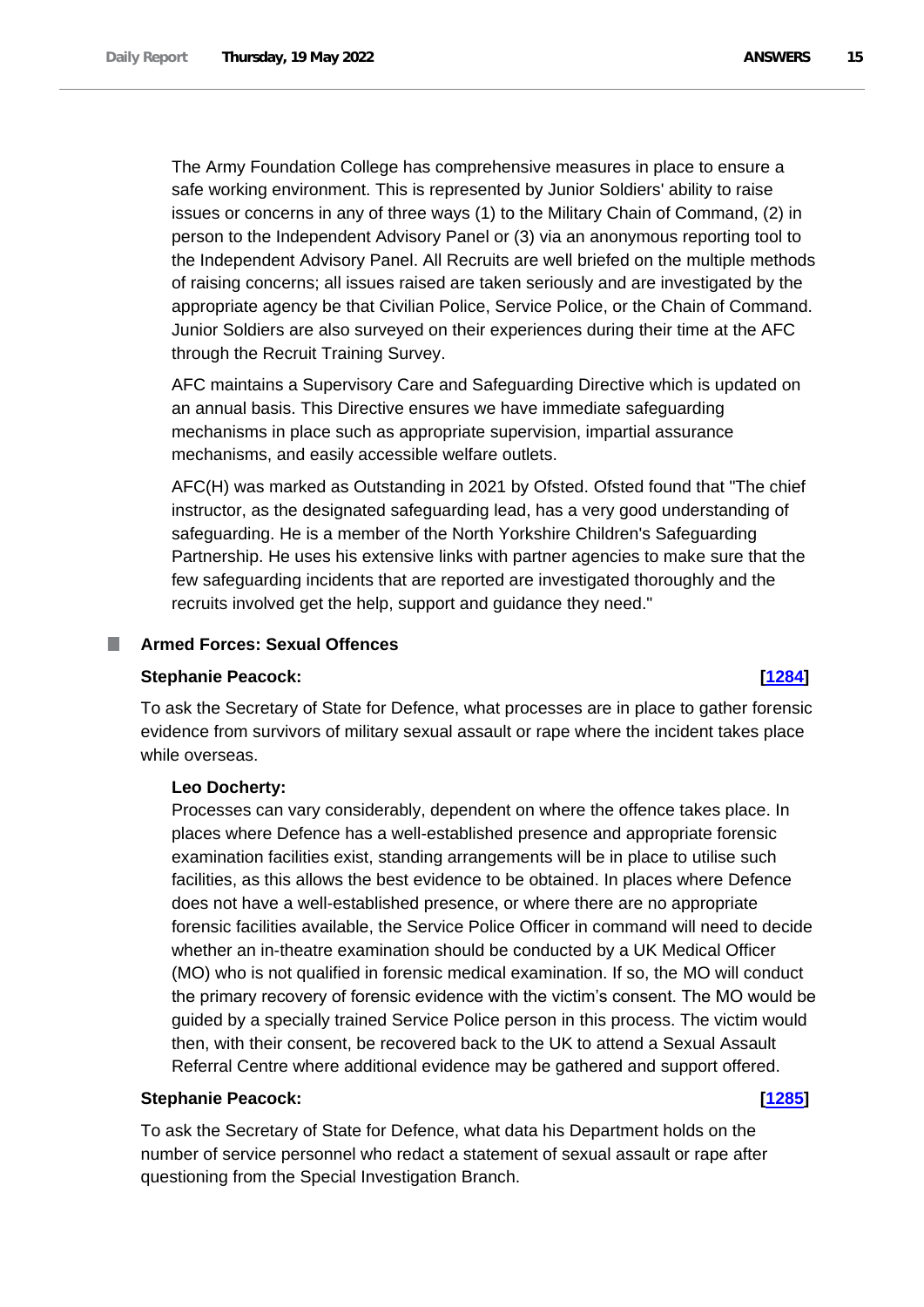# **Leo Docherty:**

It will take time to collate the requested information and I will write to the hon. Member in due course.

# **Stephanie Peacock: [\[1286\]](http://www.parliament.uk/business/publications/written-questions-answers-statements/written-question/Commons/2022-05-12/1286)**

To ask the Secretary of State for Defence, what assessment his Department has made of the potential merits of routinely taking forensic evidence in military hospitals, where injuries were sustained as a result of alleged military sexual assault or rape.

### **Leo Docherty:**

Defence does not have any military hospitals in the UK. Sexual Assault Referral Centres (SARCs) run by the NHS remain the primary facility for military victims/survivors of rape or sexual assault to be examined by specialist medical and forensic services. SARCs are purpose designed to be multi-functional, for interviews, forensic examinations and counselling services to be undertaken by specialist staff.

### **Stephanie Peacock: [\[1525\]](http://www.parliament.uk/business/publications/written-questions-answers-statements/written-question/Commons/2022-05-13/1525)**

To ask the Secretary of State for Defence, with reference to his Department's Zero Tolerance approach to sexual offences published on 30 March, whether that policy will be applied retrospectively to those previously convicted of a sexual offence.

### **Stephanie Peacock: [\[1526\]](http://www.parliament.uk/business/publications/written-questions-answers-statements/written-question/Commons/2022-05-13/1526)**

To ask the Secretary of State for Defence, with reference to his Department's new Zero Tolerance approach to sexual offences published on 30 March 2022, whether his Department will be (a) collecting and (b) publishing data on the number of service personnel discharged through the policy.

### **Leo Docherty:**

Sexual offence convictions that pre-date the introduction of the Zero Tolerance policy will be dealt with in accordance with the relevant single Service policy, which may well result, or have resulted, in discharge.

Data will be collected to understand the number of personnel discharged as a result of the policy, but it has not yet been decided whether the data will be published.

## <span id="page-15-0"></span>**Armed Forces: Vacancies**

### **Jamie Stone: [\[1288\]](http://www.parliament.uk/business/publications/written-questions-answers-statements/written-question/Commons/2022-05-12/1288)**

To ask the Secretary of State for Defence, what the percentage shortfalls are for each pinch point trade in the (a) Army, (b) Royal Navy and (c) Royal Air Force (i) as of 12 May 2022 and (ii) in each of the last five years.

### **Leo Docherty:**

In 2015 Ministers agreed that the Ministry of Defence (MOD) would no longer release detailed information on Pinch Points into the public domain as it could be of advantage to potential adversaries and thereby impact national security. MOD provides broad information on skills gaps as part of the Annual Report and Accounts each year, the latest edition of which can be found at the following link: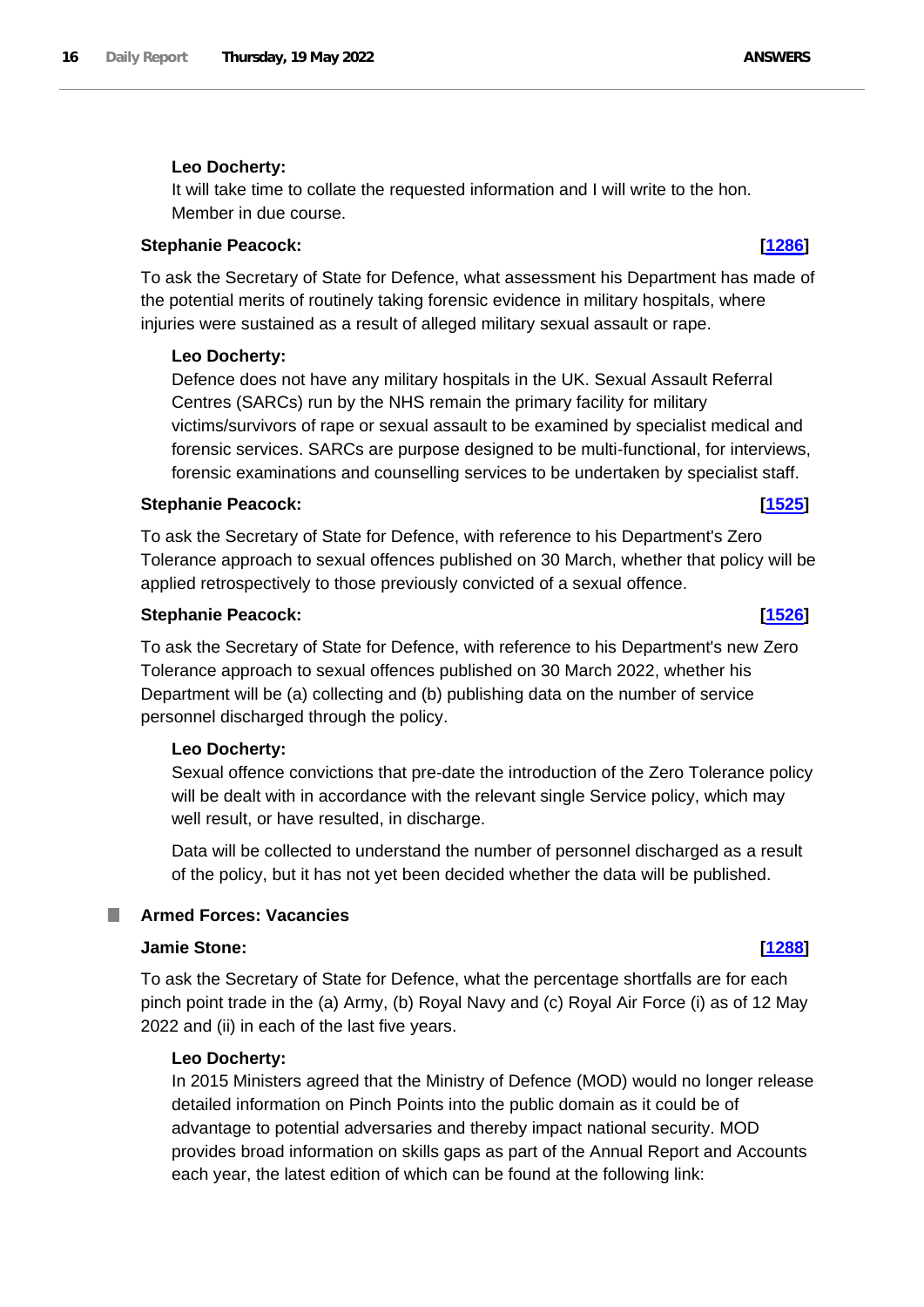https://www.gov.uk/government/publications/ministry-of-defence-annual-report-andaccounts-2020-to-2021

### <span id="page-16-0"></span>**Armed Forces: Violent and Sex Offender Register**

### **Stephanie Peacock: [\[1522\]](http://www.parliament.uk/business/publications/written-questions-answers-statements/written-question/Commons/2022-05-13/1522)**

To ask the Secretary of State for Defence, with reference to the Answer of 8 February 2022 to Question 117868, in what particular exceptional circumstances serving personnel listed on the sex offender register will not be discharged from the armed forces.

### **Leo Docherty:**

The Ministry of Defence's Zero Tolerance to Sexual Offences policy came into force on 31 March 2022. Under this policy, all Service persons who are convicted of a sexual offence, or who are placed on the Sex Offenders Register, will be dismissed from the Armed Forces as a matter of course. My answer to Question 117868 refers to those few situations where a decision to discharge would be legally unsafe as it conflicts with existing law; for example, cases that are subject to the Rehabilitation of Offenders Act 1974. However, we continue to review this area and are committed to making further improvements to ensure that Defence is a safe and respectful environment.

### **Stephanie Peacock: [\[1523\]](http://www.parliament.uk/business/publications/written-questions-answers-statements/written-question/Commons/2022-05-13/1523)**

To ask the Secretary of State for Defence, with reference to the Answer of 8 February 2022 to Question 117868, what risk assessments are in place to safeguard personnel serving alongside registered sex offenders.

### **Stephanie Peacock: [\[1524\]](http://www.parliament.uk/business/publications/written-questions-answers-statements/written-question/Commons/2022-05-13/1524)**

To ask the Secretary of State for Defence, with reference to the Answer of 8 February 2022 to Question 117868 on Veterans: Violent and Sex Offender Register, what information his Department holds on potential circumstances in which serving personnel who are on the Sex Offenders Register might be in contact with vulnerable people as part of their service.

### **Leo Docherty:**

Defence places great importance on the appropriate management of both suspected and convicted sex offenders. Different arrangements are in place across the three Services. These may include an Employment Suitability Risk Assessment (ESRA) for those under investigation or made subject to registration under the Sexual Offences Act 2003. ESRAs provide a record of management and risk mitigation plans, are completed by the chain of command upon receipt of expert policy advice, and are updated at least every six months. The cases of those convicted of, or in receipt of a caution for a sexual offence could also be referred to the Standing Committee for Employment Risk Analysis (SCERA) who will provide advice on the appropriate action to be taken. Although appointment to roles requiring contact with vulnerable persons or under-18s is conditional upon a clean Disclosure and Barring Service certificate, additional risk assessment may be conducted by the chain of command and decisions may be reviewed by SCERA. An 'Assignment Restriction' note can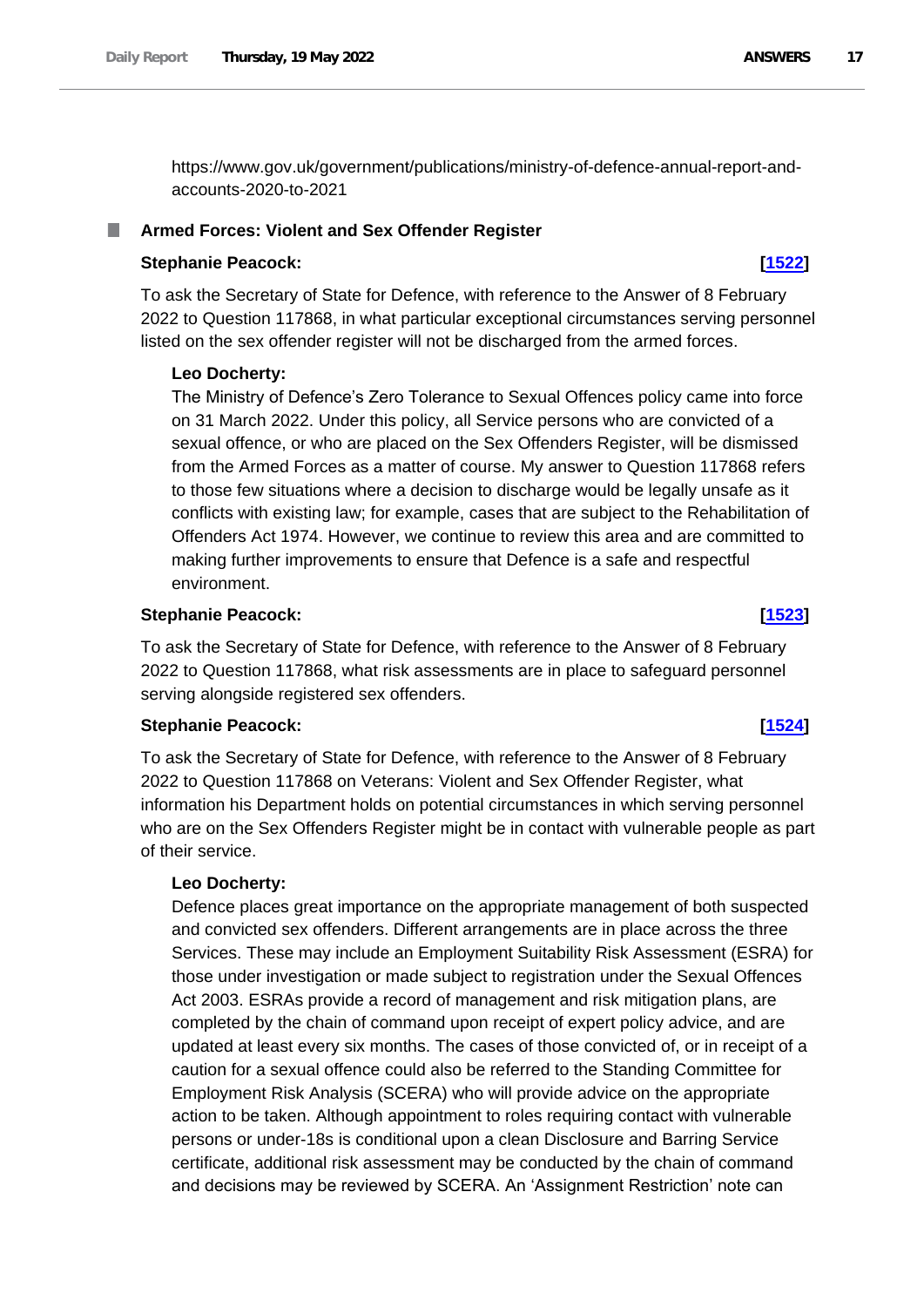also be placed on a subject's personnel file within the Joint Personnel Administration System to ensure the individual does not get posted to units where it may be inappropriate to do so.

This is an area of great importance to Defence as we recognise the risk that sex offenders pose to others. We will continue to review and improve our policies and procedures to ensure that they are rigorous and that appropriate safeguarding measures are in place to enable a safe and respectful working environment.

### <span id="page-17-0"></span>**Armoured Fighting Vehicles** .

### **Jamie Stone: [\[1287\]](http://www.parliament.uk/business/publications/written-questions-answers-statements/written-question/Commons/2022-05-12/1287)**

To ask the Secretary of State for Defence, how many armoured vehicles of each type are (a) in the service with the Army and (b) fit for purpose as of 12 May 2022.

### **Jeremy Quin:**

I refer the hon. Member to the answer I gave on 7 March 2022 to Question 132161 to the Rt hon. Member for Wentworth and Dearne (Mr Healey).

### **Attachments:**

1. Armoured Fighting Vehicles [UIN 132161.docx]

### <span id="page-17-1"></span>**Army**

### **Jamie Stone: [\[1289\]](http://www.parliament.uk/business/publications/written-questions-answers-statements/written-question/Commons/2022-05-12/1289)**

To ask the Secretary of State for Defence, what estimate he has made of the deployable strength of the Army (a) as of 12 May 2022 and (b) in each of the last five years.

### **James Heappey:**

Not all members of the Army are employed in deployable posts – those in staff roles or in training establishments, for example, would be included in the headline strength of the Army but would not be counted as deployable. Similarly, Reservists would not be included in the headline strength of the Army but many will be deployable if mobilised.

The "deployable" strength of the Army is perhaps best captured by the strength of the Field Army, which is summarised as follows:

| <b>DATE</b> | DEPLOYABLE STRENGTH WITHIN FD ARMY |
|-------------|------------------------------------|
| May 2022    | 45,178                             |
| May 2021    | 46,480                             |
| May 2020    | 42,291                             |
| May 2019    | 42,739                             |
| May 2018    | 42,391                             |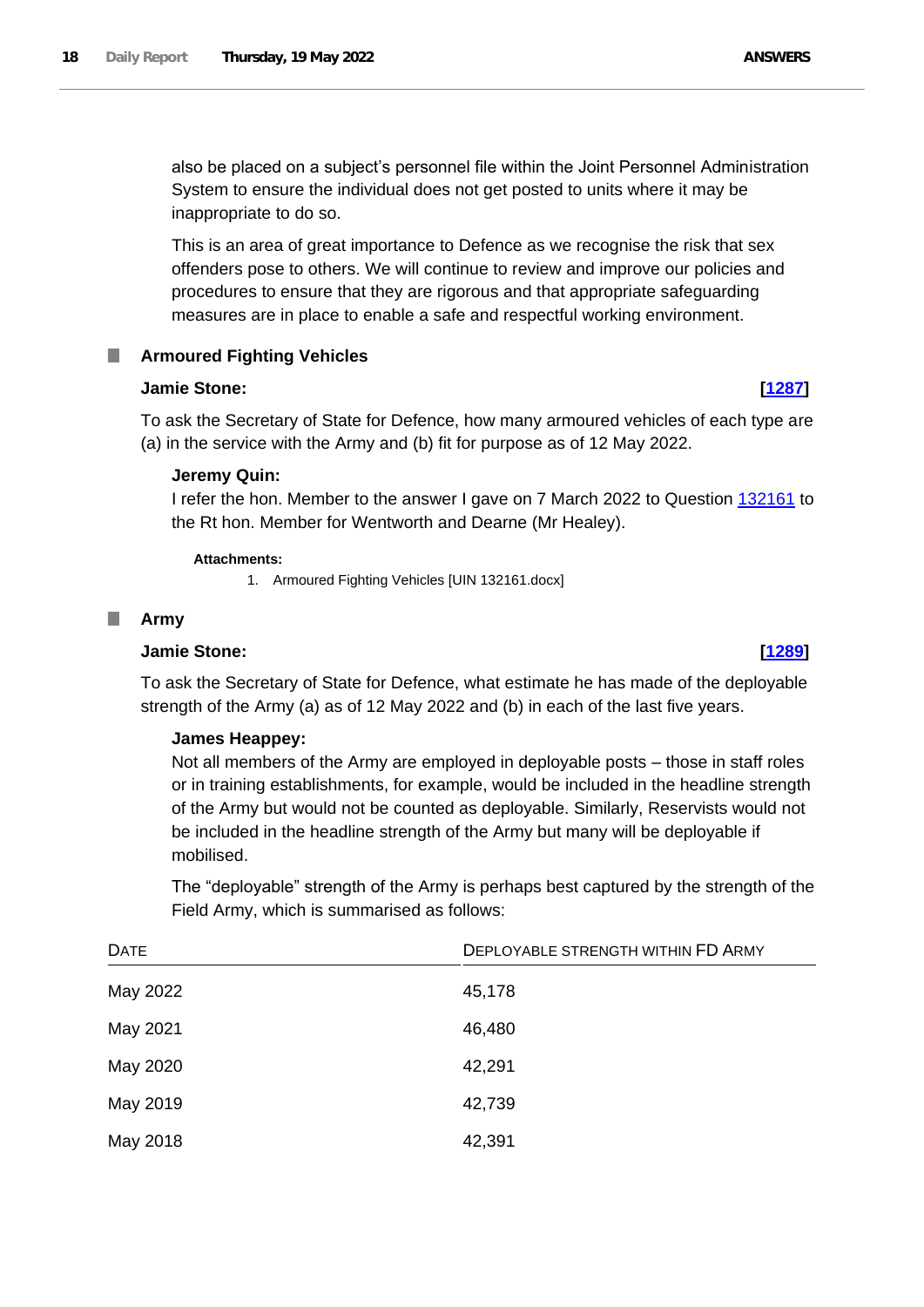### <span id="page-18-0"></span>**Defence Medical Services: ICT** I.

### **Stephanie Peacock: [\[1277\]](http://www.parliament.uk/business/publications/written-questions-answers-statements/written-question/Commons/2022-05-12/1277)**

To ask the Secretary of State for Defence, what recent progress he has made on the rollout of Programme Cortisone.

### **Leo Docherty:**

Programme CORTISONE will provide an enduring information capability that will fully and effectively support the delivery of evidence-based medical and dental health and healthcare. In due course, it will provide connectivity between the MOD, NHS and our NATO allies and partners.

The recent launch of the CORTISONE MyHEALTH app has for the first time given Service personnel ready access to a subset of their Healthcare record (including vaccination status) through their mobile electronic devices.

The CORTISONE Primary Medical Care (PMC) Solution is currently being developed: it will link MOD systems with National NHS systems in all 4 home countries. In parallel, other parts of the system are being developed to support areas such as occupational health, mental health, rehabilitation, and dental services. CORTISONE services are due to extend beyond Great Britain to all fixed UK Armed Forces locations overseas as well as enable the provision of healthcare services to entitled personnel on deployed operations.

The programme is designed to bring services online in stages: the PMC solution is set to go live early next year, with an estimated eighteen months rollout period across the DMS. While this will be slightly later than originally anticipated due to COVID related issues, full functionality of CORTISONE capabilities is still expected to be delivered by the end of 2025.

### <span id="page-18-1"></span>**Dstl: Hikvision** T.

### **Catherine West: [\[2597\]](http://www.parliament.uk/business/publications/written-questions-answers-statements/written-question/Commons/2022-05-16/2597)**

To ask the Secretary of State for Defence, whether his Department has made a security assessment of the reported use of Hikvision equipment at the Porton Down facility.

### **Jeremy Quin:**

It is Defence policy not to comment on security arrangements on the grounds of safeguarding national security.

### <span id="page-18-2"></span>**Joint Strike Fighter Aircraft**

### **John Healey: [\[1106\]](http://www.parliament.uk/business/publications/written-questions-answers-statements/written-question/Commons/2022-05-12/1106)**

To ask the Secretary of State for Defence, what recent estimate he has made of the whole life cost of the UK's F-35 fleet.

### **Jeremy Quin:**

Based on 48 aircraft the March 2022 Government Major Projects Portfolio factsheet estimates the Whole Life Cost at £18,762.542 million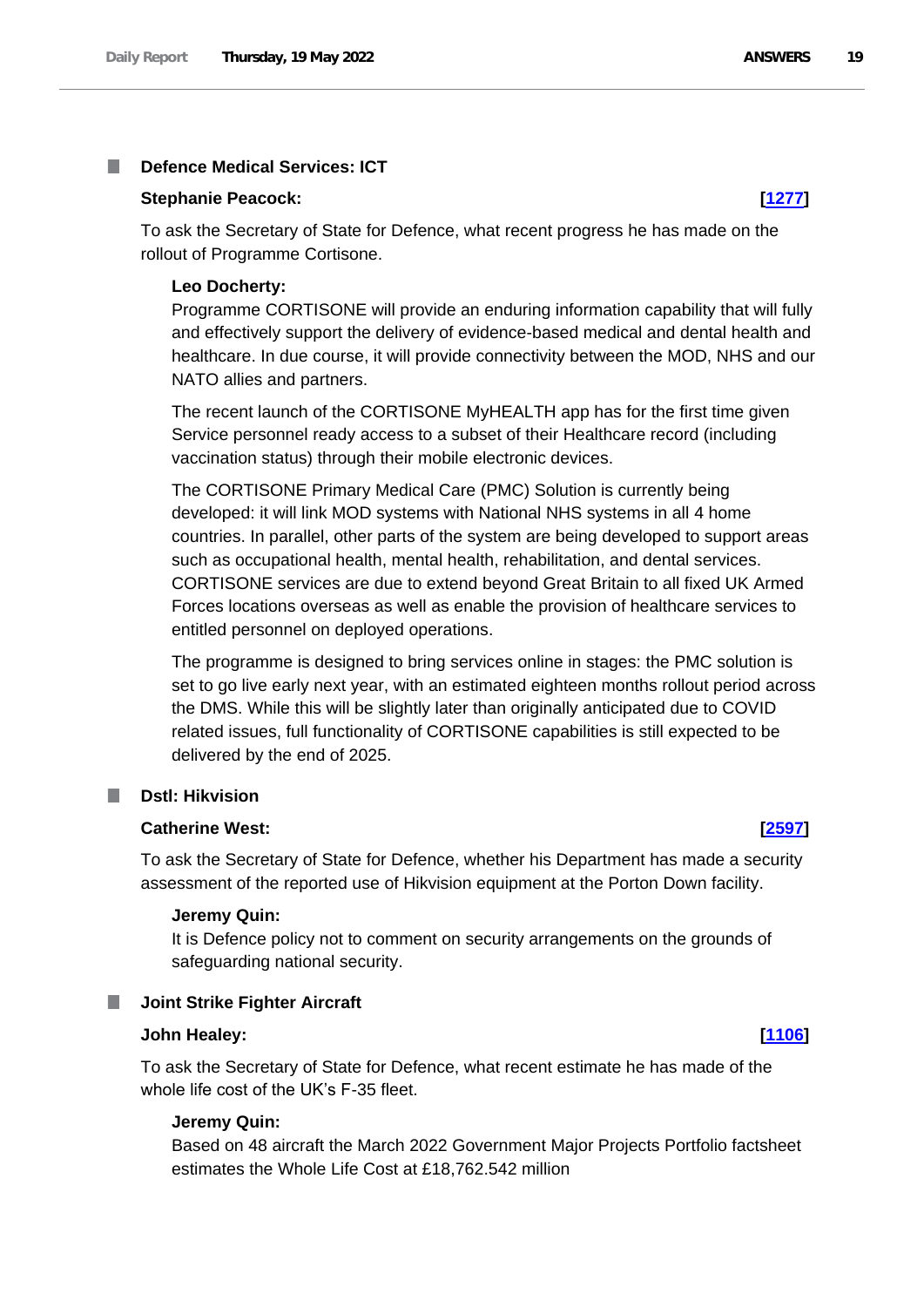### <span id="page-19-0"></span>T. **Joint Strike Fighter Aircraft: Procurement**

### **John Healey: [\[1104\]](http://www.parliament.uk/business/publications/written-questions-answers-statements/written-question/Commons/2022-05-12/1104)**

To ask the Secretary of State for Defence, how many F-35 jets his Department has ordered as of 12 May 2022.

### **Jeremy Quin:**

48 Lightning aircraft are on contract. We have made provision to buy additional aircraft, and our planning assumption is that we will purchase additional Lightning aircraft, but this remains subject to negotiation.

# <span id="page-19-1"></span>**Military Bases: Insulation**

### **John Healey: [\[2357\]](http://www.parliament.uk/business/publications/written-questions-answers-statements/written-question/Commons/2022-05-16/2357)**

To ask the Secretary of State for Defence, with reference to the Answer of 1 November 2021 to Question 64544 on Armed Forces: Housing, how many buildings on the defence estate have flammable cladding fixed to them; and how many of those buildings are (a) service living accommodation and (b) service family accommodation.

### **Jeremy Quin:**

There are a total of 779 accommodation buildings on the Defence Estate which have been identified as potentially having combustible components in their external wall system. 591 are Single Living Accommodation and 188 are multi-occupied Service Family Accommodation.

25 of these buildings are categorised as high rise (six storeys and over). This figure has reduced from 27 as the remediation of Vanguard Building at HMS Nelson is complete and Peninsula Tower is no longer under investigation following finding of a site inspection.

754 of these buildings are categorised as low rise (five storeys and under). This figure is an increase from 728 given in my answer in November, as it now includes data from United States Visiting Forces sites.

All buildings have a current Fire Risk Assessment and remain legally compliant for continued occupation.

### <span id="page-19-2"></span>**Ministry of Defence: Cybersecurity**

### **John Healey: [\[2361\]](http://www.parliament.uk/business/publications/written-questions-answers-statements/written-question/Commons/2022-05-16/2361)**

To ask the Secretary of State for Defence, how many supply chain cyber attacks have been successfully carried out against internal (a) Ministry of Defence systems and (b) systems outsourced by his Department since January 2021.

### **John Healey: [\[2362\]](http://www.parliament.uk/business/publications/written-questions-answers-statements/written-question/Commons/2022-05-16/2362)**

To ask the Secretary of State for Defence, how many supply chain cyber-attacks his Department has successfully prevented since January 2021.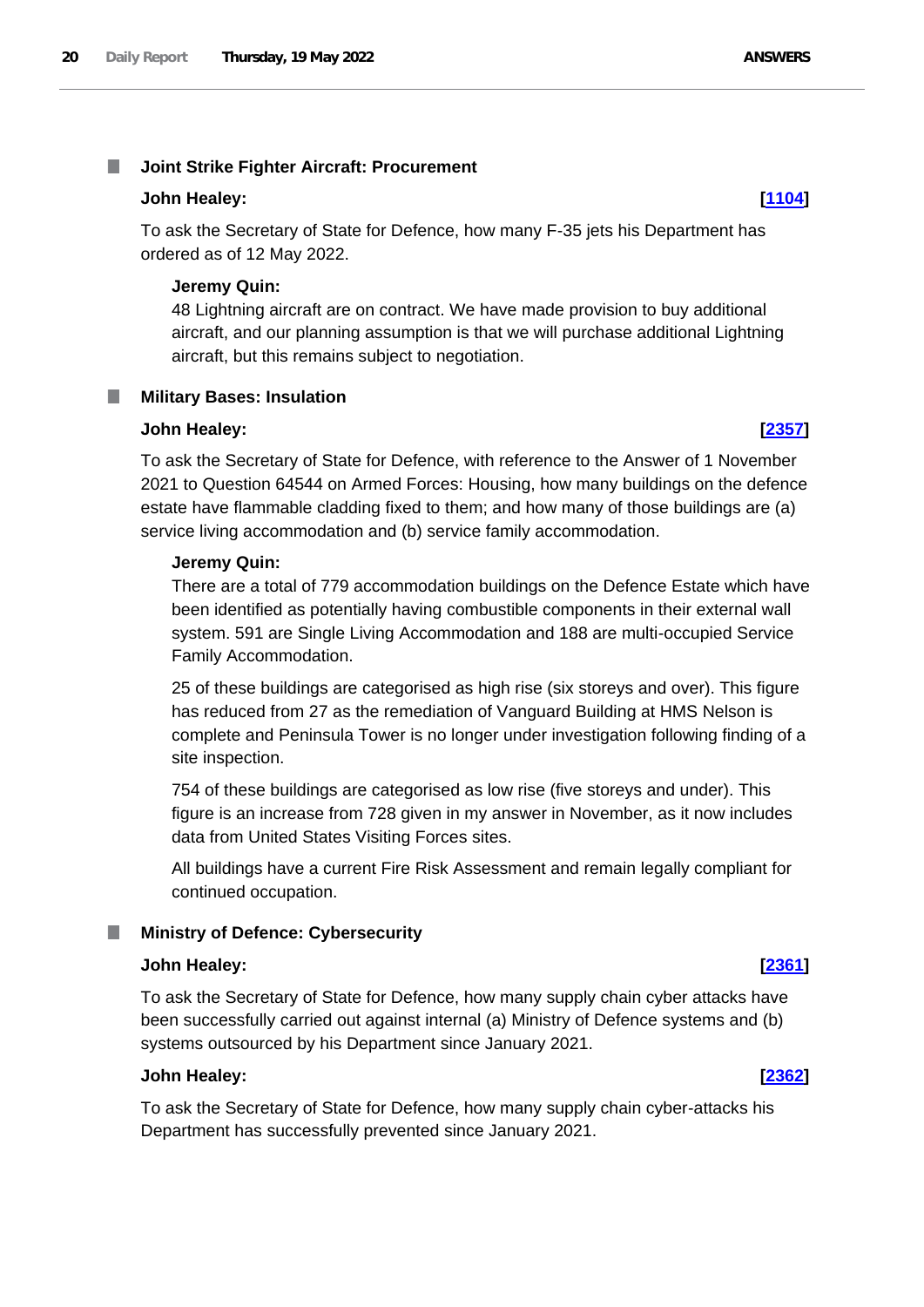The Ministry of Defence (MOD) takes the cyber security of its supply chains very seriously. However, for security reasons we do not comment on specific details of cyber attacks, as to do so could provide useful information for our adversaries.

The Defence Cyber Protection Partnership is a joint MOD and industry initiative put in place to improve the protection of Defence's supply chain against cyber threats. Defence contracts undergo a risk assessment to determine a cyber risk profile and what the supplier must do to demonstrate compliance with these requirements. This risk assessment and requirement to comply flows down the supplier's supply chain until the point where no MOD information is affected.

There are also contractual requirements put on suppliers to maintain cyber security controls and to report all security incidents involving MOD assets or information to the Defence Industry Warning and Reporting Point, which then coordinates investigations as appropriate.

### <span id="page-20-0"></span>ш **Ministry of Defence: Insulation**

# **Luke Pollard: [\[1553\]](http://www.parliament.uk/business/publications/written-questions-answers-statements/written-question/Commons/2022-05-13/1553)**

To ask the Secretary of State for Defence, what proportion of buildings used as accommodation on the Defence estate will have their combustible cladding removed this year.

### **John Healey: [\[2358\]](http://www.parliament.uk/business/publications/written-questions-answers-statements/written-question/Commons/2022-05-16/2358)**

To ask the Secretary of State for Defence, on what dates work will begin to remove flammable cladding from each building on the defence estate housing armed forces personnel and their families.

### **Jeremy Quin:**

One fully clad high-rise accommodation block, Vanguard Building at HMS Nelson, Portsmouth, has been fully remediated this year.

The remaining 25 high-rise buildings which are partially clad have been surveyed. The results are being used to determine required remedial work, after which, completion dates will be set.

A similar programme to assess low-rise accommodation buildings for external wall systems containing combustible components is underway.

All buildings have a current Fire Risk Assessment in place and remain legally complaint for continued occupation.

### <span id="page-20-1"></span>**Ministry of Defence: Japanese Knotweed**

### **Luke Pollard: [\[1552\]](http://www.parliament.uk/business/publications/written-questions-answers-statements/written-question/Commons/2022-05-13/1552)**

To ask the Secretary of State for Defence, how much the removal of Japanese knotweed from the Defence estate cost his Department last year.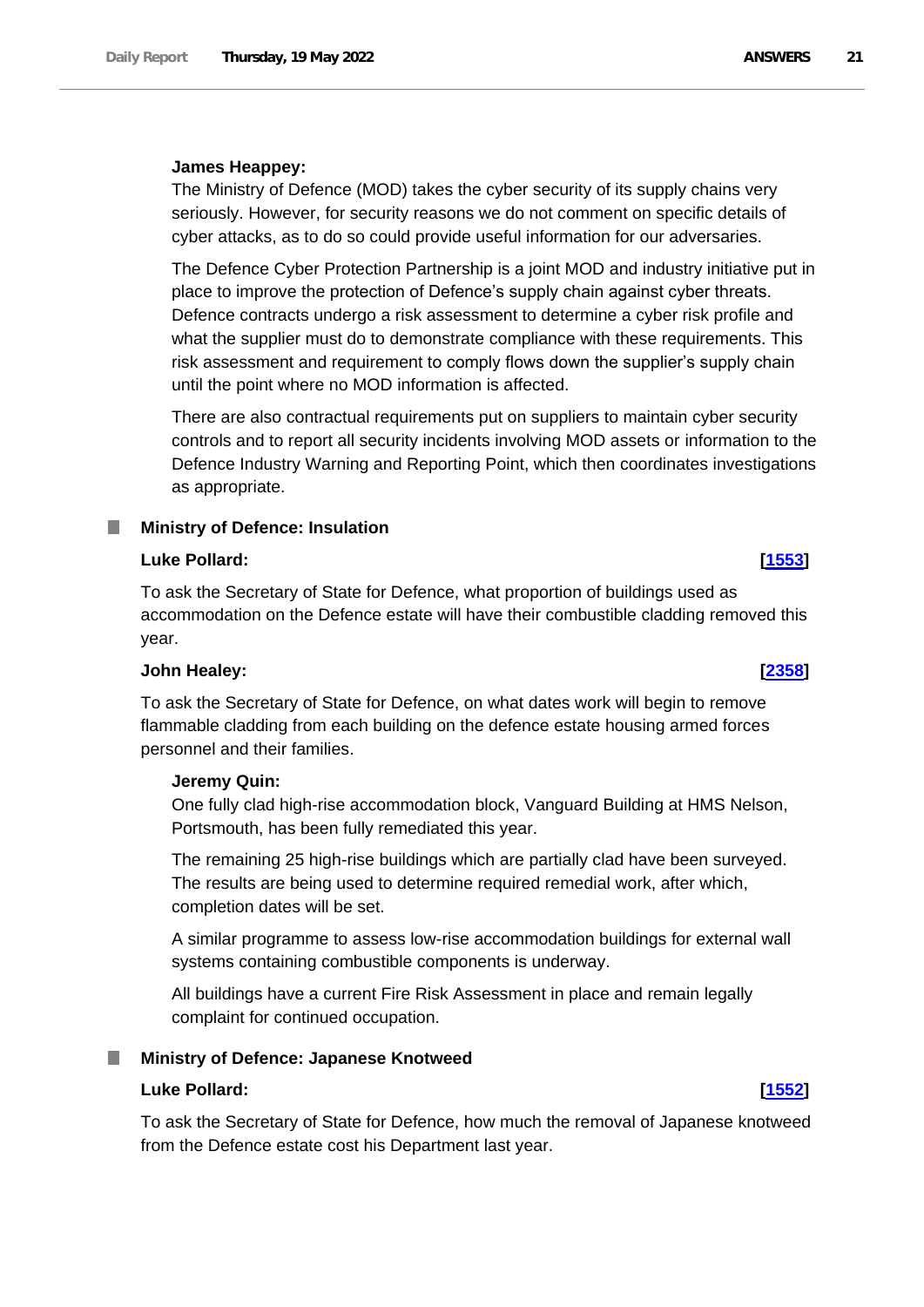### **Jeremy Quin:**

Information on the cost of removal of Japanese Knotweed from the Defence Estate is not held, as any cost is not separately identifiable under the Department's maintenance contracts.

### <span id="page-21-0"></span>**Mr Kevan Jones: [\[642\]](http://www.parliament.uk/business/publications/written-questions-answers-statements/written-question/Commons/2022-05-11/642)**

To ask the Secretary of State for Defence, when his Department plans to institute £2.5 billion reductions to the Department's workforce costs.

### **Jeremy Quin:**

As part of the department's Annual Budget Cycle process, we are scoping options to secure c£2.5 billion of savings by 2030. This is reflected in our Spending Review 20 settlement. It is too early to state how these savings will be achieved by 2030 but following the workforce reductions set out in the Integrated Review, there will be wider non-headcount related savings identified as a result of a smaller workforce. We also have ambitious transformation and efficiencies programmes that aim to improve our systems, user experience, decision making, productivity and deliver savings.

# <span id="page-21-1"></span>**Portsmouth Dockyard: Insulation**

### **John Healey: [\[2356\]](http://www.parliament.uk/business/publications/written-questions-answers-statements/written-question/Commons/2022-05-16/2356)**

To ask the Secretary of State for Defence, with reference to the Answer of 11 November 2022 to Question 65371 on Ministry of Defence: Buildings, whether the work to remove the flammable cladding from a building at HMS Nelson has been completed.

### **Jeremy Quin:**

Construction work to the replace the external wall system of Vanguard building, HMS Nelson, has been completed.

# <span id="page-21-2"></span>**RAF Honington: Sexual Offences**

### **Stephanie Peacock: [\[1282\]](http://www.parliament.uk/business/publications/written-questions-answers-statements/written-question/Commons/2022-05-12/1282)**

To ask the Secretary of State for Defence, what support was made available for those in the disbanded unit at RAF Honington following allegations of sexual abuse.

### **Leo Docherty:**

The RAF offers advice and support to all personnel affected by allegations of sexual abuse through its internal welfare system. That the unit involved, the Support Weapons Flight, was disbanded is a measure of how seriously the RAF regards the matter.

# <span id="page-21-3"></span>**Ukraine: Humanitarian Aid**

### **John Healey: [\[1098\]](http://www.parliament.uk/business/publications/written-questions-answers-statements/written-question/Commons/2022-05-12/1098)**

To ask the Secretary of State for Defence, what steps the UK armed forces are taking to assist with humanitarian supplies in countries bordering Ukraine.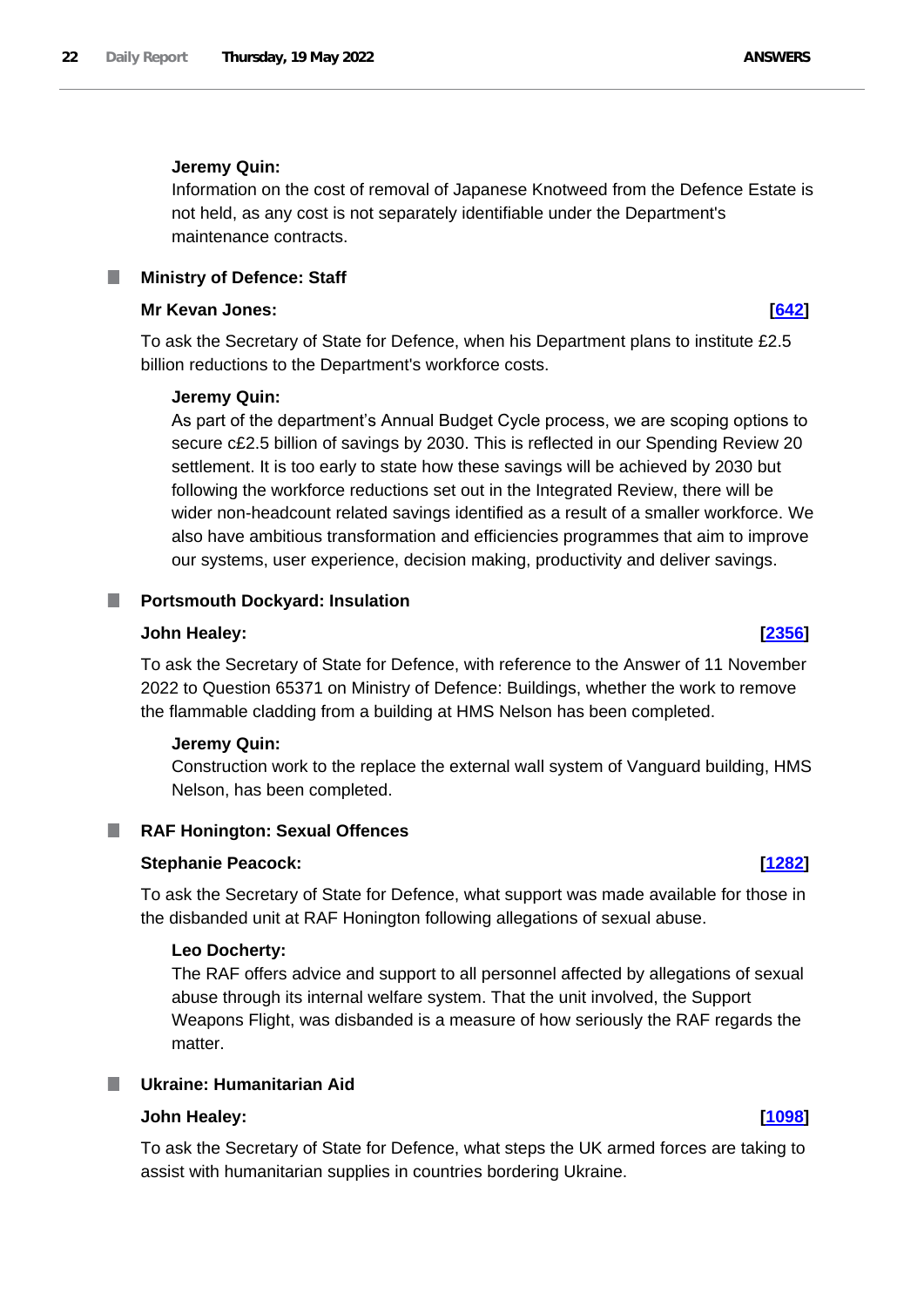### **James Heappey:**

The UK was swift to provide immediate and practical humanitarian support to our allies and partners following Putin's illegal invasion of Ukraine, with 1,000 military personnel both deployed and on standby as the Humanitarian Assistance Task Force (HATF). These troops have provided advice and support to the Polish Government's humanitarian relief activities.

Whilst no formal requests for support have been received approximately 100 troops of the HATF are currently deployed in Poland and could rapidly be re-tasked to support any emerging requirements. In addition, 900 personnel are being held at progressive levels of readiness in the UK, with 40 vehicles forward based in Germany to provide a response to any emergent humanitarian tasking.

Humanitarian assistance is led by the FCDO. Neither the MOD nor the FCDO have reviewed any request for support from countries bordering Ukraine.

# <span id="page-22-0"></span>**Ukraine: Military Aid**

### **John Healey: [\[1099\]](http://www.parliament.uk/business/publications/written-questions-answers-statements/written-question/Commons/2022-05-12/1099)**

To ask the Secretary of State for Defence, whether his Department received a request from the Ukrainian Government for Harpoon anti-ship missiles.

### **James Heappey:**

We are examining all options to assist Ukraine, including anti-ship missiles. We are currently not providing Harpoon launchers or missiles to Ukraine.

# **Luke Pollard: [\[1329\]](http://www.parliament.uk/business/publications/written-questions-answers-statements/written-question/Commons/2022-05-12/1329)**

To ask the Secretary of State for Defence, how many personnel from the Ukrainian military have been given training in the UK by his Department since 24 February 2022.

### **James Heappey:**

Since 24 February 2022, around 300 members of the Armed Forces of Ukraine have received training in the UK, delivered by the Ministry of Defence.

### **Luke Pollard: [\[1330\]](http://www.parliament.uk/business/publications/written-questions-answers-statements/written-question/Commons/2022-05-12/1330)**

To ask the Secretary of State for Defence, what estimate his Department has made of the number of personnel from the Ukrainian military that his Department will train in the UK in (a) May, (b) June, (c) July and (d) August 2022.

### **James Heappey:**

The Ukrainian Armed Forces have been training in the United Kingdom since April 2022. Around 300 Ukrainian Armed forces personnel have been trained in the UK. We do not propose to release the exact numbers of Ukrainian troops participating in current or future training initiatives.

### **Luke Pollard: [\[1331\]](http://www.parliament.uk/business/publications/written-questions-answers-statements/written-question/Commons/2022-05-12/1331)**

To ask the Secretary of State for Defence, whether personnel from the Ukrainian military on training in the UK have full access to NHS services and treatments.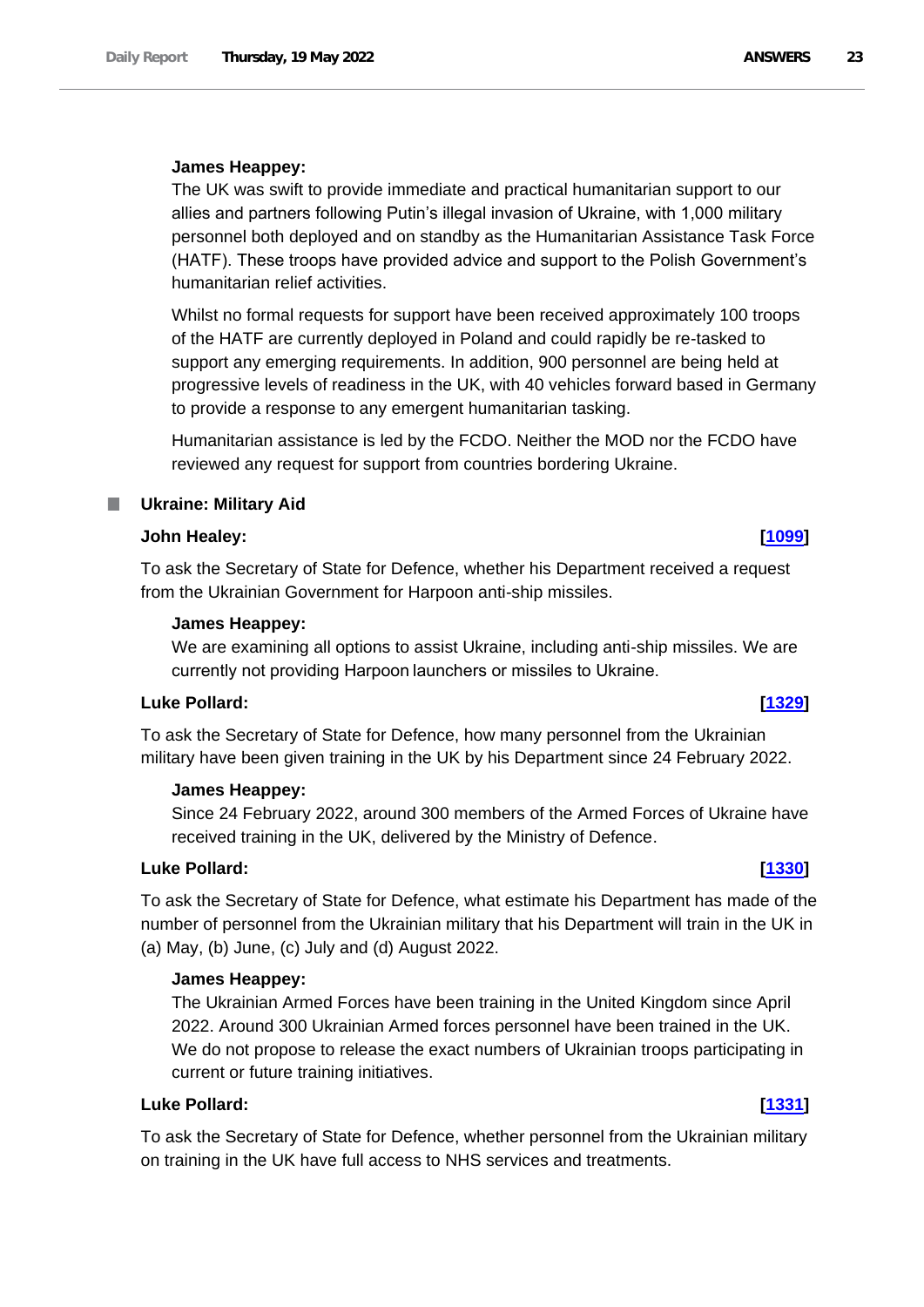# **James Heappey:**

While training in the UK, personnel from the Ukrainian military are eligible to receive full access to NHS services and treatments, without being liable to paying the NHS surcharge.

# **John Healey: [\[2354\]](http://www.parliament.uk/business/publications/written-questions-answers-statements/written-question/Commons/2022-05-16/2354)**

To ask the Secretary of State for Defence, how many (a) unmanned aerial vehicles (UAVs), (b) items of communications equipment, (c) items of ear defence equipment and (d) night vision devices the UK has sent to Ukraine.

# **James Heappey:**

At this time, we are not releasing detail about the UAVs or communications equipment we are providing as this information could potentially assist the Russians. As I have previously informed the House, we have sent more than 4,000 night vision devices, as well as 75,000 Ear Defence items.

### **John Healey: [\[2355\]](http://www.parliament.uk/business/publications/written-questions-answers-statements/written-question/Commons/2022-05-16/2355)**

To ask the Secretary of State for Defence, with reference to the Answer of 28 April 2022 to Question 158858 on Ukraine: Military Aid, how many Stormer armoured vehicles have been sent to Ukraine.

# **James Heappey:**

The UK is sending a small number of Stormer vehicles to Ukraine. The Secretary of State for Defence will update the House on the number provided in due course.

### **Daniel Kawczynski: [\[2434\]](http://www.parliament.uk/business/publications/written-questions-answers-statements/written-question/Commons/2022-05-16/2434)**

To ask the Secretary of State for Defence, what artillery support has been provided to the Ukrainian military.

### **James Heappey:**

The UK has not yet delivered any UK artillery systems or ammunition from our stockpiles. The UK has, however, been encouraging other countries to provide ammunition for existing Ukrainian systems and we've been facilitating the movement of that ammunition to Ukraine. The UK will provide artillery directly to Ukraine, details of these donations will be notified to the House once completed and the operational security situation allows.

### <span id="page-23-0"></span>ш **Undocumented Migrants: English Channel**

# **Mr Kevan Jones: [\[2389\]](http://www.parliament.uk/business/publications/written-questions-answers-statements/written-question/Commons/2022-05-16/2389)**

To ask the Secretary of State for Defence, whether there are any plans to extend Operation Isotrope beyond 31 January 2023.

### **James Heappey:**

The plan is for military primacy to end on 31 January 2023, at which point responsibility will revert to the Home Office and Border Force. Any decision on a potential extension to operation ISOTROPE will be taken nearer that time and will take into account the operational requirements and funding arrangements.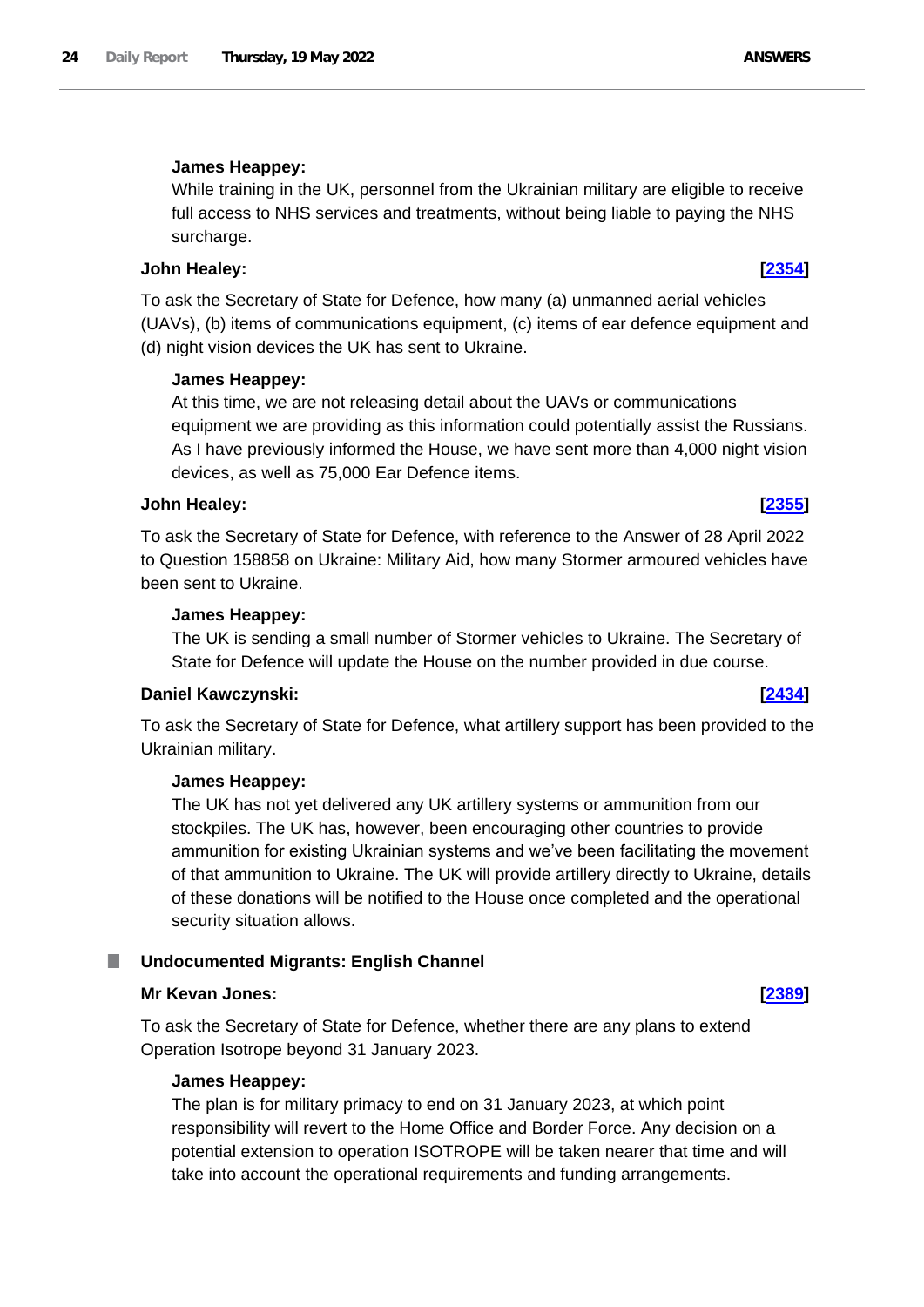# **Mr Kevan Jones: [\[2390\]](http://www.parliament.uk/business/publications/written-questions-answers-statements/written-question/Commons/2022-05-16/2390)**

To ask the Secretary of State for Defence, which existing surface and surveillance capabilities will be enhanced as part of Operation Isotrope.

# **James Heappey:**

Utilising the £50 million made available to deliver military primacy of small boat operations in the English Channel, the Home Office and Defence are seeking to bring online a range of additional surface and surveillance assets. The objective of procuring new capabilities is to ensure that all small boat crossings can be detected and intercepted such that no migrants arrive on UK shores on their own terms. Specific capabilities are subject to ongoing commercial discussions and will be disclosed in due course.

# <span id="page-24-0"></span>**Veterans: Injuries**

# **Stephanie Peacock: [\[1276\]](http://www.parliament.uk/business/publications/written-questions-answers-statements/written-question/Commons/2022-05-12/1276)**

To ask the Secretary of State for Defence, if his Department will publish a formal response to the Forces in Mind Trust report entitled Lives in Transition: returning to civilian life with a physical injury or condition, published on 27 April 2022.

### **Leo Docherty:**

The Ministry of Defence (MOD) welcomes this Forces in Mind Trust report and will consider its analysis and recommendations as part of ongoing work to strengthen both the recovery and transition provision for Service personnel and their families.

MOD does not routinely publish a formal response to research that has not been commissioned by the Department. There are no plans to provide a formal response at this time.

# <span id="page-24-1"></span>**EDUCATION**

### <span id="page-24-2"></span>**Children: Swimming** П

# **Stephen Morgan: [\[1314\]](http://www.parliament.uk/business/publications/written-questions-answers-statements/written-question/Commons/2022-05-12/1314)**

To ask the Secretary of State for Education, what assessment he has made of the implications for his policies of research by Swim England that suggests three in five primary school children will not be able to swim 25 metres by the 2025-26 academic year.

# **Will Quince:**

The department recognises that children have missed out on opportunities to learn to swim and be taught how to be safe in and around water due to COVID-19 restrictions as highlighted in the report published by Swim England.

To help address this, the department is working closely with Swim England and other swimming and water safety organisations to provide support to schools and pool operators to restart school swimming lessons, including comprehensive guidance, webinars, and direct advice.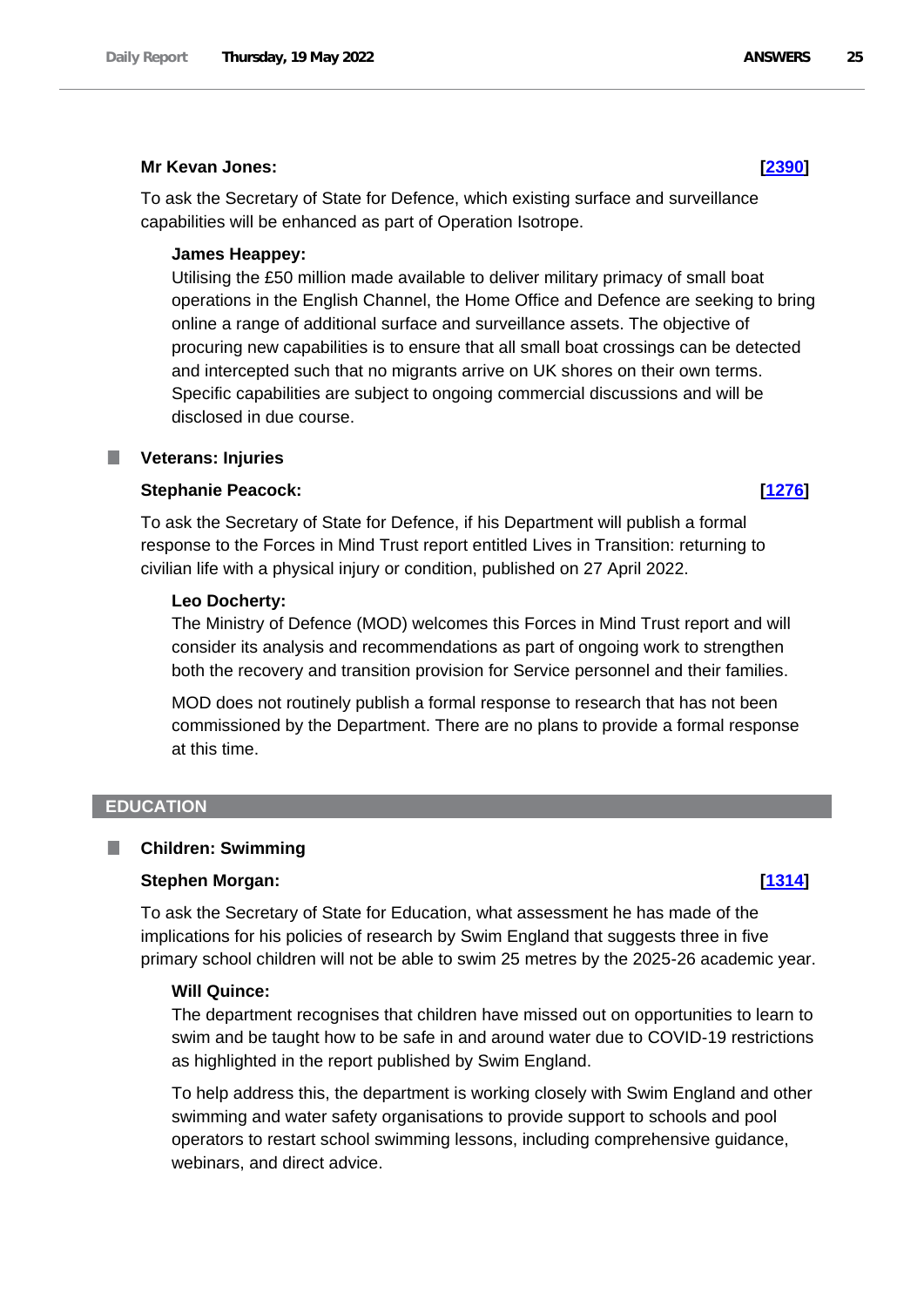Additionally, through the Opening Schools Facilities programme, the department is supporting schools with swimming pools to be able to open their facilities beyond their normal hours, to give young people more opportunities to learn to swim.

The department is currently procuring a national delivery partner for the next academic year, to allocate funding and offer advice and guidance to schools, including on how they can use their swimming pools and other facilities to provide an increase in the local offer of swimming and other physical activity and extracurricular sports.

### <span id="page-25-0"></span>**Family Hubs: Finance**

### **Justin Madders: [\[1189\]](http://www.parliament.uk/business/publications/written-questions-answers-statements/written-question/Commons/2022-05-12/1189)**

To ask the Secretary of State for Education, what approach his Department plans to take to select local authorities for the family hubs transformation fund.

## **Will Quince:**

The department has launched a £12 million Family Hubs Transformation Fund (Transformation Fund 1) to support at least 12 local authorities in England to move to a family hub model of service delivery and open family hubs by March 2024. The application window closed in December 2021 and we received 84 bids from uppertier local authorities. We expect a public announcement on the first wave of successful local authorities in the coming weeks, following a cross government assessment process to review the bids.

In October 2021, as part of the Autumn Budget, the government announced £301.75 million to transform Start for Life and Family Hub services in 75 upper-tier local authorities across England (Transformation Fund 2). The 75 eligible local authorities were announced on the 2 April 2022. Local authorities have been pre-selected in rank order using 'Income Deprivation Affecting Children Indices – Average Rank', ensuring a minimum of 25% of local authorities, from each rural urban classification, have been pre-selected. More information on this methodology can be found here: [https://www.gov.uk/government/publications/family-hubs-and-start-for-life-package](https://www.gov.uk/government/publications/family-hubs-and-start-for-life-package-methodology-for-pre-selecting-local-authorities)[methodology-for-pre-selecting-local-authorities.](https://www.gov.uk/government/publications/family-hubs-and-start-for-life-package-methodology-for-pre-selecting-local-authorities)

### <span id="page-25-1"></span>**National Curriculum Tests**

### **Stephen Morgan: [\[932\]](http://www.parliament.uk/business/publications/written-questions-answers-statements/written-question/Commons/2022-05-11/932)**

To ask the Secretary of State for Education, whether he has made an assessment of similarities between elements of the 11+ practice examination paper and this year's key stage 2 Standard Assessment Test; and if he will make a statement.

### **Mr Robin Walker:**

The test development process used by the Standards and Testing Agency (STA) is rigorous, with teachers and experts commenting on the materials throughout the three-year development process. These reviewers are selected to be broadly nationally representative, in terms of geography and school type, to minimise bias.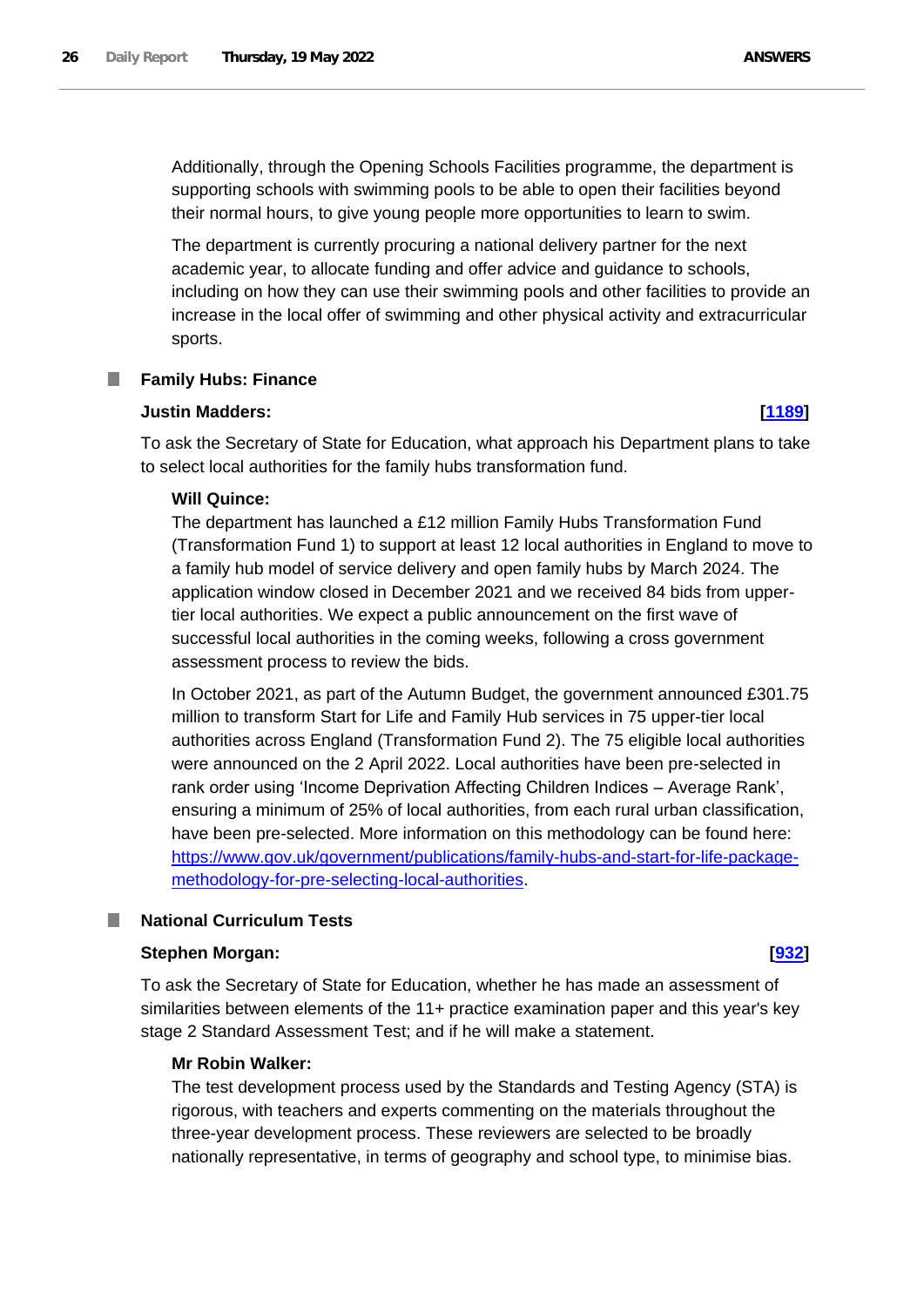The 2022 key stage 2 reading test went through these processes and the expert reviewers considered all materials appropriate and fair.

STA cannot entirely mitigate against pupils having already read certain texts, or against them being used by other organisations developing materials for schools, though checks are undertaken throughout the process. There are many resources and practice papers in the public domain, and it would be impractical and expensive to monitor them all. When it is identified late in the development process that a text has been used elsewhere, STA must also consider whether setting aside the text would be an appropriate use of public money. Although STA makes use of specifically written texts where possible, particularly for non-fiction, fiction texts can come across as contrived and the use of high-quality texts by published authors is essential.

STA are confident that the 2022 reading test was appropriate and accessible for all pupils.

### <span id="page-26-0"></span>**Pre-school Education: Finance**

### **Justin Madders: [\[801\]](http://www.parliament.uk/business/publications/written-questions-answers-statements/written-question/Commons/2022-05-11/801)**

To ask the Secretary of State for Education, what the early years funding rates are for (a) 2 year olds and (b) 3 to 4 year olds in each Local Authority in England

### **Will Quince:**

For the 2022/23 financial year, the department has increased the early years hourly funding rates for all local authorities by 21p an hour for the two-year-old entitlement and, for the vast majority of areas, by 17p an hour for the three- and four-year-old entitlement. Those rates, for each local authority, for two, three and four-year-olds, including a step-by-step guide, are published here:

https://www.gov.uk/government/publications/early-years-funding-2022-to-2023.

### <span id="page-26-1"></span>**Refugees: Ukraine**

### **Thangam Debbonaire: [\[304\]](http://www.parliament.uk/business/publications/written-questions-answers-statements/written-question/Commons/2022-05-10/304)**

To ask the Secretary of State for Education, what provision has been made within the (a) Homes for Ukraine scheme and (b) Ukraine Family Visa scheme to access (i) student loan scheme and (ii) home fee status so that Ukrainian refugees can attend higher education.

# **Michelle Donelan:**

We are extending access to Higher Education (HE) student support, home fee status, tuition fee caps, Advanced Learner Loans and FE19+ funding for those who are granted leave under one of the three schemes for Ukrainians introduced recently by the Home Office, the Homes for Ukraine Sponsorship scheme, the Ukraine Family scheme, and the Ukraine Extension scheme. This ensures Ukrainians who have been affected by the war in Ukraine can access support on the same basis as those within other protection-based categories (such as refugees).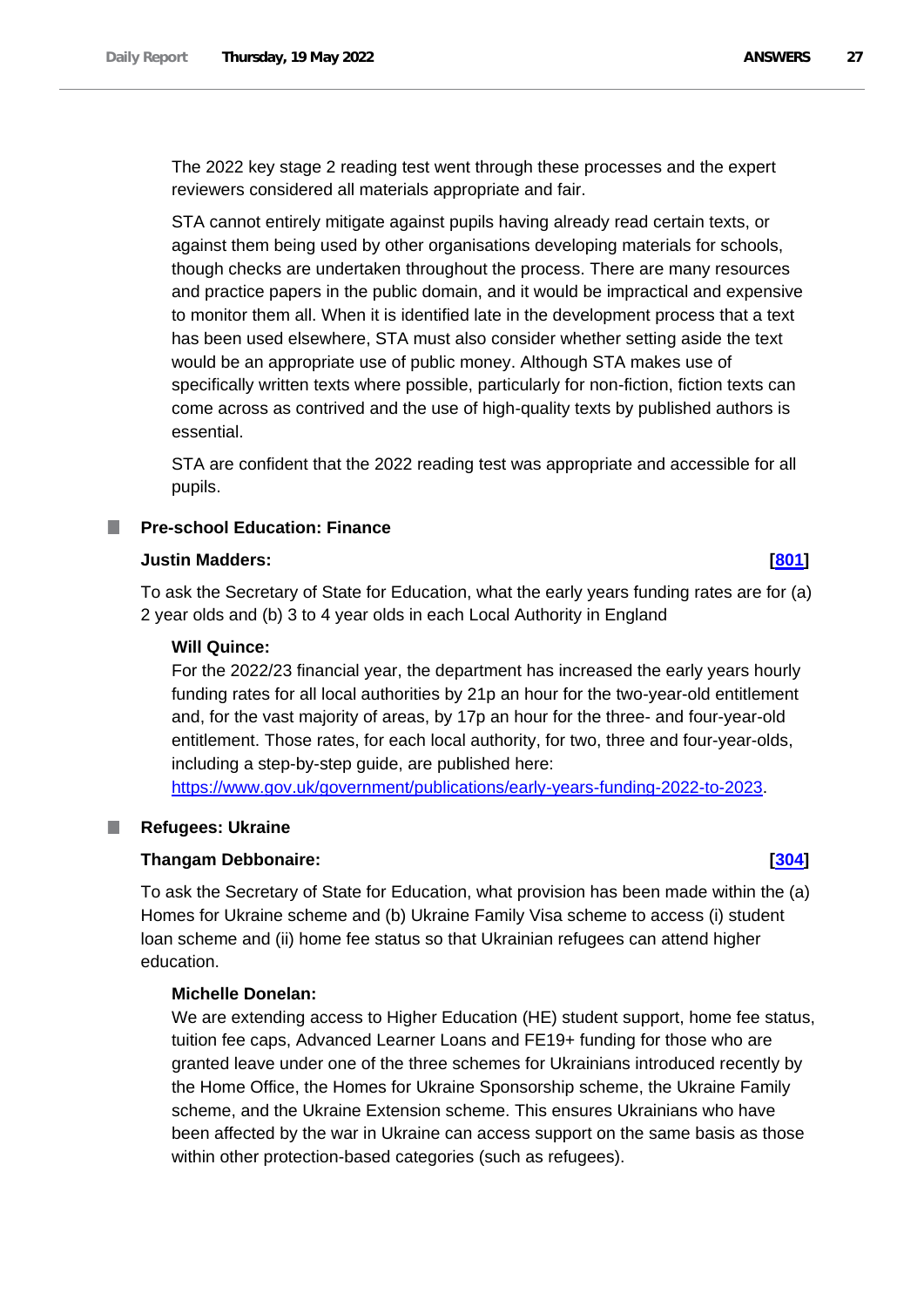In line with those within existing protection-based categories, these persons would not be required to meet a three-year period of ordinary residence for HE support, Advanced Learner Loans or FE19+ funding, but would need only to have been ordinarily resident in the UK since their grant of leave.

I have written to English HE providers asking that they exercise flexibility in their approach to eligibility for home fees and draw upon the £4million of additional funding made available to distribute to students from Ukraine in need of financial assistance.

Access to student support is crucial in enabling students from Ukraine to attend education to improve their skills and enhance the ability of Ukrainians to contribute to the UK, or to the rebuilding of their home country.

### <span id="page-27-0"></span>m. **Schools: Sports**

# **Justin Madders: [\[810\]](http://www.parliament.uk/business/publications/written-questions-answers-statements/written-question/Commons/2022-05-11/810)**

To ask the Secretary of State for Education, with reference to the Answer of 3 February 2022 to Question 113149, what the timetable is for publishing the update to the School Sport and Activity Action Plan.

# **Will Quince:**

The department will publish the update to the School Sport and Activity Action Plan later this year to align with timing of the government's new sport strategy. The plan will set out the actions that the government is taking to support schools to provide more opportunities for children and young people to take part in physical education (PE), sport and physical activity, in the context of the wider strategy.

The department is continuing to take action ahead of publishing the updated plan. The Girls Competitive Sport Your Time programme is for girls aged 8 to 16. It will give girls access to competitive sport opportunities, whilst also establishing new sports leadership roles. The Inclusion 2024 programme aims to increase and improve opportunities for young people with special educational needs and disabilities to engage and participate in PE and school sport.

The department is also taking forward delivery of its programmes to provide £30 million a year to improve the teaching of PE at primary school and open school facilities outside of the school day. On 11 May, the department published an invitation to tender to procure the services of a national delivery partner to support schools to open their facilities and provide greater access and opportunities for pupils to access extra-curricular sport and physical activity.

# <span id="page-27-1"></span>**Special Educational Needs: Appeals**

# **Alex Cunningham: [\[2329\]](http://www.parliament.uk/business/publications/written-questions-answers-statements/written-question/Commons/2022-05-16/2329)**

To ask the Secretary of State for Education, with reference to the Answer of 25 April 2022 to Question 155726 on Special Educational Needs: Tribunals, what assessment his Department has made of the potential effect of the introduction of compulsory mediation on the ability of families with disabled children to access the SEND Tribunal and obtain redress when necessary.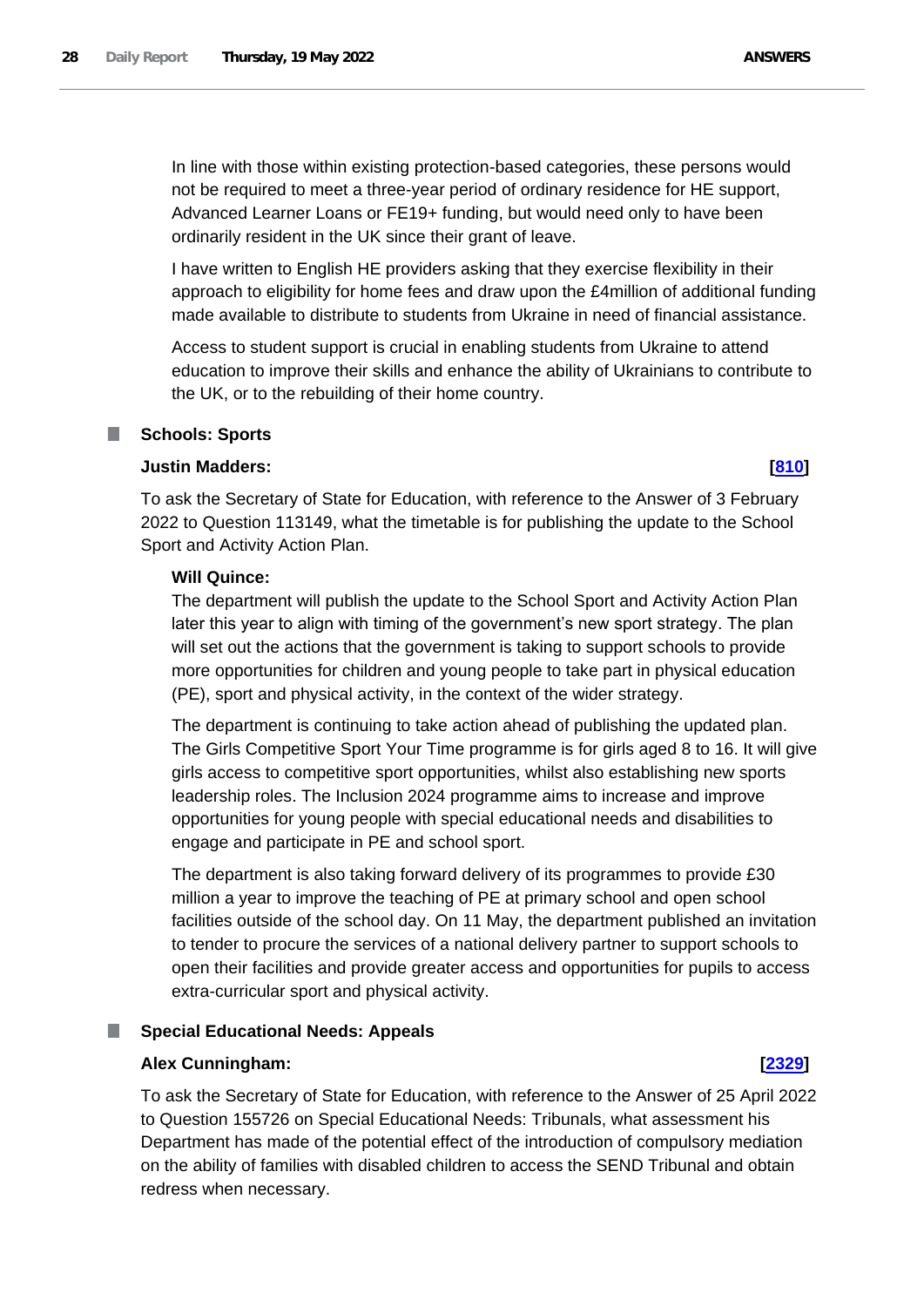## **Will Quince:**

As the SEND and AP green paper sets out, the new national system will be designed to minimise uncertainty and disagreements throughout the system and improve parental confidence. The department recognises, however, that disputes around decision-making may still occur.

The government's proposals seek to resolve issues earlier and improve relationships locally by strengthening mediation, including consulting on making it mandatory. Appeals to the tribunal should only need to be made in cases where parents feel that their child's needs or proposed provision arrangements are not in line with the new national SEND standards, and mediation has not resolved the dispute. Mediation helps to maintain and improve relationships between providers, local authorities and families which is important for long-term collaborative working and supports better outcomes for children and young people.

This will reduce the need for cases to escalate to tribunal. The department will make sure there is appropriate support available to parents to help them understand the mediation process and how best to engage with it. However, parents will still be able to go to tribunal if necessary.

The green paper is now out for public consultation on its proposals until 22 July.

### **Alex Cunningham: [\[2330\]](http://www.parliament.uk/business/publications/written-questions-answers-statements/written-question/Commons/2022-05-16/2330)**

To ask the Secretary of State for Education, with reference to the proposal in his Department's SEND review to only allow families with disabled children to pick a school from a pre-defined list, what assessment he has made of the potential impact on the mental health of parent carers from having to appeal this list in order to have their child attend a school that meets their disabled child's needs.

### **Will Quince:**

Through the proposals set out in the SEND and AP green paper, it is our aim to provide parents and carers with a clearer understanding of the support that should be available to meet their child's needs, regardless of where they live.

Where specialist provision is required, the department is consulting on proposals for a simplified process where parents will be supported to express an informed preference for a suitable placement from a tailored list of settings that are appropriate to meet their child's needs.

This aims to give parents and carers clarity on what is available locally which may still include mainstream, special, independent, or out of borough provision where appropriate in order to meet their child's needs.

The expectation is that all schools on the list will be settings that can meet the child's special educational needs as identified in their education, health and care needs assessments, therefore reducing the need to appeal and improving the choice offered to parents.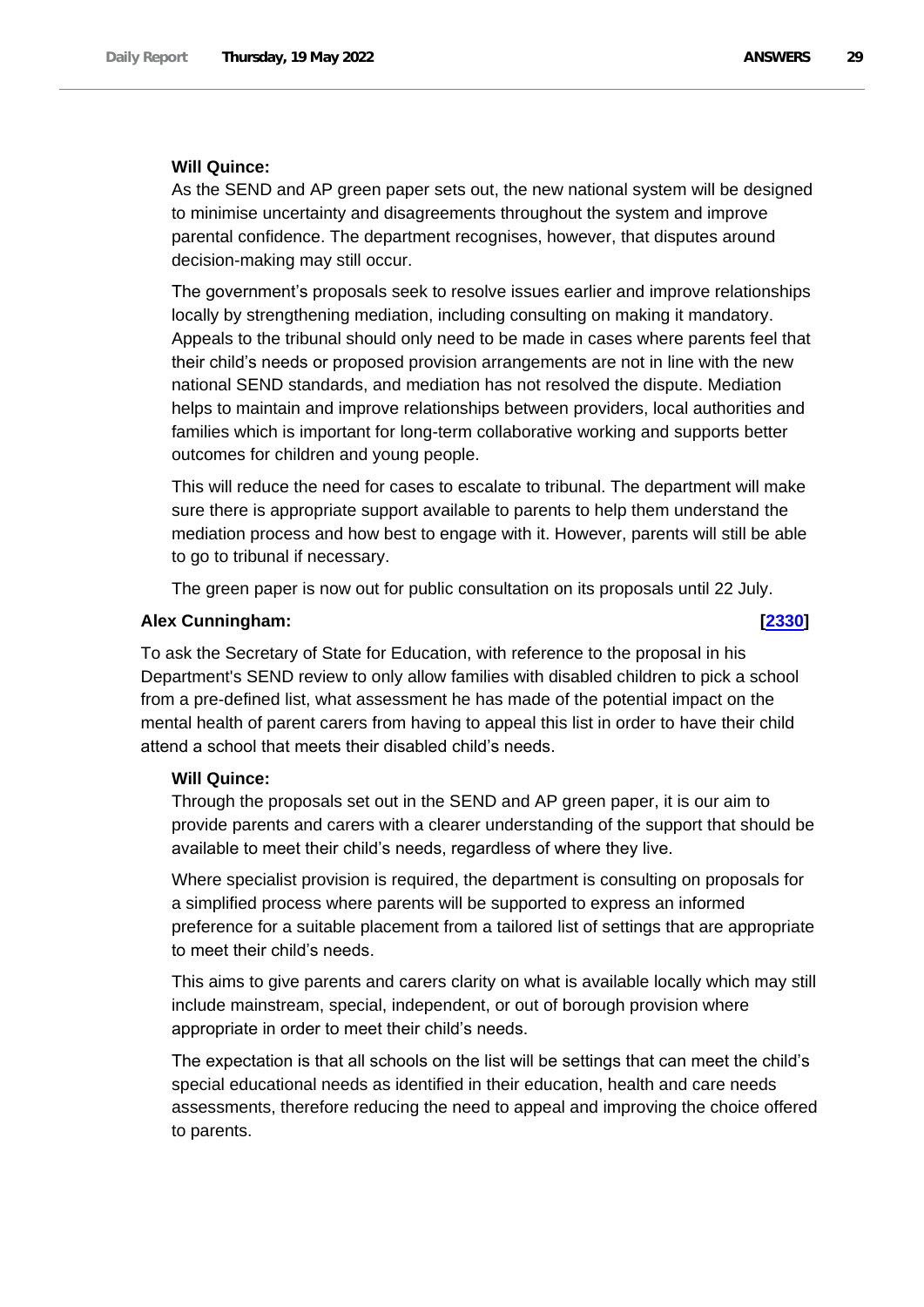### <span id="page-29-0"></span>П **Special Educational Needs: Hearing Impairment**

### **Huw Merriman: [\[1204\]](http://www.parliament.uk/business/publications/written-questions-answers-statements/written-question/Commons/2022-05-12/1204)**

To ask the Secretary of State for Education, what steps his Department is taking to (a) increase the number of teachers for deaf children and (b) ensure that deaf awareness is included in all initial teacher training.

### **Mr Robin Walker:**

The department is determined that all children and young people, including those who are deaf or have a hearing impairment, receive the support they need to succeed in their education.

Our reformed Initial Teacher Training Core Content Framework (ITT CCF) and the new Early Career Framework (ECF), both developed with sector experts, will equip teachers with a clear understanding of the needs of all children. This includes those with special educational needs and disabilities (SEND).

ITT courses must be designed so that trainee teachers can demonstrate that they meet the teachers' standards at the appropriate level. This includes the requirement that all teachers must have a clear understanding of the needs of all pupils, including those who are deaf or have a hearing impairment.

Consideration of SEND underpins both the ITT CCF and ECF which were both produced with the support of sector experts. The ECF is designed to support all pupils to succeed and seeks to widen access for all.

All teachers in local authority-maintained schools or non-maintained special schools in England are required to hold Qualified Teacher Status (QTS), which is awarded upon successful completion of an ITT course.

In specialist settings, in addition to holding QTS, it is a legal requirement for teachers of classes of pupils who have sensory impairments to hold the relevant mandatory qualification. Providers must be approved by my right hon. Friend, the Secretary of State for Education to offer these qualifications. Teachers working in an advisory role to support such pupils should also hold the appropriate qualification.

The department intends to develop a new approval process to determine providers of mandatory qualifications in sensory impairment from the start of 2023/2024 academic year. Our aim is to ensure a steady supply of teachers of children with visual, hearing, and multi-sensory impairment, in both specialist and mainstream settings.

Wider decisions relating to teachers' professional development rest with schools, headteachers, and teachers themselves, as they are in the best position to judge their own requirements, which may include further training and development.

### <span id="page-29-1"></span>**Supply Teachers: Pay and Workplace Pensions**

### **Navendu Mishra: [\[994\]](http://www.parliament.uk/business/publications/written-questions-answers-statements/written-question/Commons/2022-05-11/994)**

To ask the Secretary of State for Education, if he will intervene to ensure supply teachers employed by agencies and umbrella companies are (a) paid the same rate as those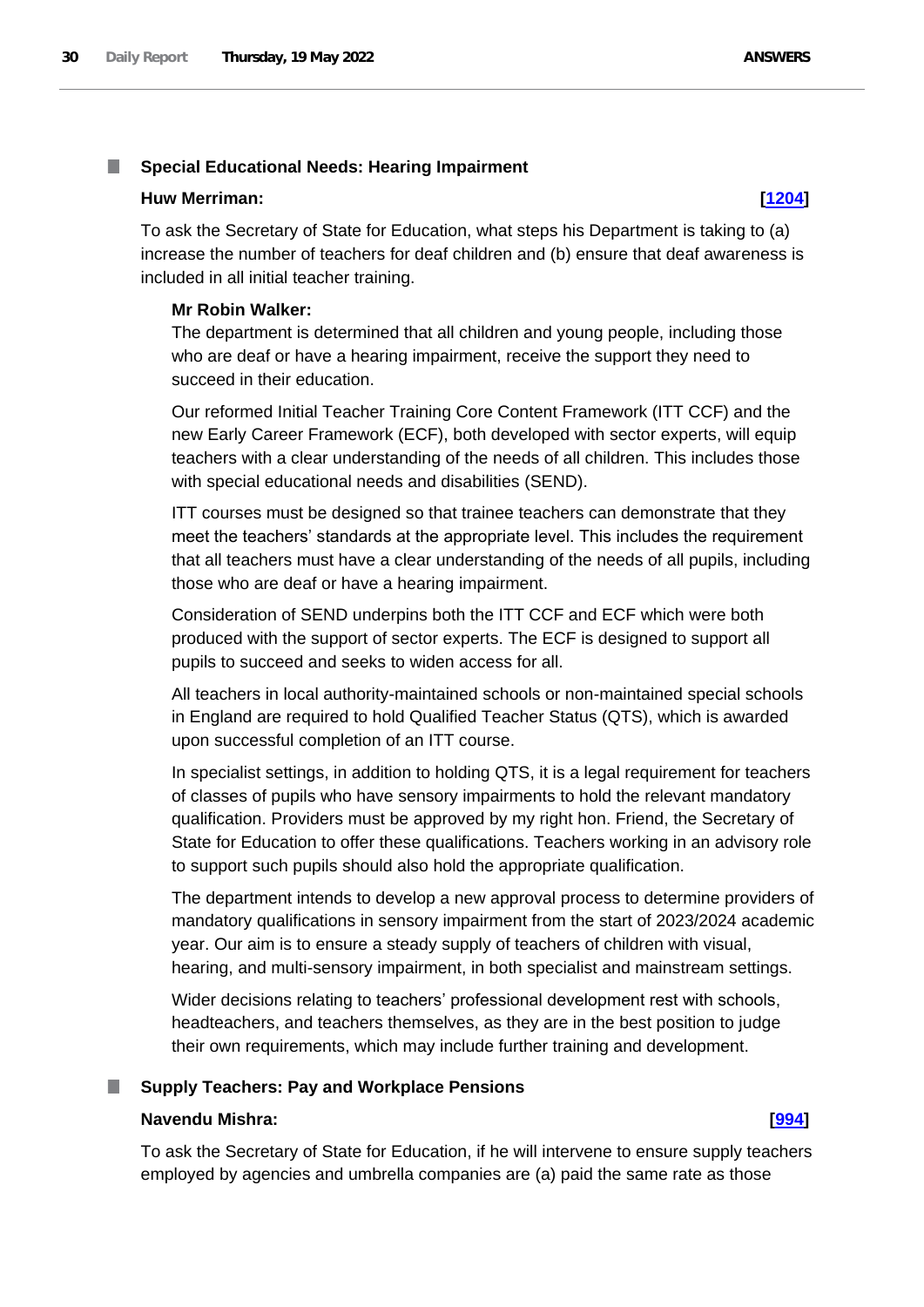employed directly by a school or local authority and (b) able to access to the Teachers' Pension Scheme.

### **Mr Robin Walker:**

Most supply teacher salaries are paid by supply agencies, and schools can negotiate fees with these agencies. The department trusts schools to agree a fair price for teachers. Supply teachers can register with multiple agencies to find the best pay and conditions to meet their own circumstances.

Agency Worker Regulations provides that all workers on assignments that exceed 12 weeks are paid on equal terms as permanent staff after the 12<sup>th</sup> week.

The Teachers' Pensions Regulations provide for supply teachers participating in the Teachers' Pension Scheme (TPS) where they are employed by a scheme employer. These are local authorities, academies, and further education colleges.

Where supply teachers are self-employed or employed by a supply agency and their services are provided under a 'contract for services', it is not possible for them to participate in the TPS as there is no organisation to undertake the employer role which includes remitting contributions to the scheme.

### <span id="page-30-0"></span>**ENVIRONMENT, FOOD AND RURAL AFFAIRS**

### <span id="page-30-1"></span>**Air Pollution: Pollution Control**

### **Geraint Davies: [\[2345\]](http://www.parliament.uk/business/publications/written-questions-answers-statements/written-question/Commons/2022-05-16/2345)**

To ask the Secretary of State for Environment, Food and Rural Affairs, whether the Government is on track to reduce particulate matter emissions by 46 per cent by 2030 as set out in the Clean Air Strategy; and what that represents in (a) annual emissions of PM2.5 and (b) premature deaths caused by air pollution.

### **Jo Churchill:**

2030 UK Emission projections for PM2.5 were published in March 2021 and can be found at this link: **UK Emission projections** 

### **Geraint Davies: [\[2347\]](http://www.parliament.uk/business/publications/written-questions-answers-statements/written-question/Commons/2022-05-16/2347)**

To ask the Secretary of State for Environment, Food and Rural Affairs, what local measures and targets he is planning to introduce to reduce air pollution.

### **Jo Churchill:**

The Government works closely with local authorities who manage air pollution at the local level and there are local standards in place for a number of air pollutants, as set out in the Air Quality (England) Regulations 2000. We have recently awarded £11.6 million from Defra's annual Air Quality Grant Scheme to 41 local authorities in England for local projects to tackle air pollution. The scheme will reopen for applications later this year, building on more than £38 million investment so far since 2010.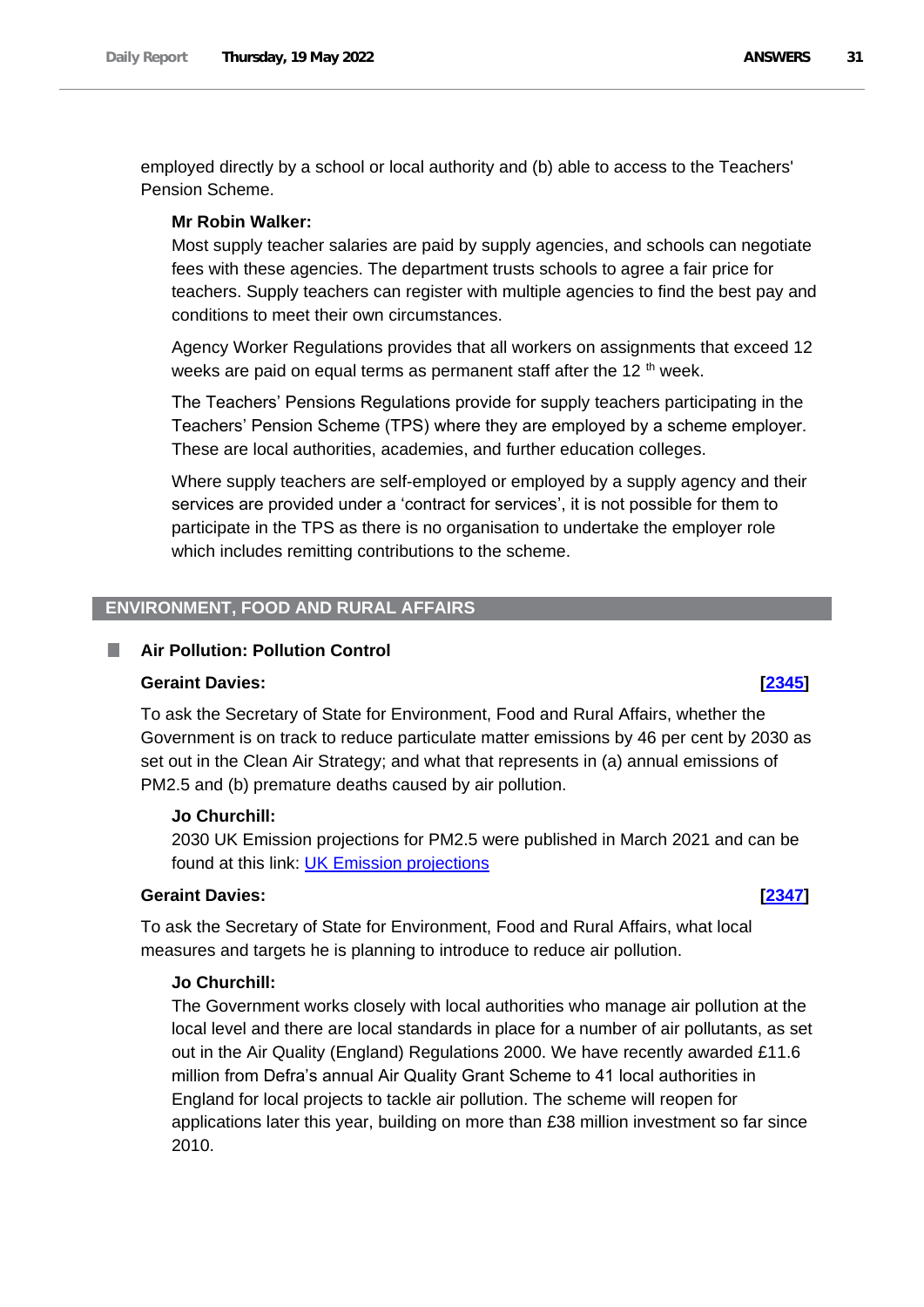In addition, we have recently launched consultations on new guidance to local authorities, on designating National Highways as Relevant Public Authority for air quality, and on an ambitious set of new, legally-binding environmental targets, including two on PM2.5. When these consultations are concluded, we will be considering the role local authorities can play in meeting our new targets.

# <span id="page-31-0"></span>**Department for Environment, Food and Rural Affairs: Departmental Responsibilities**

### **Jim McMahon: [\[1521\]](http://www.parliament.uk/business/publications/written-questions-answers-statements/written-question/Commons/2022-05-13/1521)**

To ask the Secretary of State for Environment, Food and Rural Affairs, what steps his Department is taking to ensure (a) value for money from his Department's projects and (b) that those projects are completed (i) on time and (ii) within budget.

### **Victoria Prentis:**

The department is strongly committed to delivering value for money and, wherever possible, completing projects as expected. To do so we work through the Defra Board, where ministers, senior officials and non-executive directors maintain oversight of the department's work, and through specific Delivery and Investment committees acting on delegated authority from the main board, that provide targeted scrutiny and oversight.

### <span id="page-31-1"></span>**Infant Foods** T.

## **Alison Thewliss: [\[2529\]](http://www.parliament.uk/business/publications/written-questions-answers-statements/written-question/Commons/2022-05-16/2529)**

To ask the Secretary of State for Environment, Food and Rural Affairs, what assessment he has made of the (a) availability and (b) affordability of infant formula.

### **Alison Thewliss: [\[2530\]](http://www.parliament.uk/business/publications/written-questions-answers-statements/written-question/Commons/2022-05-16/2530)**

To ask the Secretary of State for Environment, Food and Rural Affairs, what plans he has to regulate the cost of infant formula in response to recent price increases.

### **Victoria Prentis:**

The UK has a highly resilient food supply chain, as demonstrated throughout the Covid-19 response. It is well equipped to deal with situations with the potential to cause disruption. Our high degree of food security is built on supply from diverse sources; strong domestic production as well as imports through stable trade routes.

Food prices are set individually by businesses. It is not for the UK Government to set retail food prices nor to comment on day-to-day commercial decisions by companies.

Defra has well established ways of working with the industry and across Government to monitor risks that may arise. This includes extensive, regular and ongoing engagement with major food retailers, who have not informed us of any availability issues with infant formula.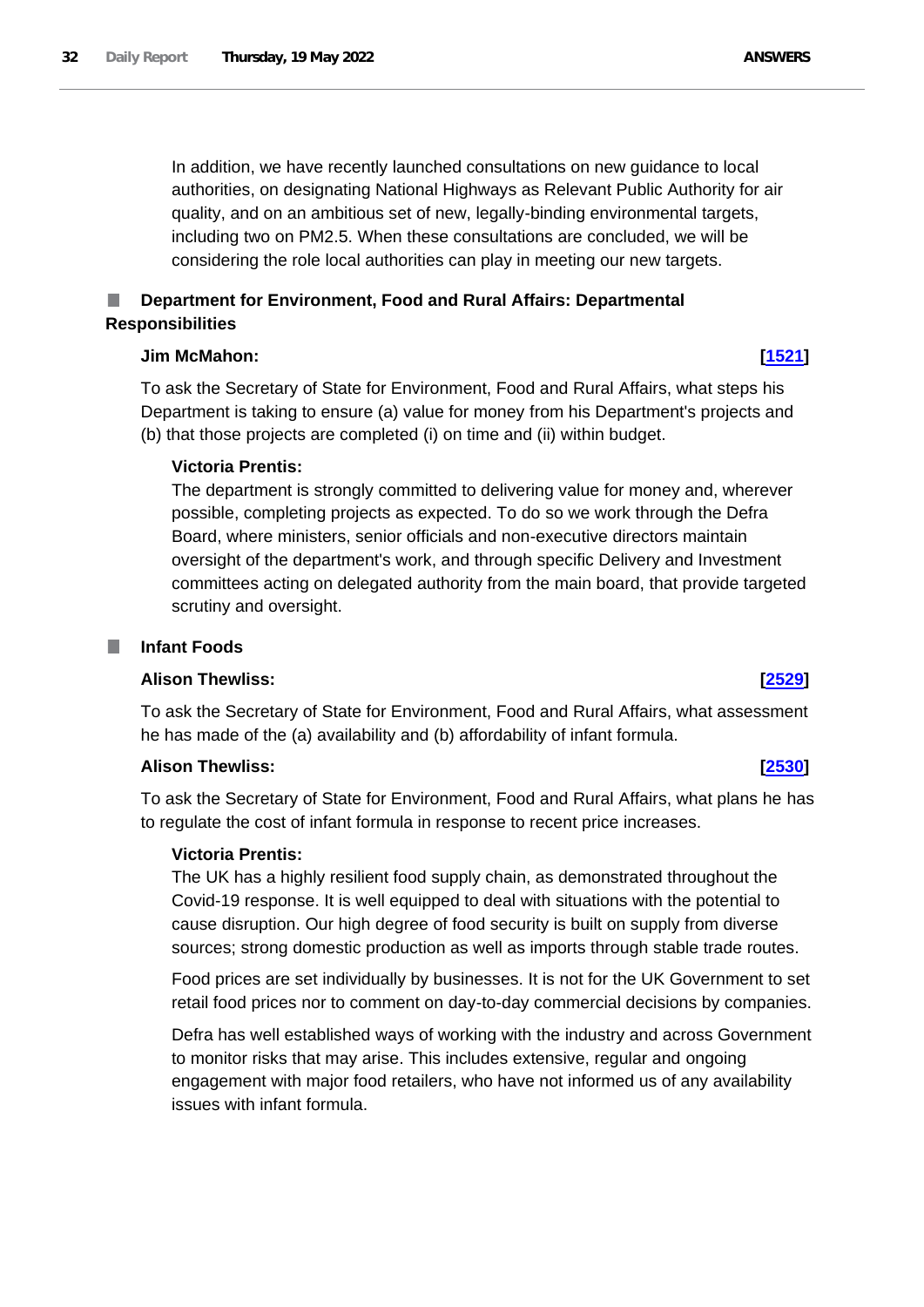### <span id="page-32-0"></span>**Sharks: Animal Products**

### **Virginia Crosbie: [\[2726\]](http://www.parliament.uk/business/publications/written-questions-answers-statements/written-question/Commons/2022-05-16/2726)**

To ask the Secretary of State for Environment, Food and Rural Affairs, what steps he is taking to ban the (a) import of shark fins and (b) sale of shark fins; and what steps he plans to take to enforce a ban on shark fin products.

### **Victoria Prentis:**

The UK Government is strongly opposed to shark finning, the practice of removing the fins of a shark at sea and returning the finless body to the water. We are committed to banning the import and export of detached shark fins and shark fin products. This ban will ensure that shark fins obtained through unsustainable and cruel finning practices are not entering the UK.

The UK does not oppose the sustainable fishing of sharks or the sale of shark fins and shark fin products, if obtained through sustainable fishing practices. Therefore, we do not support a total ban on the sale of shark fins and shark fin products if landed or imported into the UK with their fins naturally attached.

### <span id="page-32-1"></span>**Washing Machines: Microplastics** ш

### **Alberto Costa: [\[825\]](http://www.parliament.uk/business/publications/written-questions-answers-statements/written-question/Commons/2022-05-11/825)**

To ask the Secretary of State for Environment, Food and Rural Affairs, whether his Department is taking steps to help ensure washing machines are fitted with microfibre plastic capture filters.

# **Alberto Costa: [\[826\]](http://www.parliament.uk/business/publications/written-questions-answers-statements/written-question/Commons/2022-05-11/826)**

To ask the Secretary of State for Environment, Food and Rural Affairs, what steps his Department is taking to prevent microfibre plastic pollution.

### **Rebecca Pow:**

I know of the hon. Member's commitment to addressing plastic pollution, and in particular the issue of microfibres, where he has ably chaired an All-Party Parliamentary Group. Following the report of that APPG, Defra commissioned a rapid evidence assessment to understand the potential impact of this proposal.

Along with the Department for Business, Energy and Industrial Strategy, we are reviewing the assessment report, and considering what action, if any, is appropriate.

## <span id="page-32-2"></span>**FOREIGN, COMMONWEALTH AND DEVELOPMENT OFFICE**

### <span id="page-32-3"></span>**Africa: Foreign Relations** m.

### **Ms Lyn Brown: [\[1135\]](http://www.parliament.uk/business/publications/written-questions-answers-statements/written-question/Commons/2022-05-12/1135)**

To ask the Secretary of State for Foreign, Commonwealth and Development Affairs, with reference to the Answer of 25 April 2022 to Question 158906 on Africa: Foreign Relations, whether any written Africa Strategy document exists beyond what is set out in the Integrated Review and in her speeches, articles and social media posts.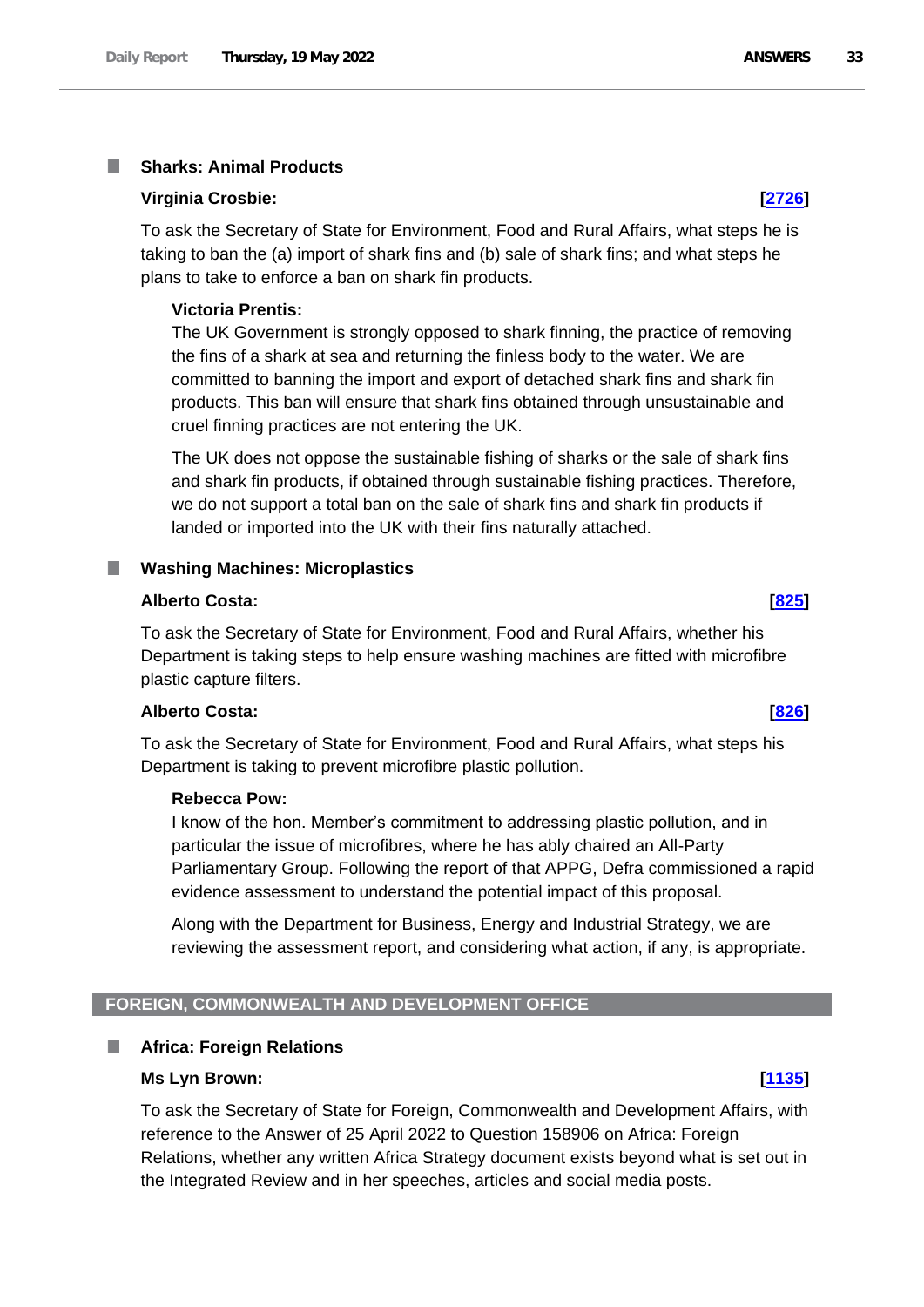### **Vicky Ford:**

In line with current practice, we have no plans at present to publish a written version of the Africa Strategy. I [Minister Ford] refer the Honourable Member to the answer of 28 April to question 158906 on how we continue to share information on the implementation of our approach.

### <span id="page-33-0"></span>**Burkina Faso and Guinea: Politics and Government**

### **Ms Lyn Brown: [\[1139\]](http://www.parliament.uk/business/publications/written-questions-answers-statements/written-question/Commons/2022-05-12/1139)**

To ask the Secretary of State for Foreign, Commonwealth and Development Affairs, what recent discussions she has had with (a) Economic Community of West African States and (b) African Union partners in relation to the approach to be taken following the passing of deadlines for the coup authorities in (i) Guinea and (ii) Burkina Faso to set out timetables to return power to civilian governments.

### **Vicky Ford:**

We are concerned by the deteriorating situation across West Africa and the Sahel, and the impact on regional security. Alongside the Economic Community of West African States (ECOWAS), the African Union, and international partners we condemned the coups in Burkina Faso (January 2022) and Guinea (September 2021). We support the urgent call made by the UN Secretary-General on 2 May for a swift return to democratic, civilian and constitutional rule without delay. In meetings with ECOWAS' President Jean-Claude Kassi Brou in February, and with Vice President Finda Koroma in March, I [Minister Ford] set out the UK's continued support for ECOWAS' mediation efforts.

### <span id="page-33-1"></span>**Democratic Republic of Congo: Military Intervention**

### **Ms Lyn Brown: [\[672\]](http://www.parliament.uk/business/publications/written-questions-answers-statements/written-question/Commons/2022-05-11/672)**

To ask the Secretary of State for Foreign, Commonwealth and Development Affairs, what steps she is taking to support (a) inclusiveness, (b) accountability, (c) human rights protections, (d) financial sustainability and (e) African Union and United Nations mandates for any regional intervention force that is created to address violence and abuses in the eastern regions of Democratic Republic of Congo.

### **Vicky Ford:**

The UK is committed to supporting efforts to build stability and reduce violence in the country. We continue to liaise extensively with the UN Peacekeeping Mission MONUSCO, and engage bilaterally with the Government of DRC and regional partners on the security situation in the east. We welcome the positive trend of enhanced diplomatic outreach and dialogue among countries in the region, including the recent regional heads of State Conclave on Eastern DRC hosted by President Kenyatta in Nairobi. The UK will continue to encourage countries in the region to improve regional cooperation, address shared security challenges, improve humanitarian access, protect human rights and reduce violence.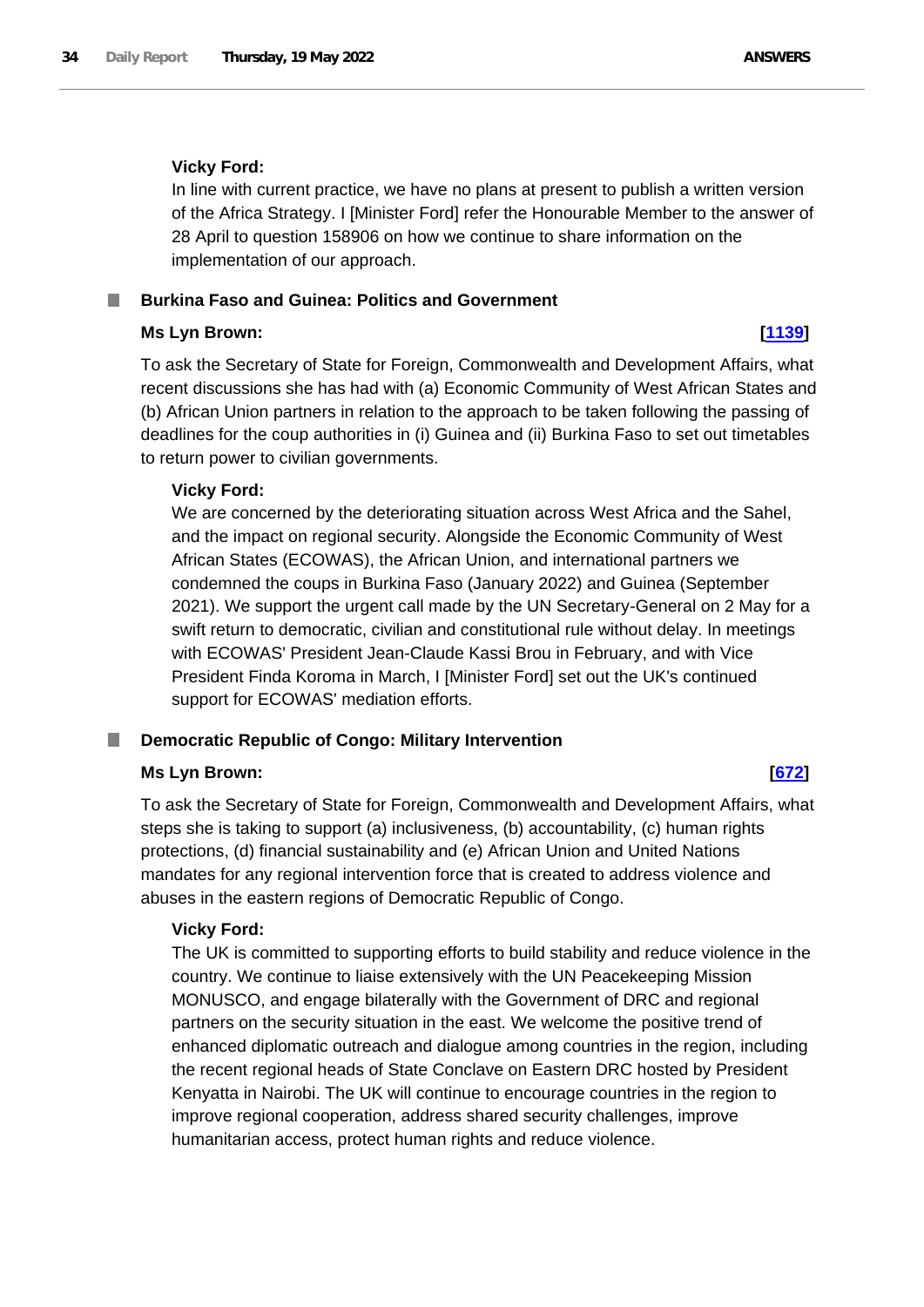### <span id="page-34-0"></span>T. **Democratic Republic of the Congo: Ebola**

### **Ms Lyn Brown: [\[1138\]](http://www.parliament.uk/business/publications/written-questions-answers-statements/written-question/Commons/2022-05-12/1138)**

To ask the Secretary of State for Foreign, Commonwealth and Development Affairs, what assessment she has made of the risks of the Ebola outbreak identified in Mbandaka, Democratic Republic of Congo on 23 April 2022.

### **Vicky Ford:**

Ebola virus disease is endemic to the Democratic Republic of the Congo (DRC) and naturally present in some animal species. The outbreak identified in Mbandaka is DRC's 14th outbreak on record and the fifth in the past 4 years. Since the current outbreak was declared on 23 April there have been 3 confirmed cases, all sadly deceased. The World Health Organisation (WHO) assess the risk of the outbreak as moderate at the regional level and low at the global level. DRC's growing expertise in responding to outbreaks, the development of effective vaccines, and the greater inclusion of communities in response efforts, has led to significant progress in the management of Ebola outbreaks.

The DRC Government initiated a rapid response to the current outbreak with key activities, including vaccination, beginning within days of the outbreak being declared. UK supported response mechanisms, such as the UN's Central Emergency Response Fund which has allocated \$2 million, have enabled the response to address key risks and meet immediate needs. No new cases have been confirmed since 4 May. We continue to work with the DRC Government and partners to track the outbreak and response. The UK Health Security Agency is closely monitoring the situation, including assessing the risk to the UK.

### <span id="page-34-1"></span>П **Development Aid**

### **Layla Moran: [\[2640\]](http://www.parliament.uk/business/publications/written-questions-answers-statements/written-question/Commons/2022-05-16/2640)**

To ask the Secretary of State for Foreign, Commonwealth and Development Affairs, if she will public the impact assessment for the International Development Strategy.

### **Amanda Milling:**

We are confident that funding decisions reflect the priorities in the International Development Strategy, including putting women and girls at the heart of what we do. Assessments of the impact on different beneficiary groups are ongoing, including through the upcoming business planning process. The Foreign Secretary was clear with parliament that Equalities Assessments will not be published, due to the chilling effect it would have on advice provided from officials to ministers.

### <span id="page-34-2"></span>**Diplomatic Relations**

### **Emily Thornberry: [\[1126\]](http://www.parliament.uk/business/publications/written-questions-answers-statements/written-question/Commons/2022-05-12/1126)**

To ask the Secretary of State for Foreign, Commonwealth and Development Affairs, in what year (a) Eritrea, (b) Palau, (c) Palestine, (d) Somaliland, (e) Taiwan and (f) Timor Leste were were granted privileges in the UK within the terms of the (i) Consular Relations Act 1968 and (ii) Diplomatic Privileges Act 1964.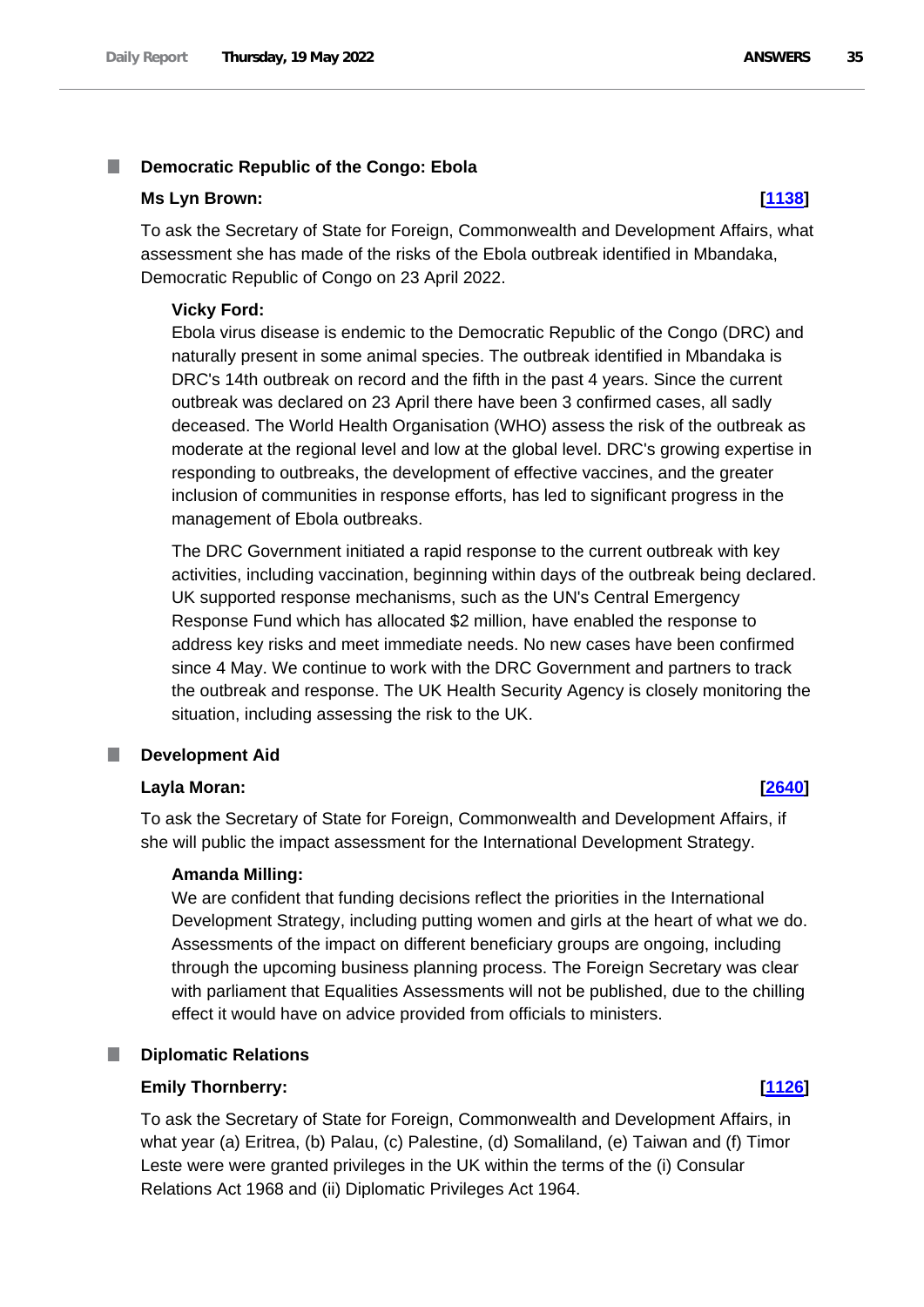### **Amanda Milling:**

The Diplomatic Privileges Act 1964 and the Consular Relations Act 1968 give effect in domestic law to the Vienna Convention on Diplomatic Relations and the Vienna Convention on Consular Relations respectively. The UK maintains diplomatic and consular relations with Eritrea, which acceded to both Conventions on 14 January 1997, and with Timor-Leste which acceded to the Conventions on 30 January 2004; Palau, Somaliland and Taiwan are not party to either Convention. The position of Her Majesty's Government is clear that the UK will recognise a Palestinian state at a time when it best serves the objective of peace.

### <span id="page-35-0"></span>**East Africa: Food** ш

### **Ms Lyn Brown: [\[1145\]](http://www.parliament.uk/business/publications/written-questions-answers-statements/written-question/Commons/2022-05-12/1145)**

To ask the Secretary of State for Foreign, Commonwealth and Development Affairs, what plans she has to tackle (a) global food insecurity and rising food prices and (b) the food insecurity crisis in East Africa through the upcoming G7 Foreign and Development Ministers' meetings and the G7 Leaders' Summit in June 2022.

### **Vicky Ford:**

Russia's invasion of Ukraine is exacerbating global food insecurity risks, which were already heightened by climate change, conflict and Covid-19. 43 million people are living a step away from famine and almost 570,000 people are already estimated to be living in famine-like conditions. With 1.7 billion people in over 100 countries now facing food, energy and commodity price rises, the global impact of Russia's war and the pursuit of practical solutions will be a key priority.

The UK is taking action to respond. At the spring meetings of the World Bank and International Monetary Fund in April, the UK and our partners secured the largest ever financial commitment from the World Bank of US\$170 billion until June 2023 to support countries faced with the wide range of current economic challenges including the impact of the Russian invasion. With G7 allies, we agreed to address, including in support of the United Nations Global Crises Response Group, the causes and consequences of the global food crisis through a Global Alliance for Food Security, as a joint initiative to ensure momentum and coordination that will be launched by G7 Development Ministers.

We used the recent G7 Foreign Ministers' communique of 14 May to draw attention to deteriorating food security needs throughout East Africa and in particular the emergence of famine conditions in Somalia and Ethiopia. Alongside our G7 partners, we committed to strengthening the resilience of people and economies across the region and to work together to address the region's mounting humanitarian pressures. Our work with the G7 builds on the UK's generous humanitarian support to East Africa which includes £72.25 million towards Ethiopia, Kenya, Somalia and South Sudan since January 2022.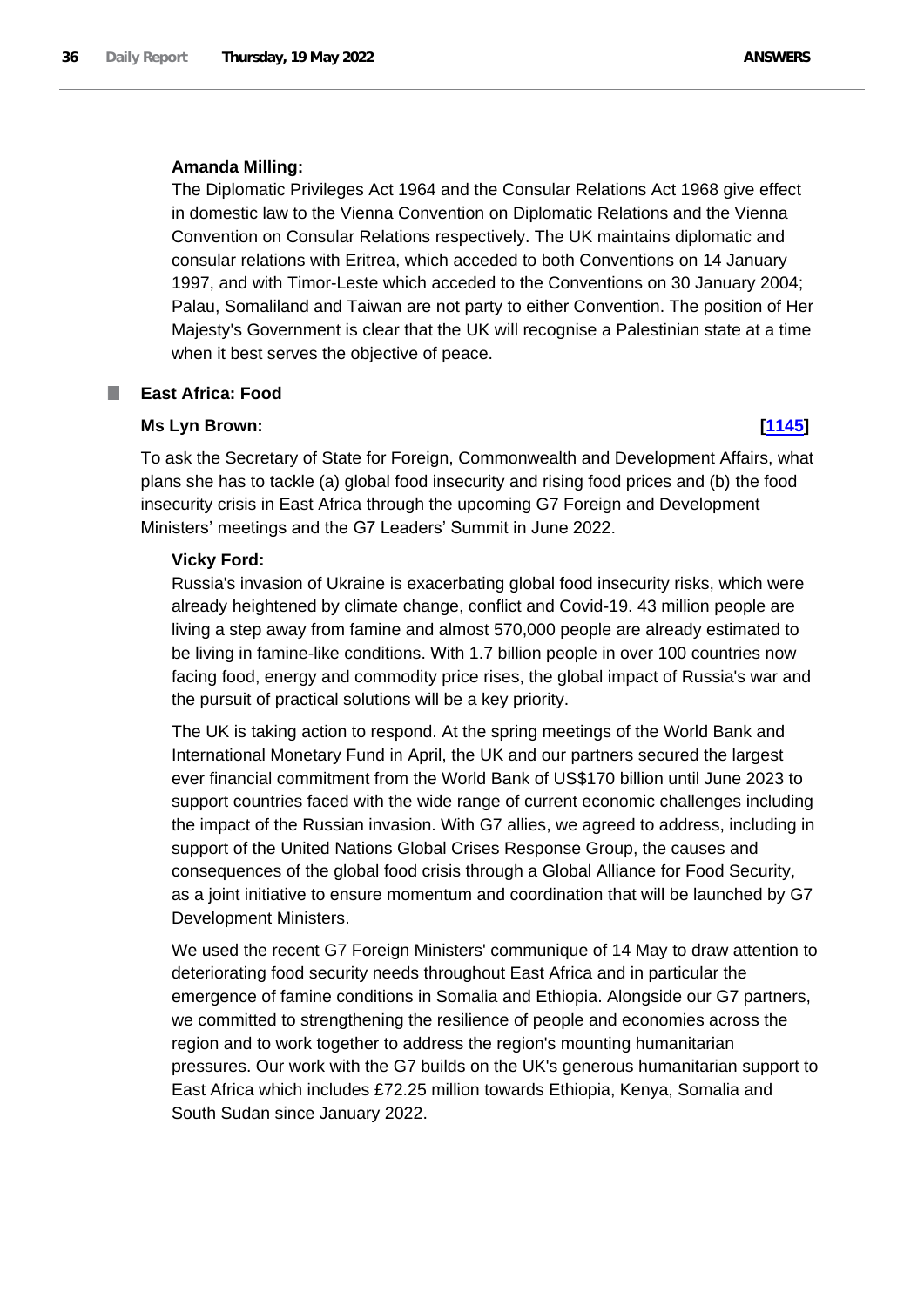# **Sarah Champion: [\[771\]](http://www.parliament.uk/business/publications/written-questions-answers-statements/written-question/Commons/2022-05-11/771)**

To ask the Secretary of State for Foreign, Commonwealth and Development Affairs, what steps she is taking to help ensure that the humanitarian response to the East Africa hunger crisis reaches girls with (a) food and (b) protection measures in the context of the potential increased risk of gender-based violence, child, early and forced marriage, and removal from school.

# **Vicky Ford:**

In 2022 to support communities affected by drought and also flooding and conflict the UK has provided £72.25 million to Ethiopia, Kenya, Somalia and South Sudan. Elements of the UK's support will target the specific protection needs of women and girls including survivors of conflict-related sexual violence. For example, on 21 January I [Minister Ford] announced £14.5 million of new funding for the crisis in Ethiopia, of which £5 million is for health and education services for people affected by the conflict. As the conflict continues, children, especially girls, are at increased risk of gender-based violence, being coerced into marriage, and sexual exploitation and abuse.

The UK supports child protection services in Somalia through partners such as UNICEF. In 2021, UK funding supported community based awareness raising for approximately 30,000 people, to address harmful social norms and strengthen the protective environment for children and women. In addition, UK-funded education projects are improving water supplies in schools and providing additional support to teachers and students. The UK-supported Global Partnership for Education has supported accelerated funding to be mobilised to finance the government's drought response in schools.

### T. **East Africa: Food Supply**

# **Sarah Champion: [\[772\]](http://www.parliament.uk/business/publications/written-questions-answers-statements/written-question/Commons/2022-05-11/772)**

To ask the Secretary of State for Foreign, Commonwealth and Development Affairs, whether she (a) has had and (b) plans to have discussions with non-governmental organisations and civil society on ways of responding to the hunger crisis in East Africa.

# **Vicky Ford:**

Officials from the Foreign, Commonwealth and Development Office (FCDO) both at headquarters and at UK missions in East Africa maintain an ongoing and productive dialogue with non-governmental organisations (NGOs). FCDO officials, including senior members of staff, have had regular discussions with NGOs about the conflict in northern Ethiopia and more recently discussions have focused on the worsening drought and growing food insecurity. In January, prior to my [Minister Ford] visit to East Africa, I [Minister Ford] met UK NGOs to hear their perspectives on conflictrelated sexual violence in relation to the conflict in Tigray.

Ministers would welcome further discussions with NGOs on wider humanitarian requirements in East Africa and we appreciate the nature of engagement with NGOs to-date.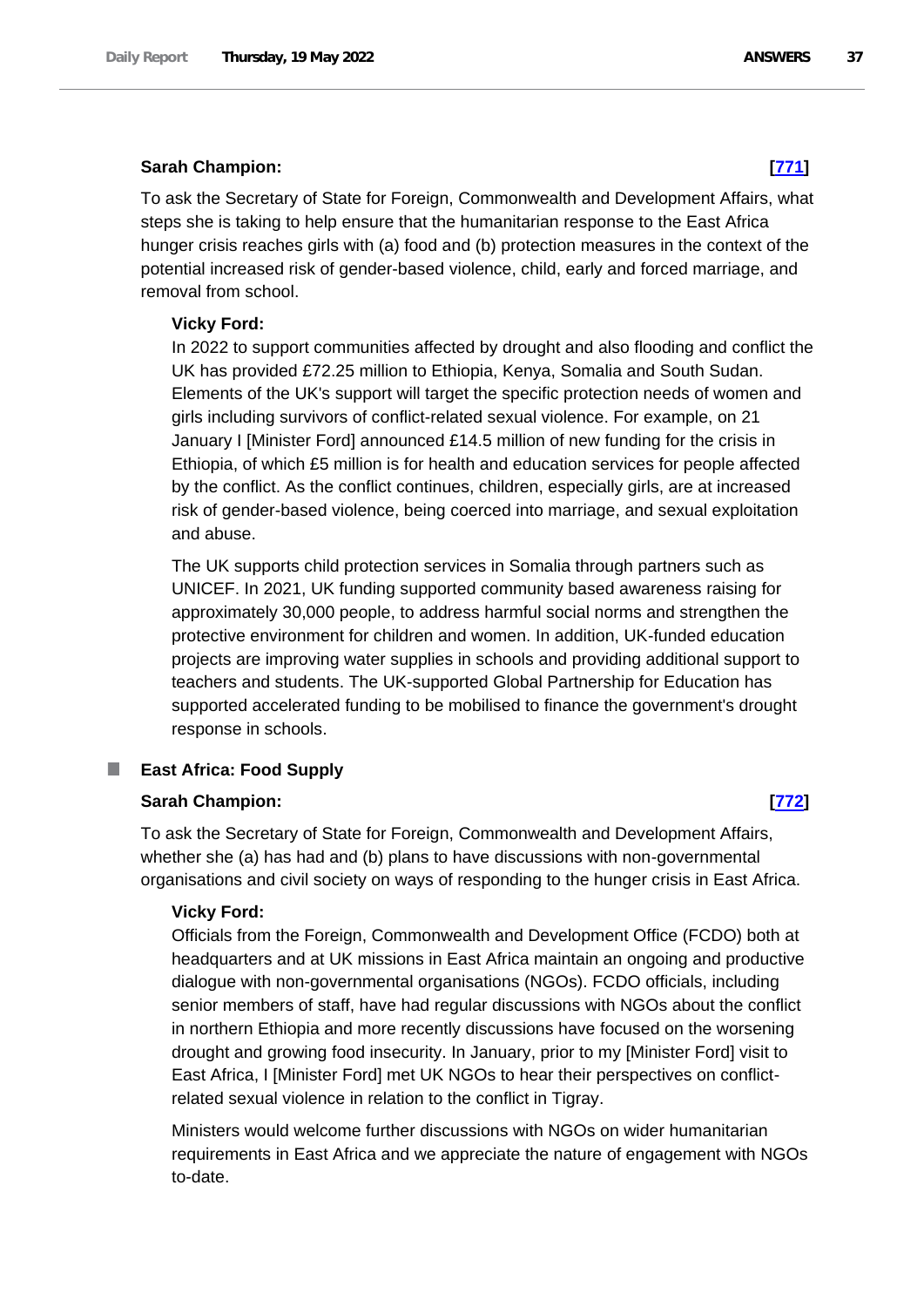### T. **Ethiopia: Crimes against Humanity**

### **Ms Lyn Brown: [\[1143\]](http://www.parliament.uk/business/publications/written-questions-answers-statements/written-question/Commons/2022-05-12/1143)**

To ask the Secretary of State for Foreign, Commonwealth and Development Affairs, what steps she is taking to help prevent destruction of any evidence of (a) ethnic cleansing and (b) other war crimes, crimes against humanity, and human rights abuses in (i) western Tigray, and (ii) other areas of Ethiopia;, and what steps she will take to support accountability for any actions of destruction of such evidence that have already taken place.

### **Vicky Ford:**

Reports of widespread human rights violations and abuses in Ethiopia committed by all sides to the conflict are very disturbing. These include extrajudicial killings, torture, sexual and gender-based violence, ethnic targeting, and the looting and destruction of civilian infrastructure. In my statement of 28 April, I [Minister Ford] reiterated the need for justice and accountability for the survivors and victims of crimes committed in Tigray, Amhara and Afar during this conflict. It is imperative that those who have committed or commanded human rights violations and abuses are held to account.

We have supported the Joint Investigation into human rights abuses and violations during the conflict, conducted by the Ethiopian Human Rights Commission and the UN High Commissioner for Human Rights, and we welcome the Ethiopian Government's creation of an Inter-Ministerial Taskforce to take forward recommendations of the Joint Investigation report. At a Special Session of the Human Rights Council (HRC) in December 2021, the UK co-sponsored a resolution mandating the creation of an International Commission of Human Rights Experts to investigate human rights abuses and violations committed during the conflict. I [Minister Ford] have urged all parties to cooperate with this International Commission.

The UK's new Human Rights and Peacebuilding programme (HARP) is providing £4.5 million support to help build the capacity of the Ethiopian Human Rights Commission (including through enhanced investigative capacity), improve the availability and accessibility of services for survivors of gender-based violence, support peacebuilding initiatives and establish a national conflict research facility.

### **EU Countries: Visas** T.

# **Dr Rupa Huq: [\[1242\]](http://www.parliament.uk/business/publications/written-questions-answers-statements/written-question/Commons/2022-05-12/1242)**

To ask the Secretary of State for Foreign, Commonwealth and Development Affairs, what recent discussions she has had with the EU on lengthening the duration of Schengen Area visas for UK citizens travelling to the EU beyond the current 90-day limit.

# **James Cleverly:**

The UK and EU both currently provide for visa-free travel for short-term visits for each other's nationals in accordance with their respective laws. The detail of those arrangements is set by domestic law, and in line with EU legislation. British Citizens are able to travel visa-free to the Schengen Area for short stays of up to 90 days in a rolling 180-day period. British Citizens who are planning to stay longer than 90 days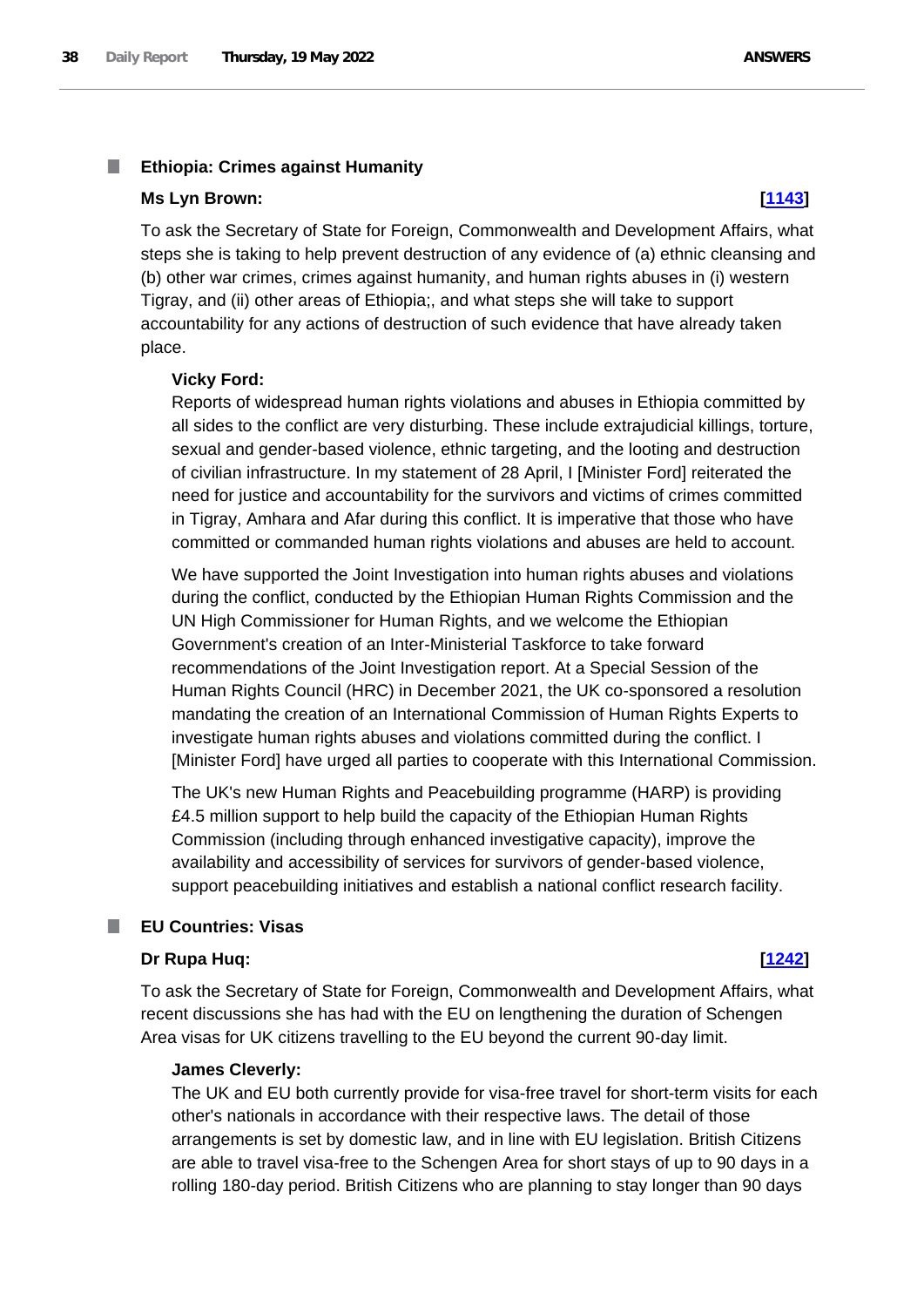in a rolling 180-day period will need permission from the relevant Member State. This may require applying for a visa and/or permit.

Negotiations with the EU have concluded and the Government is focused on the smooth, robust and effective implementation of the UK-EU Trade and Cooperation Agreement.

The Government keeps advice for British Citizens travelling abroad under regular review.

# **Finland and Sweden: Defence and Security**

# **John Healey: [\[1092\]](http://www.parliament.uk/business/publications/written-questions-answers-statements/written-question/Commons/2022-05-12/1092)**

To ask the Secretary for Foreign, Commonwealth and Development Affairs, whether she plans to lay the security and defence agreements signed between the UK, Sweden and Finland before Parliament under the Constitutional Reform and Governance Act 2010; and if she will make a statement.

# **James Cleverly:**

The Constitutional Reform and Governance Act 2010 makes provision for treaties subject to ratification first to be laid before Parliament. The Act's definition of a treaty does not capture arrangements which are not legally binding under international law.

The joint statements made between the UK and Finland and the UK and Sweden on 11 May both note that they are political declarations and are not legally binding obligations under international law. The statements in their entirety were published on gov.uk immediately after their signature. These are available at: https://www.gov.uk/international/foreign-affairs#policy\_and\_engagement

# **Foreign, Commonwealth and Development Office: Private Education**

# **Emily Thornberry: [\[121\]](http://www.parliament.uk/business/publications/written-questions-answers-statements/written-question/Commons/2022-05-10/121)**

To ask the Secretary of State for Foreign, Commonwealth and Development Affairs, how much funding his Department allocated to the Continuity of Education Allowance to fund school places (a) overseas and (b) in the UK in 2021-21; and how many children were covered by that funding.

# **Vicky Ford:**

In Financial Year 2021/22 legacy FCO allocated funding of £10,540,536 to Continuity of Education Allowance (CEA) for 531 children in boarding schools in the UK.

In Financial Year 2021/22 legacy FCO allocated funding of £21,378,864 to 902 legacy FCO children in education overseas.

Information on the number of school places funded both in the UK and overseas is not held centrally for staff on legacy DFID terms and conditions.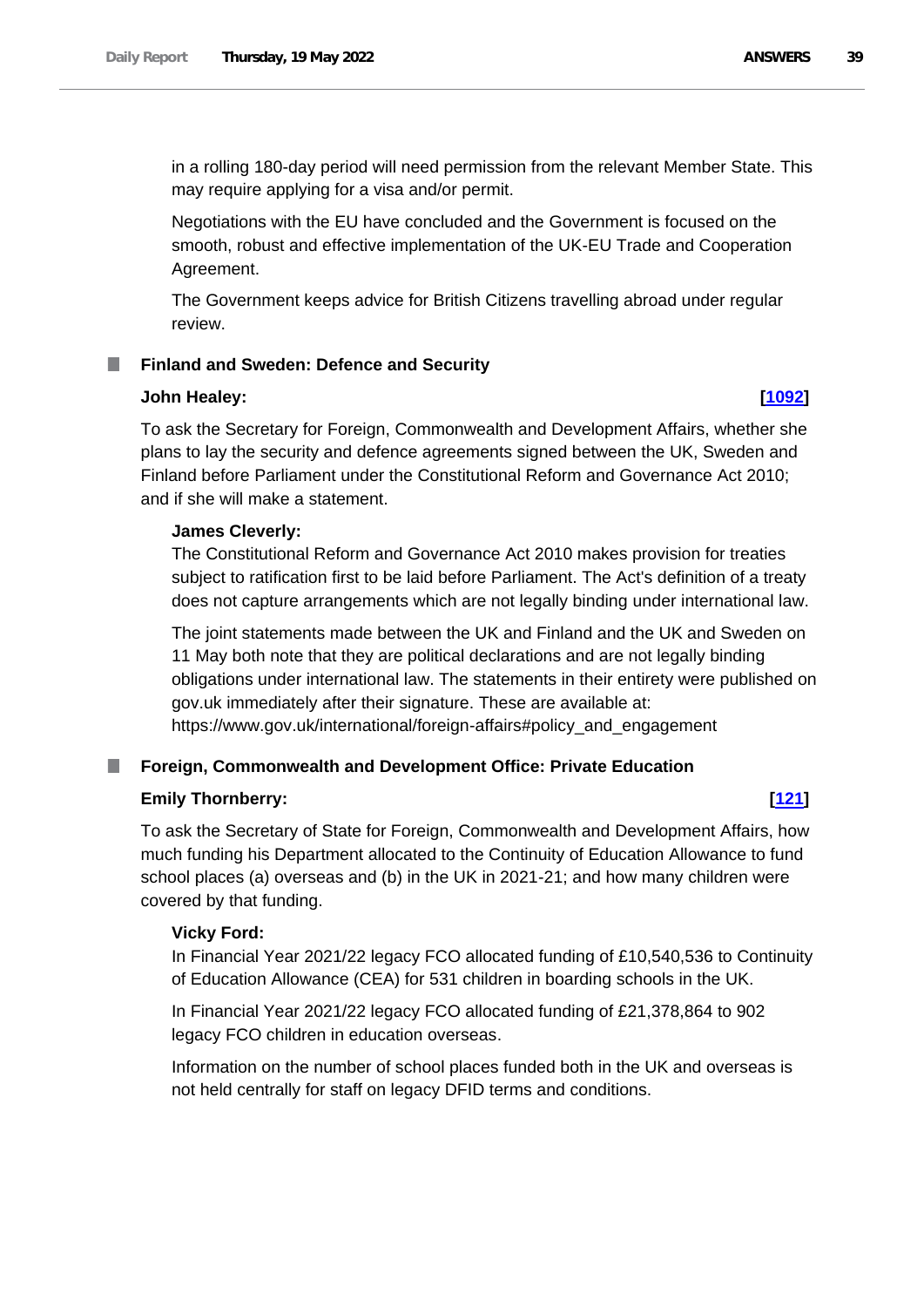# **Emily Thornberry: [\[122\]](http://www.parliament.uk/business/publications/written-questions-answers-statements/written-question/Commons/2022-05-10/122)**

To ask the Secretary of State for Foreign, Commonwealth and Development Affairs, what the maximum level of Continuity of Education Allowance payments provided by his Department were for (a) primary and (b) secondary pupils in the UK in 2021-22.

# **Vicky Ford:**

The ceilings for the 2021/22 school year are (per term, 3-term school year):

Senior Boarder (£11,814)

Senior Day (£8,270)

Junior Boarder (£10,385)

Junior Day (£7,629)

In September 2021 the eligibility entry age for legacy FCO officers to claim for CEA was increased to 11 years old (UK school year 7 or above).

### **Global Fund to Fight Aids, Tuberculosis and Malaria** .

### **Steve Brine: [\[2465\]](http://www.parliament.uk/business/publications/written-questions-answers-statements/written-question/Commons/2022-05-16/2465)**

To ask the Secretary of State for Foreign, Commonwealth and Development Affairs, what steps the Government is taking in their engagement with the G7, G20 and Commonwealth to help ensure the Global Fund To Fight AIDS, TB and Malaria reaches its target of at least \$18 billion in their seventh replenishment in 2022.

### **Amanda Milling:**

The UK has a long-standing partnership with the Global Fund, investing £4.1 billion to date. We are the second largest donor of the 6th replenishment. The Global Fund remains an essential partner for the UK in the fight against HIV, TB and malaria. We will continue to work and engage with our allies in the G7, G20, and the Commonwealth to encourage support of the Global Fund's 7th replenishment and to strengthen health systems. We have been supporting the German G7 Presidency to ensure a sustained G7 commitment to the Global Fund and are working with the Indonesian G20 Presidency to support its focus on TB financing which includes a successful Global Fund replenishment.

### **Human Rights: Females** L.

### **Stella Creasy: [\[2474\]](http://www.parliament.uk/business/publications/written-questions-answers-statements/written-question/Commons/2022-05-16/2474)**

To ask the Secretary of State for Foreign, Commonwealth and Development Affairs, what assessment she has made of the potential effect on the human rights of women throughout the world of any change to the Roe vs Wade ruling on abortion.

### **Vicky Ford:**

I understand this is a leaked document rather than an official decision, but this is a matter for the US courts. It would not be appropriate for a foreign government to lobby the independent court process. In general, the UK supports women's reproductive rights globally, including the right to access safe and legal abortion.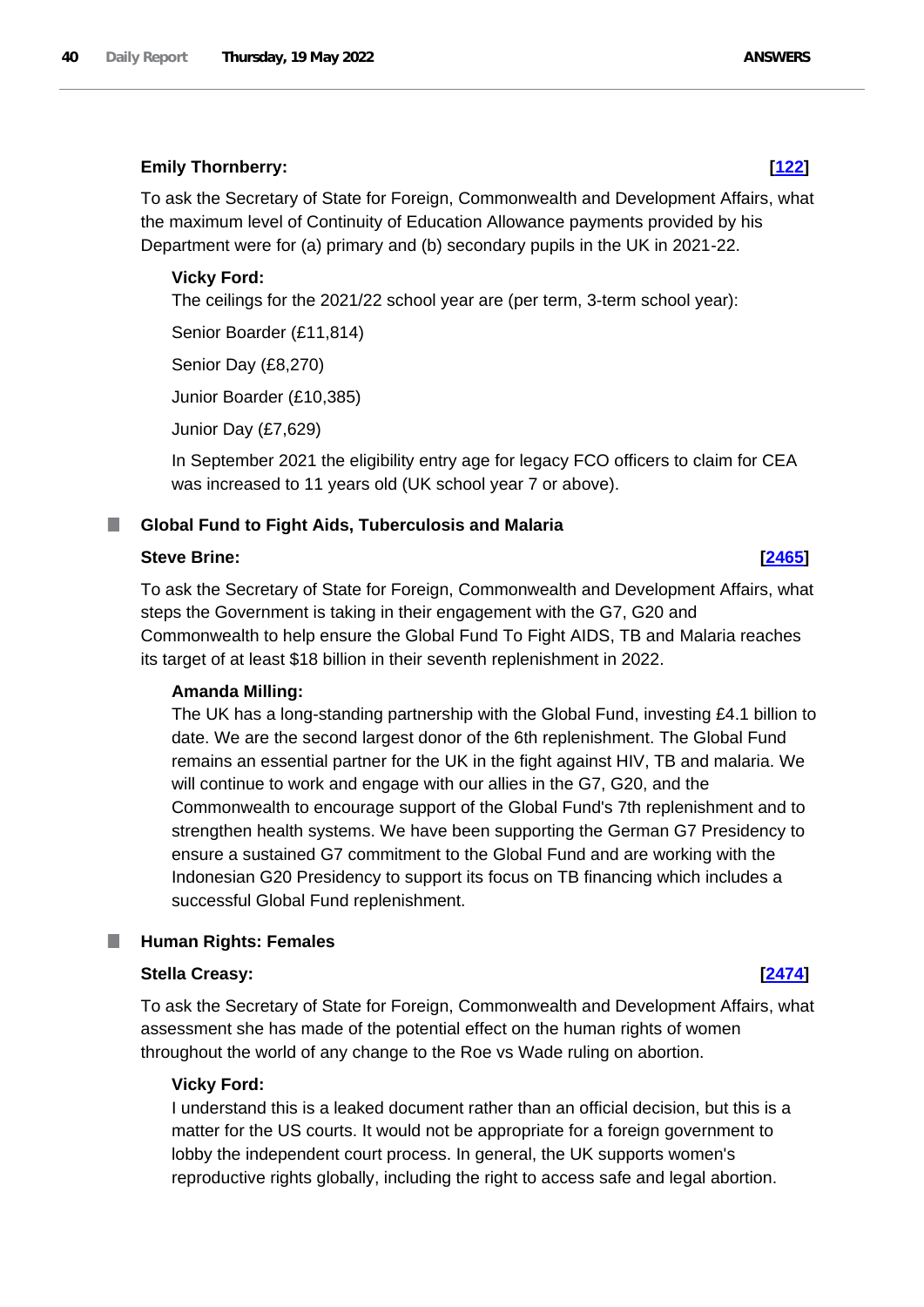### T. **India: Religious Freedom**

### **Afzal Khan: [\[2642\]](http://www.parliament.uk/business/publications/written-questions-answers-statements/written-question/Commons/2022-05-16/2642)**

To ask the Secretary of State for Foreign, Commonwealth and Development Affairs, what representation she has made to her Indian counterpart on the protection of religious minorities.

### **Vicky Ford:**

The UK Government is committed to defending Freedom of Religion or Belief for all and promoting respect and tolerance between different religious and non-religious communities. We engage with India on a range of human rights matters and where we have concerns, we raise them directly with the Government of India, including at Ministerial level. The Foreign Secretary engages regularly with her Indian counterpart, Minister for External Affairs Dr Subrahmanyam Jaishankar, to discuss important global issues, including most recently during her March 2022 visit to Delhi. Lord Ahmad of Wimbledon, Minister for South Asia, also regularly speaks to the High Commissioner of India, and Freedom of Religion or Belief forms part of that dialogue.

The British High Commission in New Delhi and our network of Deputy High Commissions across India regularly meet religious representatives and have run projects supporting minority rights. We work with the UN, G7, and other multilateral fora to promote Freedom of Religion or Belief. On 5-6 July 2022, we will host an international Ministerial conference in London, driving forward international efforts on Freedom of Religion or Belief and demonstrating our leading role in supporting freedom and openness.

## **Israel: Journalism**

# **Afzal Khan: [\[2641\]](http://www.parliament.uk/business/publications/written-questions-answers-statements/written-question/Commons/2022-05-16/2641)**

To ask the Secretary of State for Foreign, Commonwealth and Development Affairs, what representations the Government has made to the Israeli Government on its treatment of journalists.

# **Amanda Milling:**

The UK is committed to the protection of media freedom around the world. The safety of journalists across the globe is vital and they must be protected when carrying out their critical work. During a call with the Israeli Ambassador on 19 May, I made clear the UK's sadness at the recent death of Shireen Abu Aqleh whilst working in the Occupied Palestinian Territories. I also urged a thorough and transparent investigation and pushed for action to safeguard the work of journalists.

## **MI6: Environment Protection**

### **Kenny MacAskill: [\[2659\]](http://www.parliament.uk/business/publications/written-questions-answers-statements/written-question/Commons/2022-05-16/2659)**

To ask the Secretary of State for Foreign, Commonwealth and Development Affairs, when she intends to deposit in the House of Commons Library the annual environmental sustainability reports made by MI6 for 2011 to 2021.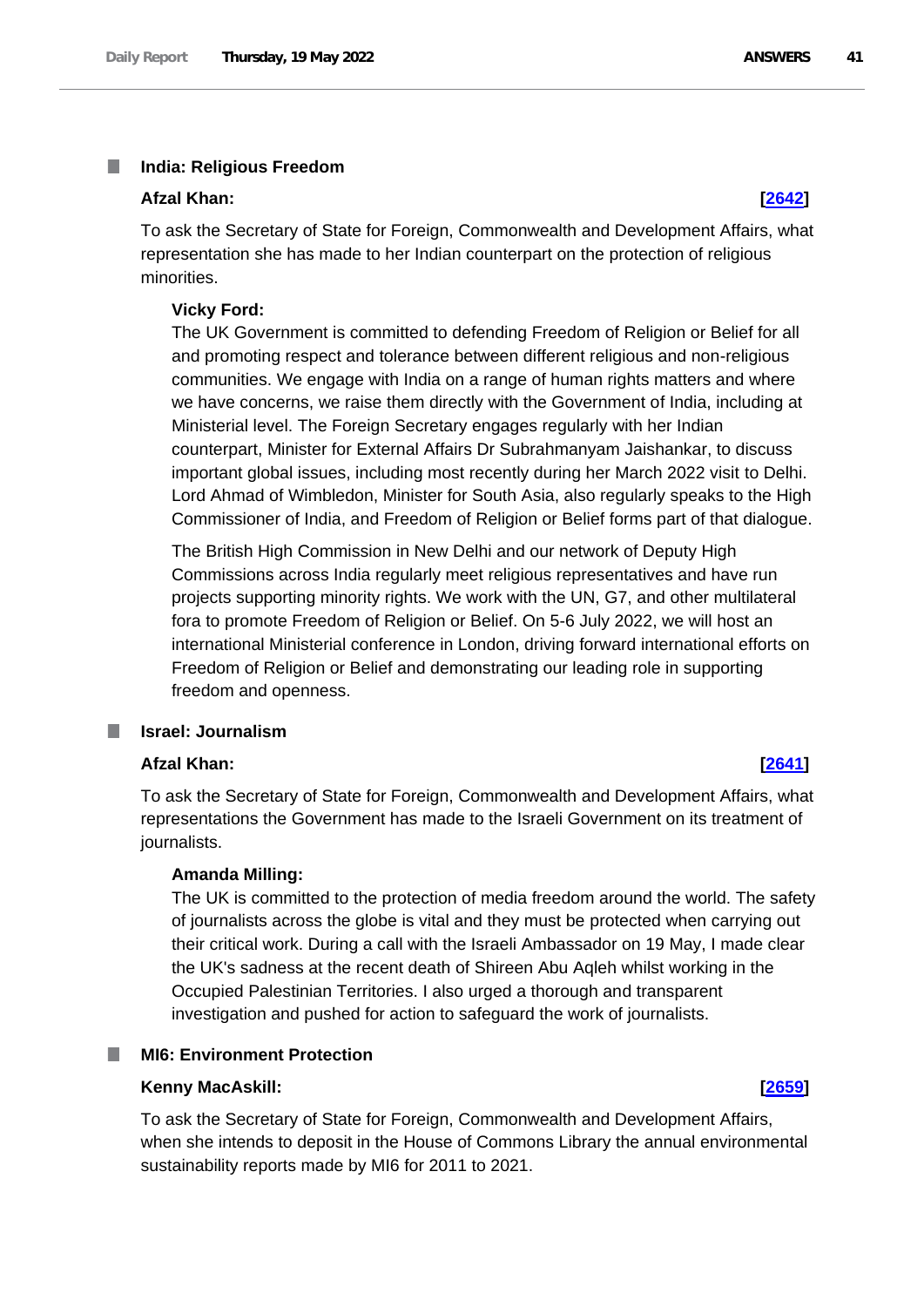# **James Cleverly:**

It is the longstanding policy of successive British Governments not to comment on intelligence matters.

# **Myanmar: Health Services**

## **Dr Dan Poulter: [\[2455\]](http://www.parliament.uk/business/publications/written-questions-answers-statements/written-question/Commons/2022-05-16/2455)**

To ask the Secretary of State for Foreign, Commonwealth and Development Affairs, what steps she is taking to support the Health Partnerships for Myanmar group.

## **Amanda Milling:**

In 2021/22 the FCDO provided £49.4 million in aid to Myanmar. 70 percent of this was to deliver healthcare and humanitarian support. Through our Tropical Health and Education Trust programme, we support the Royal Colleges and Cambridge Global Health Partnership to help address the acute health workforce crisis that followed the coup. This includes getting Myanmar doctors and nurses access to web-based learning materials, and helping establish an innovative service delivery mechanism (e.g. telemedicine) in this difficult security context. We are now making arrangements for this important work to continue in the immediate term.

# **Northern Ireland Protocol**

### **Daniel Kawczynski: [\[2436\]](http://www.parliament.uk/business/publications/written-questions-answers-statements/written-question/Commons/2022-05-16/2436)**

To ask the Secretary of State for Foreign, Commonwealth and Development Affairs, what steps he is taking in relation to the Northern Ireland Protocol to support the Union.

# **James Cleverly:**

The situation in Northern Ireland is serious: there is no longer a fully functioning devolved government. We remain fully committed to fixing the problems with the Protocol and to protect the Belfast (Good Friday) Agreement in all its dimensions. As the Foreign Secretary set out on 17 May, we must make progress urgently to provide a platform for a stable, effective power-sharing executive.

As we have said consistently, our preference is for a negotiated settlement with the EU however we will take steps in legislation should negotiations be unable to reach a landing zone. This legislation will fix the issues facing communities in Northern Ireland. This is about delivering for the people of Northern Ireland, restoring political stability and preserving peace.

### **Shireen Abu Akleh**

# **Mr David Jones: [\[2402\]](http://www.parliament.uk/business/publications/written-questions-answers-statements/written-question/Commons/2022-05-16/2402)**

To ask the Secretary of State for Foreign, Commonwealth and Development Affairs, what representations she has made to her Israeli counterpart on the violence at the funeral of Shireen Abu Akleh.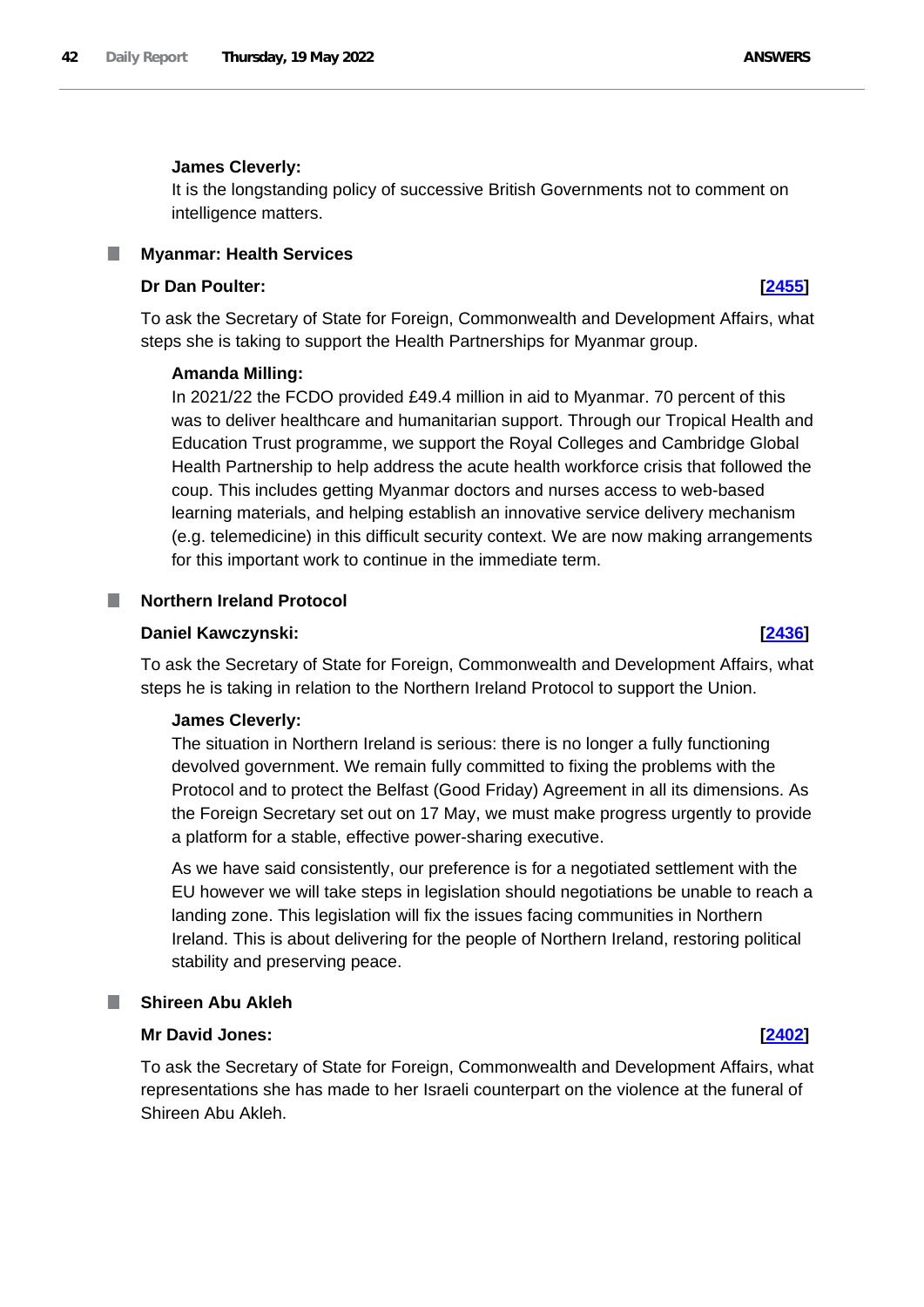### **Amanda Milling:**

On 11 May, I publicly expressed my sadness upon hearing news of the tragic death of veteran Palestinian Al Jazeera journalist Shireen Abu Aqleh, and called for a thorough investigation. The Foreign Secretary also made this clear in a statement on 12 May. We were also deeply disturbed by the scenes in Jerusalem at her funeral. Her death was a tragedy and those mourning must be treated with respect and dignity. We call for urgent steps to de-escalate tensions and for restraint in the use of force. The UK Ambassador to Israel has reiterated the importance of an investigation with the Israeli authorities. The safety of journalists across the globe is vital and they must be protected when carrying out their critical work.

### **Claire Hanna: [\[2697\]](http://www.parliament.uk/business/publications/written-questions-answers-statements/written-question/Commons/2022-05-16/2697)**

To ask the Secretary of State for Foreign, Commonwealth and Development Affairs, what assessment she has made of the (a) fatal shooting of Palestinian journalist Shireen Abu Akleh in the West Bank and (b) attack on pallbearers as they carried her coffin; and what steps the Government is taking in response to these events.

## **Amanda Milling:**

On 11 May, I publicly expressed my sadness upon hearing news of the tragic death of veteran Palestinian Al Jazeera journalist Shireen Abu Aqleh, and called for a thorough investigation. The Foreign Secretary also made this clear in a statement on 12 May. We were also deeply disturbed by the scenes in Jerusalem at her funeral. Her death was a tragedy and those mourning must be treated with respect and dignity. We call for urgent steps to de-escalate tensions and for restraint in the use of force. The UK Ambassador to Israel has reiterated the importance of an investigation with the Israeli authorities. The safety of journalists across the globe is vital and they must be protected when carrying out their critical work.

## **Somalia: Food Supply**

### **Ms Lyn Brown: [\[1146\]](http://www.parliament.uk/business/publications/written-questions-answers-statements/written-question/Commons/2022-05-12/1146)**

To ask the Secretary of State for Foreign, Commonwealth and Development Affairs, with reference to UK steps to help tackle the prospect of famine in Somalia, published on 26 April 2022, how this aid package will be allocated.

### **Vicky Ford:**

The UK's £25 million package of support, announced on 26 April 2022, will help tackle the famine through the provision of: £19.5 million to support life-saving food, nutrition, water supply, sanitation and health services, which will be delivered by the UN and NGO partners in locations most at risk of famine; £5.5 million to UNICEF to support life-saving nutrition services for women and children facing severe malnutrition; and critical health services, including responding to increasing cholera and measles outbreaks.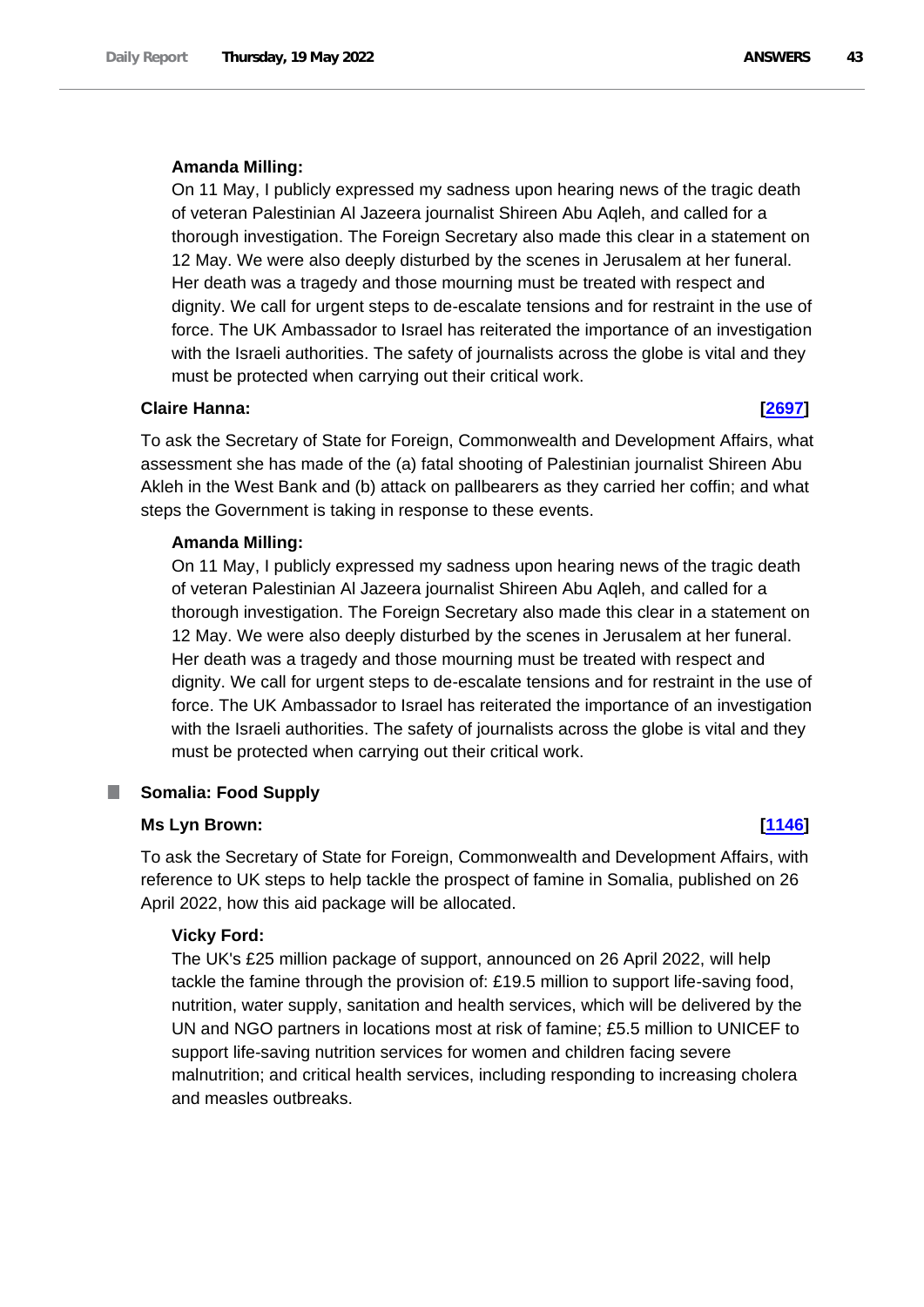### **Somaliland: Press Freedom** T.

### **Ms Lyn Brown: [\[1137\]](http://www.parliament.uk/business/publications/written-questions-answers-statements/written-question/Commons/2022-05-12/1137)**

To ask the Secretary of State for Foreign, Commonwealth and Development Affairs, what steps she has taken to raise reports of the detention of 14 journalists arrested on 13 April 2022 in connection with their coverage of a prison riot in Somaliland with the authorities in that country.

# **Vicky Ford:**

We are deeply concerned about the reports of 17 journalists detained in Hargeisa after reporting from outside the central prison. Although two were released the same day, 15 others were detained for longer. Our Ambassador to Somalia raised these concerns directly with Somaliland President Bihi on 20 April, and met with some of those released. We continue to press for a fair and transparent judicial process for the three journalists still detained. Media freedom is an essential component of a functioning democracy and the British Government is committed to media freedom and freedom of expression. This incident reflects diminishing media freedom in Somaliland, which is seeing rising numbers of arrests and physical assaults of journalists. We will continue to encourage Somaliland's Government to pass a stalled media law that would help secure important protections for journalists.

### **Sri Lanka: Politics and Government** T.

# **Catherine West: [\[2596\]](http://www.parliament.uk/business/publications/written-questions-answers-statements/written-question/Commons/2022-05-16/2596)**

To ask the Secretary of State for Foreign, Commonwealth and Development Affairs, whether she has discussed political violence in Sri Lanka with (a) the Sri Lankan Government and (b) other partners in that region.

# **Vicky Ford:**

The UK Government is concerned by the outbreaks of violence that followed on from the attacks against peaceful protesters at Galle Face, in Colombo, on 09 May. The Minister of State for South Asia, Lord (Tariq) Ahmad of Wimbledon, has emphasised that violence against peaceful protestors is unacceptable. Those responsible for attacks should be held to account, and fundamental rights including the right to peaceful protest must be protected.

We discuss our concerns with the Government of Sri Lanka. Lord Ahmad raised the need to improve human rights and deliver justice and accountability with the Sri Lankan President and Foreign Minister when he visited Sri Lanka 18-20 January 2022. The Foreign Secretary raised the importance of upholding human rights when she met Foreign Minister Peiris on 26 October 2021.

The UK Government has urged all parties to explore constructive and democratic ways of resolving the current political and economic challenges. The UK High Commissioner to Sri Lanka, Sarah Hulton, has called for independent and transparent investigations into violence against peaceful protesters. My officials are engaging with counterparts in the region on this issue and will continue to closely monitor political, economic and security developments in Sri Lanka.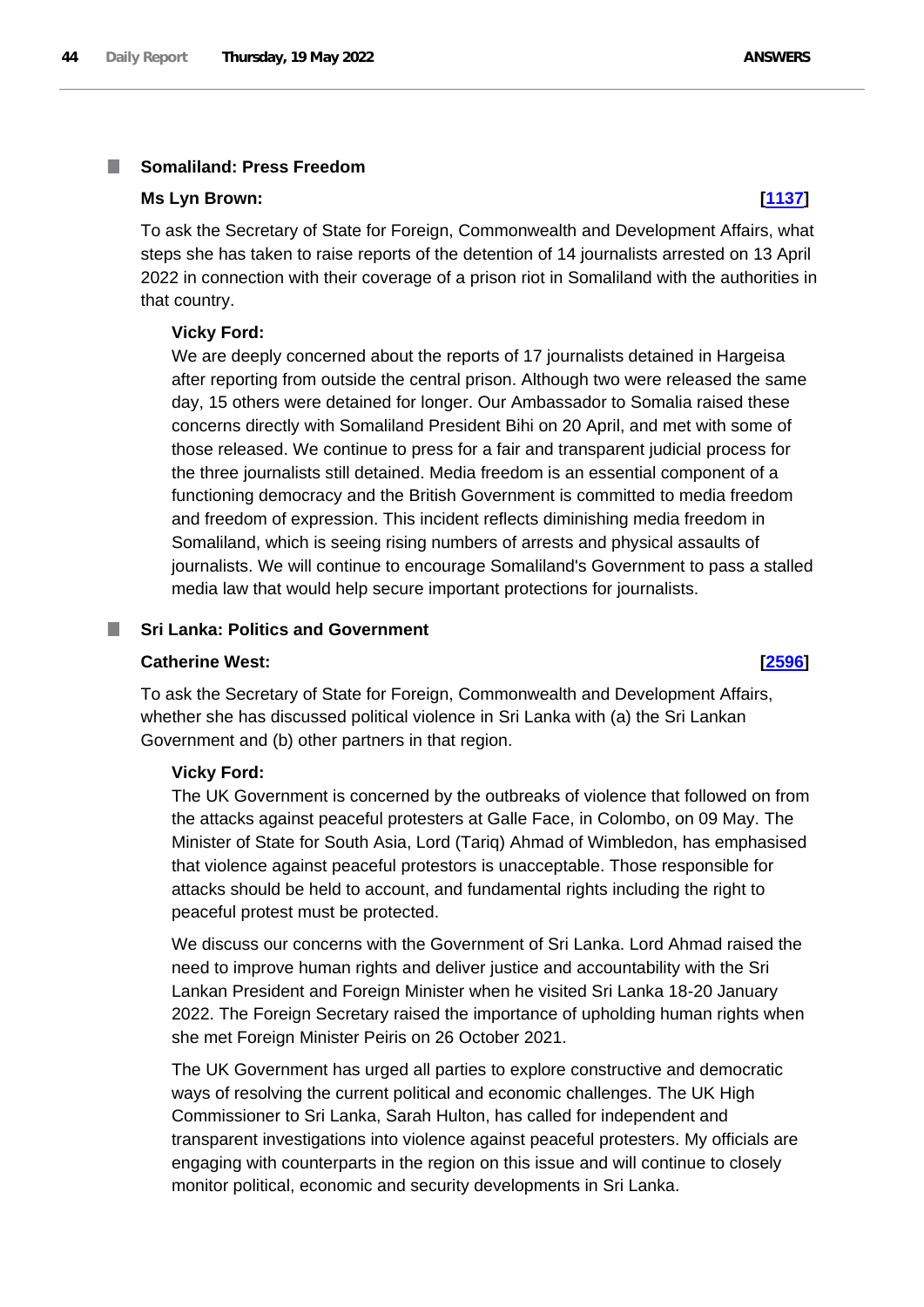### **Sudan: Armed Conflict** п

### **Ms Lyn Brown: [\[673\]](http://www.parliament.uk/business/publications/written-questions-answers-statements/written-question/Commons/2022-05-11/673)**

To ask the Secretary of State for Foreign, Commonwealth and Development Affairs, what steps she is taking to (a) support investigations into the killings in the Krink region of West Darfur, Sudan on 24 April 2022, including reports of the complicity of Rapid Support Forces, and (b) help prevent further violence in that region.

# **Vicky Ford:**

I [Minister Ford] am concerned at ongoing violence and destruction in West Darfur, including the Krink region. We issued a statement on 25 April, setting out our concerns and the need for the Sudanese authorities to deliver their responsibilities to protect civilians. We then underscored the importance of an independent investigation into the violence at the UN Security Council (UNSC) on 27 April and helped to secure a UNSC statement condemning the violence on 29 April. We are also in contact with the UN about providing humanitarian assistance to those affected. We have frequently raised our concerns at levels of violence in Darfur with a range of actors in Sudan, including the leadership of the Rapid Support Forces, most recently during a visit by the UK Envoy for the Horn of Africa and the Red Sea and other envoys on 27-29 April, and will continue to do so.

The UK has repeatedly called for the Sudanese authorities to accelerate implementation of the Juba Peace Agreement to help address violence and instability in Darfur and other historically marginalised areas in Sudan. The fragile security situation across the country has been exacerbated by the ongoing political crisis and underlines the urgent need for an agreement which re-establishes a civilian-led government. Since the coup, we have encouraged all Sudanese political actors to engage in the talks facilitated by the UN and the African Union to resolve the political crisis; a message our Ambassador in Khartoum delivered to Sudan's military leadership on 6 April.

### T. **Ukraine: Armed Conflict**

### **Mr Tanmanjeet Singh Dhesi: [\[926\]](http://www.parliament.uk/business/publications/written-questions-answers-statements/written-question/Commons/2022-05-11/926)**

To ask the Secretary of State for Foreign, Commonwealth and Development Affairs, what recent steps her Department has taken to help prevent of sexual violence against women and girls during in the conflict in Ukraine.

# **James Cleverly:**

In response to reports of atrocities, the UK worked with partners to refer the situation to the International Criminal Court (ICC), establish a Commission of Inquiry through the UN Human Rights Council and establish an OSCE Mission. In addition to our support to the ICC, we deployed specialist UK war crimes and sexual violence expertise to the region to support investigations.

The UK has pledged £220 million of humanitarian assistance. This is supporting lifesaving assistance, targeted services, legal support and crisis accommodation. Funding through UN Populations Fund is helping the Ukrainian Government set up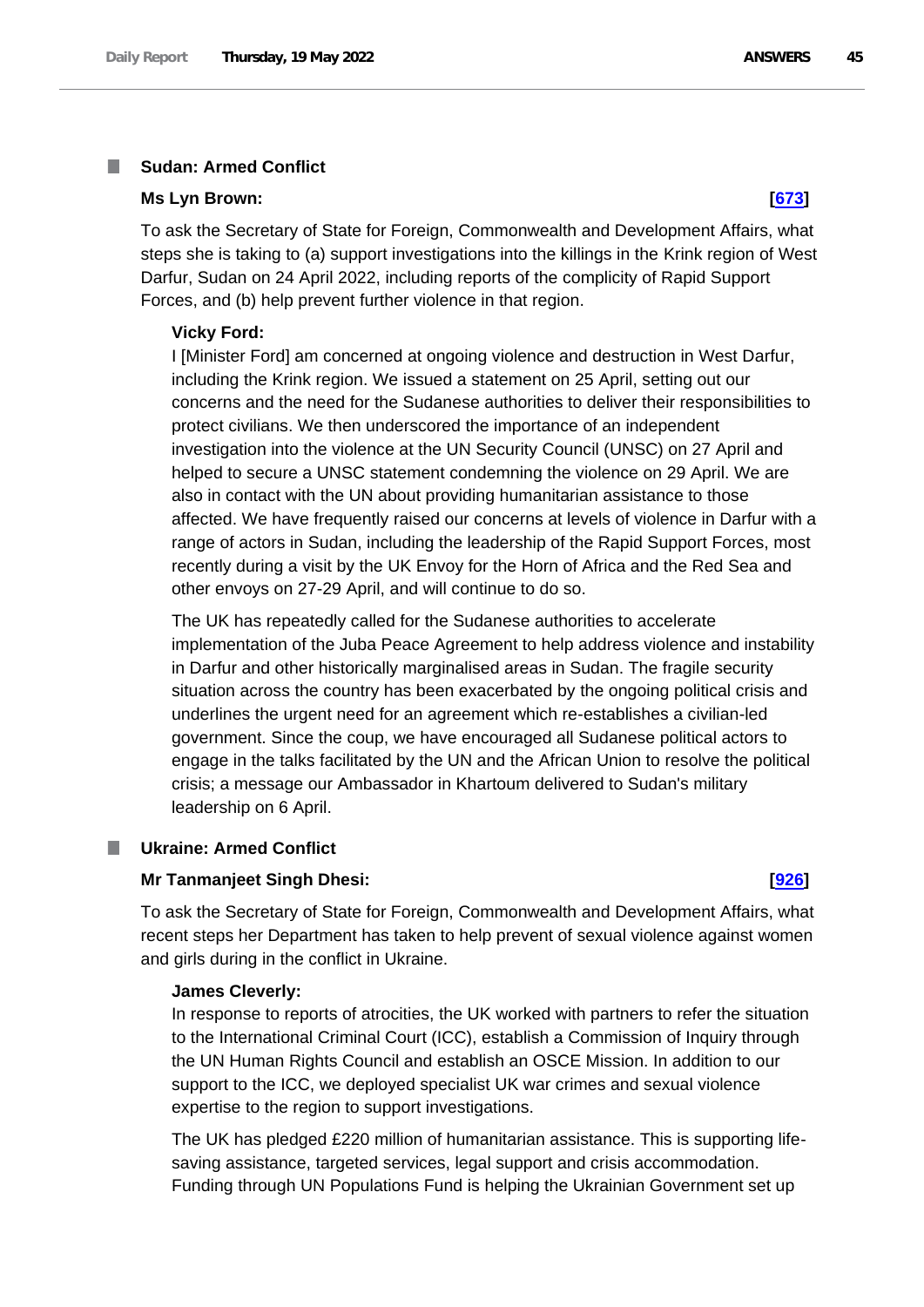support mechanisms for gender-based violence (GBV) survivors. We are also supporting the effective documentation of GBV cases. We have dedicated funding supporting the critical needs of women and children. Our new two-year £10 million civil society fund will support local organisations, including those gathering evidence of war crimes such as conflict-related sexual violence.

# **USA: Abortion**

# **Jessica Morden: [\[1131\]](http://www.parliament.uk/business/publications/written-questions-answers-statements/written-question/Commons/2022-05-12/1131)**

To ask the Secretary of State for Foreign, Commonwealth and Development Affairs, what discussions she has had with her counterpart in the US Government on the implications of any decision by its Supreme Court to reverse the Roe vs Wade judgment.

# **James Cleverly:**

This is a matter for the US courts and it would not be appropriate for a foreign government to lobby an independent court process. The UK supports women's reproductive rights globally, including the right to access safe and legal abortion.

# **HEALTH AND SOCIAL CARE**

### **Air Pollution: Pollution Control** a an

# **Geraint Davies: [\[2344\]](http://www.parliament.uk/business/publications/written-questions-answers-statements/written-question/Commons/2022-05-16/2344)**

To ask the Secretary of State for Health and Social Care, whether he has analysis to show by how much particulate matter emissions need to be reduced in order to reduce premature deaths caused by air pollution in the UK by half.

# **Maggie Throup:**

No specific analysis has been undertaken. However, the Committee on the Medical Effects of Air Pollutants has assessed the long-term exposure to man-made air pollution in the United Kingdom, based on studies reporting associations of mortality risk with fine particulate matter and nitrogen dioxide. It was estimated that for a one microgram per cubic metre reduction in nitrogen dioxide, approximately 420,000 to 903,000 life years could be saved in the UK over the next 106 years, associated with an increase in life expectancy at birth of two to five days.

### **Alcoholic Drinks: Labelling** T.

# **Wayne David: [\[2381\]](http://www.parliament.uk/business/publications/written-questions-answers-statements/written-question/Commons/2022-05-16/2381)**

To ask the Secretary of State for Health and Social Care, when he will publish (a) the consultation on calorie labelling of alcoholic products and (b) the labelling elements under consideration by that consultation.

# **Wayne David: [\[2382\]](http://www.parliament.uk/business/publications/written-questions-answers-statements/written-question/Commons/2022-05-16/2382)**

To ask the Secretary of State for Health and Social Care, what steps he is taking to (a) increase awareness of the links between alcohol abuse and cancer and (b) introduce a health warning on alcohol labels.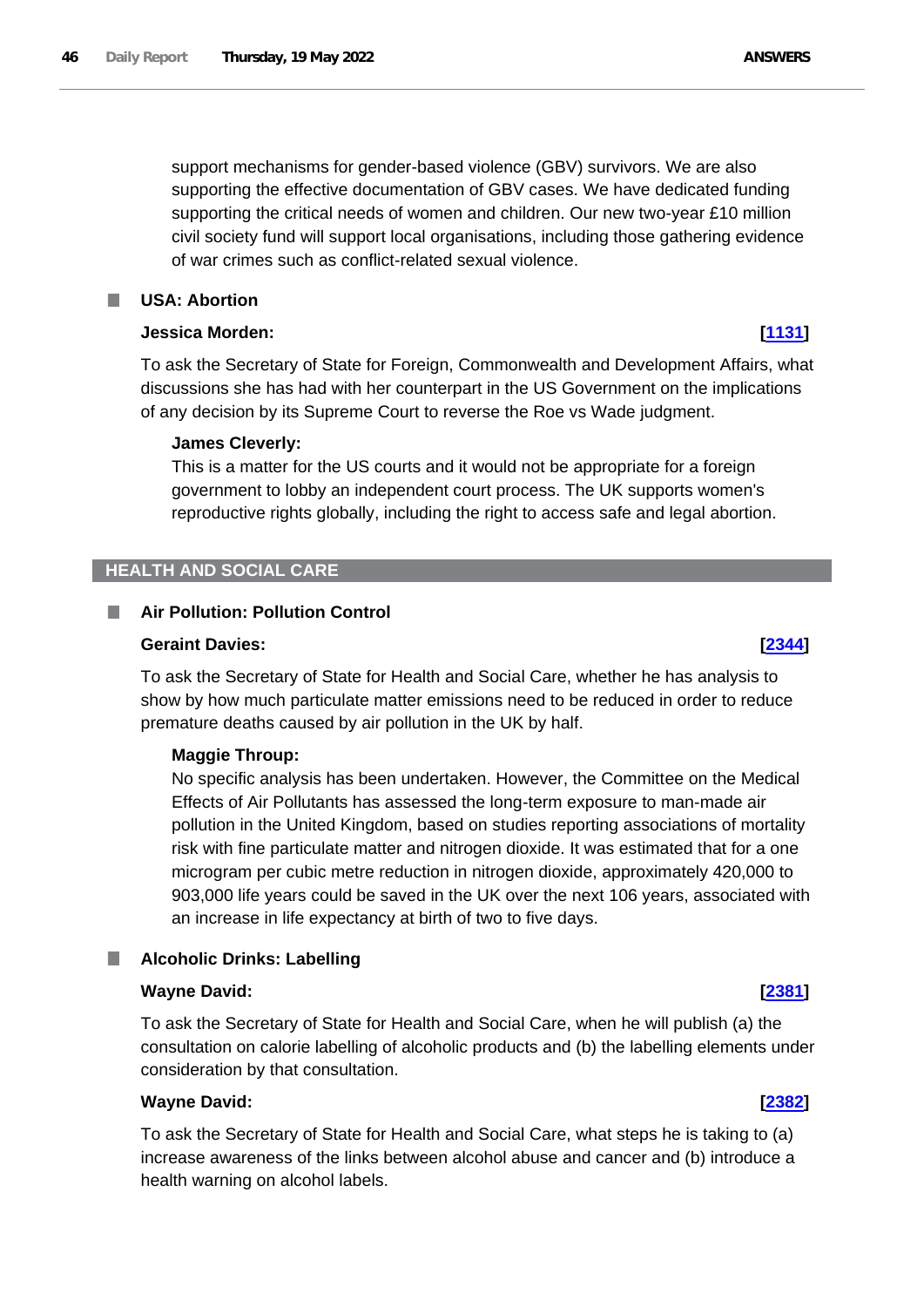# **Maggie Throup:**

The consultation to seek views on whether to introduce mandatory calorie labelling on prepacked alcohol and alcohol sold in on-trade businesses such as pubs and restaurants will be launched in due course. The consultation will also seek views on whether the provision of the United Kingdom Chief Medical Officers' (CMOs) low risk drinking guidelines and a drink-driving warning should be mandatory or continue on a voluntary basis. Respondents to the consultation will be able to provide suggestions for additional labelling requirements, including additional warnings pertaining to health.

The UK CMOs' low risk drinking guidelines highlight that the risk of developing a range of health problems, including cancer, increases with greater alcohol consumption on a regular basis. We continue to promote these guidelines through public health messaging, including the 'Better Health' campaign and the Drink Free Days app.

# **Ambulance Services: Barnsley Hospital**

## **Stephanie Peacock: [\[1533\]](http://www.parliament.uk/business/publications/written-questions-answers-statements/written-question/Commons/2022-05-13/1533)**

To ask the Secretary of State for Health and Social Care, what the average ambulance response times were at Barnsley Hospital in each year since 2010.

## **Edward Argar:**

The information is not collected in the format requested. Response times are not measured at individual hospital level.

# **Ambulance Services: Shropshire**

# **Daniel Kawczynski: [\[2430\]](http://www.parliament.uk/business/publications/written-questions-answers-statements/written-question/Commons/2022-05-16/2430)**

To ask the Secretary of State for Health and Social Care, what steps he is taking to improve ambulance response times in Shropshire.

### **Edward Argar:**

The West Midlands Ambulance Service (WMAS) is introducing a team to triage lower priority cases and diverting patients to other services to reduce attendances at accident and emergency (A&E). Hospital Ambulance Liaison Officers are working with hospital staff to improve the flow of patients and coordinate one ambulance crew to care for to four patients, releasing other crews to respond to patients. A Same Day Emergency Centre at Royal Shrewsbury Hospital receives ambulances directly, improving handover times at A&E. A £9.3 million upgrade at the Royal Shrewsbury Hospital will also deliver additional capacity. Further expansion plans are also being developed to manage the demand in A&E.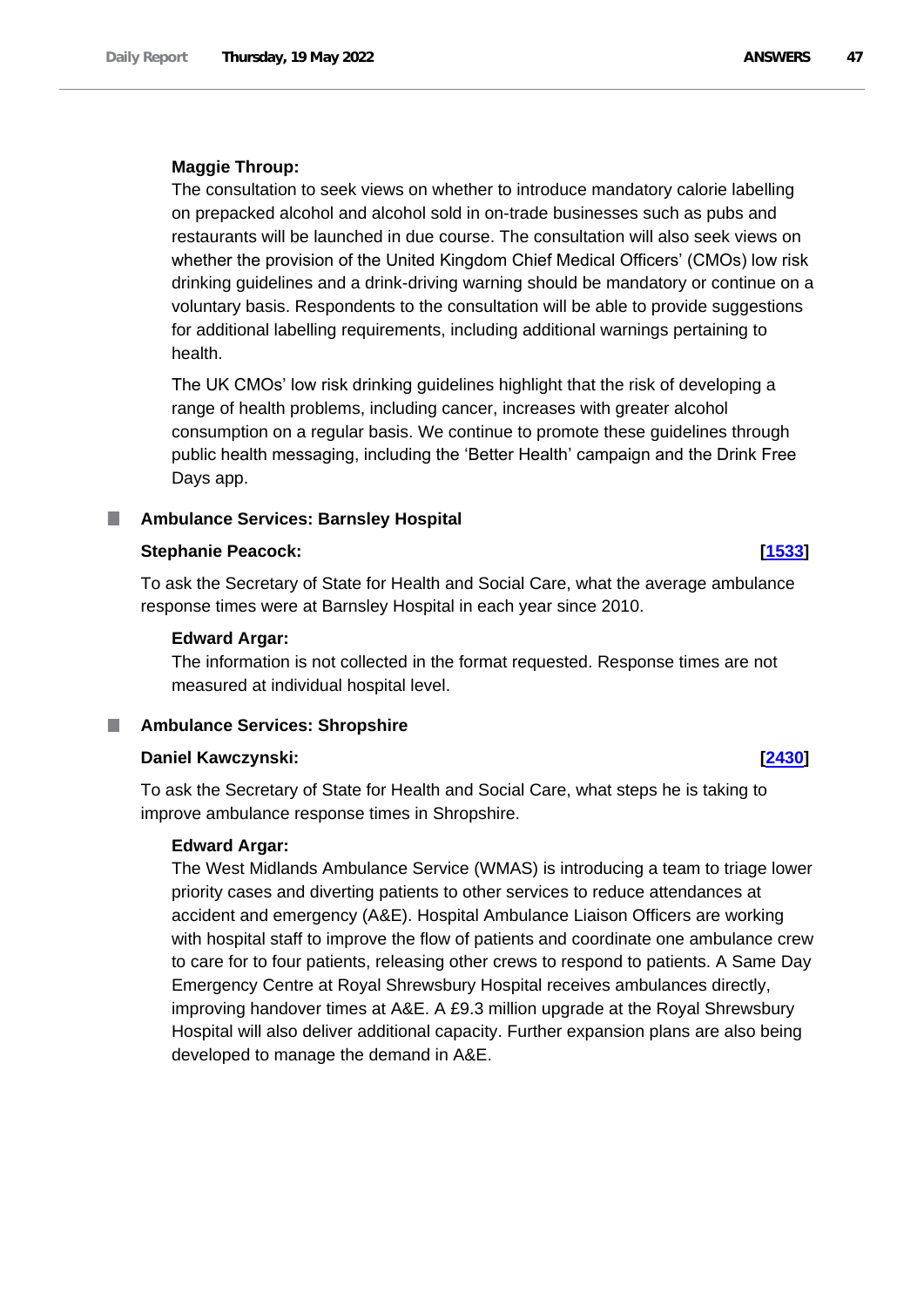### **Ambulance Services: Standards I**

# **Stephanie Peacock: [\[1532\]](http://www.parliament.uk/business/publications/written-questions-answers-statements/written-question/Commons/2022-05-13/1532)**

To ask the Secretary of State for Health and Social Care, what steps his Department is taking to provide (a) support and (b) compensation to families who have been bereaved due to slow ambulance response times.

# **Edward Argar:**

All National Health Service providers have a complaints process to support families who may have concerns regarding NHS services. Patients who believe that their care was negligent can bring a legal claim for compensation. Where negligence is established, the Government supports patients' entitlement to compensation.

# **Armed Forces: Sexual Assault Referral Centres**

# **Stephanie Peacock: [\[1283\]](http://www.parliament.uk/business/publications/written-questions-answers-statements/written-question/Commons/2022-05-12/1283)**

To ask the Secretary of State for Health and Social Care, what data his Department holds on the number of women in the armed forces who have (a) been taken to a sexual assault referral centre (SARC) and (b) have received support from a mobile SARC unit following military sexual assault or rape, in each year since 2010.

# **Gillian Keegan:**

The information requested is not held centrally. From April 2022, NHS England and NHS Improvement are collecting information on whether people accessing sexual assault referral centres are veterans or currently serving in the armed forces.

### **Asthma** T.

## **Jim Shannon: [\[2307\]](http://www.parliament.uk/business/publications/written-questions-answers-statements/written-question/Commons/2022-05-16/2307)**

To ask the Secretary of State for Health and Social Care, how many people have been admitted to hospitals in England as a result of exacerbations of their asthma in the last 12 months.

### **Jim Shannon: [\[2308\]](http://www.parliament.uk/business/publications/written-questions-answers-statements/written-question/Commons/2022-05-16/2308)**

To ask the Secretary of State for Health and Social Care, how many people have been admitted to hospitals in England as a result of exacerbations of their asthma in the last five years.

# **Gillian Keegan:**

The information is not collected in the format requested. The following table shows a count of finished admission episodes (FAEs) with a primary diagnosis of asthma in English National Health Service hospitals and NHS commissioned activity in the independent sector from 2017/18 to 2020/21. Data for 2021/22 is not yet available.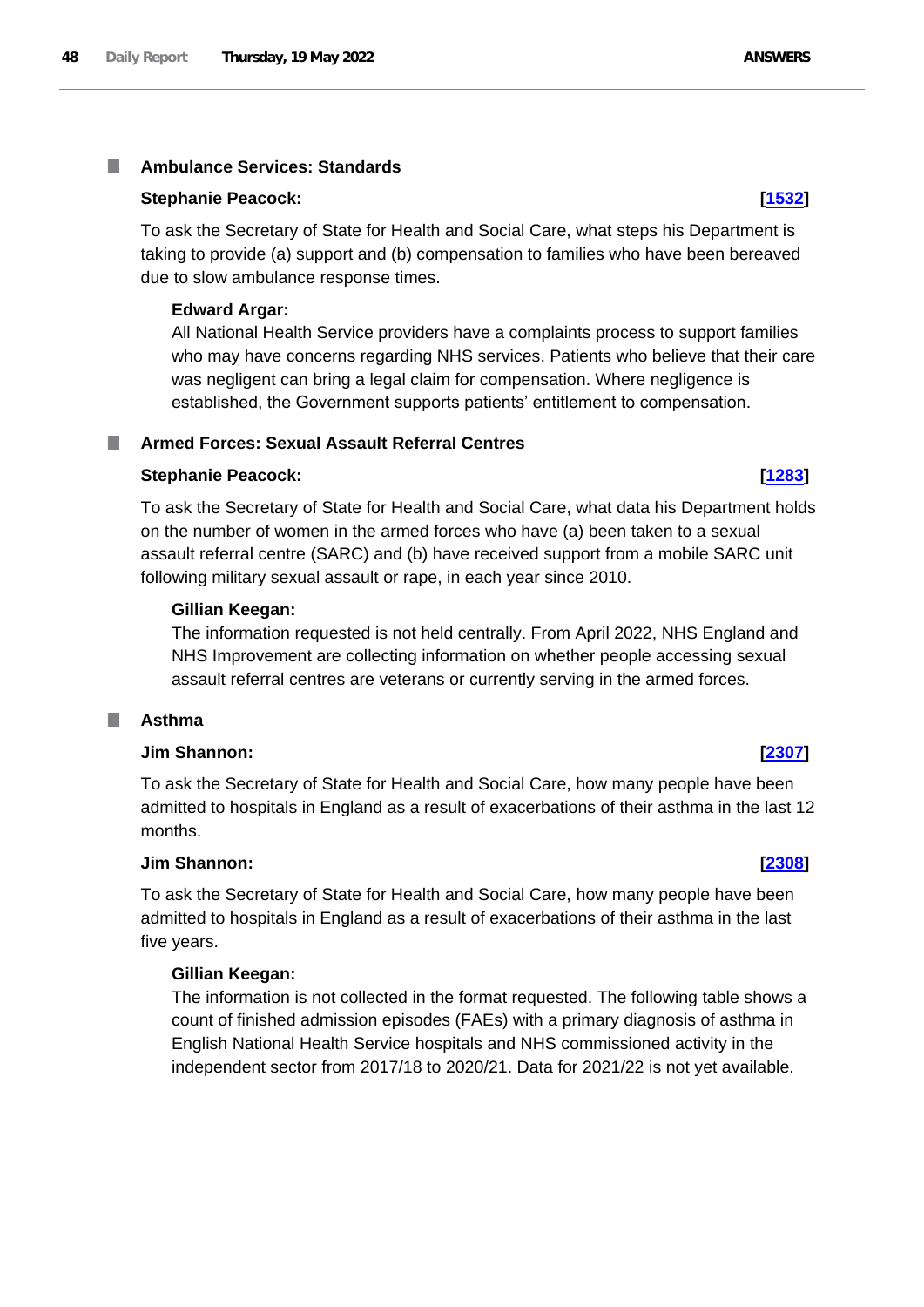| <b>YEAR</b> | <b>FAES</b> |
|-------------|-------------|
| 2017/18     | 78,890      |
| 2018/19     | 84,343      |
| 2019/20     | 84,003      |
| 2020/21     | 39,216      |

Source: NHS Digital

### **I Care Homes: Coronavirus**

# **Steve McCabe: [\[1089\]](http://www.parliament.uk/business/publications/written-questions-answers-statements/written-question/Commons/2022-05-12/1089)**

To ask the Secretary of State for Health and Social Care, what assessment he has made of the adequacy and effectiveness of support given to care homes since the publication of the Government's Living with Covid-19 document in February 2022.

### **Gillian Keegan:**

No specific assessment has been made. However, on 31 March 2022 updated guidance for the sector was published to ensure sufficient protections for care recipients remain. Care home residents will continue to be prioritised for vaccinations, the free provision of personal protective equipment remains and testing will continue to be provided to the sector.

We are also investing £5.4 billion over the next three years to begin the reform of adult social care, including £1.36 billion to move towards a fair cost of care.

# **Steve McCabe: [\[1474\]](http://www.parliament.uk/business/publications/written-questions-answers-statements/written-question/Commons/2022-05-13/1474)**

To ask the Secretary of State for Health and Social Care, what steps his Department will take to ensure adequate supply of (a) PCR and (b) LFT covid-19 testing kit supplies to care homes.

## **Gillian Keegan:**

The UK Health Security Agency continues to work with commercial partners to procure sufficient test kits and ensure a continuous supply to care homes. Care homes can order rapid lateral flow device (LFD) tests for regular asymptomatic testing, symptomatic testing of staff and residents and LFD and polymerase chain reaction (PCR) testing in the case of outbreaks. A courier booking service remains available to all care homes for completed PCR test kits in during outbreaks.

# **Care Homes: Dementia**

# **Mike Amesbury: [\[950\]](http://www.parliament.uk/business/publications/written-questions-answers-statements/written-question/Commons/2022-05-11/950)**

To ask the Secretary of State for Health and Social Care, what estimate he has made of the number of care home staff who have received training on dementia.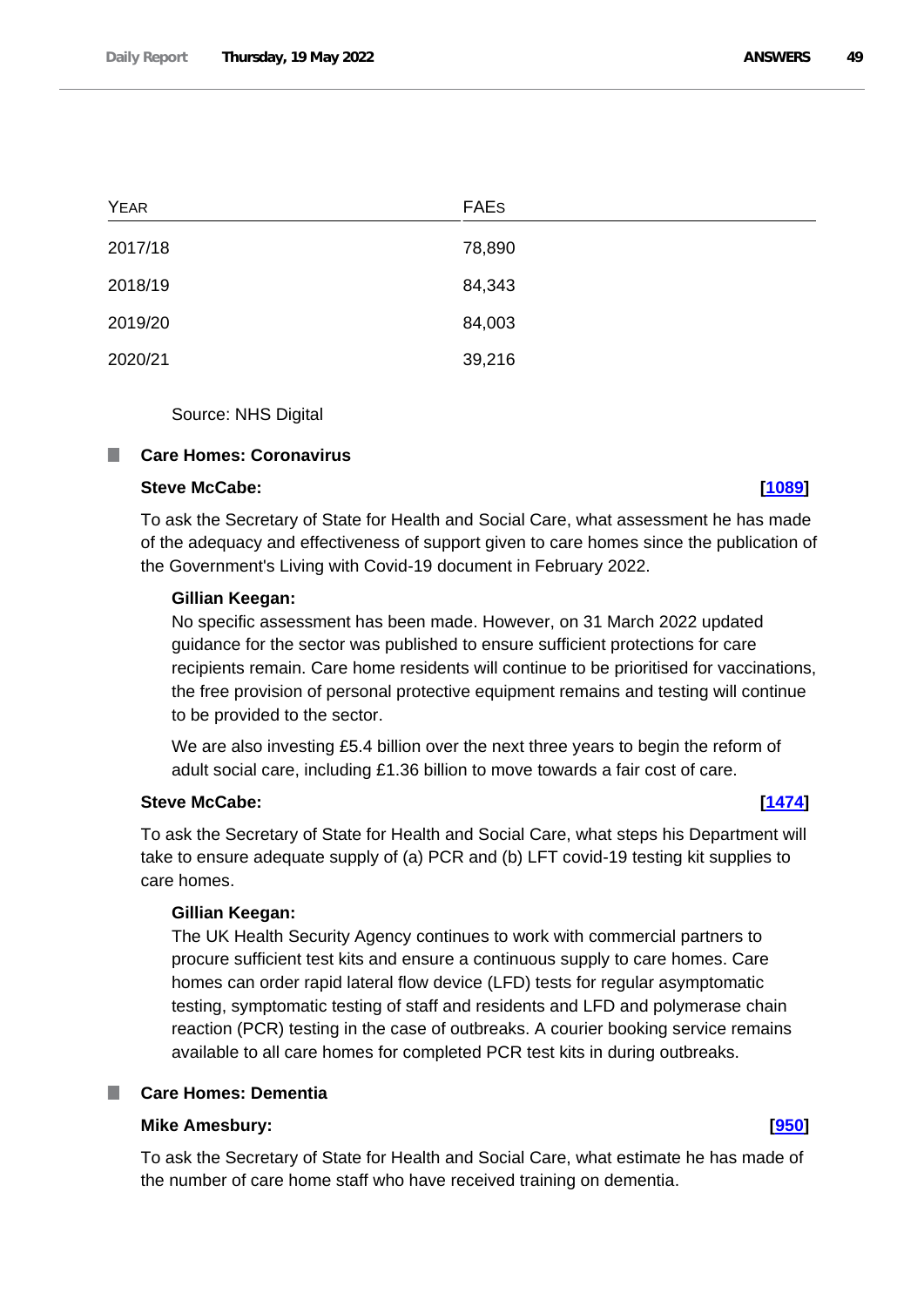# **Gillian Keegan:**

No specific estimate has been made. However, between 2012 and 2020, more than one million National Health Service staff and one million social care staff had received basic dementia awareness training. The training needs for relevant staff are set out in the Dementia Training Standards Framework. We will set out plans for dementia in England later this year, which will include training on dementia.

### **Care Homes: Energy** ш

# **Steve McCabe: [\[1087\]](http://www.parliament.uk/business/publications/written-questions-answers-statements/written-question/Commons/2022-05-12/1087)**

To ask the Secretary of State for Health and Social Care, what steps his Department is taking to support care homes manage the rising cost of energy.

# **Gillian Keegan:**

The Local Government Finance Settlement makes an additional £3.7 billion available to councils. As part of this settlement, local authorities have access to an additional £1 billion specifically for social care in 2022/23 and also funding from unring-fenced grants, including the 2022/23 Services Grant and council tax to manage cost pressures such as energy costs. This settlement includes £162 million for adult social care reform in 2022/23 to support local authorities to prepare markets for these reforms and to move towards paying a fair cost of care.

# **Rachael Maskell: [\[1225\]](http://www.parliament.uk/business/publications/written-questions-answers-statements/written-question/Commons/2022-05-12/1225)**

To ask the Secretary of State for Health and Social Care, what steps is he taking to assist care homes with rising energy costs.

# **Gillian Keegan:**

The Local Government Finance Settlement makes an additional £3.7 billion available to councils. As part of this settlement, local authorities have access to an additional £1 billion specifically for social care in 2022/23 and also funding from unring-fenced grants, including the 2022/23 Services Grant and council tax to manage cost pressures such as energy costs. This settlement includes £162 million for adult social care reform in 2022/23 to support local authorities to prepare markets for these reforms and to move towards paying a fair cost of care.

# **Care Homes: Labour Turnover**

# **Steve McCabe: [\[1085\]](http://www.parliament.uk/business/publications/written-questions-answers-statements/written-question/Commons/2022-05-12/1085)**

To ask the Secretary of State for Health and Social Care, what steps his Department plans to take tackle improve staff retention in the care home sector.

# **Gillian Keegan:**

We will invest at least £500 million to develop and support the workforce over the next three years and improve retention. This will include new wellbeing interventions such as talking therapies, increased training places and a Knowledge and Skills Framework to provide pathways for development within roles.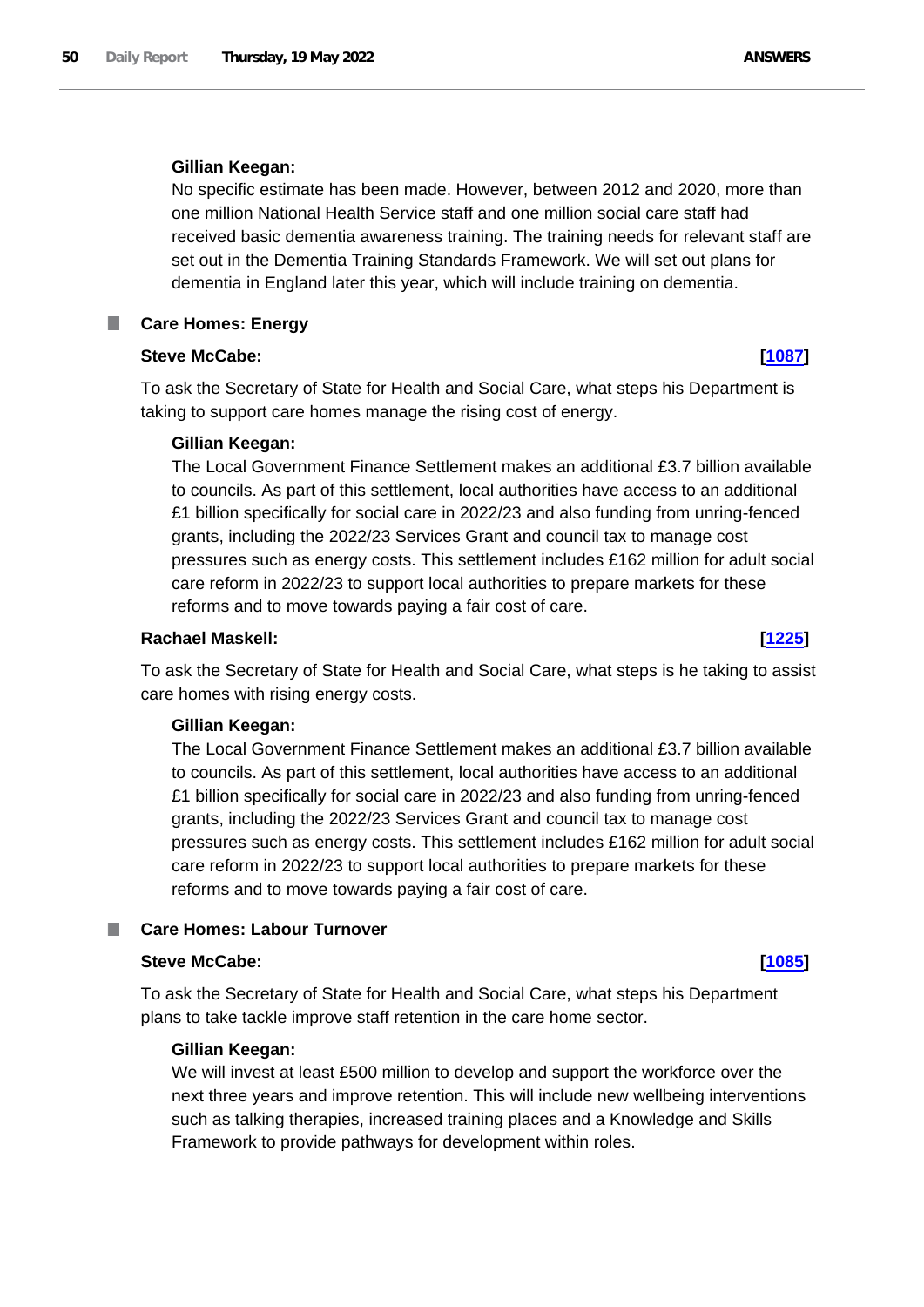### **Death Certificates** T.

## **Kim Leadbeater: [\[1563\]](http://www.parliament.uk/business/publications/written-questions-answers-statements/written-question/Commons/2022-05-13/1563)**

To ask the Secretary of State for Health and Social Care, what assessment he has made of the impact of clause 128 of the Health and Social Care Act 2022 on delays to the death certification process; and what steps he is taking to reduce those delays.

### **Maria Caulfield:**

Section 128 of the Health and Care Act 2022 refers to the 'Health Services Safety Investigations relating to Wales and Northern Ireland', which does not relate to death certification.

### **Dementia: Diagnosis** ш

### **Kerry McCarthy: [\[1489\]](http://www.parliament.uk/business/publications/written-questions-answers-statements/written-question/Commons/2022-05-13/1489)**

To ask the Secretary of State for Health and Social Care, what steps his Department is taking to improve dementia diagnosis rates in England.

### **Gillian Keegan:**

In 2021/22 we allocated £17 million to specifically address dementia waiting lists and increase the number of diagnoses. This funding was made available to clinical commissioning groups in June 2021. In 2022/23, NHS England will provide funding to support general practitioners to pilot diagnostic approaches to increase the number of diagnoses. We will set out plans for dementia in England for the next 10 years later this year, which will include a focus on dementia diagnosis.

## **Kerry McCarthy: [\[1490\]](http://www.parliament.uk/business/publications/written-questions-answers-statements/written-question/Commons/2022-05-13/1490)**

To ask the Secretary of State for Health and Social Care, what assessment he has made of the trends in dementia diagnosis rates among (a) ethnic minority communities and (b) other groups; and if he will make a statement.

## **Gillian Keegan:**

No formal assessment has been made. NHS England and NHS Improvement have commissioned the Office for Health Improvement and Disparities' Dementia Intelligence Network to investigate the underlying variation in dementia diagnosis rates in specific areas in England. This investigation will include a focus on social and economic deprivation; rurality; demographic characteristics including age, ethnicity and educational attainment; and general health and life expectancy.

We will set out plans for dementia in England for the next 10 years later this year, which will include a focus on dementia diagnosis.

## **Alberto Costa: [\[829\]](http://www.parliament.uk/business/publications/written-questions-answers-statements/written-question/Commons/2022-05-11/829)**

To ask the Secretary of State for Health and Social Care, what steps his Department is taking to improve levels of dementia diagnosis.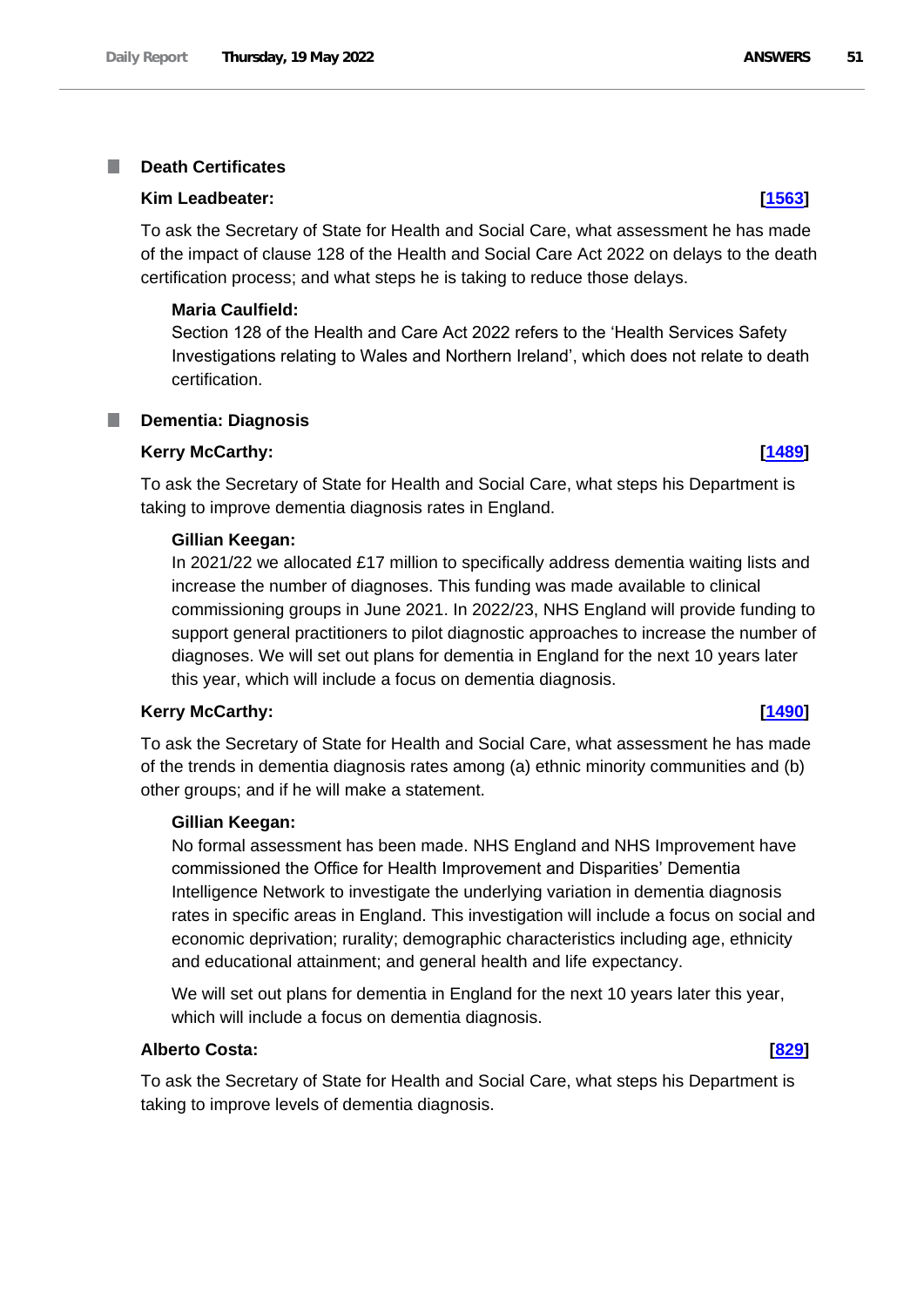## **Mike Amesbury: [\[947\]](http://www.parliament.uk/business/publications/written-questions-answers-statements/written-question/Commons/2022-05-11/947)**

To ask the Secretary of State for Health and Social Care, what assessment he has made of trends in the level of dementia diagnoses in England; and if he will make a statement.

## **Gillian Keegan:**

NHS England and NHS Improvement are continuing to monitor monthly trends in the dementia diagnosis rate. The national target is for more than 66% of people living with dementia to receive a formal diagnosis. Following the impact of the pandemic, in March 2022 the diagnosis rate increased to 62%.

In 2021/22, we allocated £17 million to address dementia waiting lists and increase the number of diagnoses. NHS England and NHS Improvement made this funding available to clinical commissioning groups in June 2021. In 2022/23, NHS England will provide funding to support general practitioners in pilots on the approaches to diagnosing dementia for people living with advanced dementia in a care home setting. We will set out plans for dementia in England later this year. The strategy will focus on the specific health and care needs of people living with dementia and their carers, including dementia diagnosis.

### **Mike Amesbury: [\[949\]](http://www.parliament.uk/business/publications/written-questions-answers-statements/written-question/Commons/2022-05-11/949)**

To ask the Secretary of State for Health and Social Care, what assessment he has made of the regional variation in dementia diagnosis rates in England; and what steps he is taking to tackle potential variation.

### **Gillian Keegan:**

While no formal assessment has been made, NHS England and NHS Improvement continue to monitor the monthly dementia diagnosis rate and analyse trends at regional and sustainability and transformation partnership level.

In 2021/22, we made £17 million available to clinical commissioning groups to address the needs of those waiting for a diagnosis and those with a diagnosis who were unable to access support services due to the pandemic. Factsheets were also provided to encourage conversations to understand local patterns and potential reasons for trends in dementia diagnosis rates, as well as identifying specific areas for support. We will set out plans for dementia in England later this year, including a focus on dementia diagnosis.

### **Dementia: Training**

### **Kerry McCarthy: [\[1491\]](http://www.parliament.uk/business/publications/written-questions-answers-statements/written-question/Commons/2022-05-13/1491)**

To ask the Secretary of State for Health and Social Care, what steps he is taking to ensure care home staff can access evidence-based training on dementia.

## **Gillian Keegan:**

We are investing £500 million over the next three years to support the development of social care staff. This will include Knowledge and Skills Framework to supplement existing resources such as the Dementia Training Standards Framework and providing additional training places and qualifications, including for those supporting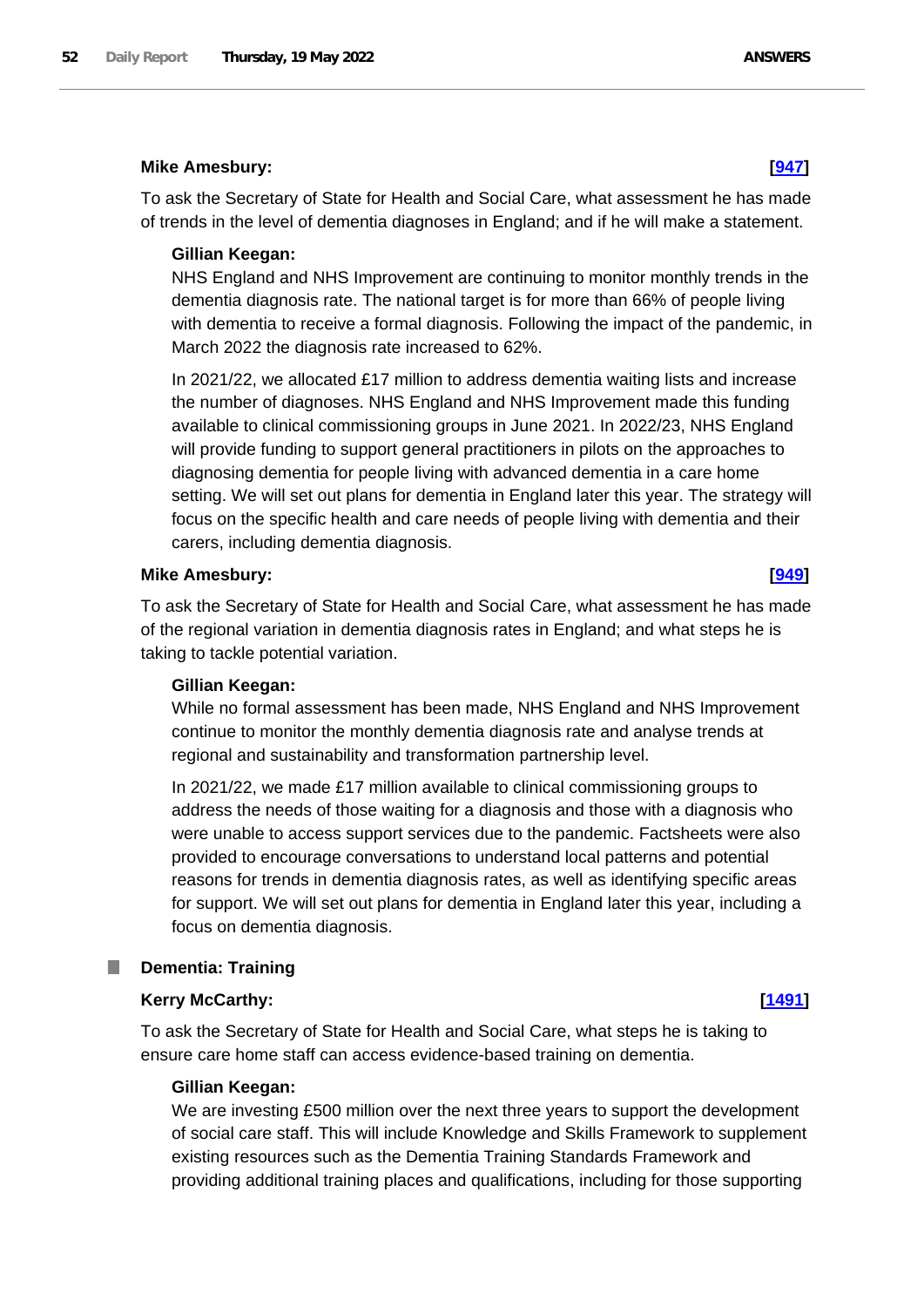individuals with Parkinson's and dementia. We will set out plans for dementia in England for the next 10 years later this year, which will include a focus on dementia training.

### **Dialysis Machines** L.

## **Kenny MacAskill: [\[2657\]](http://www.parliament.uk/business/publications/written-questions-answers-statements/written-question/Commons/2022-05-16/2657)**

To ask the Secretary of State for Health and Social Care, what plans his department has to work with its devolved counterparts to ensure consistent access for patients across UK to equal reimbursement of the energy costs incurred by home dialysis.

## **Maria Caulfield:**

We have no current plans to do so as this is a devolved matter. For adult home dialysis NHS England do not reimburse patients directly. Patients' additional direct utility costs, which may include electricity, water, gas and telephone, are met through the payment of the national tariff to providers, which provide reimbursement to the individual.

# **Health Services: Home Visits**

## **Colleen Fletcher: [\[2505\]](http://www.parliament.uk/business/publications/written-questions-answers-statements/written-question/Commons/2022-05-16/2505)**

To ask the Secretary of State for Health and Social Care, what recent estimate he has made of the number of people who have unmet care needs in (a) Coventry North East constituency, (b) Coventry, (c) the West Midlands and (d) England; and what steps his Department is taking to ensure those care needs are met.

# **Gillian Keegan:**

No specific assessment has been made. Under the Care Act 2014, Local authorities are responsible for assessing individuals' eligibility for care and support and where the individual is eligible for financial support, for meeting those needs. Where individuals are not eligible for financial support, local authorities may assist them to make arrangements for care. The assurance framework, being delivered through the Health and Care Act 2022, includes a new duty for the Care Quality Commission to review and make an assessment of local authorities' delivery of adult social care duties.

### **Healthy Start Scheme** a an

# **Alison Thewliss: [\[2528\]](http://www.parliament.uk/business/publications/written-questions-answers-statements/written-question/Commons/2022-05-16/2528)**

To ask the Secretary of State for Health and Social Care, if he will increase the value of healthy start vouchers in response to the increasing cost of infant formula.

# **Maggie Throup:**

While there are no current plans to do so, the value of the Healthy Start scheme is kept under review. From April 2021, the value increased from £3.10 to £4.25, providing additional support to pregnant women and families on lower incomes to make healthy food choices.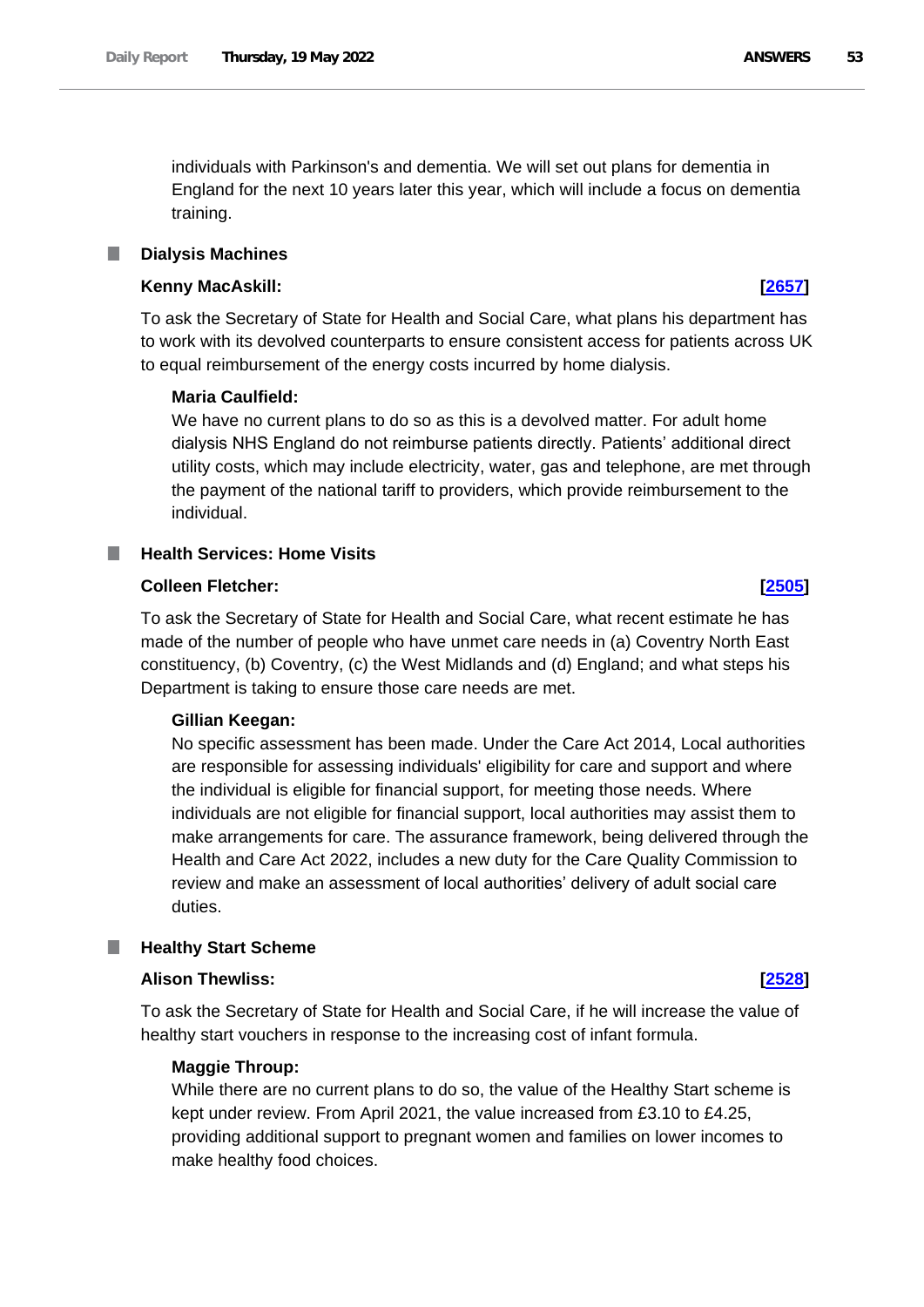### T. **Learning Disability: Mental Health Services**

# **Dr Rupa Huq: [\[1244\]](http://www.parliament.uk/business/publications/written-questions-answers-statements/written-question/Commons/2022-05-12/1244)**

To ask the Secretary of State for Health and Social Care, if he will take steps to (a) reinstate and (b) increase provision of day services for people with learning disabilities to help them overcome ongoing mental health difficulties created by the covid-19 outbreak.

# **Gillian Keegan:**

Local authorities have a duty under the Care Act 2014 to provide and arrange services to meet the needs of the local population.

We have recently written to local authority leaders to highlight the importance of access to good quality day services which provide a range of activities, including educational, leisure, social and skills-based opportunities and providing unpaid carers with a break from their caring responsibilities.

### T. **Leukaemia: Health Services**

# **Cat Smith: [\[1516\]](http://www.parliament.uk/business/publications/written-questions-answers-statements/written-question/Commons/2022-05-13/1516)**

To ask the Secretary of State for Health and Social Care, if he will take steps to ensure that the (a) 10-Year Cancer Plan and (b) other strategic documents are fit for purpose for chronic lymphocytic leukaemia patients on active monitoring whose needs are different from people undergoing treatment.

# **Cat Smith: [\[1517\]](http://www.parliament.uk/business/publications/written-questions-answers-statements/written-question/Commons/2022-05-13/1517)**

To ask the Secretary of State for Health and Social Care, if he will take steps to ensure that every leukaemia patient has equal access to a clinical nurse specialist from diagnosis so that chronic lymphocytic leukaemia patients on active monitoring have the tailored support they require.

# **Cat Smith: [\[1518\]](http://www.parliament.uk/business/publications/written-questions-answers-statements/written-question/Commons/2022-05-13/1518)**

To ask the Secretary of State for Health and Social Care, what steps he plans to take to improve the mental wellbeing of people with chronic lymphocytic leukaemia who are on active monitoring and not receiving treatment.

# **Cat Smith: [\[1519\]](http://www.parliament.uk/business/publications/written-questions-answers-statements/written-question/Commons/2022-05-13/1519)**

To ask the Secretary of State for Health and Social Care, if the Government will provide further investment, training and resources to the NHS to help ensure that chronic lymphocytic leukaemia patients have the tailored support they need for their mental and physical wellbeing.

# **Maria Caulfield:**

We are currently analysing the responses received to the call for evidence to develop the 10 Year Cancer Plan, which will be published later this year. The Plan will set out how we will improve cancer services, including for those patients with chronic lymphocytic leukaemia.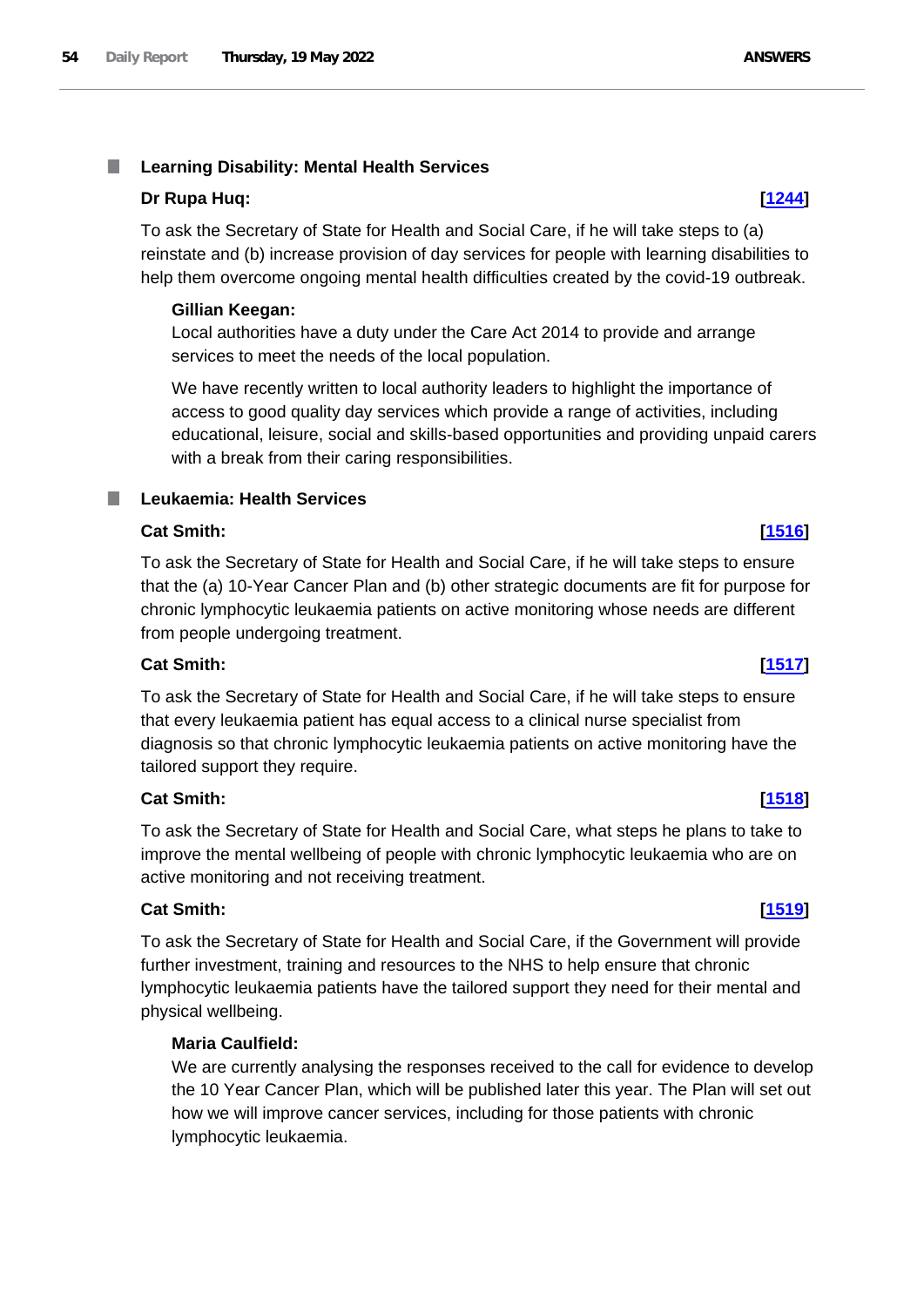NHS England and NHS Improvement have committed to ensure that every patient has access to a clinical nurse specialist (CNS). In 2021/22, Health Education England invested an additional £52 million to develop the cancer and diagnostics workforce, which included training opportunities for 754 existing and aspiring CNS. The 2019 Cancer Patient Experience Survey found that 89% of nearly 10,000 respondents with haematological cancers reported that they were given access to a CNS who would support them through their treatment. Data from Cancer Alliances in March 2021 showed that approximately 83% of all cancer multi-disciplinary teams had implemented Personalised Care and Support Planning based on Holistic Needs Assessments. NHS England and NHS Improvement have requested that Cancer Alliances identify any gaps in mental health provision as part of the 2022/23 Planning Guidance. NHS England and NHS Improvement are also supporting adults experiencing cancer with access to Improving Access to Psychological Therapies mental health services.

# **Maternity Services: Standards**

## **Mary Glindon: [\[2478\]](http://www.parliament.uk/business/publications/written-questions-answers-statements/written-question/Commons/2022-05-16/2478)**

To ask the Secretary of State for Health and Social Care, what assessment his Department has made of the implications for its policies of the journal article entitled, A Quality Improvement Bundle to Improve Outcomes in Extremely Preterm Infants in the First Week, published in February 2022 in the context of assessing practices on the care of premature infants.

# **Maria Caulfield:**

No specific assessment has been made. The National Maternity Safety Ambition is to halve maternal and neonatal deaths, stillbirths and brain injuries by 2025. It also includes reducing the rate of pre-term births from 8% to 6%. We have introduced specific targeted interventions to achieve this ambition, such as the Saving Babies Lives Care Bundle Version 2 and the Brain Injury Reduction Programme.

The Saving Babies Lives Care Bundle Version 2 brings together five elements of care that are widely recognised as evidence-based and best practice. One element focuses on reducing preterm birth and includes three interventions to improve the prediction and prevention of pre-term birth and better preparation when pre-term birth is unavoidable.

### **Members: Correspondence** ш

### **Daisy Cooper: [\[963\]](http://www.parliament.uk/business/publications/written-questions-answers-statements/written-question/Commons/2022-05-11/963)**

To ask the Secretary of State for Health and Social Care, when he will respond to the letter of 23 December 2021 from the Member for St Albans on the poor service standards of covid-19 travel test providers TestnGO and Covid Travel Clinics.

# **Edward Argar:**

We replied to the hon. Member on 13 May 2022.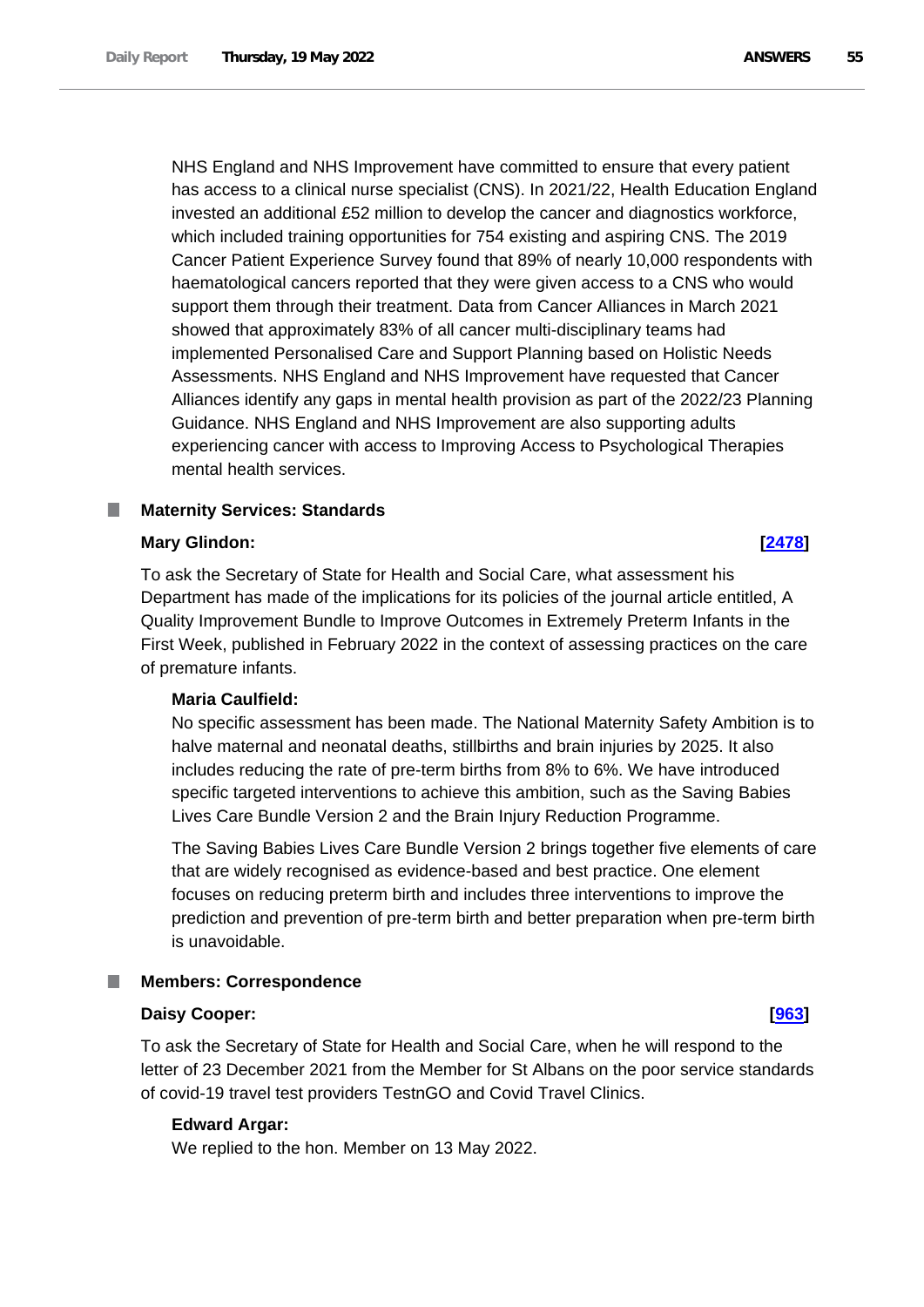### **Mental Health Services: Finance** I.

## **Rehman Chishti: [\[700\]](http://www.parliament.uk/business/publications/written-questions-answers-statements/written-question/Commons/2022-05-11/700)**

To ask the Secretary of State for Health and Social Care, what assessment he has made of the potential impact of the Integrated Commissioning for Better Outcomes framework on funding for highly specialised mental health services.

### **Gillian Keegan:**

No specific assessment has been made.

### **Neurology**

### **Peter Aldous: [\[733\]](http://www.parliament.uk/business/publications/written-questions-answers-statements/written-question/Commons/2022-05-11/733)**

To ask the Secretary of State for Health and Social Care, what steps his Department is taking to improve health and social care services for people with neurological conditions.

### **Gillian Keegan:**

The National Neurosciences Advisory Group (NNAG) is currently developing optimal clinical pathways for people with neurological conditions. The pathways aim to support the improvement of treatment, care and support services and enable better commissioning of neurological services locally and nationally. The Neuroscience Services Transformation Programme will use these pathways to inform its workplan and support integrated care systems to improve outcomes.

The NNAG has publish two toolkits on progressive neurological conditions and epilepsy. The toolkits prioritise faster and more accurate diagnoses, collaborative working between different disciplines and increased availability of neurorehabilitation, reablement, and psychosocial support. NHS England and NHS Improvement plan to recruit a National Clinical Director for Neurology to provide clinical leadership and advice across neurology. The Department has announced the development of a cross-Government strategy on acquired brain injury. The strategy will be informed by a call for evidence inviting views on whether other related neurological conditions should also be included in its scope. We will also set out plans for dementia services in England in a strategy which will be published later this year.

# **NHS: Dental Services**

### **Daniel Kawczynski: [\[1132\]](http://www.parliament.uk/business/publications/written-questions-answers-statements/written-question/Commons/2022-05-12/1132)**

To ask the Secretary of State for Health and Social Care, what steps the Government is taking to help with the provision of new NHS dental practices.

## **Maria Caulfield:**

New National Health Service dental contracts are commissioned where additional need is identified according to regional budgets or in cases where contracts are handed back. Commissioners work with local stakeholders to identify need in these cases. The Department, NHS England and NHS Improvement and the British Dental Association are working on reforms to the NHS dental contract in order to make the NHS dental offer more attractive for dentists and their teams.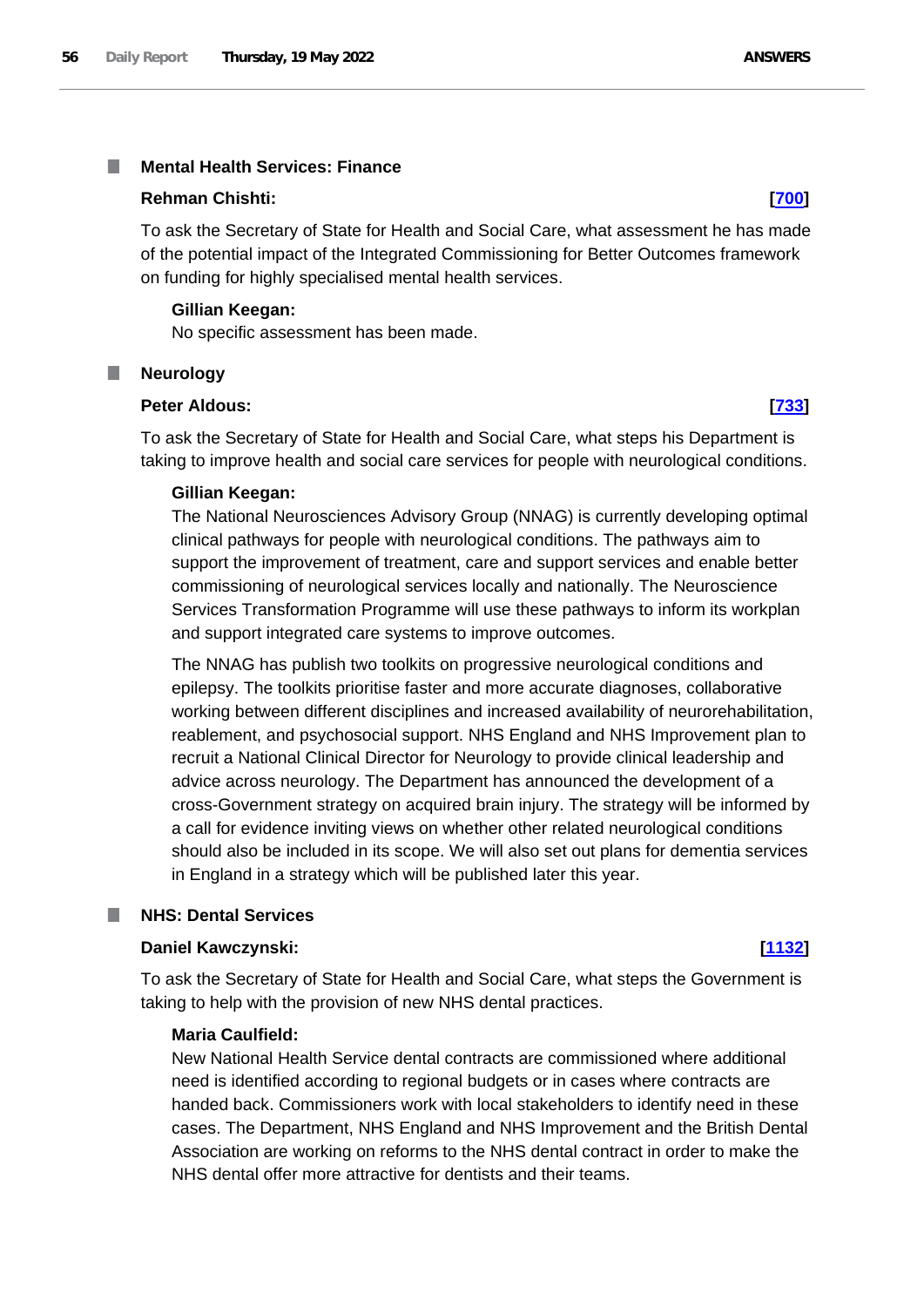### П **Obesity: Mental Health**

### **Sarah Olney: [\[2615\]](http://www.parliament.uk/business/publications/written-questions-answers-statements/written-question/Commons/2022-05-16/2615)**

To ask the Secretary of State for Health and Social Care, what assessment his Department has made of the implications for its policies of the conclusion of the Sixth Report of Session 2019–21 of the Women and Equalities Committee, Changing the perfect picture: an inquiry into body image, HC 274, that the use of BMI inspires weight stigma, contributes to eating disorders, and disrupts people's body image and mental health; and whether his Department plans to implement the recommendation of the Committee to stop using BMI as a measure of individual health.

## **Maggie Throup:**

While the Department has not made a specific assessment of the Committee's conclusions, National Institute for Health and Care Excellence (NICE) is currently updating its existing guidelines on weight management, including the use of Body Mass Index as a measure of individual health. It has recently consulted on its draft guideline on the identification and classification of overweight and obesity and is considering how current medical practice may exacerbate weight stigma. NICE expects to publish its final updated guidance in September 2022.

# **Palliative Care**

# **Alex Norris: [\[2627\]](http://www.parliament.uk/business/publications/written-questions-answers-statements/written-question/Commons/2022-05-16/2627)**

To ask the Secretary of State for Health and Social Care, if he will introduce new guidance on the duty in the Health and Care Act 2022 to commission palliative care services; and whether that guidance will be statutory.

### **Alex Norris: [\[2628\]](http://www.parliament.uk/business/publications/written-questions-answers-statements/written-question/Commons/2022-05-16/2628)**

To ask the Secretary of State for Health and Social Care, if he will introduce new guidance on the duty in the Health and Care Act 2022 to commission palliative care services and for that guidance to include reference to support the wishes of patients and their families.

# **Alex Norris: [\[2629\]](http://www.parliament.uk/business/publications/written-questions-answers-statements/written-question/Commons/2022-05-16/2629)**

To ask the Secretary of State for Health and Social Care, if he will introduce new guidance on the duty in the Health and Care Act 2022 to commission palliative care services and for that guidance to specify an expectation that palliative care services should be available in every setting, on a 24/7 basis, by telephone and in person, through a single point of contact.

## **Gillian Keegan:**

NHS England and NHS Improvement plan to introduce new statutory guidance to support integrated care boards (ICBs) in the duties under the Health and Care Act 2022, including the provision of palliative care. In addition to the statutory guidance, NHS England and NHS Improvement will work with stakeholders to consider how ICBs can be supported in the discharge of these duties. This includes determining any further additional technical guidance and tools required to support commissioners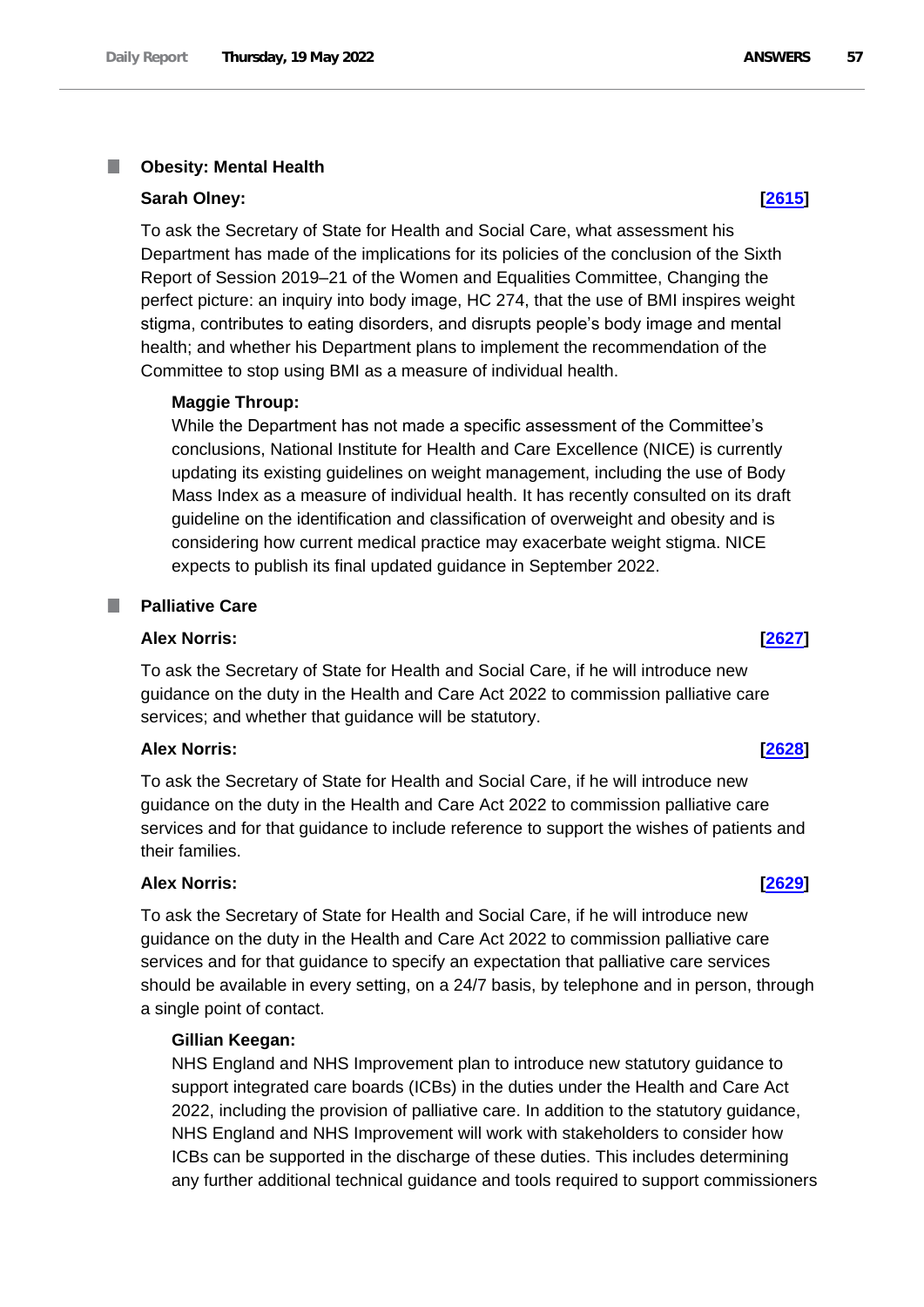on the provision of palliative and end of life care services, according to the needs of the local population. All guidance developed will take account of appropriate best practice guidance, including the World Health Organization's definition of palliative and end of life care and guidelines published by the National Institute for Health and Care Excellence.

# **Pancreatic Cancer: Mortality Rates**

# **Theresa Villiers: [\[2401\]](http://www.parliament.uk/business/publications/written-questions-answers-statements/written-question/Commons/2022-05-16/2401)**

To ask the Secretary of State for Health and Social Care, if he will include steps to improve survival rates for pancreatic cancer in his Department's forthcoming Ten Year Cancer Plan.

# **Maria Caulfield:**

Officials are analysing response to call for evidence to inform the development of the 10 Year Cancer Plan, which will be published later this year. The Plan will address all types of cancer, including those which are rare and less survivable, such as pancreatic cancer.

### **Platinum Jubilee 2022: Medals** T.

# **Steve McCabe: [\[596\]](http://www.parliament.uk/business/publications/written-questions-answers-statements/written-question/Commons/2022-05-11/596)**

To ask the Secretary of State for Health and Social Care, whether he has made an assessment of the potential merits of recognising health sector personnel in backroom roles including (a) administrative, (b) clerical and (c) IT support staff through awards of the Platinum Jubilee Medal.

# **Edward Argar:**

The criteria for each Jubilee Medal was agreed with all Government Departments, the devolved administrations and Crown Dependencies, confirmed by the Committee on the Grant of Honours, Decorations and Medals and approved by Her Majesty.

In line with the police and fire service, Jubilee Medals will be awarded to front-line ambulance staff responding in person to 999 emergency calls. The established definition and criteria for Jubilee Medals does not apply to other National Health Service staff. There are no plans to amend the eligibility criteria for the Platinum Jubilee Medal which follows the precedent set for the Diamond Jubilee.

### L. **Primary Health Care**

# **Feryal Clark: [\[1382\]](http://www.parliament.uk/business/publications/written-questions-answers-statements/written-question/Commons/2022-05-12/1382)**

To ask the Secretary of State for Health and Social Care, with reference to the Answer of 25 April 2022 to Question 154467 on Primary Health Care, how much money has been allocated to (a) a national campaign to increase awareness of access routes to general practice services and (b) developing a campaign to promote the services of community pharmacy in 2022-23; and which companies were successful in those tenders.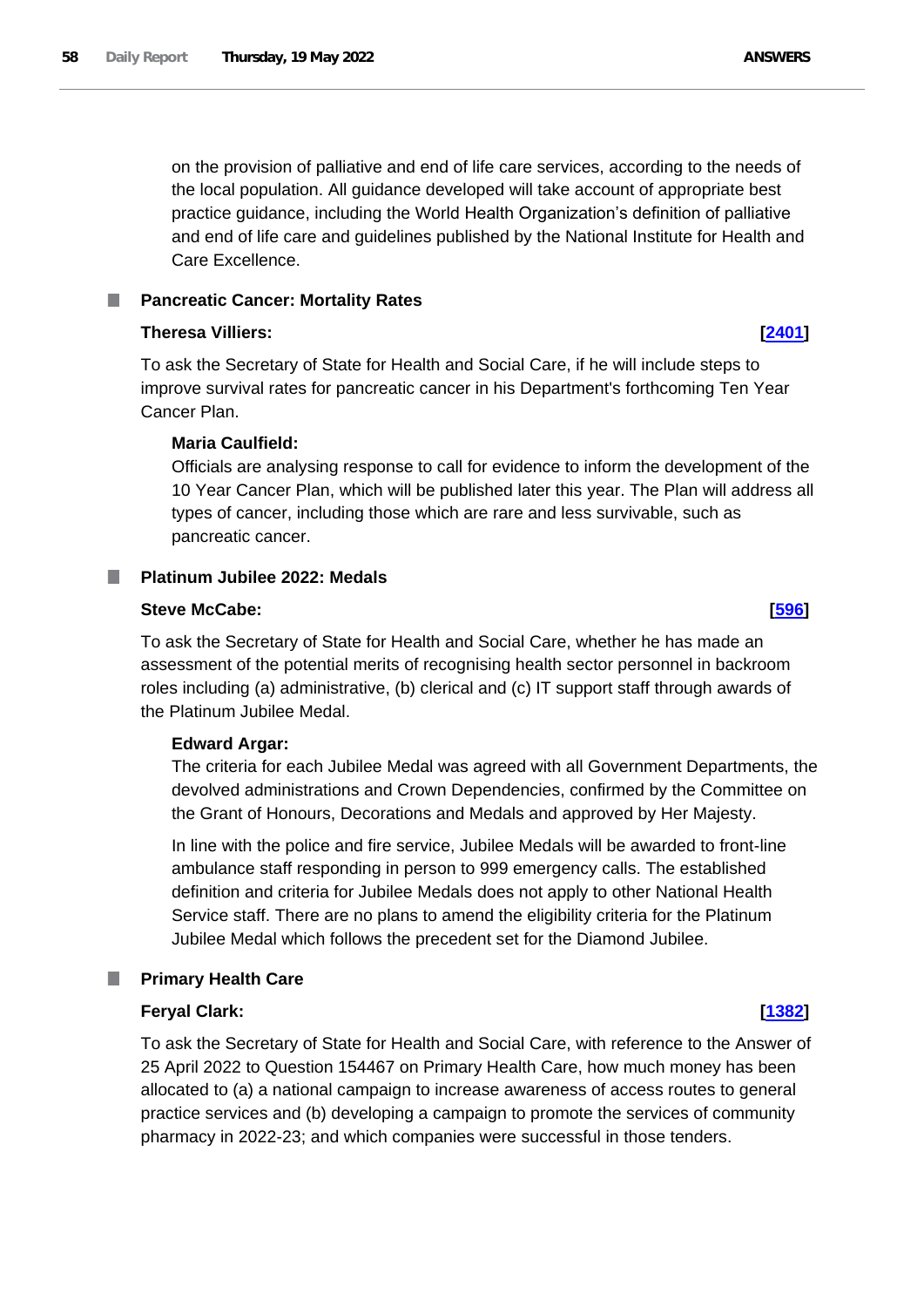# **Maria Caulfield:**

The proposed budgets for national campaigns to raise awareness of access routes to general practitioner services and to encourage use of community pharmacy services for minor ailments have not yet been approved, so at present no funding has been allocated.

A competitive procurement process is currently underway to appoint the external agencies to work on all National Health Service campaigns in England.

# **Prostate Cancer: Screening**

### **Justin Madders: [\[807\]](http://www.parliament.uk/business/publications/written-questions-answers-statements/written-question/Commons/2022-05-11/807)**

To ask the Secretary of State for Health and Social Care, with reference to the Answer of 16 December 2021 to Question 87714 on the roll out of the Galen technology by Betsi Cadwaladr University Health Board to test for prostate cancer, when the findings of the trial by the Imperial College Healthcare, University College London, University Hospital of Coventry and Warwickshire, Chelsea and Westminster Hospital and University Hospitals Southampton will be published.

## **Edward Argar:**

The trial is due to finish on 31 March 2023 and its findings will be published in due course following its completion.

### **Streptococcus: Clinical Trials** a a s

## **Feryal Clark: [\[1383\]](http://www.parliament.uk/business/publications/written-questions-answers-statements/written-question/Commons/2022-05-12/1383)**

To ask the Secretary of State for Health and Social Care, what steps his Department is taking to encourage hospitals to participate in the GBS3 clinical trial.

# **Maria Caulfield:**

The Department is working with the National Institute for Health and Care Research (NIHR), the NIHR's Clinical Research Network and NHS England and NHS Improvement to encourage trusts to participate in the trial and mitigate any challenges which might prevent trusts from doing so.

The Excess Treatment Cost (ETC) threshold, which forms part of the mechanism to fund non-commercial research in the National Health Service, has been cited as a barrier to participation by NHS organisations. Therefore from 1 April 2022, the organisational ETC threshold was lowered from 0.01% of operating budget to 0.001% to reduce the costs of undertaking research.

### **Surgery: Waiting Lists** a a s

## **Rachael Maskell: [\[849\]](http://www.parliament.uk/business/publications/written-questions-answers-statements/written-question/Commons/2022-05-11/849)**

To ask the Secretary of State for Health and Social Care, whether his Department has made an assessment of the socioeconomic cost of untreated patients not participating in the national workforce.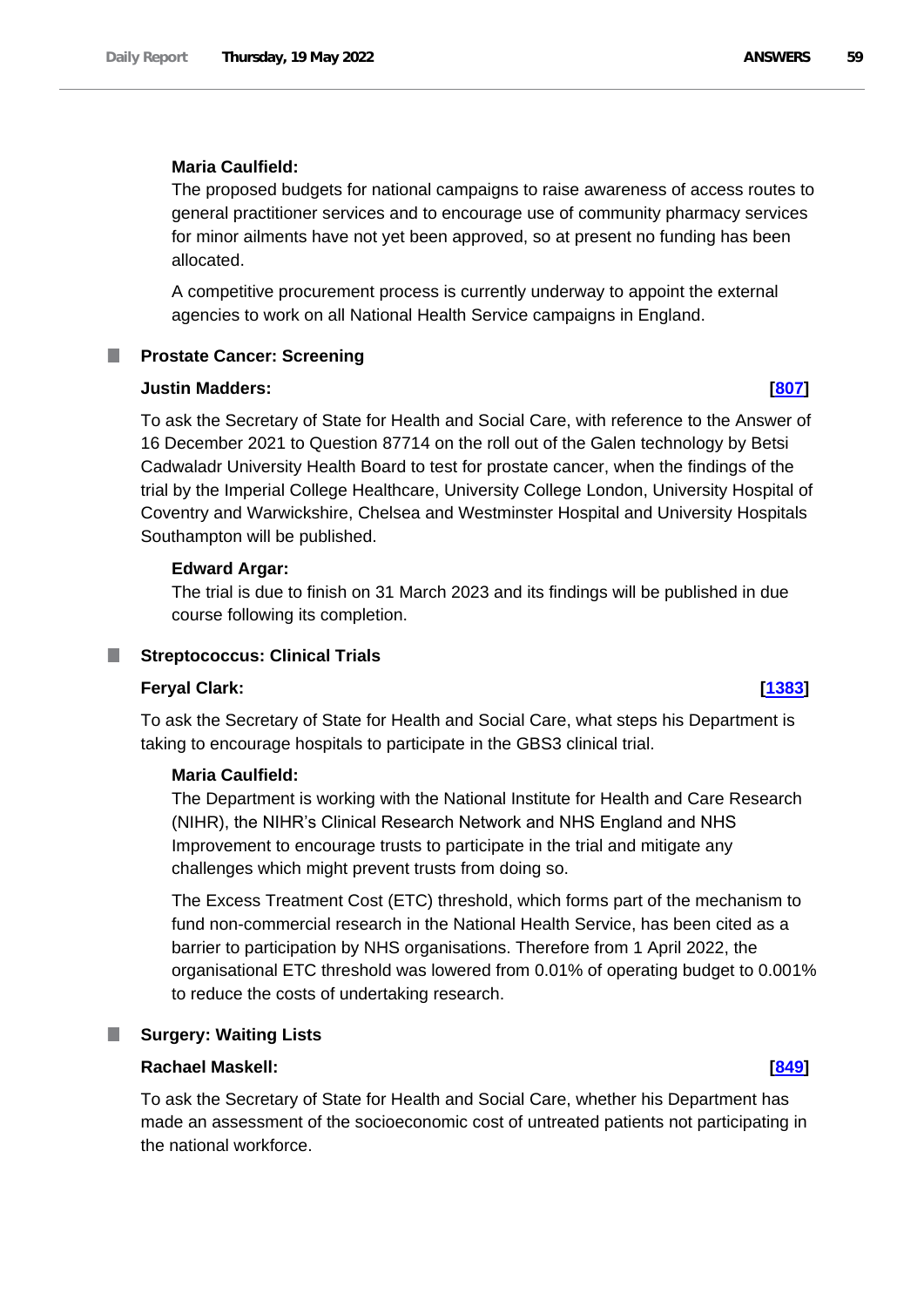## **Gillian Keegan:**

No specific assessment has been made.

# **Rachael Maskell: [\[850\]](http://www.parliament.uk/business/publications/written-questions-answers-statements/written-question/Commons/2022-05-11/850)**

To ask the Secretary of State for Health and Social Care, whether his Department has made an assessment of the cost to the NHS of patients who receive more invasive procedures as a result of deteriorating health conditions while waiting for elective procedures.

## **Edward Argar:**

No formal assessment has been made. The 'Delivery plan for tackling the COVID-19 backlog of elective care' sets out how the National Health Service will recover and expand elective services over the next three years. It also includes targeted support for patients who are waiting for care by developing guidance to support local health systems. The plan commits clinicians to work with patients to ensure their planned care remains the best option.

Additionally the 'My Planned Care' website launched in February 2022 and allows patients to find the average waiting time at their local hospital for treatment. The platform will be expanded in the coming months to support patients on waiting lists.

# **Rachael Maskell: [\[851\]](http://www.parliament.uk/business/publications/written-questions-answers-statements/written-question/Commons/2022-05-11/851)**

To ask the Secretary of State for Health and Social Care, what assessment his Department has made of how new technologies may be able to increase efficiency in the NHS for the purposes of tackling the elective backlog.

### **Edward Argar:**

No formal assessment has been made. However, the Department is working with NHS England and NHS Improvement to support the National Health Service to reduce waiting lists, using innovative technologies where possible.

We have made £2 billion available to NHS providers through the Elective Recovery Fund and from 2022 to 2025, £8 billion has been committed to increase elective activity in England. A further £5.9 billion of capital funding will support elective recovery, diagnostics and technology.

## **Veterans: LGBT+ People**

### **Stephanie Peacock: [\[1530\]](http://www.parliament.uk/business/publications/written-questions-answers-statements/written-question/Commons/2022-05-13/1530)**

To ask the Secretary of State for Health and Social Care, what assessment his Department has made of the prevalence of PTSD amongst LGBTQ+ veterans compared to non LGBTQ+ veterans.

### **Gillian Keegan:**

No specific assessment has been made as this information is not collected centrally.

Following the conclusion of the independent review into the impact of the pre-2000 ban of homosexual personnel in the military, we will consider its findings and assess whether any additional tailored support is needed for the LGBTQ+ community.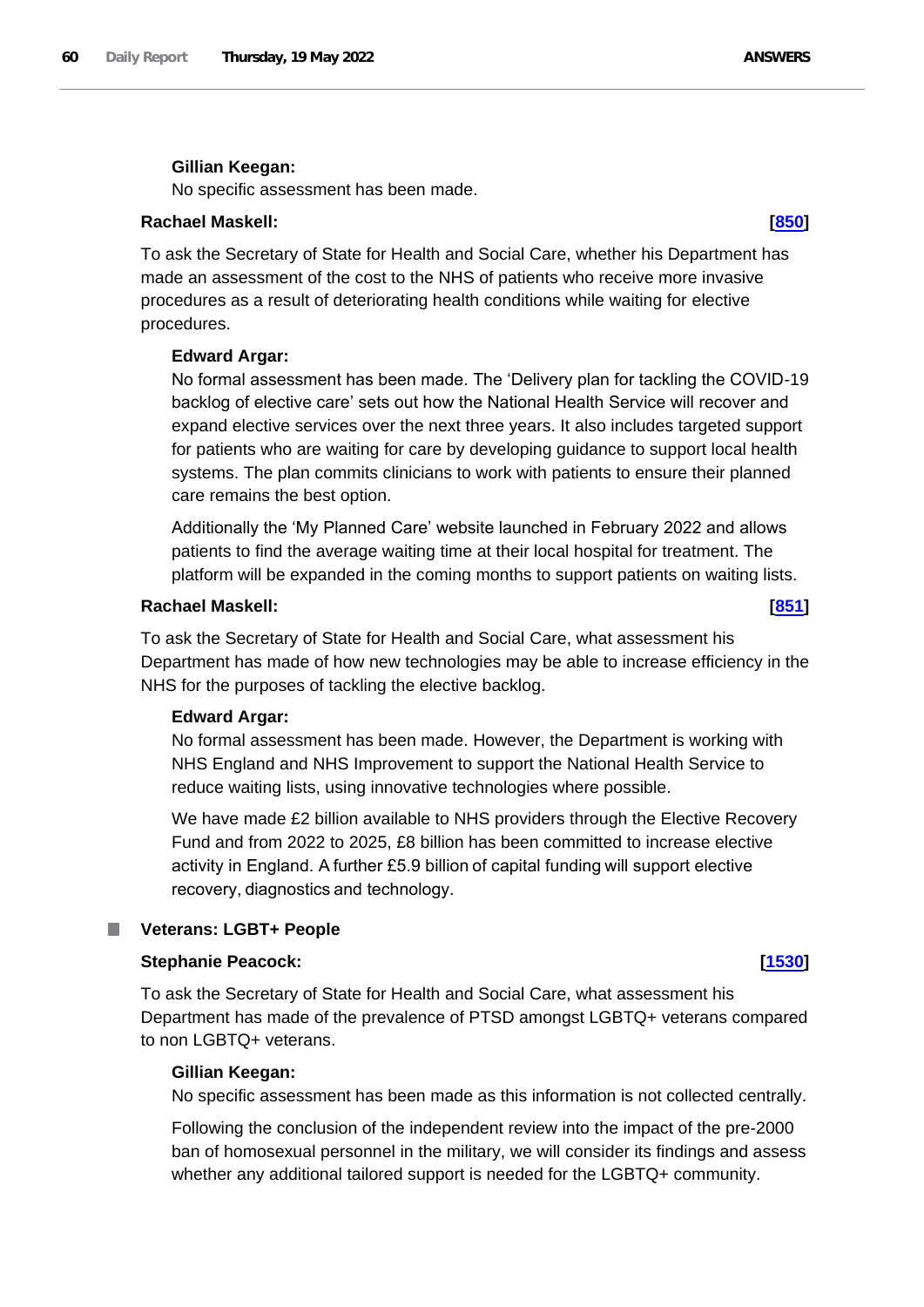# **HOME OFFICE**

### П **Abortion: Clinics**

### **Dame Diana Johnson: [\[2411\]](http://www.parliament.uk/business/publications/written-questions-answers-statements/written-question/Commons/2022-05-16/2411)**

To ask the Secretary of State for the Home Department, whether she has plans to review the need to establish buffer zones around abortion clinics in England in the context of the Northern Ireland Assembly having voted to introduce such zones in Northern Ireland in March 2022 and the First Minister having committed to examine that matter in Scotland in May 2022.

### **Dame Diana Johnson: [\[2412\]](http://www.parliament.uk/business/publications/written-questions-answers-statements/written-question/Commons/2022-05-16/2412)**

To ask the Secretary of State for the Home Department, if she will make an assessment of the potential merits of holding a summit on the introduction of buffer zones outside abortion clinics.

# **Rachel Maclean:**

The Home Office takes the matter of protesters outside abortion clinics extremely seriously and recognises the adverse impact that anti-abortion protests can have on patients and staff. We have conducted extensive reviews into these protests with the impact on women being at the centre of our consideration. We continue to welcome any new evidence on this important and sensitive issue, as we keep this matter under review.

We believe the police and local authorities have the necessary powers to provide appropriate local responses where there are harmful anti-abortion protests. Public Spaces Protection Orders have been implemented successfully to restrict harmful protests in Ealing, Richmond, and Manchester.

## **Asylum: Finance**

### **Helen Hayes: [\[2592\]](http://www.parliament.uk/business/publications/written-questions-answers-statements/written-question/Commons/2022-05-16/2592)**

To ask the Secretary of State for the Home Department, how long asylum seekers who have been granted section 95 status currently have to wait to receive an Aspen card.

## **Helen Hayes: [\[2593\]](http://www.parliament.uk/business/publications/written-questions-answers-statements/written-question/Commons/2022-05-16/2593)**

To ask the Secretary of State for the Home Department, what steps she is taking to reduce the waiting time between asylum seekers being granted section 95 status and receiving an Aspen card.

# **Kevin Foster:**

When an asylum seeker in full-board initial accommodation (where there is Migrant Help physical presence) has been granted section 95 states an Aspen card will be issued within 4-6 working days. Where individuals are in other accommodation locations they will be sent Aspen cards by Royal Mail post, once issued.

We have undertaken improvement work to reduce the waiting time by introducing twice weekly reporting and ensuring prompt data sharing with Migrant Help.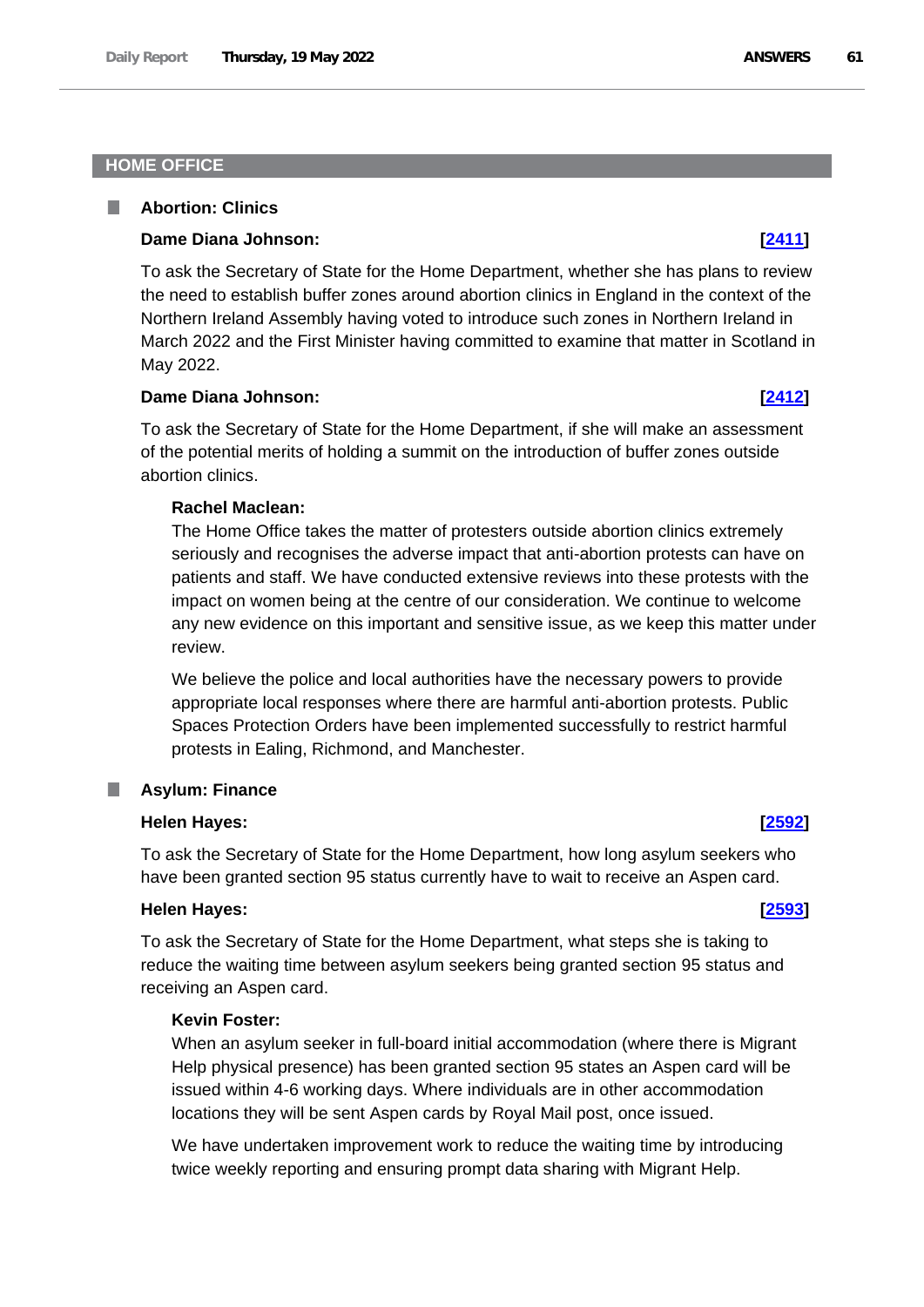### T. **Asylum: Housing**

## **Tom Hunt: [\[1347\]](http://www.parliament.uk/business/publications/written-questions-answers-statements/written-question/Commons/2022-05-12/1347)**

To ask the Secretary of State for the Home Department, what assessment she has made of the potential impact on residents of using town centre buildings to house asylum seekers.

# **Kevin Foster:**

When procuring accommodation, our accommodation providers will consult on each new property to be procured, this provides Local Authorities with an opportunity to set out concerns about the impact on local services, regeneration schemes and antisocial behaviour.

# **Asylum: Linton-on-Ouse**

## **Kevin Hollinrake: [\[2565\]](http://www.parliament.uk/business/publications/written-questions-answers-statements/written-question/Commons/2022-05-16/2565)**

To ask the Secretary of State for the Home Department, what assessment she has made of the compatibility of the proposed asylum processing site at Linton-on-Ouse with section 1.7 of the National Audit Office report entitled COMPASS contracts for the provision of accommodation for asylum seekers, published in 2014, which states that contractors are required to consider a range of social cohesion, housing and community factors alongside cost when proposing properties for dispersal accommodation for asylum seekers and the level of risk of increased social tension if the number of asylum seekers increases within a given area.

# **Kevin Foster:**

The COMPASS contracts ended when the Asylum Accommodation and Support Services Contracts (AASC) were awarded in 2019. The Home Office's use of the of Linton-on-Ouse will be as an accommodation centre not dispersed accommodation.

### **Asylum: Rwanda** ш

# **Mr Tanmanjeet Singh Dhesi: [\[923\]](http://www.parliament.uk/business/publications/written-questions-answers-statements/written-question/Commons/2022-05-11/923)**

To ask the Secretary of State for the Home Department, what estimate her Department has made of the cost of her plan for processing migrants and asylum seekers in Rwanda.

### **Tom Pursglove:**

Under the Migration and Economic Development Partnership the UK is investing an initial £120 million into the economic development and growth of Rwanda.

Funding will also be provided to support the delivery of asylum operations, accommodation and integration. Every person's needs are different, but we anticipate the amount would be comparable to processing costs incurred in the UK. Funding is only provided while a person remains in Rwanda.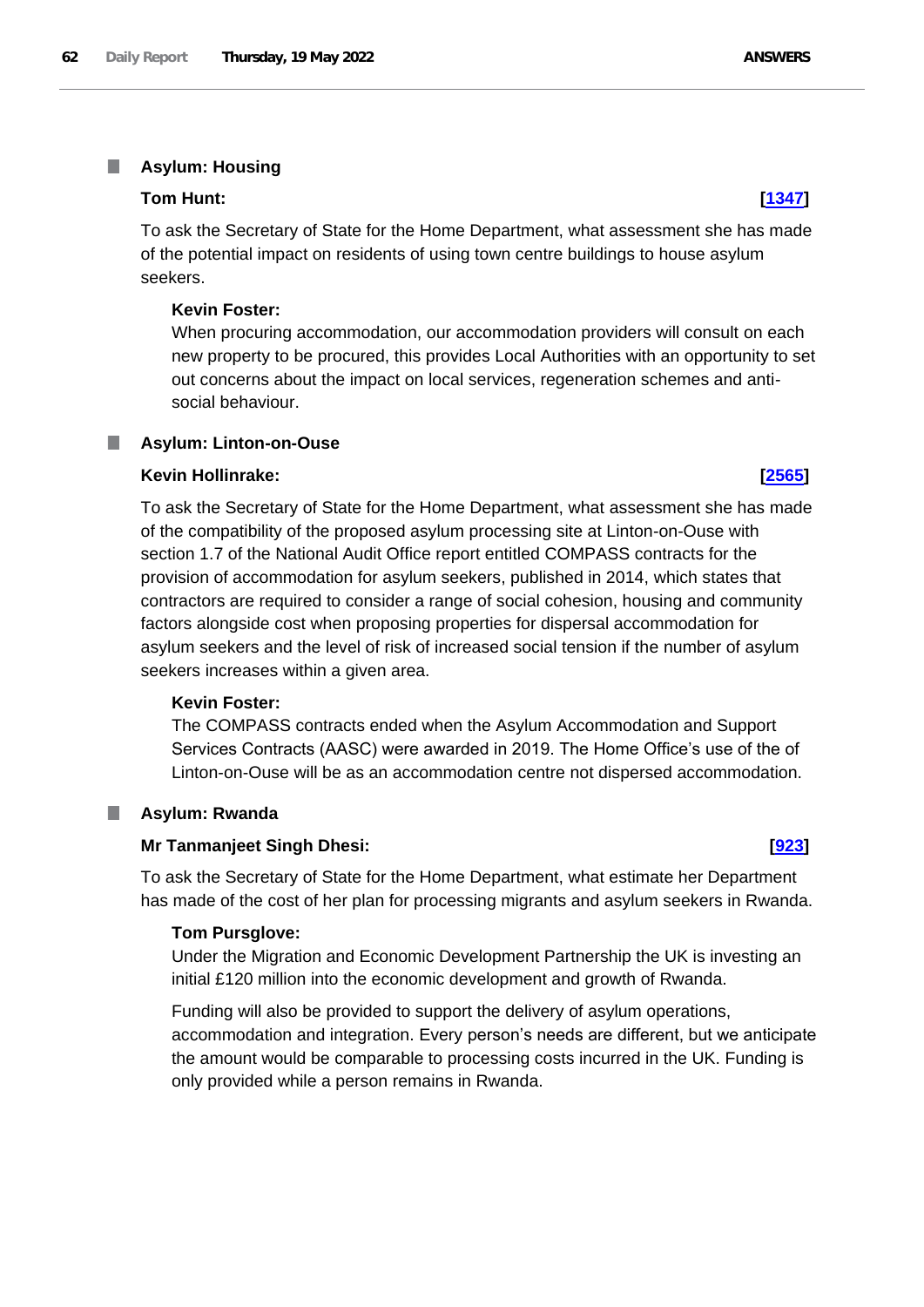### **Biometric Residence Permits I**

# **Mr Tanmanjeet Singh Dhesi: [\[2622\]](http://www.parliament.uk/business/publications/written-questions-answers-statements/written-question/Commons/2022-05-16/2622)**

To ask the Secretary of State for the Home Department, what steps her Department taken to prepare for the transition from the Biometric Residence Permit after December 2024.

### **Kevin Foster:**

We are developing a border and immigration system which is "digital-by-default", which over time means we will increasingly replace physical and paper-based products and services such as biometric residence permits (BRPs) with accessible, easy to use online and digital services.

We have been rolling out eVisas since 2018, first with the EU Settlement Scheme and increasingly on other immigration routes, so the number of eVisa holders is continuing to rise.

We have also put in place the infrastructure to allow immigration status to be checked digitally, with simple online services for employers, landlords and other third parties, and system to system services which enable other Government departments and public authorities to access immigration status information automatically, without the individual having to share their status information. Such services currently include the Department for Work and Pensions (DWP), HM Revenue and Customs (HMRC) and NHS England and Wales, and we will continue to develop further services during 2022 and 2023.

The incremental rollout of eVisas has allowed us to improve our services based on user feedback and we continue to work to make our services as accessible as possible. We have also put in place support for those who experience issues or struggle to use digital services. The dedicated UKVI Resolution Centre (RC) can assist individuals to access their eVisa and use online services *.*

We are encouraging legacy immigration document holders to upgrade to a secure modern document. Since 6 April 2022, it has been free for those with [indefinite leave](https://www.gov.uk/guidance/indefinite-leave-to-remain-in-the-uk)  [to enter or remain in the UK](https://www.gov.uk/guidance/indefinite-leave-to-remain-in-the-uk) to make an No Time Limit (NTL) application, which will provide them a BRP as a step towards moving to digital.

We will also develop an account registration service, allowing those who currently hold a BRP but no eVisa to register for an account and receive an eVisa, in advance of their BRP expiring. More guidance on this process and what action BRP holders need to take will be made available on gov.uk in due course.

We are planning further communications activity aimed at BRP holders and checkers, to tell them what they will need to do as we move to a digital by default in-country immigration system by the end of 2024. We will also endeavour to reach vulnerable citizens who are less digitally confident through collaboration with other Government departments and stakeholders.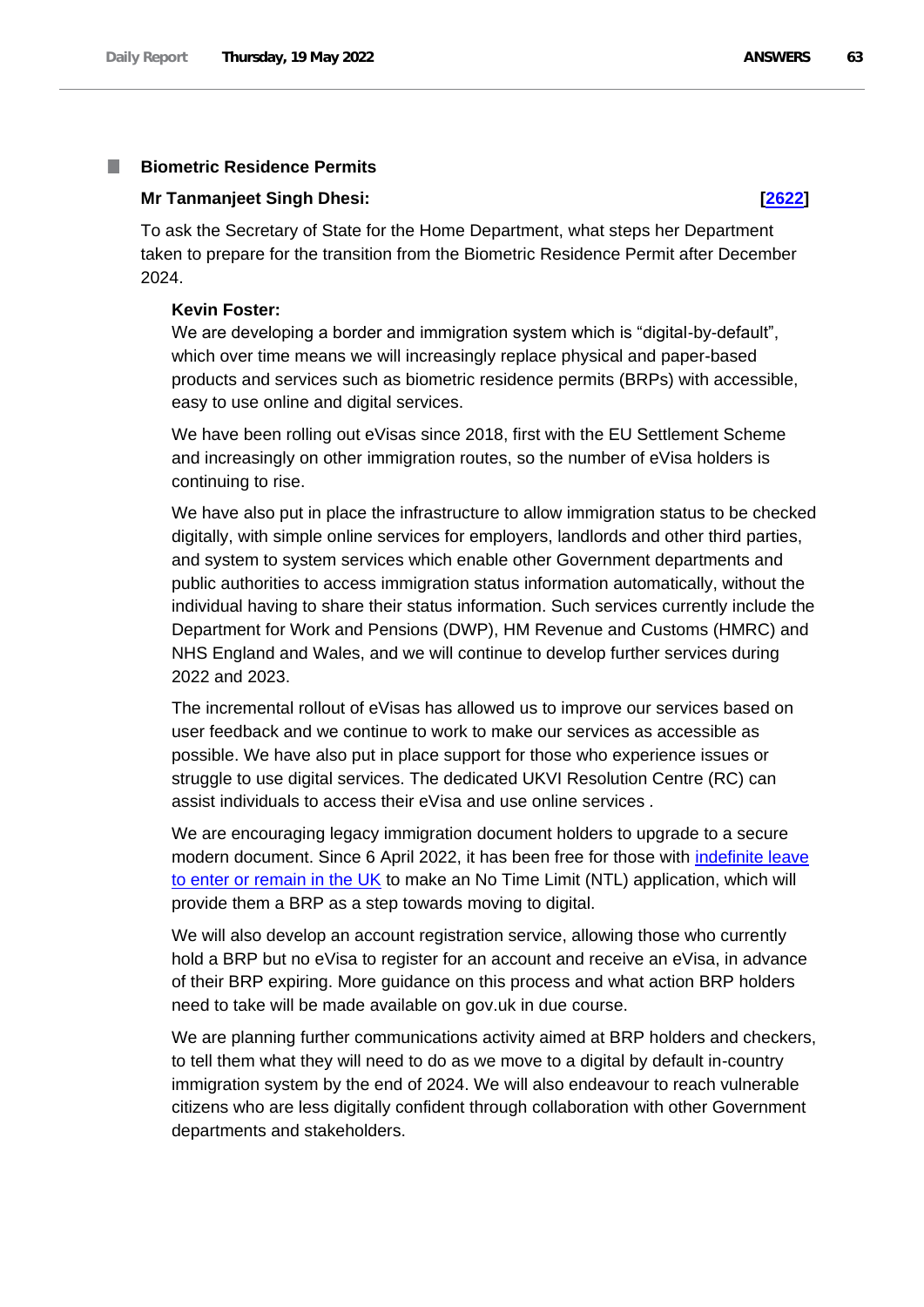# **Mr Tanmanjeet Singh Dhesi: [\[2624\]](http://www.parliament.uk/business/publications/written-questions-answers-statements/written-question/Commons/2022-05-16/2624)**

To ask the Secretary of State for the Home Department, what steps she has taken to ensure that people with Biometric Resident Permits are informed about the changes occurring to the BRP system post-December 2024.

# **Kevin Foster:**

We tell people in the letter they receive with their biometric residence permit (BRP) about the transition from physical evidence of immigration status to online evidence of immigration status (eVisas) and the plan to phase out the use of physical documents before the end of 2024. We have also placed information on GOV.UK https://www.gov.uk/biometric-residence-permits/report-problem.

We also tell BRP holders to access the online checking service for right to work or right to rent purposes. The online service displays the expiry date of a person's leave.

### **Burglary: Rural Areas** ш

# **Helen Morgan: [\[2729\]](http://www.parliament.uk/business/publications/written-questions-answers-statements/written-question/Commons/2022-05-16/2729)**

To ask the Secretary of State for the Home Department, what steps she is taking to help increase the proportion of people who commit burglaries in rural parts of England being identified.

# **Kit Malthouse:**

This Government recognises the devastating impact burglary has on communities and businesses. That is why we are recruiting 20,000 extra police officers and why we have introduced the Safer Streets Fund - which encompasses rural locations - to prevent these crimes from happening in the first place, supporting the deployment of solutions such as home security, increased street lighting and CCTV in high crime areas.

We have also taken measures to tackle reoffending, including the scheme electronically to monitor burglars and other neighbourhood crime offenders released on licence, and work driven by the Residential Burglary Taskforce includes encouraging forces to learn from each other and share best practice about effective investigations.

### ш **Care Homes: Staff**

### **Steve McCabe: [\[1086\]](http://www.parliament.uk/business/publications/written-questions-answers-statements/written-question/Commons/2022-05-12/1086)**

To ask the Secretary of State for the Home Department, what steps her Department plans to take through visa and immigration policy to help tackle staff vacancies in the care home sector.

# **Kevin Foster:**

We recognise the challenges the sector is currently experiencing in recruiting and retaining social care workers, which has been exacerbated by the pandemic and wider labour market dynamics yet Immigration should not be seen as the go to solution to these issues, rather than addressing wider issues in the sector. To support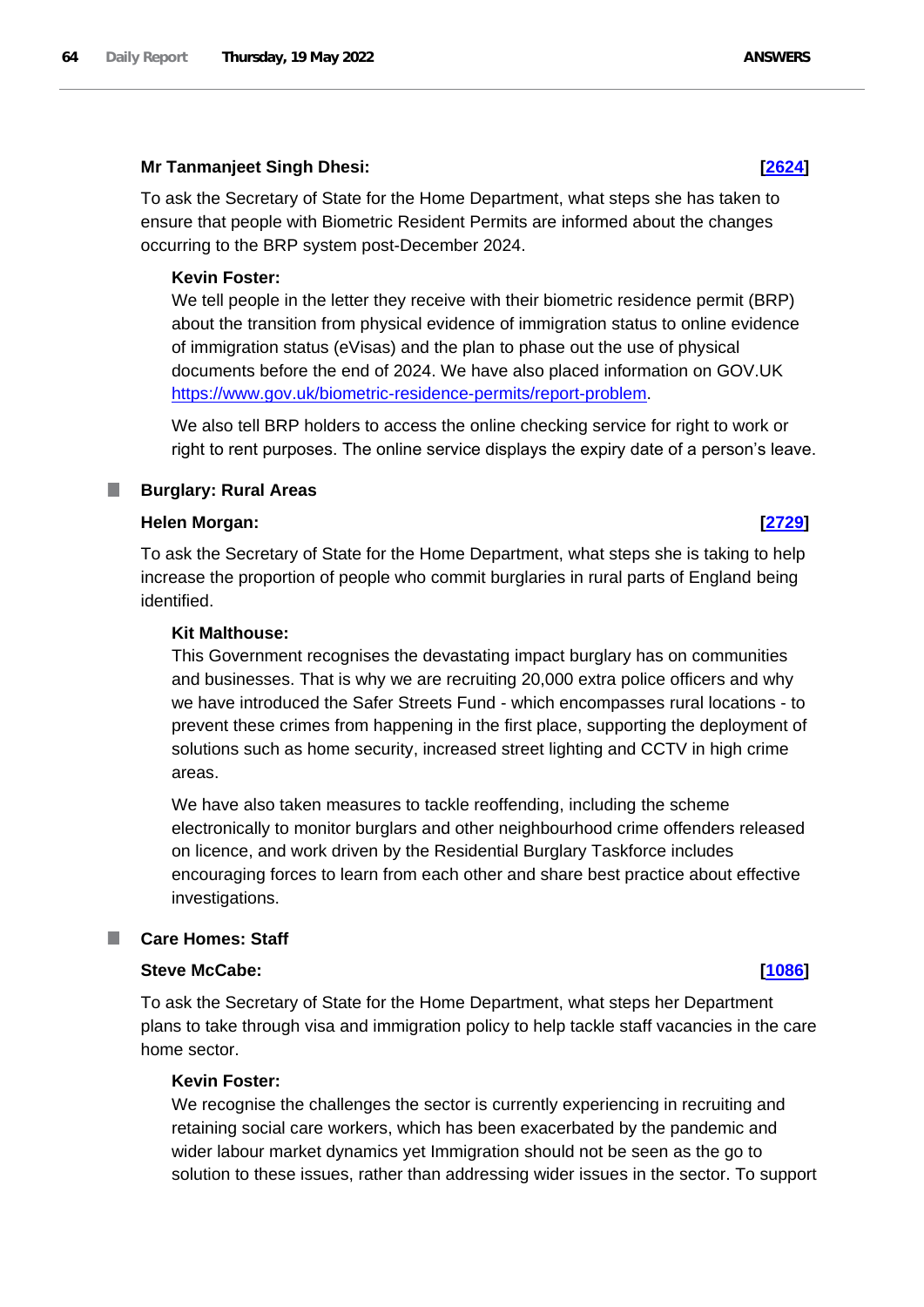local authorities and care providers address workforce pressures, the Government announced in our recent *People at the Heart of Care* White Paper we would invest at least £500 million to develop and support the workforce over the next three years, which we believe will boost the sector's ability to recruit and retain staff, as well as improve the recognition of our vital adult social care workforce.

The Government also put in place additional measures to support the sector last winter providing an additional £462.5m to boost recruitment and support existing care work through the winter until March 2022.

In addition, the introduction of the Health and Care visa in August 2020 made it quicker and cheaper for regulated health and care professionals to secure their visa to work in the Health and Care sector. A number of Health and Care occupations – such as care workers, senior care workers, nurses and auxiliary nurses and assistants – feature on the Shortage Occupation List (SOL).

On 27 April 2022 the independent Migration Advisory Committee published its report into the impacts of the ending of free movement on the adult social care sector. The MAC made a number of recommendations, spanning pay & conditions, workforce strategy and immigration policy. The Government thanks the MAC and is considering its position in relation to the issues raised.

# **Fraud: Russia**

### **Tulip Siddiq: [\[1253\]](http://www.parliament.uk/business/publications/written-questions-answers-statements/written-question/Commons/2022-05-12/1253)**

To ask the Secretary of State for the Home Department, how many and what proportion of suspicious activity reports connected to Russian oligarchs received by the UK Financial Intelligence Unit since 24 February 2022 have been forwarded to law enforcement.

# **Damian Hinds:**

The NCA does not target according to nationality.

# **E** Gender Recognition and Sexuality: Rwanda

### **Kate Osamor: [\[1246\]](http://www.parliament.uk/business/publications/written-questions-answers-statements/written-question/Commons/2022-05-12/1246)**

To ask the Secretary of State for the Home Department, with reference to paragraph 2.11.1 of her Department's publication of 11 May 2022 entitled Country policy and information note: Rwanda, assessment, May 2022, what the evidential basis is for the conclusion that the treatment of people in Rwanda based on their sexual orientation and gender identity or expression is not sufficiently serious to establish a systemic risk or to amount to persecution or serious harm.

### **Tom Pursglove:**

The evidential basis for the assessment of the treatment of lesbian, gay, bisexual, trans and intersex people in Rwanda is set out in section 9 of the 'Country policy and information note: Rwanda, general human rights'.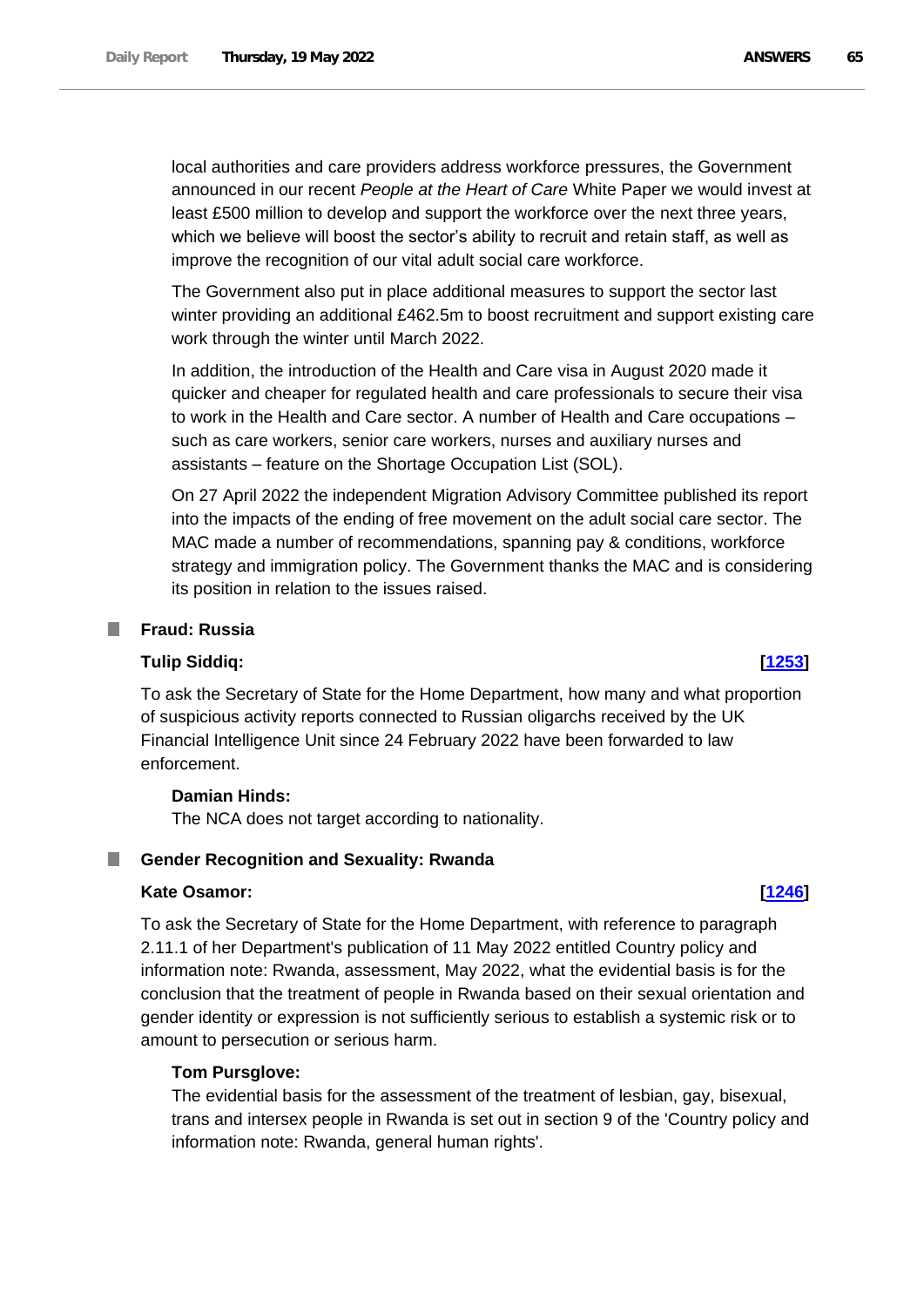This was published alongside the 'Country policy and information: Rwanda, assessment' on 9 May and is available on the same GOV.UK page.

# **Hate Crime: LGBT+ People**

# **Alberto Costa: [\[830\]](http://www.parliament.uk/business/publications/written-questions-answers-statements/written-question/Commons/2022-05-11/830)**

To ask the Secretary of State for the Home Department, what steps her Department is taking to encourage the reporting of LGBT+ hate crimes.

# **Rachel Maclean:**

Increases in police recorded hate crime have been partly driven by general improvements in crime recording, better identification of what constitutes a hate crime by the police and increased victim willingness to come forward.

This is positive and reflects the hard work that has gone in to ensuring police can target their resources and understand the scale of the challenge, and that victims get the support they need.

The Government's new strategy for tackling hate crime will be published shortly. This strategy will set out steps to increase the reporting of all forms of hate crime – including hate crimes targeting sexual orientation or transgender identity – building on our achievements under the 2016-20 Hate Crime Action Plan.

## **HM Passport Office: Standards**

## **John McNally: [\[821\]](http://www.parliament.uk/business/publications/written-questions-answers-statements/written-question/Commons/2022-05-11/821)**

To ask the Secretary of State for the Home Department, what comparative assessment she has made of the efficiency of each HM Passport Office branch for processing passport applications and renewals; and what steps her Department is taking to improve efficiency in branches that are comparatively less efficient.

# **Kevin Foster:**

Due to differences in some of the work undertaken at individual passport offices, such as more complex international work, productivity will vary at a local level. However, Her Majesty's Passport Office has a range of tried and tested arrangements in place to monitor performance at local and national level, which helps to ensure that there is no disparity in the handling of like-for-like cases across each site.

# **Homes for Ukraine Scheme**

### **Mr Kevan Jones: [\[1117\]](http://www.parliament.uk/business/publications/written-questions-answers-statements/written-question/Commons/2022-05-12/1117)**

To ask the Secretary of State for the Home Department, what steps she is taking to ensure applications for Ukrainian citizens under the Homes for Ukraine scheme are grouped effectively to allow family members to enter the UK together.

### **Kevin Foster:**

Where we have applications from family groups we would look to group these decisions together so families receive decisions wherever possible at the same time.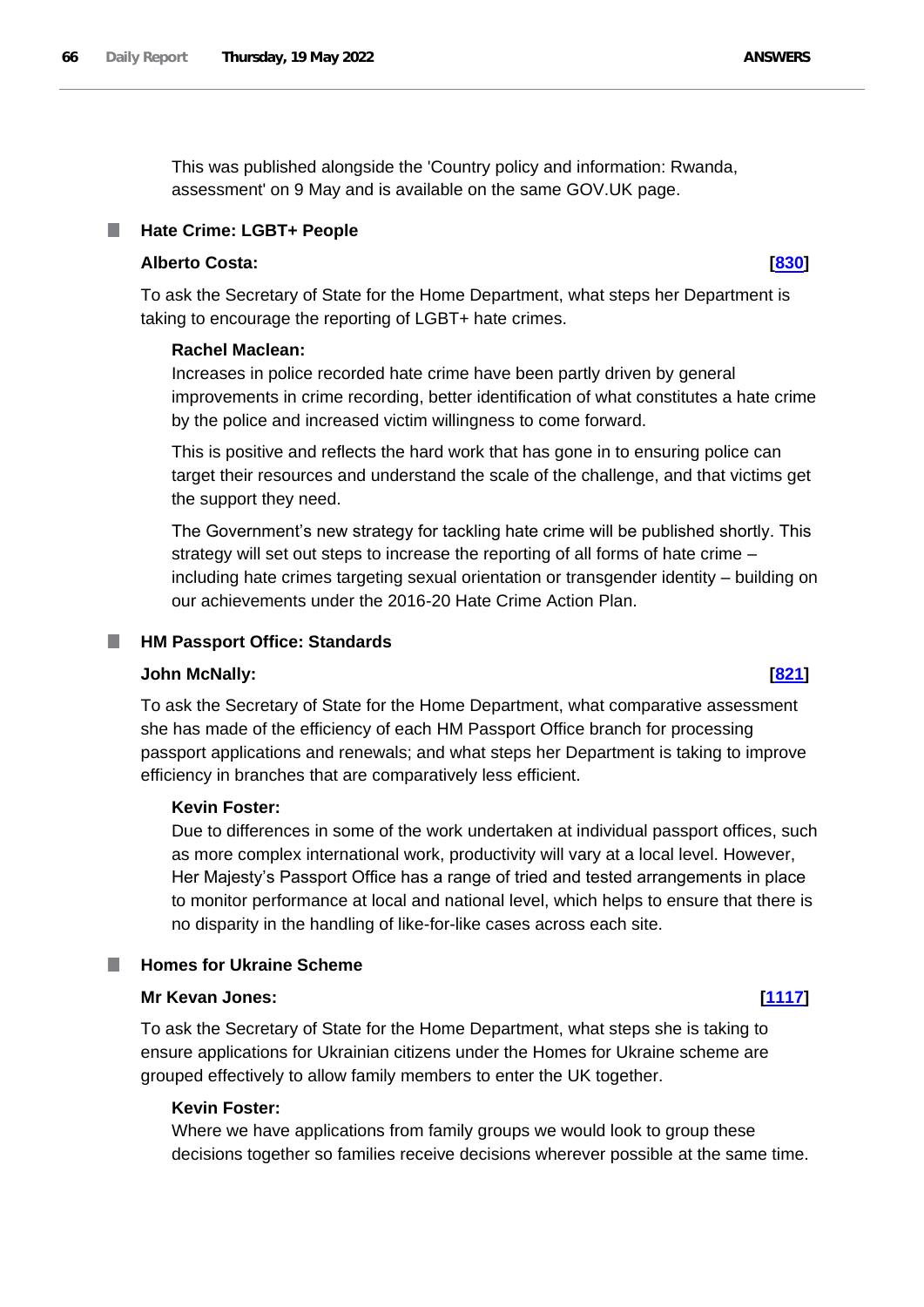### **Homes for Ukraine Scheme: Children** T.

## **Anneliese Dodds: [\[1320\]](http://www.parliament.uk/business/publications/written-questions-answers-statements/written-question/Commons/2022-05-12/1320)**

To ask the Secretary of State for the Home Department, how many unaccompanied under-18s have been granted visas under the Homes for Ukraine scheme.

# **Kevin Foster:**

Unaccompanied minors are only eligible under the Homes for Ukraine scheme if they are reuniting with a parent or legal guardian in the UK – this is outlined in the Immigration Rules.

Data on the number of people issued under Homes for Ukraine can be found on the GOV.UK webpage: [Ukraine Family Scheme and Ukraine Sponsorship Scheme](https://gbr01.safelinks.protection.outlook.com/?url=https%3A%2F%2Fwww.gov.uk%2Fgovernment%2Fpublications%2Fukraine-family-scheme-application-data%2Fukraine-family-scheme-and-ukraine-sponsorship-scheme-homes-for-ukraine-visa-data&data=05%7C01%7CKeith.Edwards42%40homeoffice.gov.uk%7Cd57883fc1c294055a34808da34d3f8f2%7Cf24d93ecb2914192a08af182245945c2%7C0%7C0%7C637880382255722728%7CUnknown%7CTWFpbGZsb3d8eyJWIjoiMC4wLjAwMDAiLCJQIjoiV2luMzIiLCJBTiI6Ik1haWwiLCJXVCI6Mn0%3D%7C3000%7C%7C%7C&sdata=qRsAIXVxgKSQ879dV%2BSTQRFX4C6Al2e5Ls2wFgC4qa8%3D&reserved=0)  [\(Homes for Ukraine\) visa data -](https://gbr01.safelinks.protection.outlook.com/?url=https%3A%2F%2Fwww.gov.uk%2Fgovernment%2Fpublications%2Fukraine-family-scheme-application-data%2Fukraine-family-scheme-and-ukraine-sponsorship-scheme-homes-for-ukraine-visa-data&data=05%7C01%7CKeith.Edwards42%40homeoffice.gov.uk%7Cd57883fc1c294055a34808da34d3f8f2%7Cf24d93ecb2914192a08af182245945c2%7C0%7C0%7C637880382255722728%7CUnknown%7CTWFpbGZsb3d8eyJWIjoiMC4wLjAwMDAiLCJQIjoiV2luMzIiLCJBTiI6Ik1haWwiLCJXVCI6Mn0%3D%7C3000%7C%7C%7C&sdata=qRsAIXVxgKSQ879dV%2BSTQRFX4C6Al2e5Ls2wFgC4qa8%3D&reserved=0) GOV.UK (www.gov.uk)

# **Dave Doogan: [\[2331\]](http://www.parliament.uk/business/publications/written-questions-answers-statements/written-question/Commons/2022-05-16/2331)**

To ask the Secretary of State for the Home Department, how many unaccompanied 15 to 18-year-olds have applied for visas under the Homes for Ukraine scheme; and how many of those applications are currently pending.

# **Dave Doogan: [\[2332\]](http://www.parliament.uk/business/publications/written-questions-answers-statements/written-question/Commons/2022-05-16/2332)**

To ask the Secretary of State for the Home Department, how many applications to the Homes for Ukraine scheme by unaccompanied 15 to 18-year-olds have been successful; and how many applicants have been directly informed by her Department that their application has been unsuccessful.

# **Kevin Foster:**

Unaccompanied minors are only eligible under the Homes for Ukraine scheme if they are reuniting with a parent or legal guardian in the UK – this is outlined in the Immigration Rules.

Data on the number of people issued under Homes for Ukraine can be found on the GOV.UK webpage: [Ukraine Family Scheme and Ukraine Sponsorship Scheme](https://gbr01.safelinks.protection.outlook.com/?url=https%3A%2F%2Fwww.gov.uk%2Fgovernment%2Fpublications%2Fukraine-family-scheme-application-data%2Fukraine-family-scheme-and-ukraine-sponsorship-scheme-homes-for-ukraine-visa-data&data=05%7C01%7CKeith.Edwards42%40homeoffice.gov.uk%7Cb5c225d726754ae967c308da37f9d698%7Cf24d93ecb2914192a08af182245945c2%7C0%7C0%7C637883843419043967%7CUnknown%7CTWFpbGZsb3d8eyJWIjoiMC4wLjAwMDAiLCJQIjoiV2luMzIiLCJBTiI6Ik1haWwiLCJXVCI6Mn0%3D%7C3000%7C%7C%7C&sdata=wybHdwx%2BLx06ChkkjDGypcD%2B6KrUOu6E9yFlcmpfgAQ%3D&reserved=0)  [\(Homes for Ukraine\) visa data -](https://gbr01.safelinks.protection.outlook.com/?url=https%3A%2F%2Fwww.gov.uk%2Fgovernment%2Fpublications%2Fukraine-family-scheme-application-data%2Fukraine-family-scheme-and-ukraine-sponsorship-scheme-homes-for-ukraine-visa-data&data=05%7C01%7CKeith.Edwards42%40homeoffice.gov.uk%7Cb5c225d726754ae967c308da37f9d698%7Cf24d93ecb2914192a08af182245945c2%7C0%7C0%7C637883843419043967%7CUnknown%7CTWFpbGZsb3d8eyJWIjoiMC4wLjAwMDAiLCJQIjoiV2luMzIiLCJBTiI6Ik1haWwiLCJXVCI6Mn0%3D%7C3000%7C%7C%7C&sdata=wybHdwx%2BLx06ChkkjDGypcD%2B6KrUOu6E9yFlcmpfgAQ%3D&reserved=0) GOV.UK (www.gov.uk)

### **Members: Correspondence**

# **Stephen Morgan: [\[1315\]](http://www.parliament.uk/business/publications/written-questions-answers-statements/written-question/Commons/2022-05-12/1315)**

To ask the Secretary of State for the Home Department, when she intends to respond to the correspondence from the Member for Portsmouth South of 25 October 2021 on the Angiolini Inquiry.

# **Rachel Maclean:**

A response was sent by the Minister of State for Crime and Policing on 4 November 2021.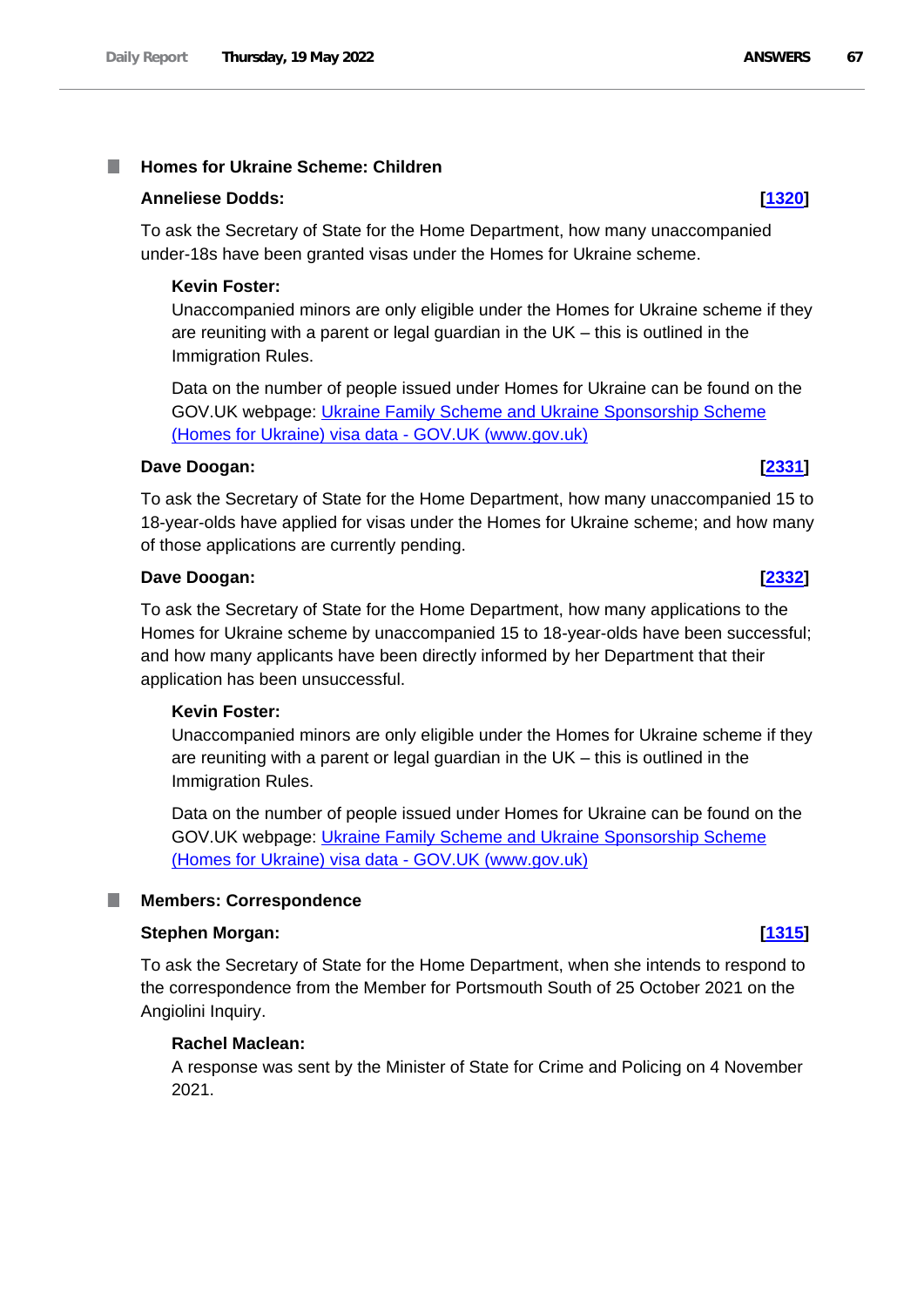### **MI5: Environment Protection** T.

## **Kenny MacAskill: [\[2658\]](http://www.parliament.uk/business/publications/written-questions-answers-statements/written-question/Commons/2022-05-16/2658)**

To ask the Secretary of State for the Home Department, when she plans to place in the Library the annual environmental sustainability reports made by MI5 for the years 2011 to 2021.

## **Damian Hinds:**

It has been the policy of successive Governments neither to confirm nor deny matters relating to the activities of the security and intelligence services.

# **Migrants: Hong Kong**

# **Robert Jenrick: [\[2497\]](http://www.parliament.uk/business/publications/written-questions-answers-statements/written-question/Commons/2022-05-16/2497)**

To ask the Secretary of State for the Home Department, whether her Department has made an assessment of the threat of monitoring and surveillance to pro-democracy Hong Kong activists living in the UK.

# **Damian Hinds:**

The Government regularly assesses potential threats to the UK, and takes the protection of individuals' rights, freedoms, and safety in the UK very seriously.

As you would expect, Home Office officials work closely with the FCDO and DLUHC as well as other government departments to ensure that the UK is a safe and welcoming place for people from Hong Kong.

# **National Shipbuilding Office**

# **Mr Kevan Jones: [\[2392\]](http://www.parliament.uk/business/publications/written-questions-answers-statements/written-question/Commons/2022-05-16/2392)**

To ask the Secretary of State for the Home Department, whether (a) she and (b) officials in her Department have met with the National Shipbuilding Office since the start of the 2022 calendar year.

# **Tom Pursglove:**

The Home Office continues to work closely with the National Shipbuilding Office (NSO) and other government departments on the procurement of new Border Force vessels as referenced within the National Shipbuilding Strategy. Home Office Ministers attend the strategy's Inter-Ministerial Group on Shipbuilding supported by Home Office officials attending wider bilateral events. The NSO are similarly represented on the programme's governance which further supports close ongoing engagement.

### ш **Passports: Applications**

## **Thangam Debbonaire: [\[1202\]](http://www.parliament.uk/business/publications/written-questions-answers-statements/written-question/Commons/2022-05-12/1202)**

To ask the Secretary of State for the Home Department, what assistance her Department provides to people seeking a fast track passport appointment but who are unable to book a slot.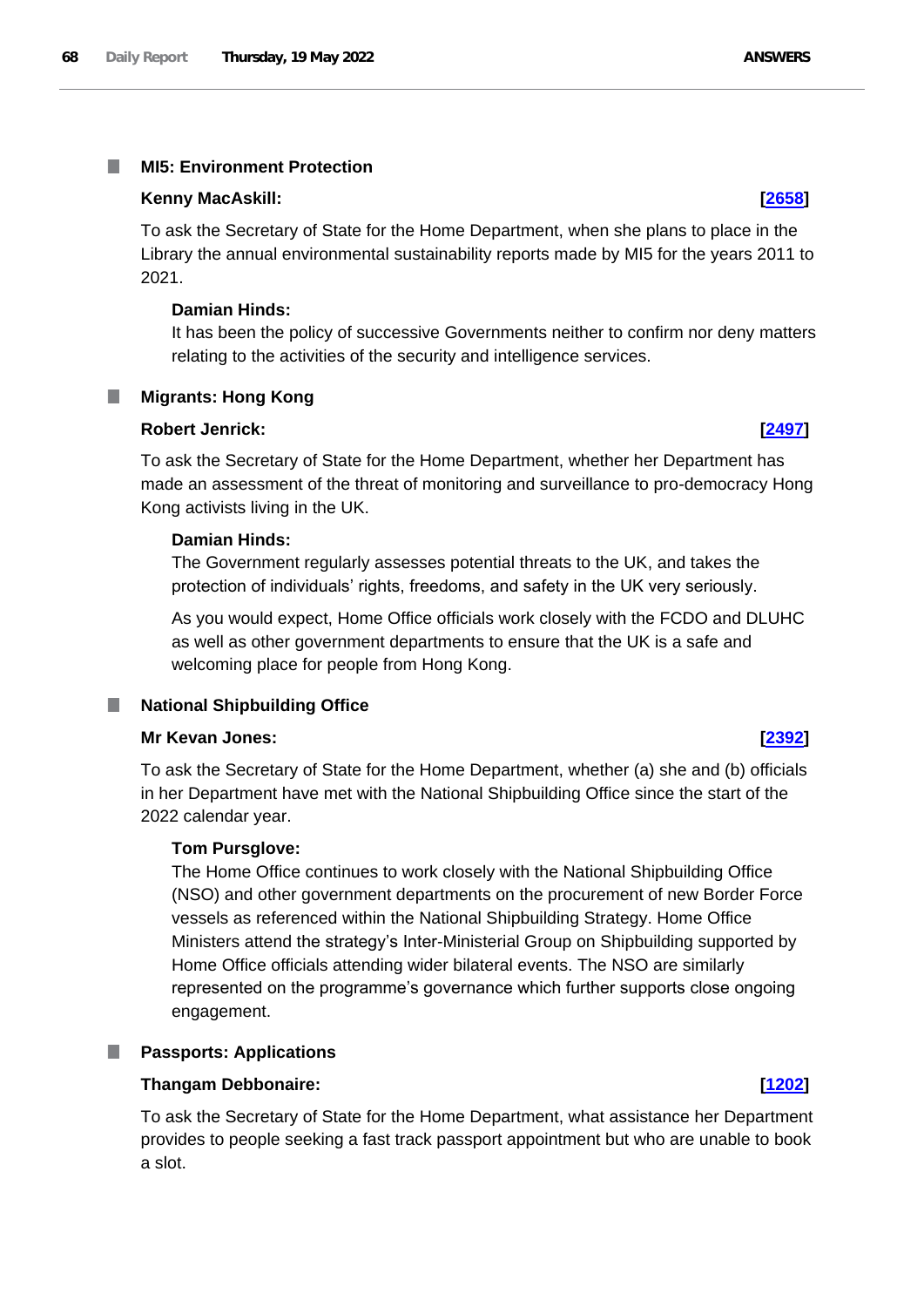# **Kevin Foster:**

Appointments for urgent services are released three weeks in advance. While this means new appointments are released on a daily basis at each of the seven public counters, in busy periods these will be booked quickly.

Her Majesty's Passport Office therefore continues to explore options to increase appointment capacity to further support its customers with urgent travel needs.

### **Stephen Morgan: [\[1307\]](http://www.parliament.uk/business/publications/written-questions-answers-statements/written-question/Commons/2022-05-12/1307)**

To ask the Secretary of State for the Home Department, what recent estimate she has made of the number of cases in progress being handled by Her Majesty's Passport Office as of 12 May 2022.

# **Kevin Foster:**

Since April 2021, people have been advised to allow up to ten weeks when applying for their British passport as more than 5 million people delayed applying due to the pandemic. The vast majority of all passport applications continue to be dealt with well within 10 weeks.

HM Passport Office has increased its staffing numbers by 500 since April 2021 and is in the process of recruiting a further 700. This has helped to ensure that passport applications continue to be processed in higher numbers than ever before. Across March and April 2022, HM Passport Office completed the processing of two million applications.

### **Kevin Brennan: [\[2385\]](http://www.parliament.uk/business/publications/written-questions-answers-statements/written-question/Commons/2022-05-16/2385)**

To ask the Secretary of State for the Home Department, what recent steps she has taken to improve the time taken to process passport applications for (a) immigrants and (b) refugees not related to schemes for Ukrainian refugees.

## **Kevin Foster:**

British passports are issued to British nationals only.

Should any person become a British citizen through naturalisation or registration, they should apply for a British passport in the usual way. All applicants in the UK using the standard service are currently advised to allow up to ten weeks to get their passport.

### **Daisy Cooper: [\[966\]](http://www.parliament.uk/business/publications/written-questions-answers-statements/written-question/Commons/2022-05-11/966)**

To ask the Secretary of State for the Home Department, how many appointments have been made available each week between February and May 2022 by Her Majesty's Passport Office for (a) fast track and (b) premium services to renew a British passport.

# **Kevin Foster:**

Historic information about the number of appointments made available by Her Majesty's Passport Office for its urgent services is not held. However, all appointments are made available to be booked from GOV.UK. The table below shows the number of urgent service appointments booked each week between the weeks ending 6 February and 8 May 2022: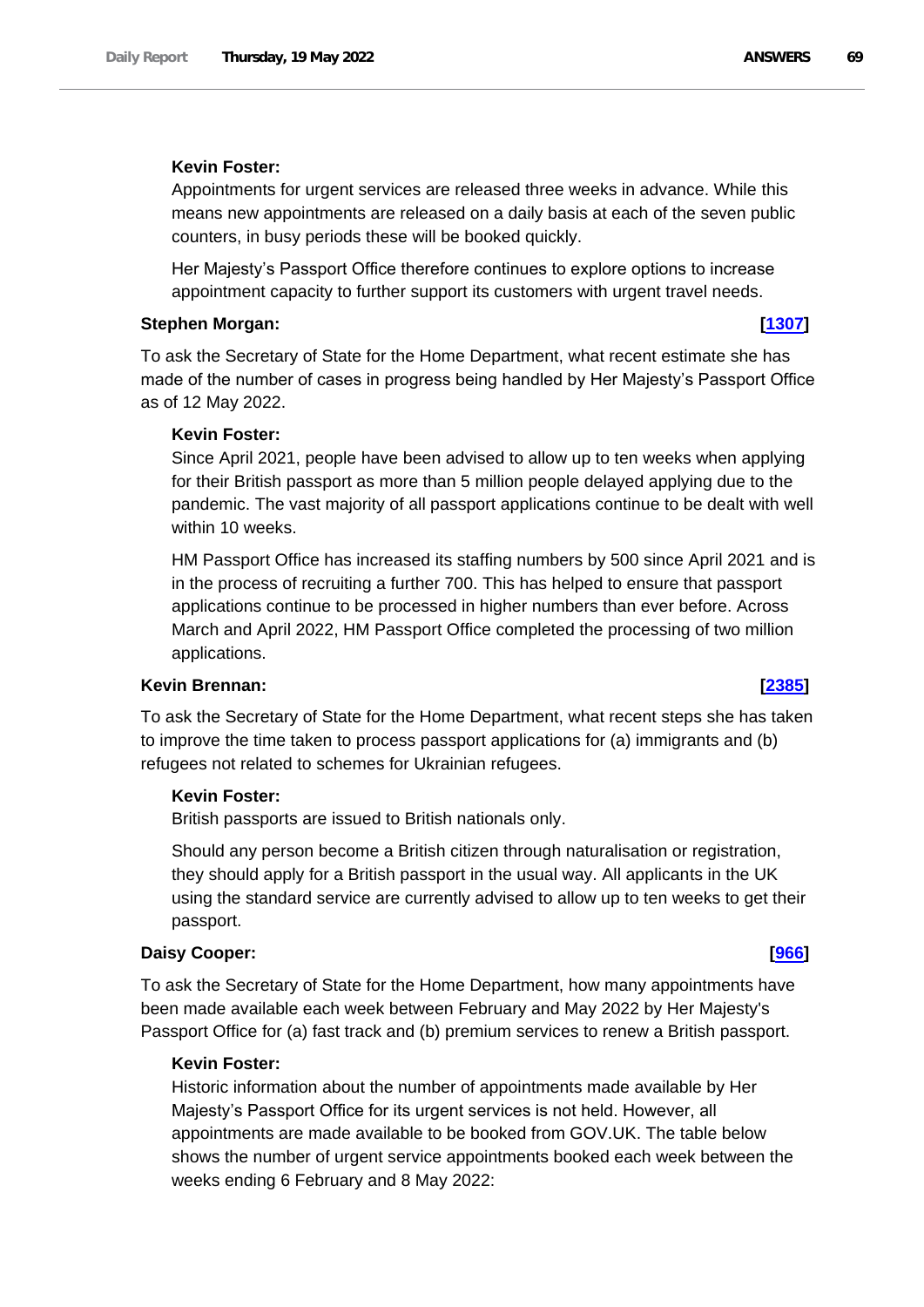| <b>SERVICE LEVEL</b><br><b>APPOINTMENTS</b> |                        |                                               |
|---------------------------------------------|------------------------|-----------------------------------------------|
| <b>Week Ending</b>                          | <b>Digital Premium</b> | Fast<br>Grand<br><b>Track</b><br><b>Total</b> |
| 06/02/2022                                  | 3,232                  | 7,691<br>10,923                               |
| 13/02/2022                                  | 3,343                  | 8,481<br>11,824                               |
| 20/02/2022                                  | 3,243                  | 8,006<br>11,249                               |
| 27/02/2022                                  | 3,302                  | 8,238<br>11,540                               |
| 06/03/2022                                  | 3,661                  | 8,344<br>12,005                               |
| 13/03/2022                                  | 3,574                  | 8,965<br>12,539                               |
| 20/03/2022                                  | 4,069                  | 10,535<br>14,604                              |
| 27/03/2022                                  | 4,451                  | 11,984 16,435                                 |
| 03/04/2022                                  | 4,581                  | 13,167 17,748                                 |
| 10/04/2022                                  | 4,588                  | 12,473 17,061                                 |
| 17/04/2022                                  | 3,652                  | 10,900<br>14,552                              |
| 24/04/2022                                  | 3,235                  | 9,391<br>12,626                               |
| 01/05/2022                                  | 4,303                  | 11,968 16,271                                 |
| 08/05/2022                                  | 3,834                  | 11,711<br>15,545                              |
| <b>Grand Total</b>                          | 53,068                 | 141,854 194,922                               |

### $\mathbb{R}^n$ **Refugees: Afghanistan**

# **Dan Jarvis: [\[2481\]](http://www.parliament.uk/business/publications/written-questions-answers-statements/written-question/Commons/2022-05-16/2481)**

To ask the Secretary of State for the Home Department, how many Afghan nationals relocated to the UK via (a) the Afghan Relocations and Assistance Policy and (b) Operation Pitting have been granted indefinite leave to remain as of 16 May 2022.

# **Dan Jarvis: [\[2482\]](http://www.parliament.uk/business/publications/written-questions-answers-statements/written-question/Commons/2022-05-16/2482)**

To ask the Secretary of State for the Home Department, how many Afghan nationals relocated to the UK through (a) the Afghan Relocations and Assistance Policy and (b) Operation Pitting are waiting to be granted indefinite leave to remain as of 16 May 2022.

# **Dan Jarvis: [\[2483\]](http://www.parliament.uk/business/publications/written-questions-answers-statements/written-question/Commons/2022-05-16/2483)**

To ask the Secretary of State for the Home Department, how many Afghan nationals relocated to the UK via (a) the Afghan Relocations and Assistance Policy and (b)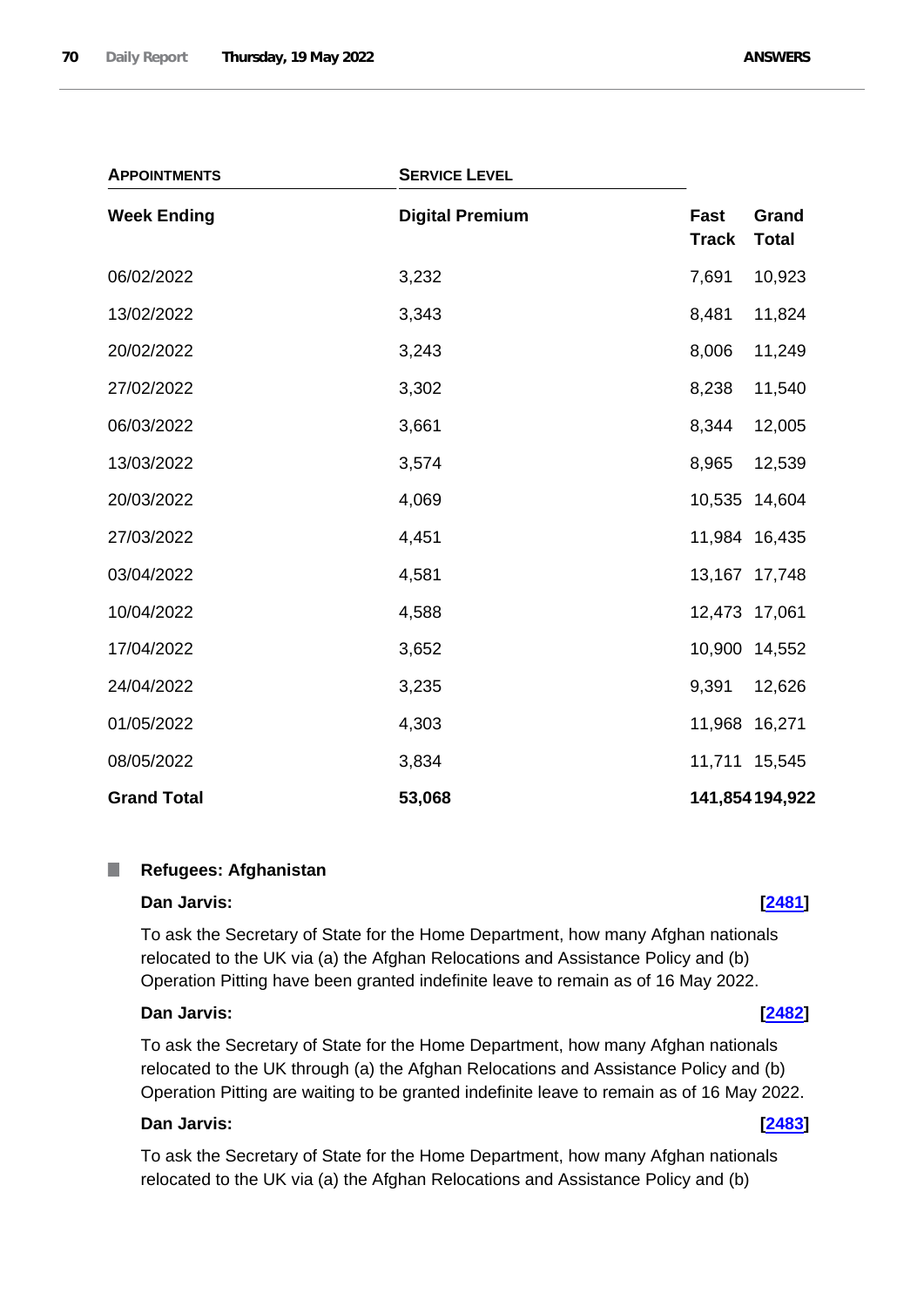Operation Pitting with 6 months remain to leave have seen their status expire and are waiting to be granted indefinite leave to remain as of 16 May 2022.

# **Kevin Foster:**

Over 15,000 people were supported to come to the UK directly following the evacuation of Afghanistan, with a further 3,000 having arrived since.

Following the evacuation from Afghanistan over the summer, work is underway to ensure information relating to all the individuals relocated under both schemes are recorded on case working systems. Once this work concludes, statistics on ACRS and ARAP will be included in future editions of the Immigration Statistics.

## **Refugees: Rwanda**

# **Alison Thewliss: [\[1200\]](http://www.parliament.uk/business/publications/written-questions-answers-statements/written-question/Commons/2022-05-12/1200)**

To ask the Secretary of State for the Home Department, what steps she is taking to help ensure that people living with HIV who are removed to Rwanda will have (a) access to the same standard of care, including medical treatment, (b) protections against stigma and (c) rights to confidentiality that they would have been entitled to in the UK.

# **Tom Pursglove:**

Everyone considered for relocations will be screened and have access to legal advice. Decisions will be taken on a case-by-case basis, and nobody will be removed if it is unsafe or inappropriate for them, including in relation to an individual's specific medical needs.

Under the Memorandum of Understanding governing the Migration and Economic Development Partnership, the Government of Rwanda has committed to ensuring support is provided to ensure the health, security and wellbeing of relocated individuals.

Rwanda's constitution includes a broad prohibition on discrimination.

# **Kate Osamor: [\[1245\]](http://www.parliament.uk/business/publications/written-questions-answers-statements/written-question/Commons/2022-05-12/1245)**

To ask the Secretary of State for the Home Department, what steps her Department is taking to ensure that LGBTQ+ refugees relocated to Rwanda do not face discrimination and intolerance in that country.

# **Kevin Foster:**

Rwanda is a safe and secure country with respect for the rule of law. Rwanda's constitution includes a broad prohibition on discrimination. We have carried out a robust assessment of the country which demonstrates our commitment to fully evaluating whether Rwanda would be suitable for each potentially eligible person to be relocated. Relocation decisions will be taken on a case by case basis and nobody will be relocated if it is unsafe or inappropriate for them.

We would only ever work with countries that we know are safe and will treat asylum seekers in accordance with relevant international human rights laws.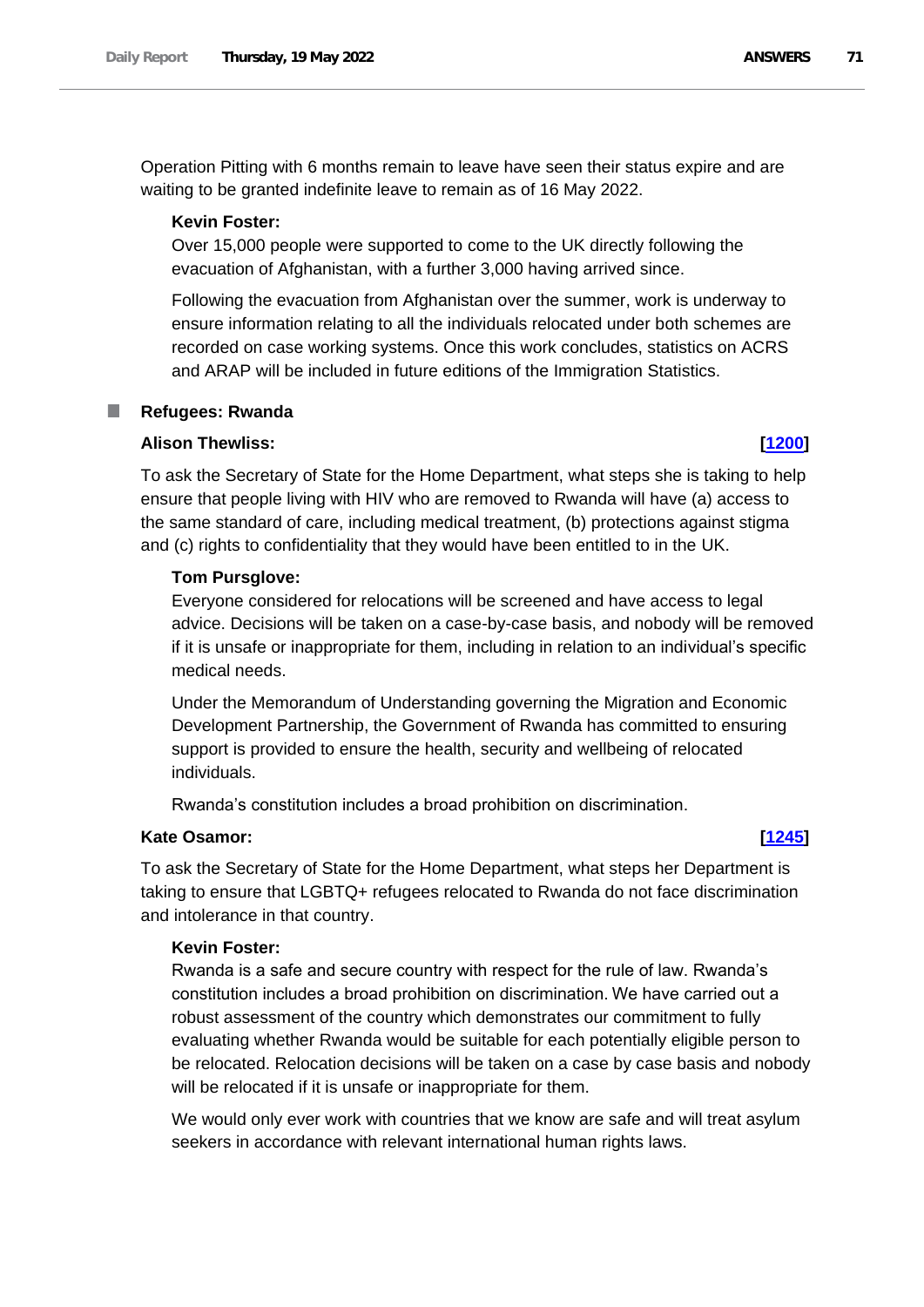### **Sexual Harassment: Public Places I**

### **John McDonnell: [\[1473\]](http://www.parliament.uk/business/publications/written-questions-answers-statements/written-question/Commons/2022-05-13/1473)**

To ask the Secretary of State for the Home Department, what recent assessment her Department has made of the viability of bringing forward a public sexual harassment bill.

### **Rachel Maclean:**

This Government is committed to taking action to address this issue, that is why in March we announced we will launch a public consultation by the summer recess on whether there should be a new offence of public sexual harassment.

We are also taking several non-legislative actions to address this issue. In September 2021 we launched the pilot of the new StreetSafe tool, which allows people to show on a map places where they have felt unsafe, enabling the police to take action to improve safety. More than 15,000 reports have been submitted to date.

Last December, the College of Policing published new guidance for police showing what they can do when they receive a report of public sexual harassment, including the criminal offences available and other protective tools which can be used. Furthermore, the Home Office launched the 'Enough' communications campaign in March, which challenges public attitudes and tolerance towards crimes such as public sexual harassment and aims to ensure victims know how and where to report it.

## **UK Border Force: Patrol Craft**

### **Emily Thornberry: [\[2421\]](http://www.parliament.uk/business/publications/written-questions-answers-statements/written-question/Commons/2022-05-16/2421)**

To ask the Secretary of State for the Home Department, what the combined value is of contracts awarded by her Department in 2022-23 for repair work designed to ensure that (a) HMC Valiant and (b) CPV Active are able to meet Border Force's operational demands for the next five years.

## **Emily Thornberry: [\[2422\]](http://www.parliament.uk/business/publications/written-questions-answers-statements/written-question/Commons/2022-05-16/2422)**

To ask the Secretary of State for the Home Department, whether her Department plans to tender contracts during 2022-23 for repair work designed to ensure that Her Majesty's Cutters (a) Searcher, (b) Seeker, (c) Sentinel and (d) Vigilant are able to meet the Border Force's operational demands for the next five years.

### **Emily Thornberry: [\[2423\]](http://www.parliament.uk/business/publications/written-questions-answers-statements/written-question/Commons/2022-05-16/2423)**

To ask the Secretary of State for the Home Department, whether her Department plans to tender contracts during 2022-23 for repair work designed to ensure that coastal patrol vessels (a) Alert, (b) Eagle, (c) Hunter, (d) Nimrod and (e) Speedwell are able to meet Border Force's operational demands for the next five years.

# **Emily Thornberry: [\[2424\]](http://www.parliament.uk/business/publications/written-questions-answers-statements/written-question/Commons/2022-05-16/2424)**

To ask the Secretary of State for the Home Department, when her Department plans to tender a contract for the replacement of the Border Force's existing fleet of five cutters; and when the five replacement cutters are expected to become operational.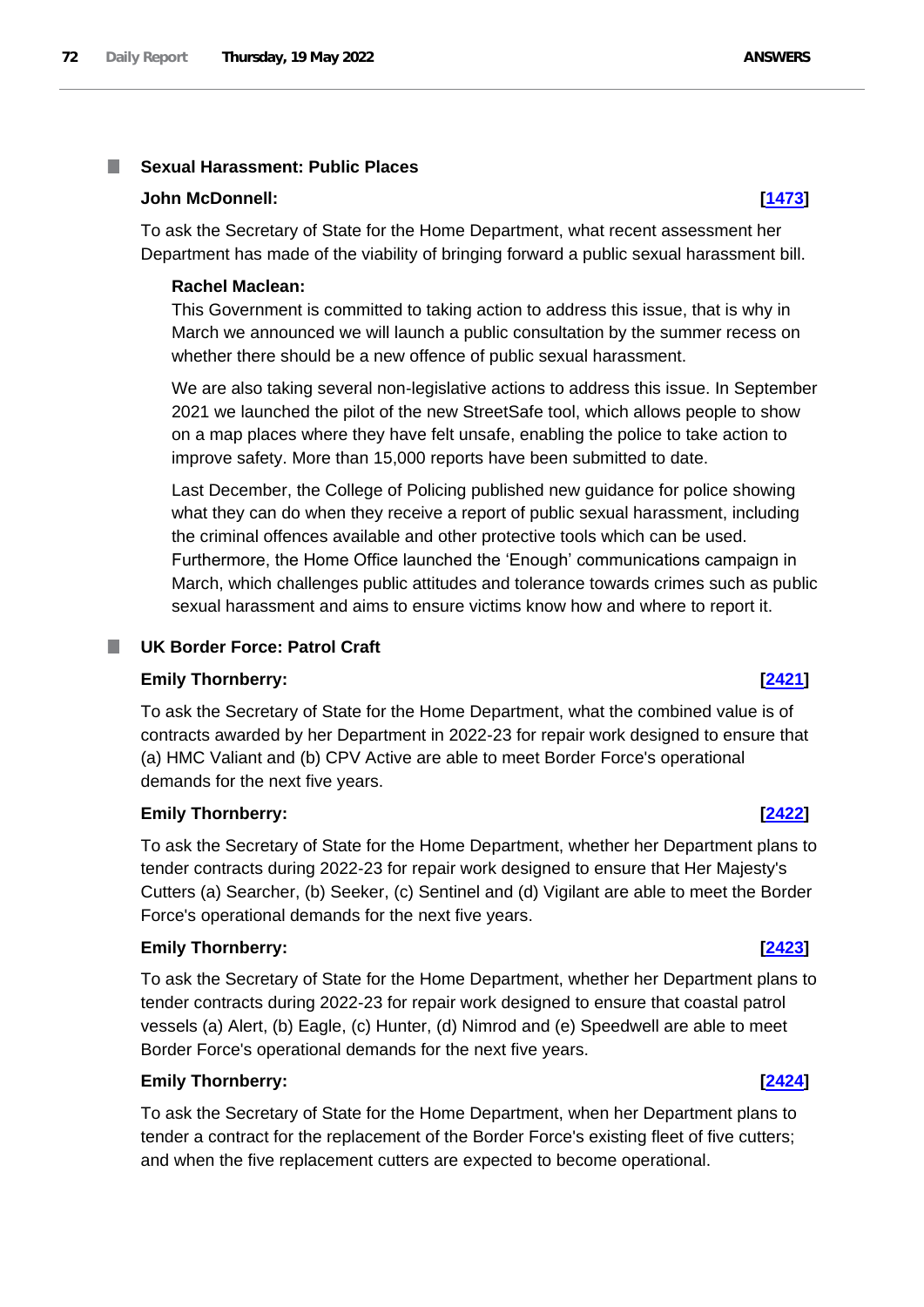# **Emily Thornberry: [\[2425\]](http://www.parliament.uk/business/publications/written-questions-answers-statements/written-question/Commons/2022-05-16/2425)**

To ask the Secretary of State for the Home Department, when her department intends to tender a contract for the replacement of the Border Force's existing fleet of six Coastal Patrol Vessels; and when she expects the six replacement vessels will be operational.

## **Emily Thornberry: [\[2426\]](http://www.parliament.uk/business/publications/written-questions-answers-statements/written-question/Commons/2022-05-16/2426)**

To ask the Secretary of State for the Home Department, whether Border Force's new fleet of five cutters and six coastal patrol vessels will serve alongside the existing fleet of cutters and coastal patrol vessels for a period of time; how long she estimates that period of time to last; and when she expects it to occur.

## **Tom Pursglove:**

The key next step for the procurement will be the release of a Prior Information Notice (PIN) to commence market engagement. That will enable the development of the commercial and procurement strategies and of estimated timelines for letting a contract. It will also give a good sense of the supplier market hence likely delivery options, challenges, schedules, and operational in-service dates.

The intention is that the new vessels will replace the existing fleet on a one-for-one basis. Specifics of the transition, and associated commissioning and decommissioning activity, will be carefully managed to minimise any risk to operational activity.

This will enable Border Force to continue to tackle key maritime law enforcement and border security priorities.

Any future deployment of maritime capability will be flexible and responsive and will form part of a layered approach to coastal security and law enforcement, ensuring we have an effective capability, which works in partnership with other organisations to respond to current and future threats.

All assets are currently positioned in UK waters and are constantly deployed to protect the UK border as and when needed.

[ **2422** ] Border Force conduct a systematic approach to maintenance and repairs to our fleet of five (5) cutters every year and will continue to do so.

NB: HMC Sentinel has been retired.

**[2423]** Border Force conduct a systematic approach to maintenance and repairs to our fleet of six (6) coastal patrol vessels every year and will continue to do so.

**[2421]** Annual maintenance to CPV Active has been awarded to a SME supplier in the North West for £58,920.96.

A procurement to acquire the services for a Ships Life Extension Programme (SLEP) to HMC Valiant is currently being undertaken. Therefore, at the time of this question being asked an accurate response to the value of annual maintenance is not provided as the competition has not concluded.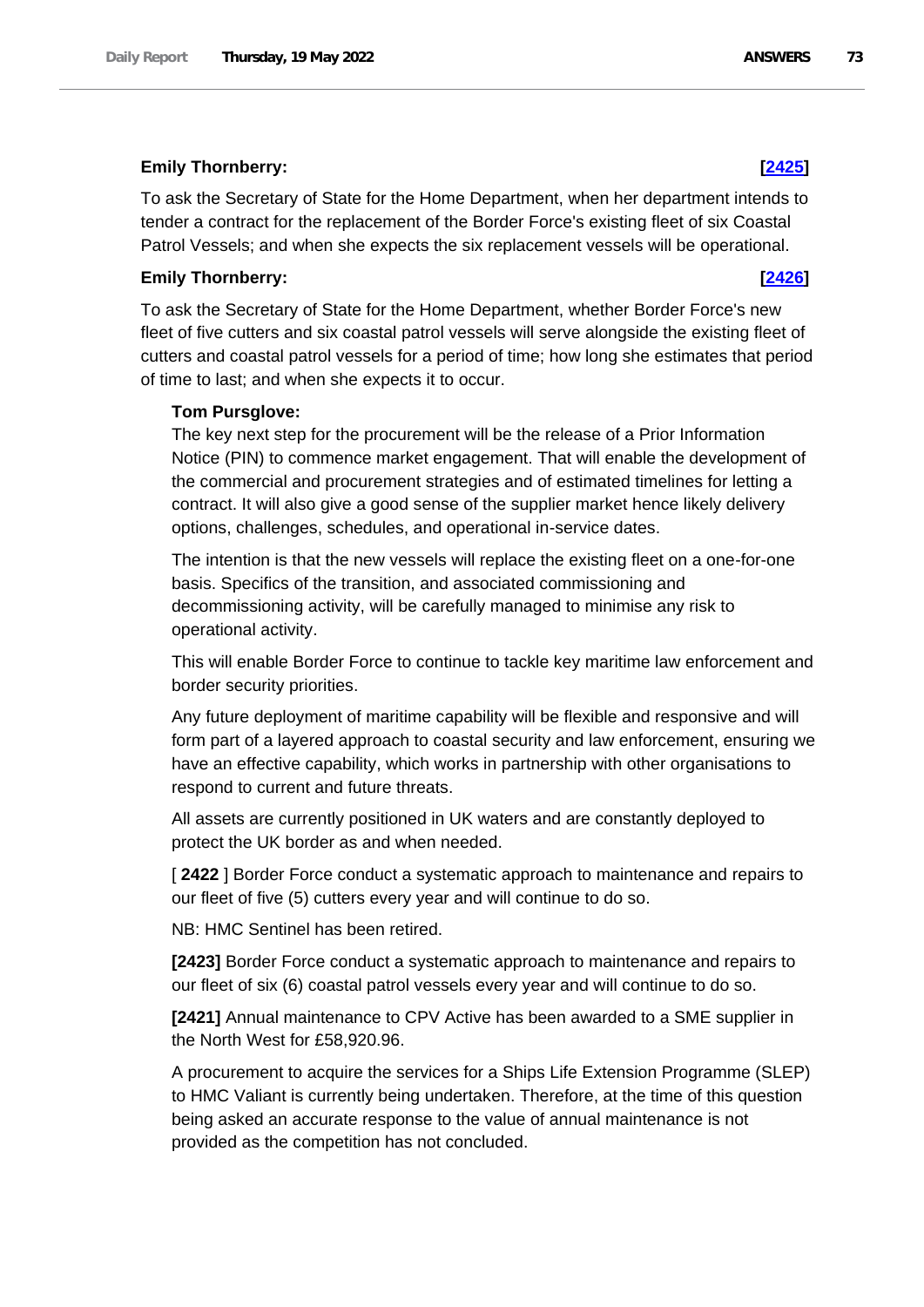### **UK Visas and Immigration: Staff** ш

### **Steve McCabe: [\[593\]](http://www.parliament.uk/business/publications/written-questions-answers-statements/written-question/Commons/2022-05-11/593)**

To ask the Secretary of State for the Home Department, if she will consider increasing the number of caseworker staff the UKVI has redeployed to process Ukrainian visa applications.

## **Kevin Foster:**

We are committed to ensuring our operational teams have the resources they need to run an efficient and effective system, and we actively monitor workflows to ensure sufficient resources are in place to meet demand.

Over 500 staff are supporting our Ukrainian work. Improvements including a simplified application form and casework system enhancements have sped up decision-making and improved the system, while ensuring vital security checks are carried out.

# **UK Visas and Immigration: Telephone Services**

# **Mr Kevan Jones: [\[1118\]](http://www.parliament.uk/business/publications/written-questions-answers-statements/written-question/Commons/2022-05-12/1118)**

To ask the Secretary of State for the Home Department, what the average waiting time is for telephone calls made from 1 May 2022 to the dedicated advice line for hon. Members for UK Visas & Immigration.

# **Kevin Foster:**

We recognise that during peak periods waiting times can be considerably longer than that. This is due to an increase in call demand since the beginning of the Ukraine crisis.

As a result of the increased demand the Department has more than doubled the number of staff operating the helpline. MPs can also contact the Home Office via the MPs Urgent Enquiries inbox or in person at the Portcullis House walk-in hub.

# **Justin Madders: [\[1194\]](http://www.parliament.uk/business/publications/written-questions-answers-statements/written-question/Commons/2022-05-12/1194)**

To ask the Secretary of State for the Home Department, what the average waiting time on the MP UK Visas and Immigration helpline was in April 2022.

### **Kevin Foster:**

We recognise during peak periods waiting times can be considerably longer than that due to an increase in call demand since the beginning of the Ukraine crisis.

As a result of the increased demand the Department has more than doubled the number of staff operating the helpline. MPs also have the ability to contact the Home Office via the MPs Urgent Enquiries inbox or in person at the Portcullis House walk-in hub.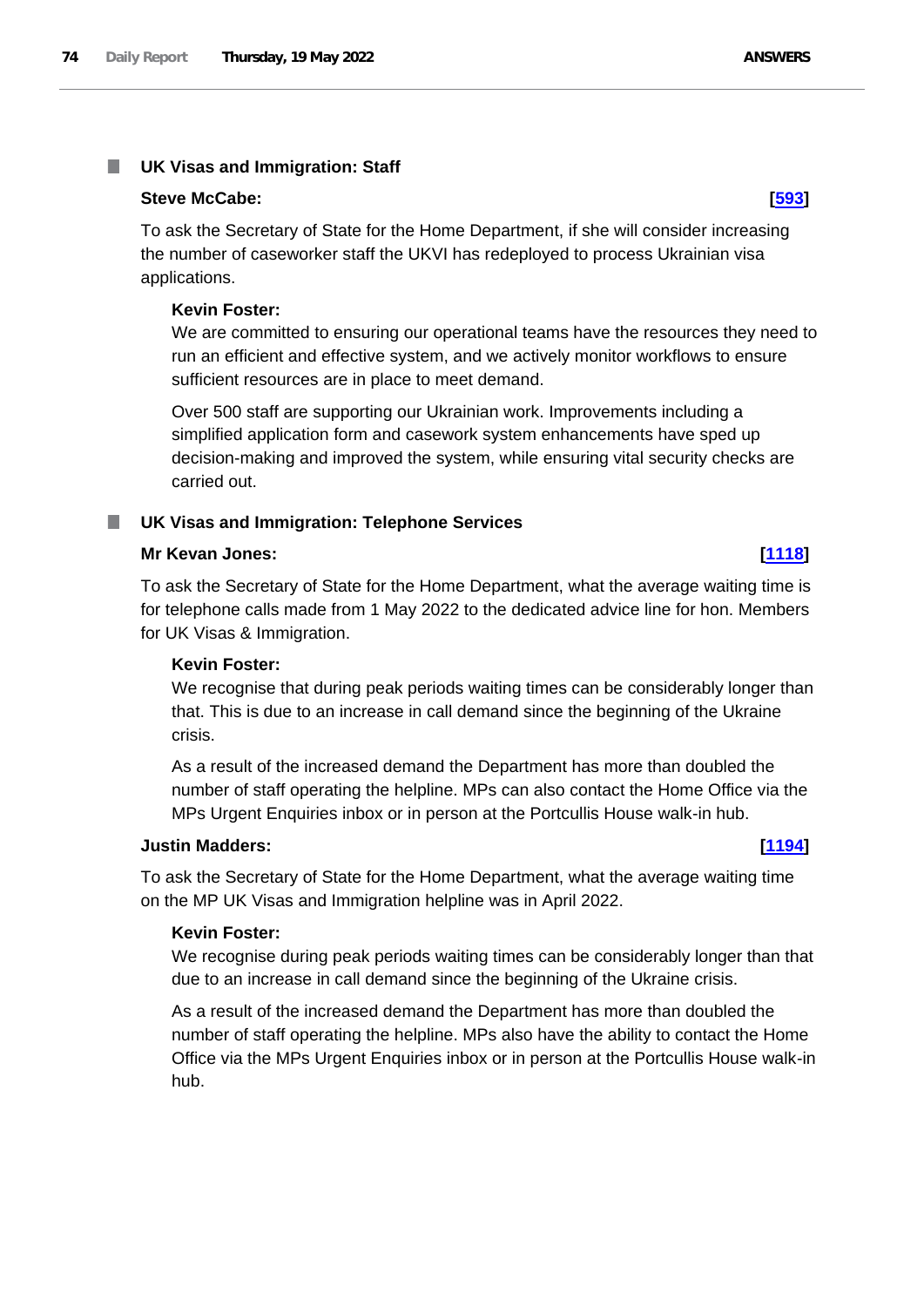### **Visas: Ukraine In**

### **Mr Kevan Jones: [\[1116\]](http://www.parliament.uk/business/publications/written-questions-answers-statements/written-question/Commons/2022-05-12/1116)**

To ask the Secretary of State for the Home Department, what steps she is taking to ensure travel permission permits for Ukraine citizens are issued prior to the issuing of visas.

### **Kevin Foster:**

The process for issuing visas and permission to travel letters is different and distinct.

A visa is issued after the applicant has applied online and gone to their local visa application centre to submit their biometrics.

Permission to travel letters are issued for applicants who have a valid Ukrainian passport who can apply online to come to the UK from wherever they are and they then give their biometrics once in Britain.

Both visas and permissions to travel letter cannot be issued until after a decision has been made on a customer's application.

### **Mike Amesbury: [\[941\]](http://www.parliament.uk/business/publications/written-questions-answers-statements/written-question/Commons/2022-05-11/941)**

To ask the Secretary of State for the Home Department, what assessment her Department has made of the number of UK residents who applied to host Ukrainian refugees under the family visa route and the Homes for Ukraine Scheme; and if duplicate visas have bene issued.

## **Kevin Foster:**

Applicants are encouraged to apply under the scheme that matches their circumstances.

If an application under one scheme is not granted, an application under the alternative scheme may be considered, or a re-application under the same scheme. An application to the Homes For Ukraine scheme cannot be made by an individual who is already in the UK and so a person in the UK cannot switch between the different schemes.

### **Windrush Compensation Scheme**

### **Kate Osamor: [\[1247\]](http://www.parliament.uk/business/publications/written-questions-answers-statements/written-question/Commons/2022-05-12/1247)**

To ask the Secretary of State for the Home Department, for what reason payments to Windrush Compensation Scheme claimants are delayed in the event that a review of a decision under that scheme is requested.

# **Kate Osamor: [\[1248\]](http://www.parliament.uk/business/publications/written-questions-answers-statements/written-question/Commons/2022-05-12/1248)**

To ask the Secretary of State for the Home Department, how many Windrush Compensation Scheme claimants have requested a review of a decision under that scheme; and how many of those have received a decision from the adjudicator as of 12 May 2022.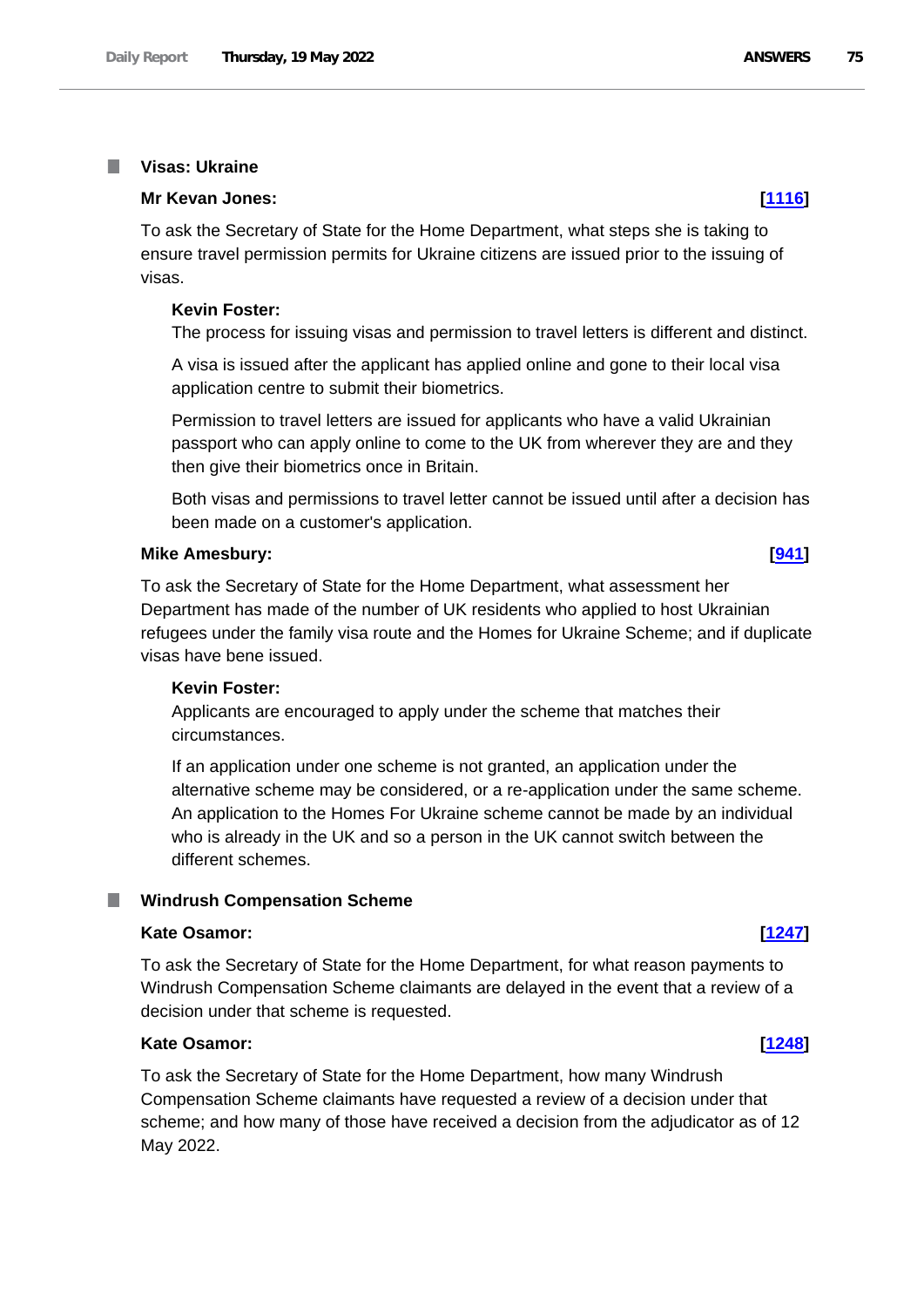## **Kevin Foster:**

In response to UIN: 1247

A Preliminary Payment of £10,000 will be made as soon as a claimant can demonstrate an Impact on Life under the terms of the Scheme. In addition, the Urgent and Exceptional Payments Policy is still available and allows for urgent financial support to be paid in advance of a full compensation payment.

Entitlement to a full award under the Windrush Compensation Scheme arises when the customer provides written confirmation they accept a determination in full. If a review is requested on part of the award offered, the whole claim must progress to review.

In response to UIN:1248

The Home Office publishes Windrush Compensation Scheme Data monthly, including for Tier one reviews which are completed by a Home Office Senior Reviewer and Tier two reviews which are completed by the Independent Adjudicator's Office. Published data is available to the end of March 2022, Migration transparency data - [GOV.UK \(www.gov.uk\)](https://www.gov.uk/government/collections/migration-transparency-data#windrush-compensation-scheme) Windrush Compensation Scheme data: March 2022 refers.

The data covering the period ended 14 April 2022 and 12 May 2022 has not yet been published.

## **HOUSE OF COMMONS COMMISSION**

### ш **All Party Parliamentary Groups: Finance**

# **Dr Rupa Huq: [\[1243\]](http://www.parliament.uk/business/publications/written-questions-answers-statements/written-question/Commons/2022-05-12/1243)**

To ask the hon. Member for Broxbourne, representing the House of Commons Commission, what steps the Commission is taking to ensure that all-party Parliamentary groups disclose their financial accounts on request in the event that those accounts are not publicly available online.

# **Sir Charles Walker:**

An APPG which has received over £12,500 from outside Parliament, in money or in kind, in its reporting year is required to complete an income and expenditure statement (paragraph 28 of the APPG Rules). That income and expenditure statement must be either published on the APPG's website or provided on request (paragraph 21 of the APPG Rules).

The Office of the Parliamentary Commissioner for Standards (OPCS) does not actively monitor APPGs' compliance with this requirement. However, the OPCS will investigate any complaints made about the non-disclosure of income and expenditure statements.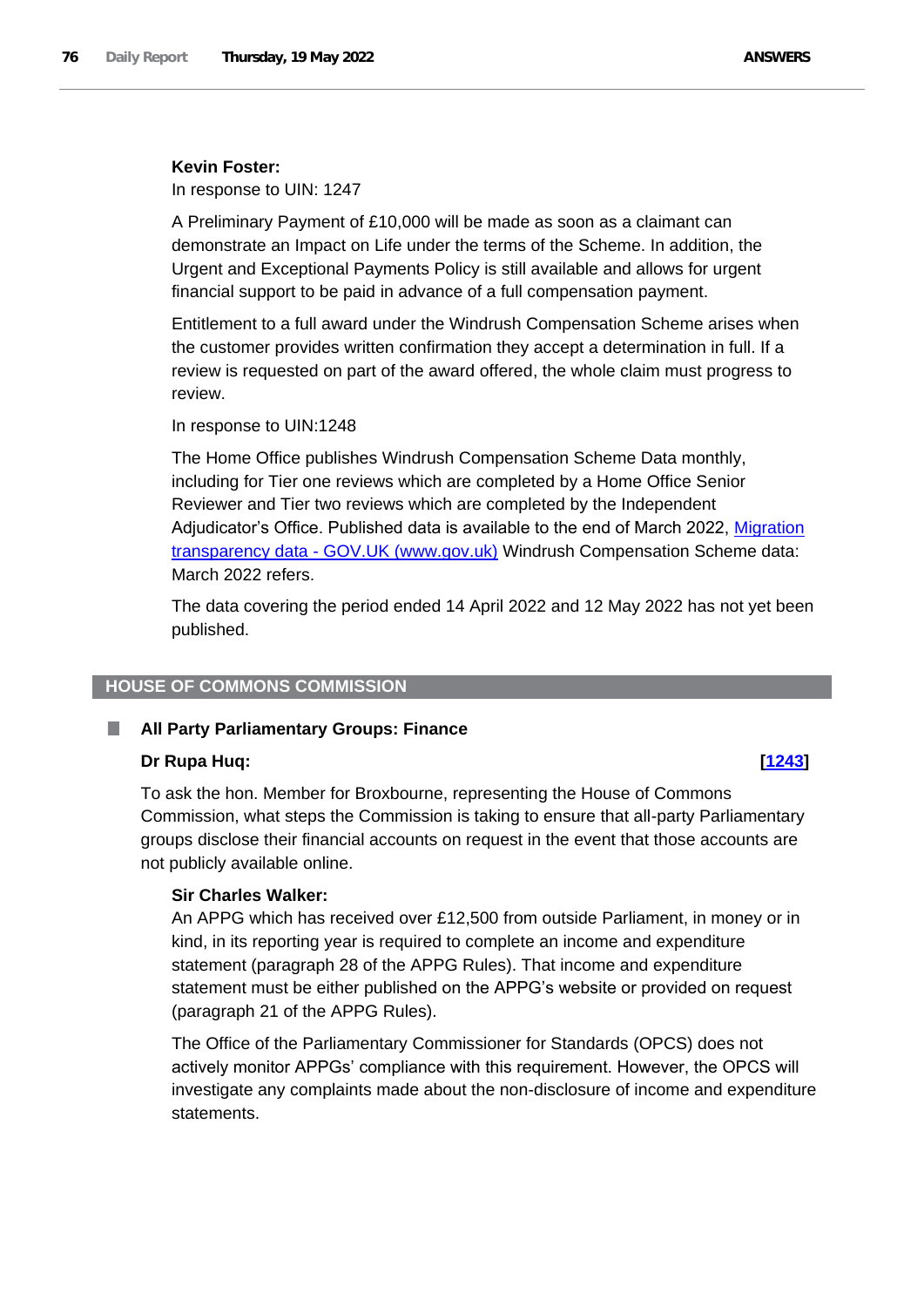### **Palace of Westminster: Repairs and Maintenance**

### **Andrea Leadsom: [\[2476\]](http://www.parliament.uk/business/publications/written-questions-answers-statements/written-question/Commons/2022-05-16/2476)**

To ask the hon. Member for Broxbourne, representing the House of Commons Commission, if the Commission will make a statement on the new short-term task brief agreed by the Restoration and Renewal Sponsor Body and Delivery Authority; and what steps have been agreed to be taken in order to prepare for the future transition of the programme to a new operating framework.

### **Sir Charles Walker:**

Under the Parliamentary Buildings (Restoration and Renewal) Act 2019, it is for the Parliamentary Works Sponsor Body to task the Delivery Authority.

Following the meetings of the two Houses' Commissions in February, the Sponsor Body provided the Delivery Authority with new instructions in the form of a Task Brief which embodies the relevant decisions of the Commissions. The Task Brief addressed: stopping or completing activities that were no longer relevant; continuing activities that would be relevant for any future programme of works; and continuing necessary corporate functions.

The Delivery Authority continues to undertake or has commenced other work including essential surveys and gathering of information about the condition of the Palace.

Work is continuing, at the direction of the Commissions, on preparing for changes to the Restoration and Renewal Programme. As noted in the Commissions' joint statement of 18 March 2022, an independent panel of experts has been convened at the request of the Commissions to provide advice on changes to the sponsorship function and assurance on a new approach to the works. The panel's work will inform the Commissions' deliberations and the recommendations which they will propose to the two Houses on a revised mandate for the works and changes to the sponsorship function. This is currently planned to take place before the summer recess. Any changes will ultimately be a matter for the two Houses.

An R&R transition programme which brings together officials from the two Houses, the Sponsor Body and the Delivery Authority has been established to support the Commissions in their work.

### **INTERNATIONAL TRADE**

### п **Developing Countries: Food Supply**

### **Rachael Maskell: [\[1231\]](http://www.parliament.uk/business/publications/written-questions-answers-statements/written-question/Commons/2022-05-12/1231)**

To ask the Secretary of State for International Trade, what discussions she (a) has had and (b) plans to have with the WTO on food security in developing countries.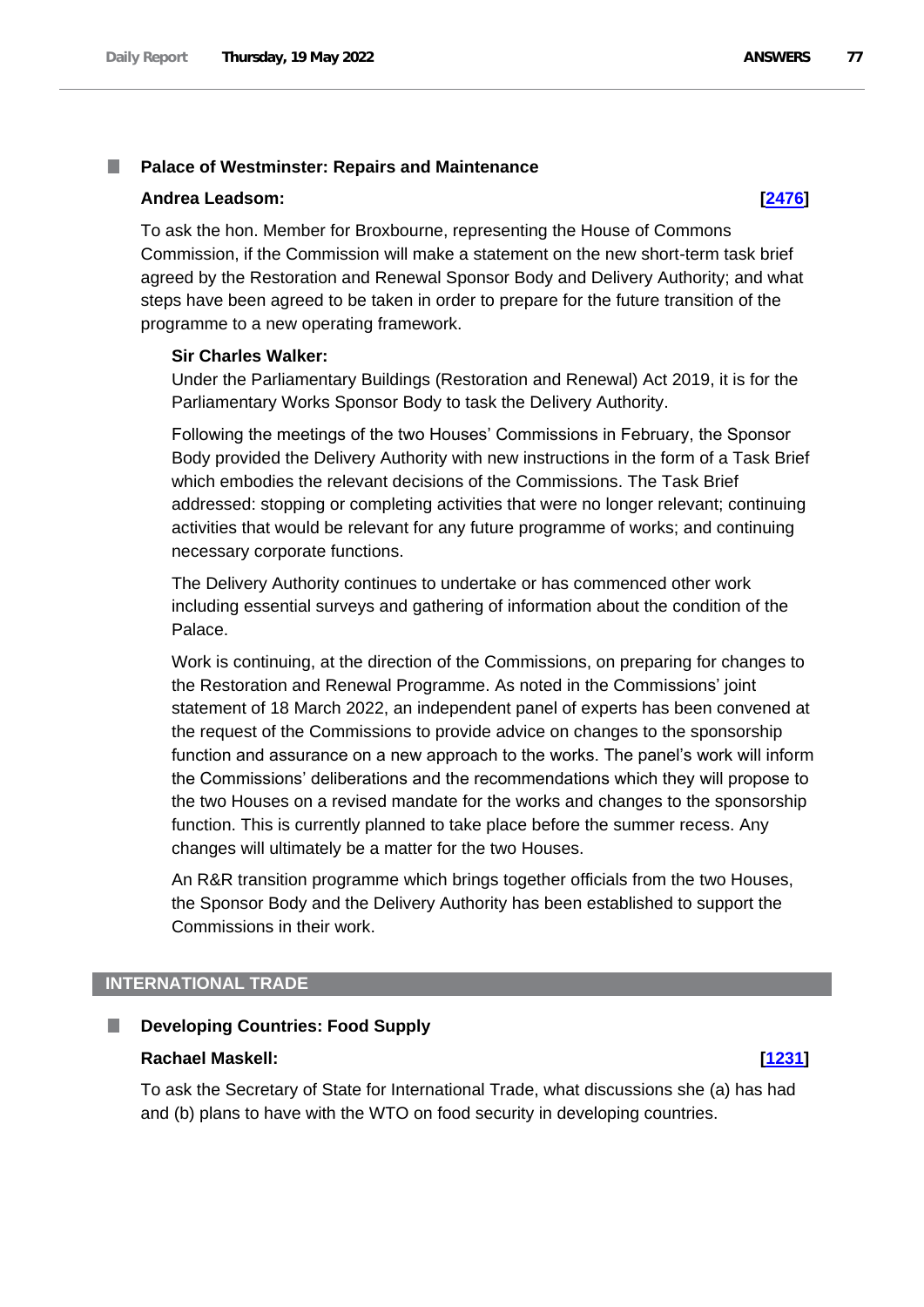# **Penny Mordaunt:**

Food insecurity in developing countries caused by Russia's invasion of Ukraine is a critical global issue. The UK-led action at the World Trade Organization (WTO) committed members to ensuring open and predictable trade and the continued free flow of food. This action has now been endorsed by fifty-four other members. We have placed priority on guaranteeing that the World Food Programme is unhindered by export restrictions, allowing it to best use its funding. We aim to build on this at the WTO's 12<sup>th</sup> Ministerial Conference in June, urging Members to create a more sustainable, efficient and resilient global food system.

# **JUSTICE**

### ш **Fraud: Remand in Custody**

## **Steve Reed: [\[2487\]](http://www.parliament.uk/business/publications/written-questions-answers-statements/written-question/Commons/2022-05-16/2487)**

To ask the Secretary of State for Justice, what estimate he has made of the number of defendants in fraud cases held on remand in each year since 2017.

# **Steve Reed: [\[2489\]](http://www.parliament.uk/business/publications/written-questions-answers-statements/written-question/Commons/2022-05-16/2489)**

To ask the Secretary of State for Justice, what estimate he has made of the number of defendants in cases involving drug offences that are held on remand in each police force area in each year since 2019.

# **Steve Reed: [\[2491\]](http://www.parliament.uk/business/publications/written-questions-answers-statements/written-question/Commons/2022-05-16/2491)**

To ask the Secretary of State for Justice, what estimate he has made of the number of defendants in cases involving burglary that are held on remand in each police force area in each year since 2019.

# **James Cartlidge:**

The Ministry of Justice has published information on defendants' remand status in the 'Remands: Magistrates' Court' and 'Remands: Crown Court' data tools, up to December 2020. Available at:

- [https://assets.publishing.service.gov.uk/government/uploads/system/uploads/attac](https://assets.publishing.service.gov.uk/government/uploads/system/uploads/attachment_data/file/1063882/remands-magistrates-court-tool-2020-revised.xlsx) [hment\\_data/file/1063882/remands-magistrates-court-tool-2020-revised.xlsx](https://assets.publishing.service.gov.uk/government/uploads/system/uploads/attachment_data/file/1063882/remands-magistrates-court-tool-2020-revised.xlsx)
- [https://assets.publishing.service.gov.uk/government/uploads/system/uploads/attac](https://assets.publishing.service.gov.uk/government/uploads/system/uploads/attachment_data/file/1063884/remands-crown-court-tool-2020-revised.xlsx) [hment\\_data/file/1063884/remands-crown-court-tool-2020-revised.xlsx](https://assets.publishing.service.gov.uk/government/uploads/system/uploads/attachment_data/file/1063884/remands-crown-court-tool-2020-revised.xlsx)

\*To avoid double counting defendants dealt with at Crown Court, in the remands magistrates court tool, deselect outcomes '06: Sent to Crown Court for trial' and '07: Committed to Crown Court for sentencing' in the 'Outcome' filter.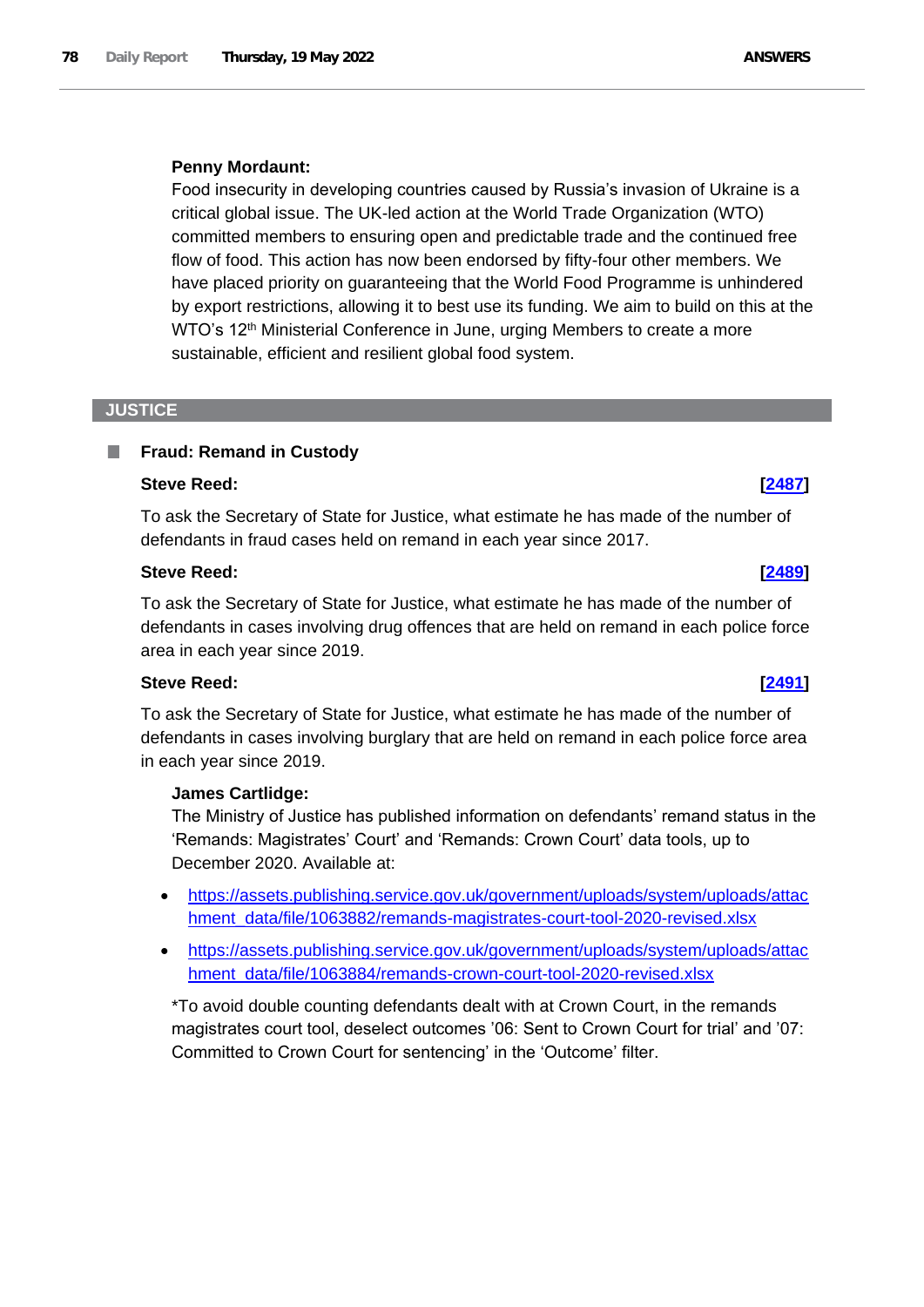### **Fraud: Reoffenders** T.

### **Steve Reed: [\[2488\]](http://www.parliament.uk/business/publications/written-questions-answers-statements/written-question/Commons/2022-05-16/2488)**

To ask the Secretary of State for Justice, what estimate he has made of the number of subsequent offences committed by defendants on bail while awaiting trial for fraud in each police force area in each year since 2019.

### **Steve Reed: [\[2490\]](http://www.parliament.uk/business/publications/written-questions-answers-statements/written-question/Commons/2022-05-16/2490)**

To ask the Secretary of State for Justice, what estimate he has made of the number of subsequent offences committed by defendants on bail while awaiting trial for drug offences in each police force area in each year since 2019.

## **James Cartlidge:**

This data requires linking Police National Computer data with courts data as well as a manual search, and would therefore be of disproportionate costs.

# **Prisoners: Learning Disability**

# **Tom Hunt: [\[1348\]](http://www.parliament.uk/business/publications/written-questions-answers-statements/written-question/Commons/2022-05-12/1348)**

To ask the Secretary of State for Justice, what cost-benefit analysis his Department has conducted on screening all prisoners for learning disabilities.

### **Victoria Atkins:**

Screening for Learning Difficulties and Disabilities (LDD) is delivered in prisons by contractors. The number of assessments carried out increased during the pandemic with more learners being supported.

As part of the MoJ's Action Plan response to the Justice inspectorate's review of Neurodiversity in the Criminal Justice System, the Cross Government Neurodiversity Working Group will consider current screening tool use, including assessing practicality, affordability and value for money. To help improve support for neurodivergent people, a new role of lead for neurodiversity is also being introduced in the Accelerator prisons with the view to expanding the role across the estate.

We have recently commissioned external research to evaluate current provision and are awaiting the findings. Our response to the recommendations from the recently published HMIP/OFSTED report, 'Prison education: a review of reading education in prisons' will include a review of all initial assessments taking place within custody.

# **LEVELLING UP, HOUSING AND COMMUNITIES**

### **British Nationals Abroad: Hong Kong** ш

# **Robert Jenrick: [\[2498\]](http://www.parliament.uk/business/publications/written-questions-answers-statements/written-question/Commons/2022-05-16/2498)**

To ask the Secretary of State for Levelling Up, Housing and Communities, if his Department will take steps to ensure that Government funding of Voluntary, Community and Social Enterprise groups assisting with the integration of British National (Overseas)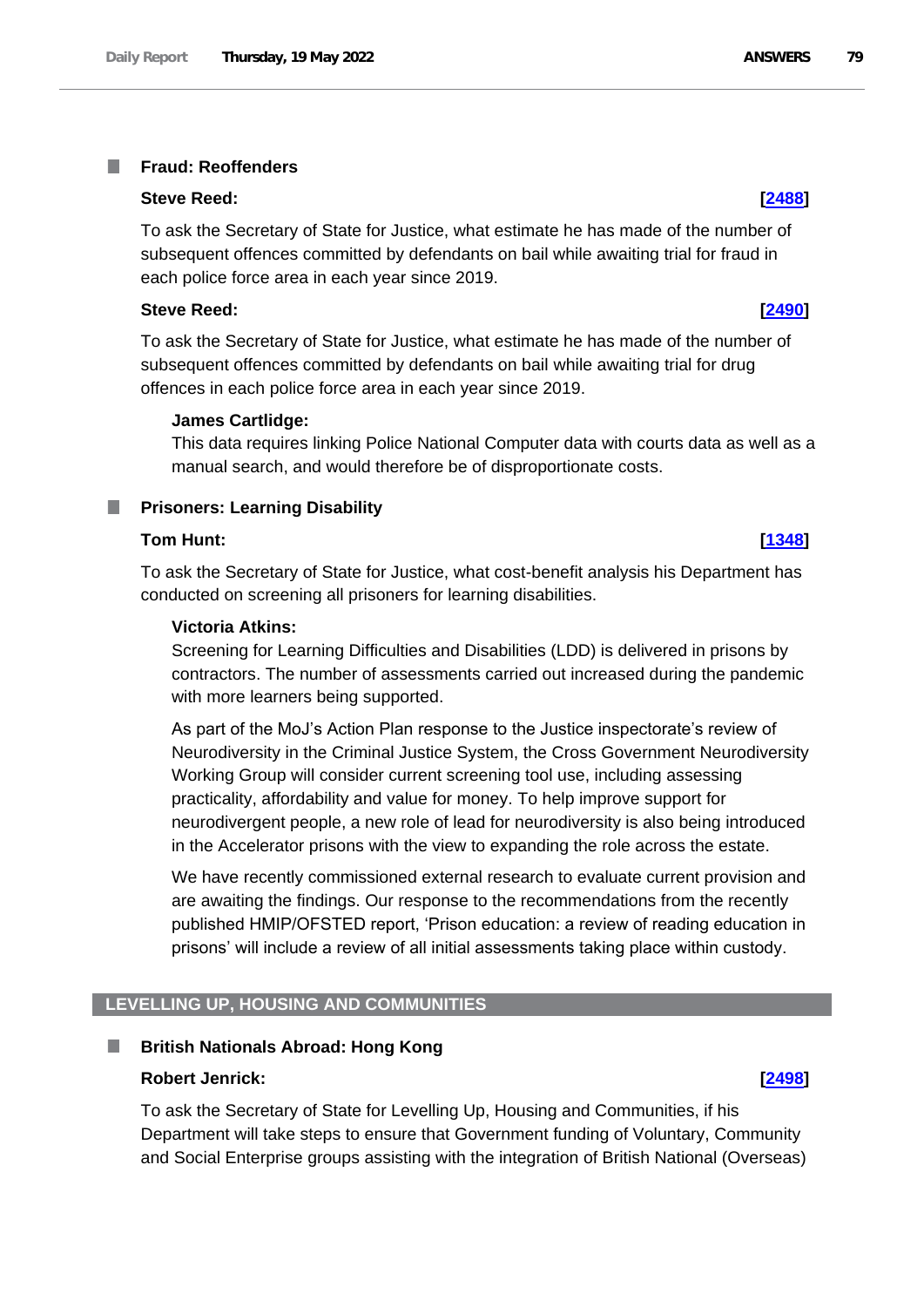arrivals is not allocated to any organisation which has endorsed the National Security Law in Hong Kong.

## **Kemi Badenoch:**

The Department for Levelling Up, Housing and Communities (DLUHC) assesses the appropriateness and suitability of all potential grant funding recipients, and their ability to deliver the support required as part of HMG's BN(O) Welcome Programme. This Programme reflects the UK's historic and moral commitment to the people of Hong Kong who chose to retain their ties to the UK by taking up BN(O) status at the point of Hong Kong's handover to China in 1997.

In deciding whether to make a grant award to any organisation through the Hong Kong BN(O) Welcome Programme, a robust due diligence process is undertaken.

### **Building Better, Building Beautiful Commission** a a

## **Adam Afriyie: [\[682\]](http://www.parliament.uk/business/publications/written-questions-answers-statements/written-question/Commons/2022-05-11/682)**

To ask the Secretary of State for Levelling Up, Housing and Communities, what progress the Government is making on the implementation of the recommendations of the Building Better, Building Beautiful Commission.

## **Stuart Andrew:**

Government has taken steps to embed beauty, design and placemaking in the planning system in response to the recommendations of the Building Better Building Beautiful Commission. This includes revisions to national planning policy and guidance. The Levelling Up and Regeneration Bill also requires locally developed design codes, which set clear rules about what development must look like. The Office for Place will support communities in turning their visions of beautiful design into a reality.

### **Community Relations: Platinum Jubilee 2022** m.

### **Tom Hunt: [\[1342\]](http://www.parliament.uk/business/publications/written-questions-answers-statements/written-question/Commons/2022-05-12/1342)**

To ask the Secretary of State for Levelling Up, Housing and Communities, what assessment he has made of the potential impact of the Queen's Platinum Jubilee on levels of community engagement.

# **Kemi Badenoch:**

A national programme of events and celebration is planned around the momentous occasion of Her Majesty The Queen's Platinum Jubilee. While London provides the backdrop to celebrations including the Trooping of the Colour, the Service of Thanksgiving at St. Paul's Cathedral, the Platinum Party at the Palace, and the Platinum Jubilee Pageant, community activity is planned right across the United Kingdom. Events include street parties, the lighting of beacons and pageants, with communities coming together to enjoy a weekend of celebrations.

My department are working closely with colleagues in DCMS to map community engagement and activity across the United Kingdom. To date there are over 200,000 local celebration events planned, including 70,000 big Jubilee lunches organised by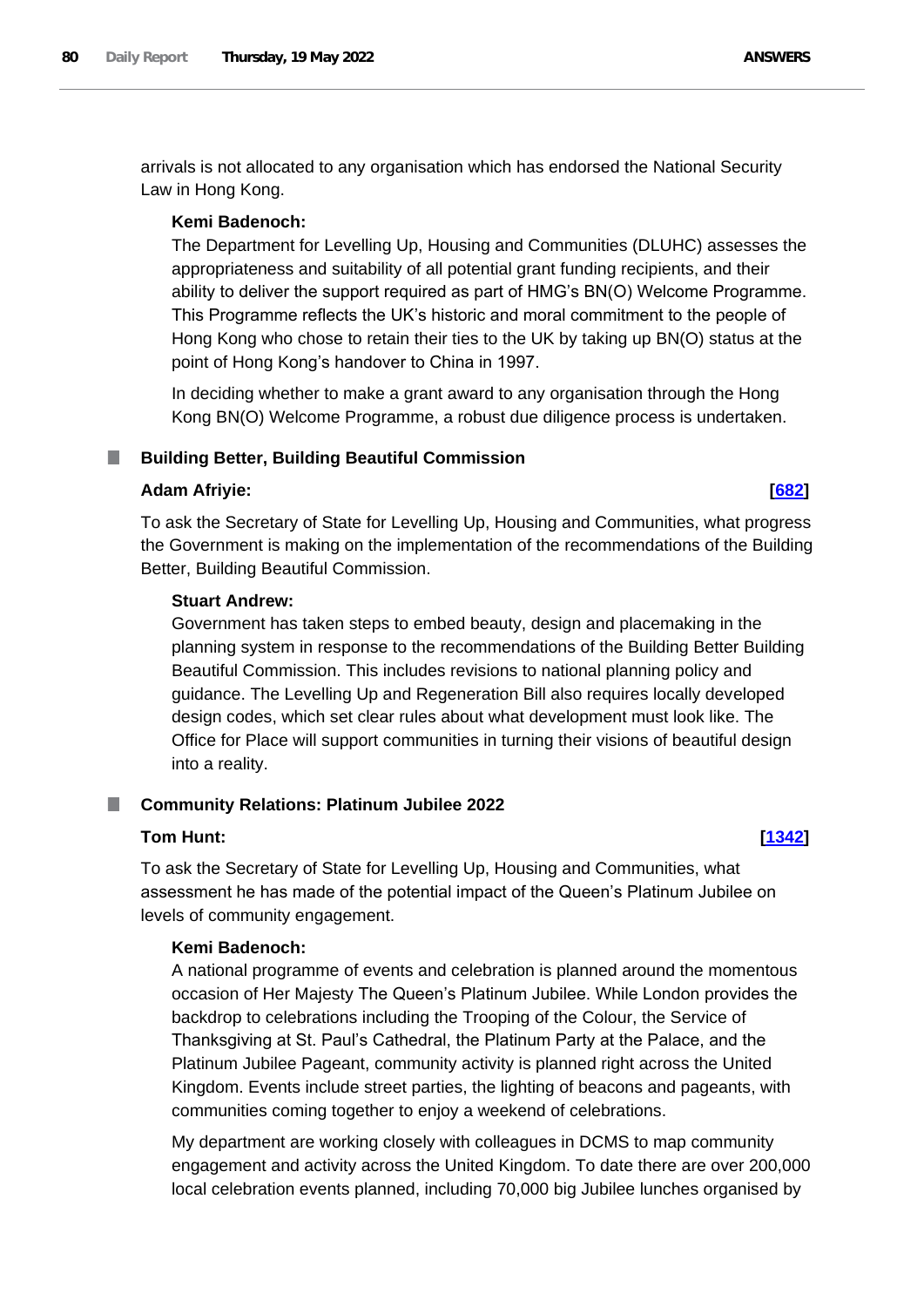local communities, with 4,000 events promoted on the Platinum Jubilee event map [https://platinumjubilee.gov.uk/events/.](https://platinumjubilee.gov.uk/events/) We continue to communicate with local councils to encourage their continued involvement and support of the upcoming celebrations.

### m. **Conveyancing: Fees and Charges**

# **Zarah Sultana: [\[2328\]](http://www.parliament.uk/business/publications/written-questions-answers-statements/written-question/Commons/2022-05-16/2328)**

To ask the Secretary of State for Levelling Up, Housing and Communities, whether his Department plans to regulate the payment of referral fees to estate agents for referring customers to particular conveyancing services and the passing on of the cost of those fees to customers.

# **Eddie Hughes:**

The Government is clear that fees charged by conveyancers, estate agents and other property professionals should be determined by the market. However, where agents receive a referral fee for recommending services to their clients, these fees must be fully disclosed to clients before they make any decision to purchase. In February 2019, the National Trading Standards Estate and Letting Agents Team (NTSELAT) published guidance for estate agents which makes it clear they must disclose referral fees. We asked NTSELAT to monitor compliance and in February 2020 they reported that the majority of agents do disclose these fees. NTSELAT will continue to monitor compliance, and we will continue to keep the case for legislation under review.

### **Elections: Proof of Identity** T.

# **Emma Hardy: [\[1299\]](http://www.parliament.uk/business/publications/written-questions-answers-statements/written-question/Commons/2022-05-12/1299)**

To ask the Secretary of State for Levelling Up, Housing and Communities, whether voter identification issued by a local authority will be valid to permit the holder to vote in a different Local Authority area if they change residence.

# **Kemi Badenoch:**

Voter Cards issued by local authorities will be accepted as identification at any polling station in Great Britain.

# **Emma Hardy: [\[1300\]](http://www.parliament.uk/business/publications/written-questions-answers-statements/written-question/Commons/2022-05-12/1300)**

To ask the Secretary of State for Levelling Up, Housing and Communities, what is the minimum period of time between the date Local Authority issued voter ID becomes available and the date of an election where voter ID will be required.

# **Kemi Badenoch:**

The Elections Act does not set out a minimum required period of time that Voter Cards must be available ahead of an election in which they are to be used. However, the Government will ensure that Voter Cards are made available sufficiently far in advance that electors can apply for them in a timely way - everyone who is eligible to vote will continue to have the opportunity to do so.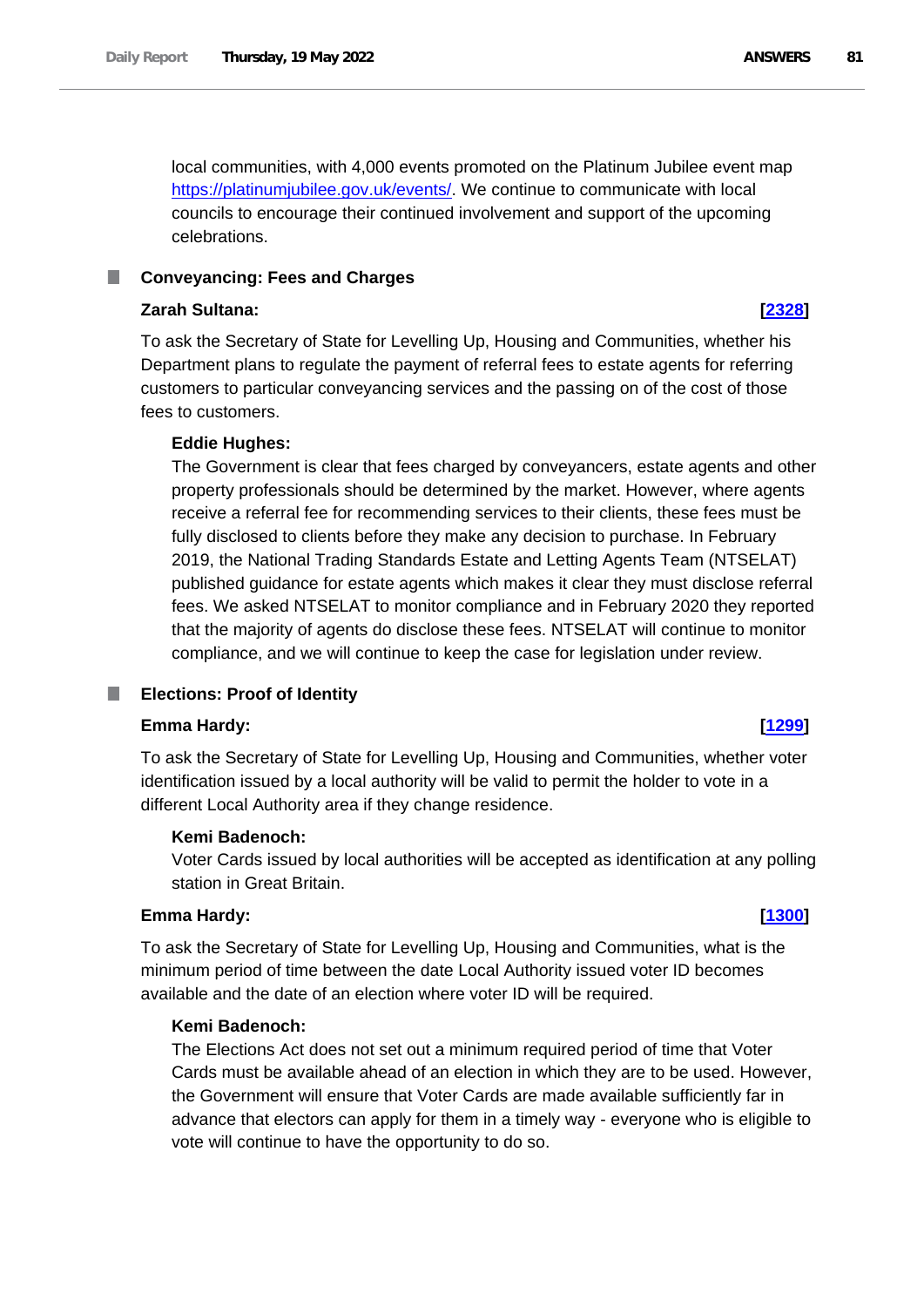# **Emma Hardy: [\[1301\]](http://www.parliament.uk/business/publications/written-questions-answers-statements/written-question/Commons/2022-05-12/1301)**

To ask the Secretary of State for Levelling Up, Housing and Communities, what steps his Department has taken to help enable local authorities to issue valid voter identification to electors with no fixed address.

# **Kemi Badenoch:**

We are currently working with charities and civil service society organisations across the UK to ensure the voter identification works for all voters, and all groups are aware of the new requirements. As for registration as an elector, an elector will not require a fixed address to apply for a Voter Card and will be able to apply for and collect their Card in person. Attestation will be possible when applying for a Voter Card, should an elector be unable to provide the necessary documents.

### **First Time Buyers** ш

# **Lisa Nandy: [\[2467\]](http://www.parliament.uk/business/publications/written-questions-answers-statements/written-question/Commons/2022-05-16/2467)**

To ask the Secretary of State for Levelling Up, Housing and Communities, what steps he is taking to support first time buyers onto the housing ladder.

# **Stuart Andrew:**

We committed in the Levelling Up White Paper to supporting more first-time buyers onto the housing ladder. Since 2010, over 774,000 households have been helped to purchase a home through Government-backed schemes including Help to Buy and Right to Buy. We support first-time buyers through a number of ways, including the First Homes scheme which was launched on 4 June 2021, providing homes discounted by at least 30% for first-time buyers, prioritised for local people and key workers.

# **Homes for Ukraine Scheme: Proof of Identity**

# **Mr Kevan Jones: [\[1119\]](http://www.parliament.uk/business/publications/written-questions-answers-statements/written-question/Commons/2022-05-12/1119)**

To ask the Secretary of State for Levelling Up, Housing and Communities, with reference to the Homes for Ukraine scheme, whether he has made an assessment of the potential merits of adding (a) birth certificates and (b) other forms of identification to the list of acceptable documents for the purposes of proof of identity for sponsors.

# **Eddie Hughes:**

Sponsors are subject to identification checks and we have published the list of acceptable documents at: www.gov.uk/guidance/homes-for-ukraine-sponsorguidance. These documents require a photo identification for the purposes of identity and security checks.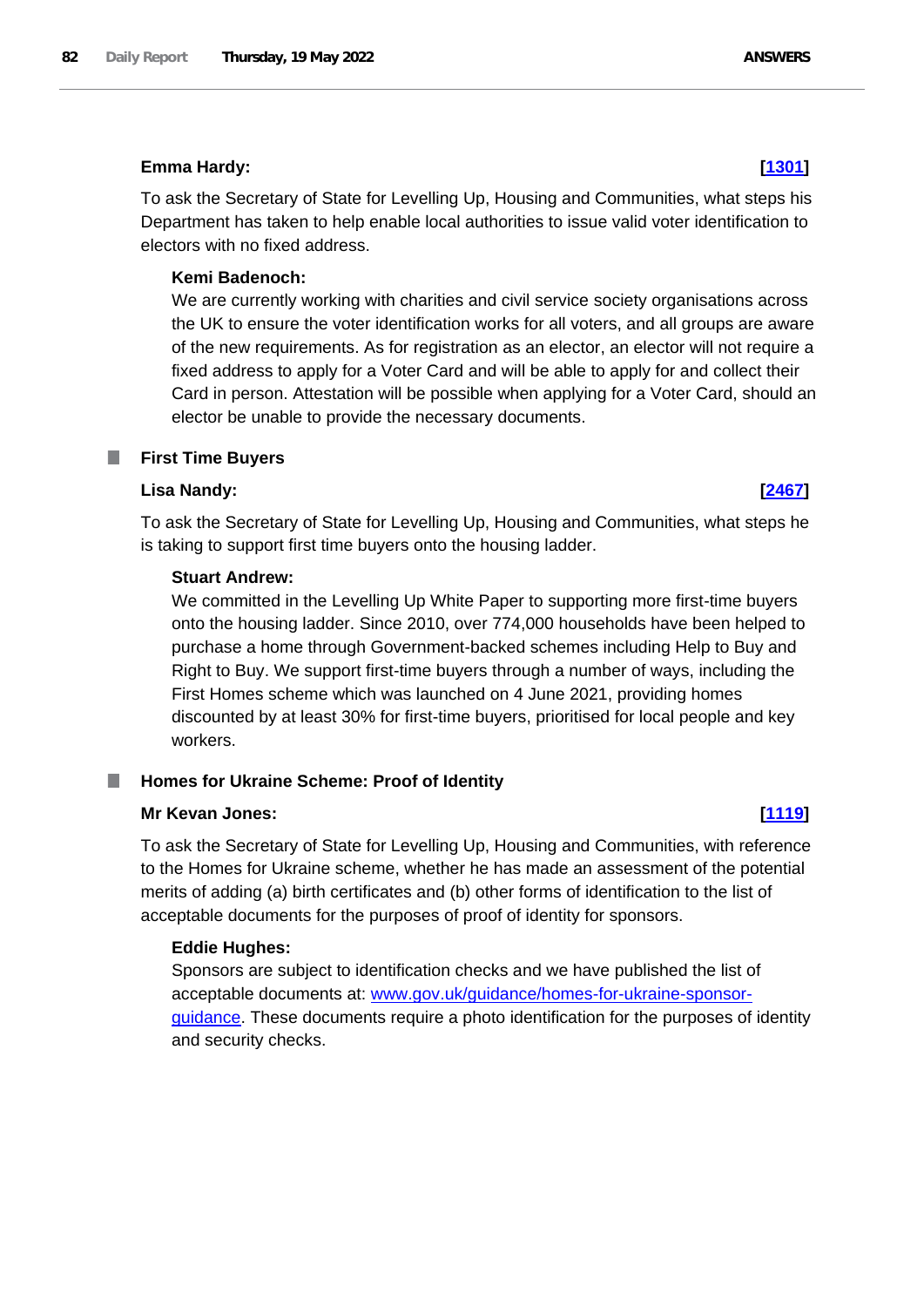### T. **Housing: Planning Permission**

### **Rachael Maskell: [\[2552\]](http://www.parliament.uk/business/publications/written-questions-answers-statements/written-question/Commons/2022-05-16/2552)**

To ask the Secretary of State for Levelling Up, Housing and Communities, at what stage in the planning process the tenure of new housing is agreed; and whether the tenure of new residential housing can be agreed after outline planning has been granted.

### **Stuart Andrew:**

Local planning authorities should use their local plans to set out the expected level of tenure mix for affordable housing developments in their area. The type and tenure of residential dwellings for new development should be submitted as part of the planning application process in line with national and locally-set policies. This includes for applications for outline planning permission. Applicants are however encouraged to engage with the local planning authority at pre-application stage to identify and agree the appropriate housing mix for development to best reflect the local need.

### **Housing: Sales** П

# **Charlotte Nichols: [\[1359\]](http://www.parliament.uk/business/publications/written-questions-answers-statements/written-question/Commons/2022-05-12/1359)**

To ask the Secretary of State for Levelling Up, Housing and Communities, whether he plans to take steps to help buyers with modest deposits and a mortgage offer reasonably compete with investors and cash buyers that may offer significantly more than the asking price in bidding contests for residential properties.

# **Stuart Andrew:**

As set out in our Levelling Up White Paper, this Government is committed to giving everyone the opportunity to flourish. We will ensure home ownership is within the reach of many more people.

The Government is committed to increase first-time buyer numbers in all regions, and will do so by looking at all of the factors that influence ownership levels, including housing supply and the availability of low deposit mortgages. We will also explore further options to limit the competition first-time buyers face. This means looking at all of the options available to government to limit the factors which are pricing out local people, seeking to learn from international comparators.

This Government runs a range of schemes to help people into home ownership such as First Homes, mortgage guarantee scheme, Help to Buy: Equity Loan, Shared Ownership and Lifetime ISA.

### **Housing: Water**

# **Jane Hunt: [\[1385\]](http://www.parliament.uk/business/publications/written-questions-answers-statements/written-question/Commons/2022-05-12/1385)**

To ask the Secretary of State for Levelling Up, Housing and Communities, what assessment his Department has made of the potential merits of requiring all new build domestic properties to be fitted with rainwater harvesting tanks.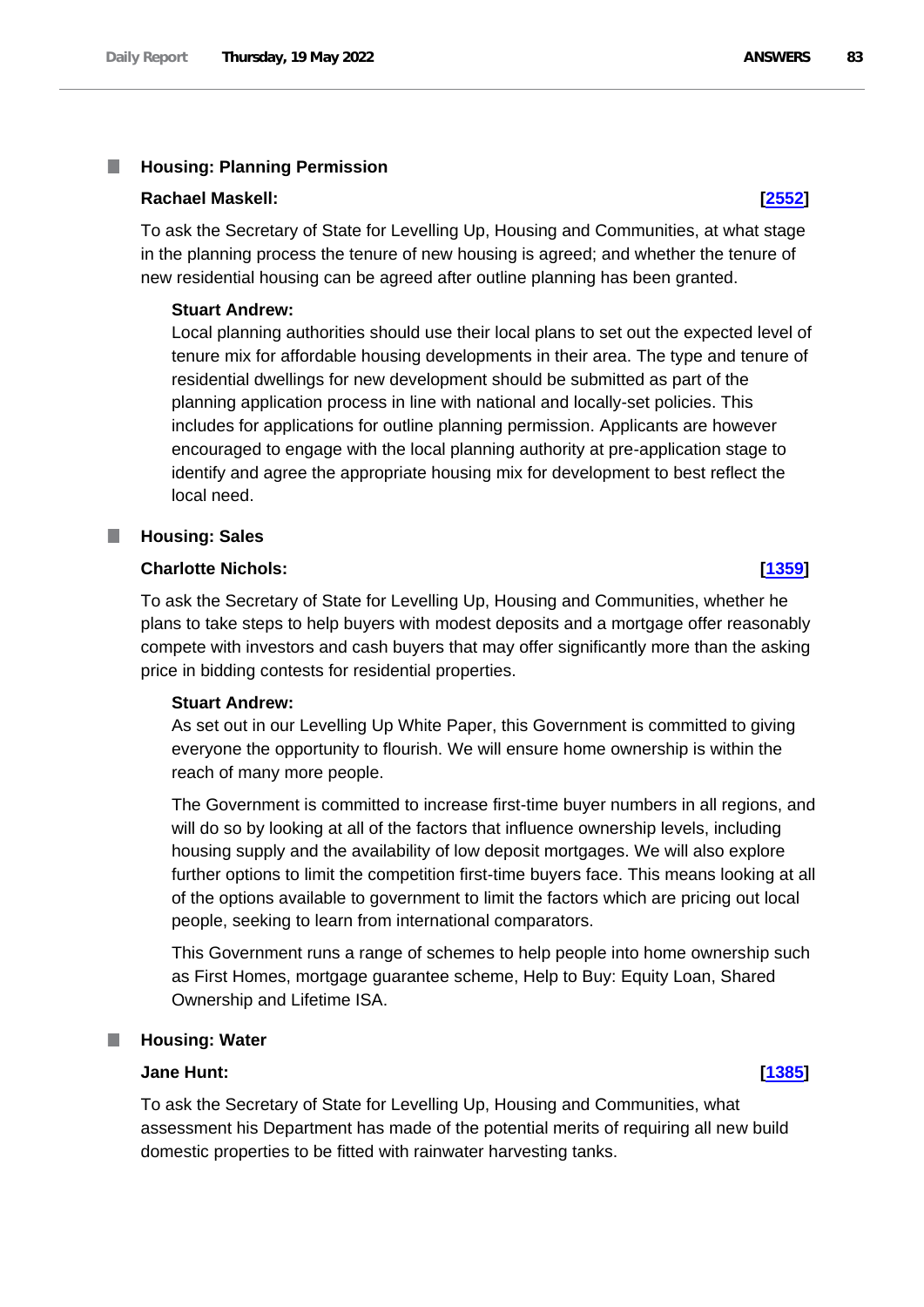# **Stuart Andrew:**

Following DEFRA's consultation 'measures to reduce personal water consumption', Government made a commitment to develop a roadmap towards greater water efficiency in new developments and retrofits, including the exploration of revised building regulations and how the development of new technologies can contribute to meeting these standards. We will ensure that the underlying legislation can, where appropriate, accommodate any potential future expansion of rainwater harvesting, water re-use and storage options. The full written ministerial statement by the Secretary of State for Environment, Food and Rural Affairs can be found here: https://questions-statements.parliament.uk/written-statements/detail/2021-07- 01/hcws140

# **Leasehold**

# **Catherine West: [\[1261\]](http://www.parliament.uk/business/publications/written-questions-answers-statements/written-question/Commons/2022-05-12/1261)**

To ask the Secretary of State for Levelling Up, Housing and Communities, with reference to the Leasehold Reform (Ground Rent) Act 2022, from what date leaseholders will be allowed to extend their lease or buy their freehold.

# **Eddie Hughes:**

Under the Leasehold Reform Act 1967 (as amended) and the Leasehold Reform Housing and Urban Development Act 1993, leaseholders have statutory rights to extend their lease and/or buy their freehold. The Government remains committed to transforming the experience of leaseholders by making it easier and cheaper for them to extend their lease and/or buy their freehold.

We announced last year that the length of a statutory lease extension will increase to 990 years, from 90 years (for flats) and 50 years (for houses). Leaseholders will be able to extend their lease with zero ground rent on payment of a premium. We will also reform the process of valuation that leaseholders must follow to calculate the cost of extending their lease and/or buying their freehold. Our reforms will result in substantial savings for some leaseholders, particularly those with fewer than 80 years left on their lease.

The Leasehold Reform (Ground Rent) Act 2022, which comes into force on 30 June 2022, will make homeownership fairer and more transparent for thousands of future leaseholders, by preventing landlords under new residential long leases from requiring a leaseholder to pay a financial ground rent. This is the first part of major two-part legislation to implement leasehold and commonhold reforms in this Parliament.

# **Local Government: Debt Collection**

# **Justin Madders: [\[799\]](http://www.parliament.uk/business/publications/written-questions-answers-statements/written-question/Commons/2022-05-11/799)**

To ask the Secretary of State for Levelling Up, Housing and Communities, whether he has made an assessment of the potential merits of extending the guidance issued by his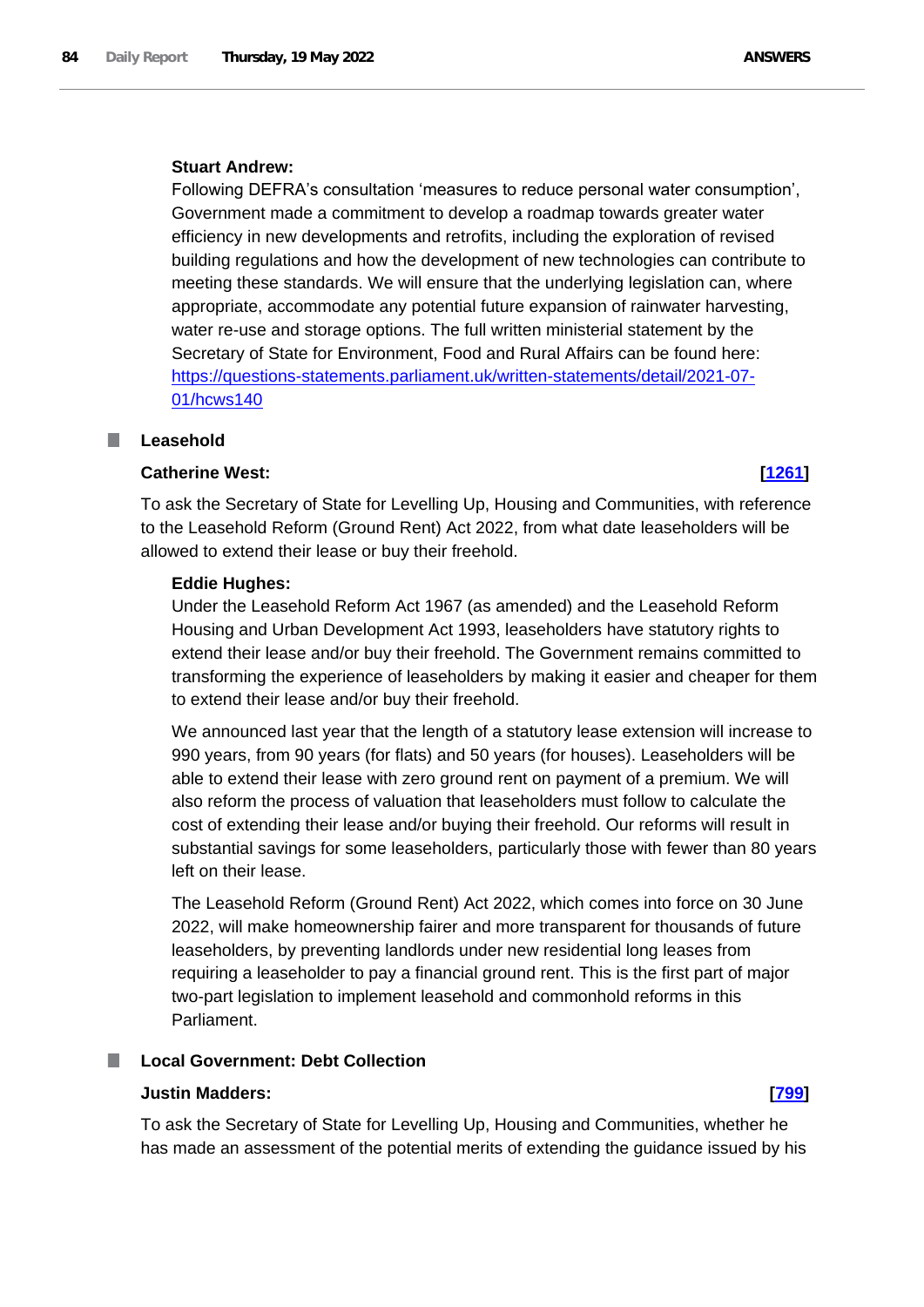Department in August 2021 entitled Council tax collection: best practice guidance for local authorities, to other debt collection services local authorities carry out.

### **Kemi Badenoch:**

The Government keeps all guidance under review. Councils will wish to ensure that their collection and enforcement processes follow best practice, are proportionate, and enable the most effective way of recovering outstanding debt.

# **Local Plans: Energy**

### **Rachael Maskell: [\[2554\]](http://www.parliament.uk/business/publications/written-questions-answers-statements/written-question/Commons/2022-05-16/2554)**

To ask the Secretary of State for Levelling Up, Housing and Communities, what assessment he has made of the potential merits of requiring Local Plans to make provision for local energy generation.

### **Stuart Andrew:**

The Government has made clear in national planning policy that strategic policies in Local Plans should make sufficient provision for energy infrastructure (including heat). In particular, the planning system should support renewable and low carbon energy and associated infrastructure and plans should provide a positive strategy for energy from these sources, and identify opportunities for development to draw its energy supply from decentralised, renewable or low carbon energy systems.

The Government's recent 'British Energy Security Strategy' sets out a series of changes to the planning system to support the delivery of renewable energy infrastructure. This included a commitment to cut the time it takes for offshore wind projects to get planning and regulatory consents. For onshore wind, we will consult this year on developing local partnerships for supportive communities who wish to host new onshore wind infrastructure in return for benefits, including lower energy bills. We will also consult on amending planning rules to strengthen policy in favour of solar development, while ensuring communities continue to have a say and environmental protections remain in place. As part of this we will gather evidence on the use and suitability of the existing permitted development rights which allow for the installation of solar equipment.

### **Multiple Occupation: Licensing**

### **Justin Madders: [\[803\]](http://www.parliament.uk/business/publications/written-questions-answers-statements/written-question/Commons/2022-05-11/803)**

To ask the Secretary of State for Levelling Up, Housing and Communities, what assessment he has made of the adequacy of legislation on the licencing of houses of multiple occupation.

## **Eddie Hughes:**

All local authorities are required to license Houses in Multiple Occupation (HMOs) in which five or more people from two or more households share facilities. Through additional licensing, local authorities also have the power to require HMOs to be licensed where there are three or more unrelated people sharing facilities.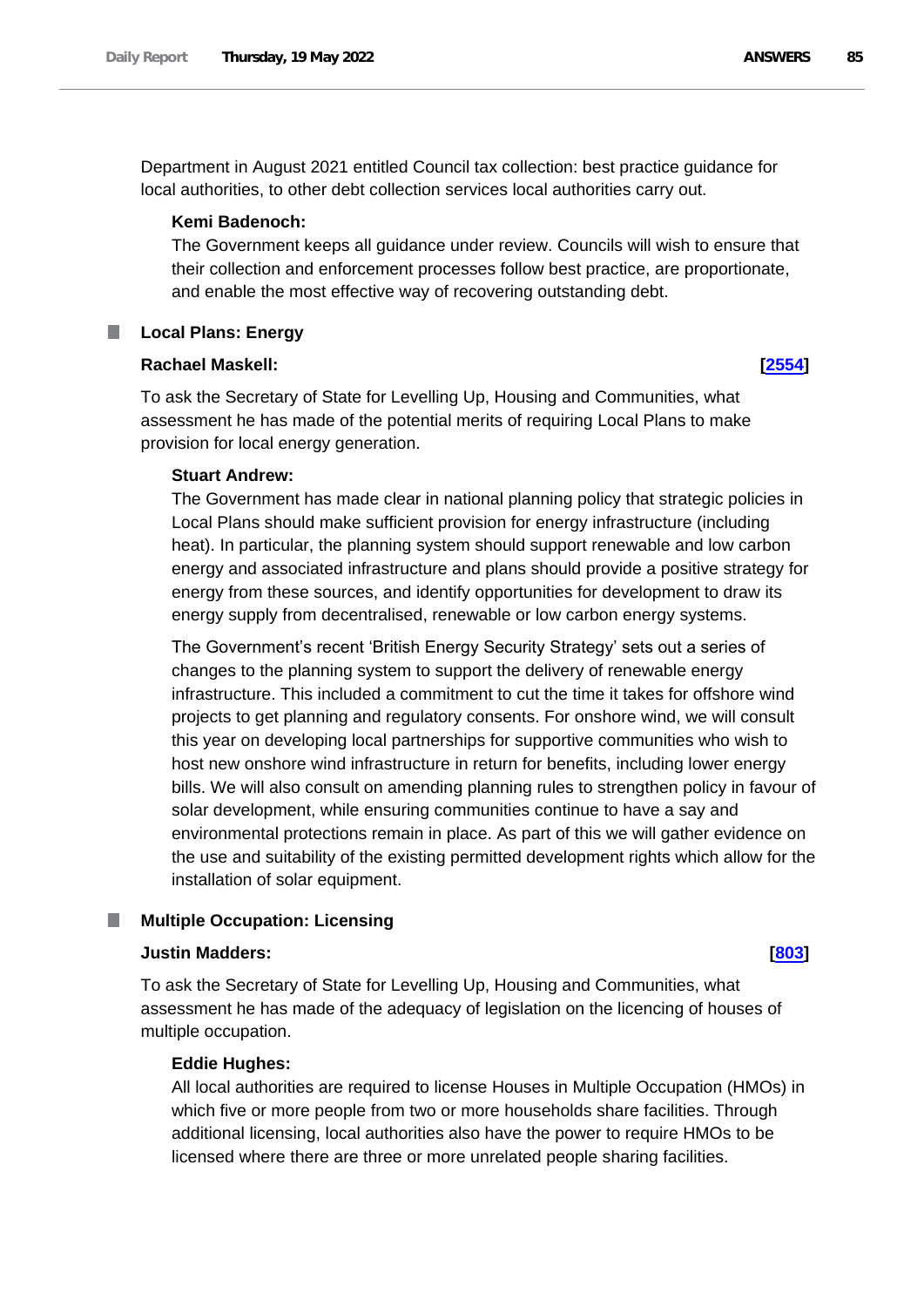Although there has been no formal assessment of legislation on licensing HMOs, the Government has undertaken an assessment of selective licensing which found that, when implemented well and part of a coordinated enforcement strategy, selective licensing is an effective tool for tackling the issues it is focused on address.

# **Park Homes: Fees and Charges**

## **Sir Gavin Williamson: [\[747\]](http://www.parliament.uk/business/publications/written-questions-answers-statements/written-question/Commons/2022-05-11/747)**

To ask the Secretary of State for Levelling Up, Housing and Communities, whether his Department plans to introduce legislation to change the park homes pitch fee review inflationary index to the Consumer Prices Index during this session.

## **Eddie Hughes:**

The Government remains committed to improving protections for park home residents and this includes changing the pitch fee review inflationary index from the Retail Prices Index (RPI) to the Consumer Prices Index (CPI). We will introduce the required legislation when the parliamentary timetable allows.

### **Planning** T.

## **Sir Gavin Williamson: [\[748\]](http://www.parliament.uk/business/publications/written-questions-answers-statements/written-question/Commons/2022-05-11/748)**

To ask the Secretary of State for Levelling Up, Housing and Communities, if his Department will amend the Duty to co-operate to state that a council's contribution to meeting another council's employment need, or other development needs, affects an authority's contribution to housing need or vice versa.

### **Stuart Andrew:**

Through the Levelling Up and Regeneration Bill we are abolishing the Duty to Cooperate. The Duty has not achieved the level of co-operation that was intended and has become something of a bureaucratic exercise which, as a rigid legal test, has resulted in around 20 local plans failing at examination.

Instead, we will introduce a more flexible policy based requirement for local planning authorities to work together on local plans, through an updated National Planning Policy Framework (NPPF). The details of the new NPPF will be developed as the Levelling Up and Regeneration Bill progresses through Parliament and will be consulted upon.

### L. **Refugees: Ukraine**

## **Mr Clive Betts: [\[2351\]](http://www.parliament.uk/business/publications/written-questions-answers-statements/written-question/Commons/2022-05-16/2351)**

To ask the Secretary of State for Levelling Up, Housing and Communities, what exact questions his Department asked local authorities in relation to additional homelessness pressures arising from Ukrainian individuals and households entering the country through either the Family Scheme visa or Homes for Ukraine sponsorship routes; and when he will publish the data that local authorities have provided in relation to those questions.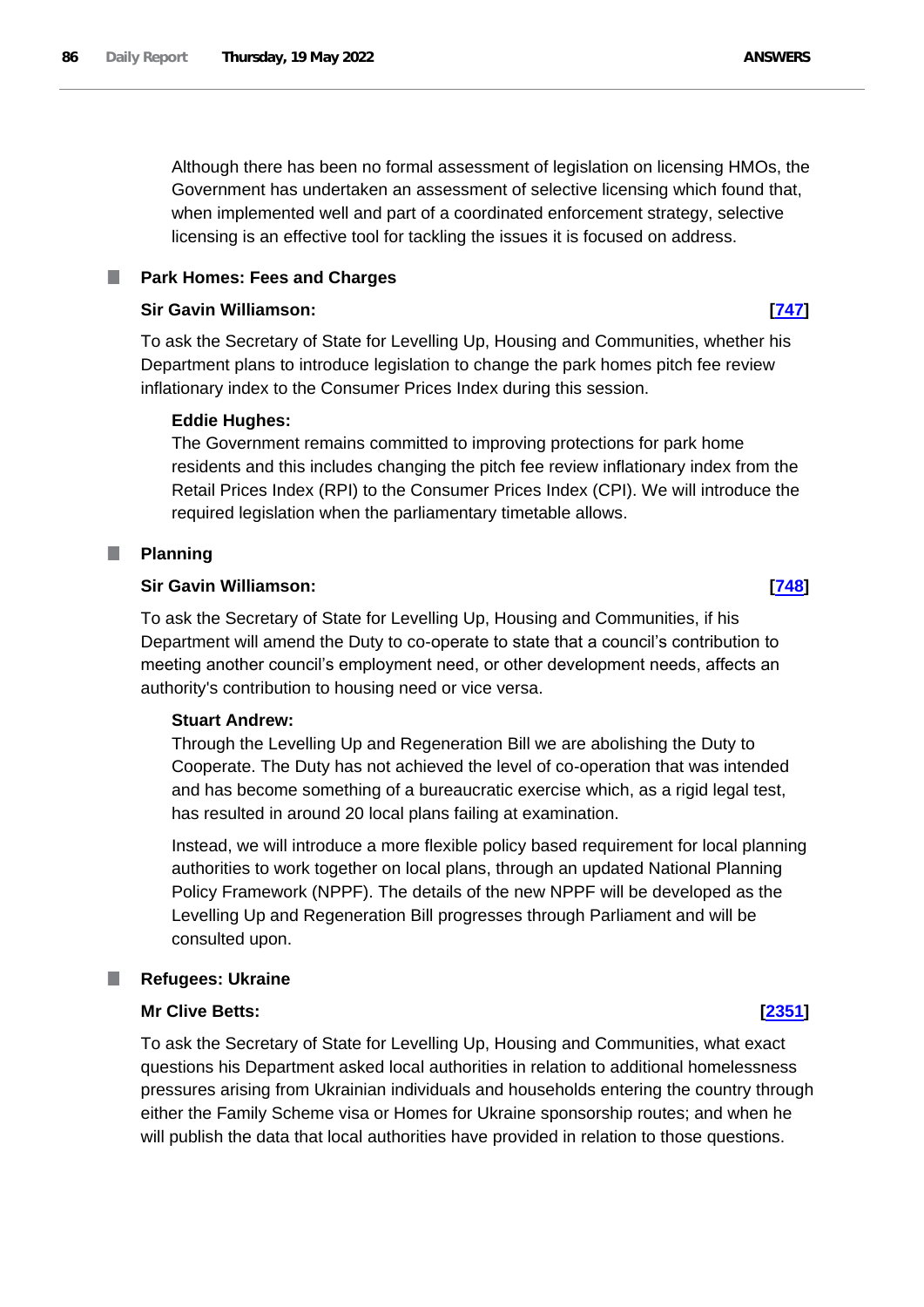### **Eddie Hughes:**

We will publish data and associated questions in due course.

# **Second Homes: Council Tax**

# **Rachael Maskell: [\[2551\]](http://www.parliament.uk/business/publications/written-questions-answers-statements/written-question/Commons/2022-05-16/2551)**

To ask the Secretary of State for Levelling Up, Housing and Communities, whether his Department plans to (a) make all second homes eligible for increases in Council Tax or (b) introduce a cap on the number of days a second home must be occupied before becoming eligible.

### **Kemi Badenoch:**

The Levelling Up and Regeneration Bill includes powers to enable billing authorities to apply a discretionary council tax premium of up to 100% on second homes. The decision on whether to apply a premium, and the level, will be a matter for each billing authority. The Bill does not contain any cap in relation to the number of days a second home must be occupied before becoming liable for a council tax second homes premium.

### **Social Rented Housing: Construction**

### **Lisa Nandy: [\[2468\]](http://www.parliament.uk/business/publications/written-questions-answers-statements/written-question/Commons/2022-05-16/2468)**

To ask the Secretary of State for Levelling Up, Housing and Communities, what steps he is taking to increase the number of social homes being built each year.

### **Stuart Andrew:**

The provision of affordable housing is a key element of the Government's plan to end the housing crisis, tackle homelessness and provide aspiring homeowners with a step onto the housing ladder.

Our £11.5 billion Affordable Homes Programme (AHP) will provide up to 180,000 new homes across the country, should economic conditions allow.

Around half the homes will be for affordable and social rent and we will deliver more than double the amount of social rent compared to the previous programme, with around 32,000 social rent homes due to be delivered.

### **Temporary Accommodation**

# **Navendu Mishra: [\[995\]](http://www.parliament.uk/business/publications/written-questions-answers-statements/written-question/Commons/2022-05-11/995)**

To ask the Secretary of State for Levelling Up, Housing and Communities, what additional steps he plans to take to support local authorities in reducing the number of families living in temporary accommodation.

### **Eddie Hughes:**

This Government is committed to reducing the need for temporary accommodation by preventing homelessness before it occurs. That is why we are spending £2 billion over the next three years to tackle homelessness and rough sleeping.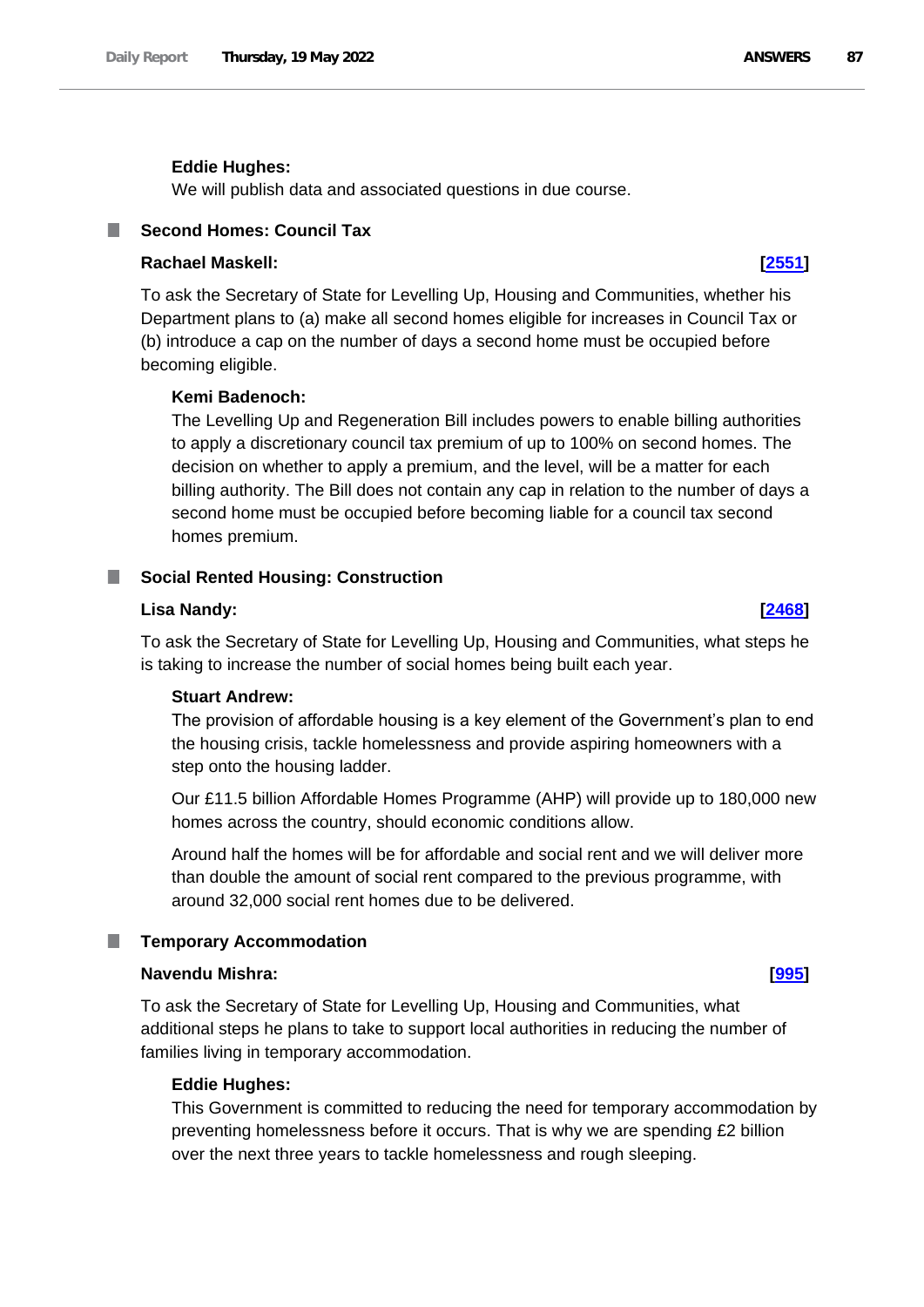For 2022/2023, local authorities have been allocated £316 million through the Homelessness Prevention Grant. This funding was provided to local authorities in April and will allow local authorities to offer financial support for people and families to find a new home, to work with landlords to prevent evictions, or to provide temporary accommodation to ensure families have a roof over their head. It includes £5.8 million funding to cover the cost of extending priority need to those who are made homeless as a result of being a victim of domestic abuse, following the landmark Domestic Abuse Act 2021. The funding continues to support local authorities to fully enforce the Homelessness Reduction Act so that more people get help sooner to prevent homelessness.

## **NORTHERN IRELAND**

### **Abortion: Northern Ireland**

# **Dame Diana Johnson: [\[2409\]](http://www.parliament.uk/business/publications/written-questions-answers-statements/written-question/Commons/2022-05-16/2409)**

To ask the Secretary of State for Northern Ireland, what steps he plans to take to ensure fully-funded and commissioned abortion services are made available to women in Northern Ireland as soon as possible following the Northern Ireland Assembly election; and what his planned timetable is for taking those steps.

# **Brandon Lewis:**

Today I have laid Regulations to ensure abortion services are commissioned for women and girls in Northern Ireland. I have made a Written Statement in Parliament to set out the details of those regulations.

These regulations mean that the Northern Ireland Department of Health will have no further barriers to commission and fund these services, and if it does not do so as directed, the Government will then move to intervene further.

### **Genito-urinary Medicine: Northern Ireland**

### **Dame Diana Johnson: [\[2410\]](http://www.parliament.uk/business/publications/written-questions-answers-statements/written-question/Commons/2022-05-16/2410)**

To ask the Secretary of State for Northern Ireland, what recent discussions he has had with the Northern Ireland Health Secretary on matters relating to the sexual and reproductive healthcare workforce in Northern Ireland.

## **Brandon Lewis:**

My Ministerial team, my officials and I have had a number of discussions with the Northern Ireland Minister of Health and his department on these matters.

This week we have again discussed the matter of providing abortion services in Northern Ireland in advance of laying Regulations to ensure these services are provided.

The Written Statement I have made in Parliament today sets out the details of those Regulations and makes clear the intent of the Government to intervene further if the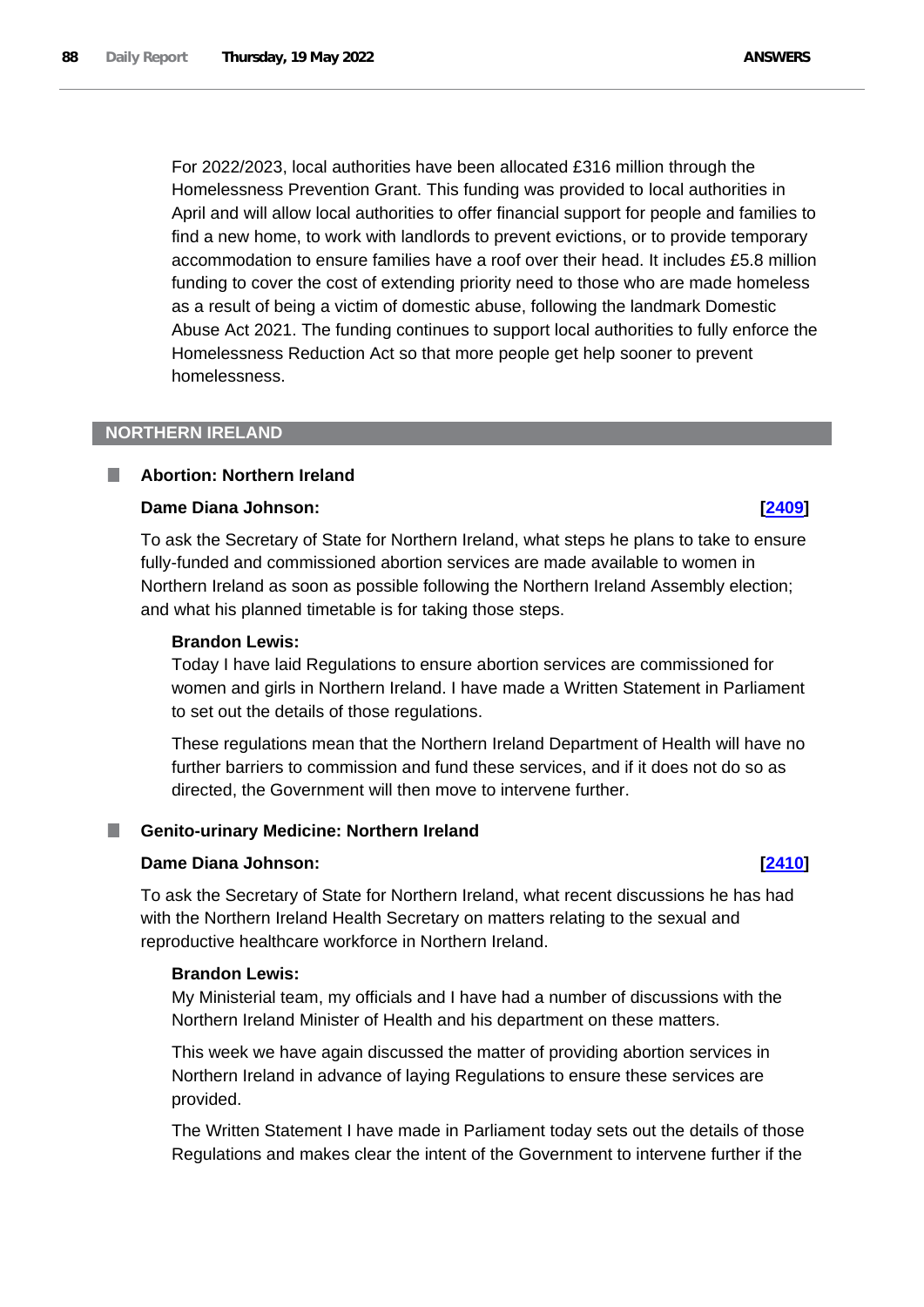Northern Ireland Department of Health does not commission and fund abortion services as directed.

# **Local Government: Elections**

## **Stephen Farry: [\[1011\]](http://www.parliament.uk/business/publications/written-questions-answers-statements/written-question/Commons/2022-05-11/1011)**

To ask the Secretary of State for Northern Ireland, whether candidates in future local government elections in Northern Ireland have to have their home addresses published.

### **Conor Burns:**

Candidates in future local government elections in Northern Ireland will not be required to have their home addresses published.

The Local Elections (Northern Ireland) Amendment Order 2020 amended the law in June of that year. Now, candidates for local elections in Northern Ireland who do not want their home address to be made public can instead request the publication of the local government area they reside in.

### **TRANSPORT**

## **Bus Services: Staffordshire**

## **Sir Gavin Williamson: [\[750\]](http://www.parliament.uk/business/publications/written-questions-answers-statements/written-question/Commons/2022-05-11/750)**

To ask the Secretary of State for Transport, what additional support his Department has provided to Staffordshire County Council to help run continued rural bus services.

### **Trudy Harrison:**

The Government has provided over £2bn of support for local transport networks to date through emergency and recovery grants to mitigate the impacts of the pandemic.

The Government has announced a further £150m in funding for local transport providers to continue supporting the sector following the Covid-19 pandemic from April until October 2022. A condition of this new funding is that both Local Transport Authorities and operators must work together to ensure that effective and financially sustainable networks which cater for the needs of the local public are implemented once recovery funding ends. As part of this, £355,014 has been allocated to Staffordshire County Council to support local bus services, in addition to the funding provided to bus operators directly.

The Department has also provided a Rural Mobility Fund (RMF) worth £20 million to trial more demand responsive services and have awarded funding to 17 pilot projects. Staffordshire County Council was awarded £1,038,091 to pilot demand responsive transport services in the Staffordshire Moorlands.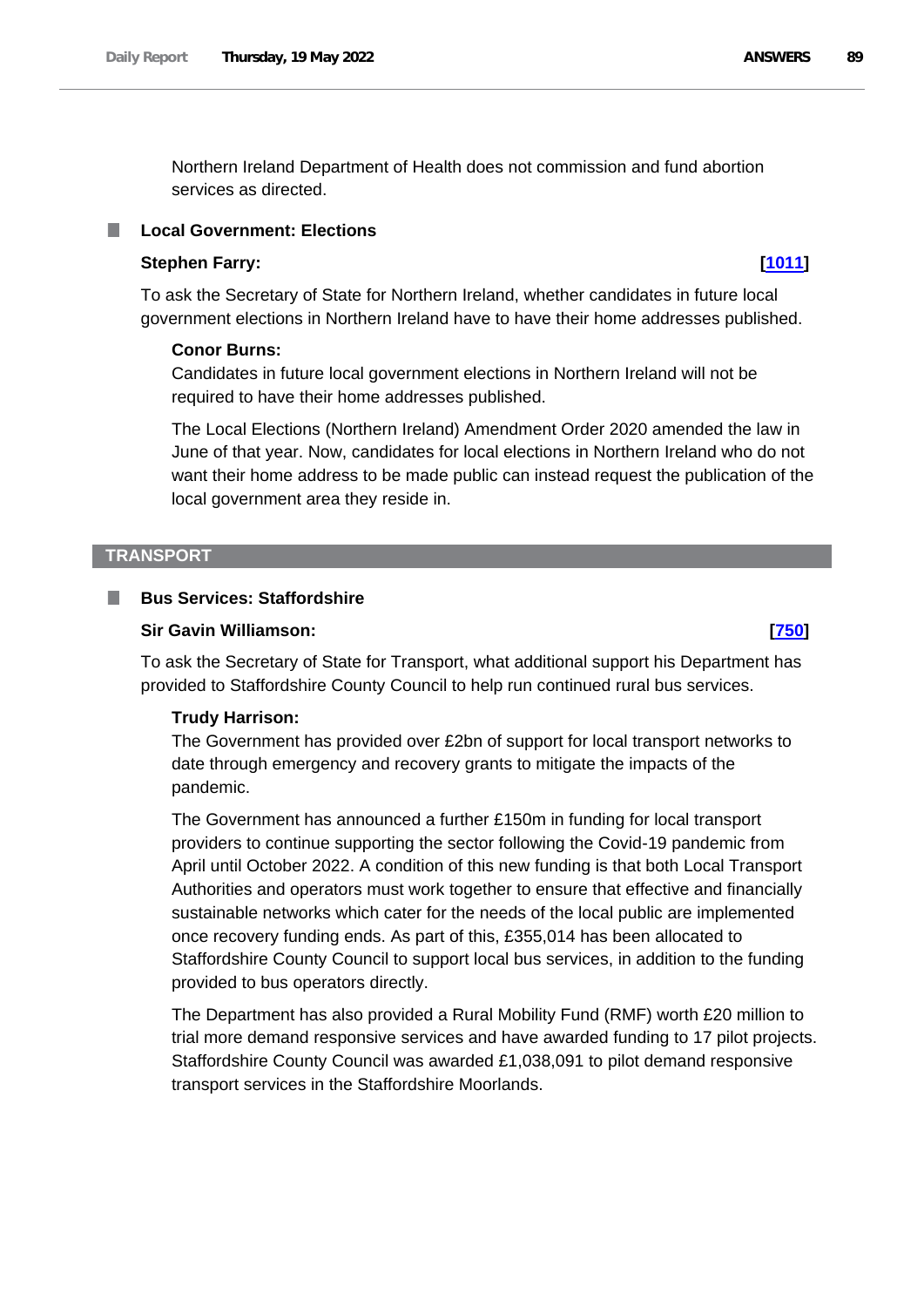# **DP World and P&O Ferries: Contracts**

## **Angela Rayner: [R] [\[2501\]](http://www.parliament.uk/business/publications/written-questions-answers-statements/written-question/Commons/2022-05-16/2501)**

To ask the Secretary of State for Transport, with reference to the Answer of 26 April 2022 to Question 157377 on DP World and P&O Ferries: Contracts, how many such contracts have been (a) identified, (b) reviewed and (c) disclosed to date.

# **Robert Courts:**

Our review indicates that P&O Ferries and DP World are not currently providing any direct services to HM Government. We will provide a further update on this in due course.

### **Driver and Vehicle Licensing Agency: Standards** .

# **Justin Madders: [\[1192\]](http://www.parliament.uk/business/publications/written-questions-answers-statements/written-question/Commons/2022-05-12/1192)**

To ask the Secretary of State for Transport, with reference to the Answer of 22 April 2022 to Question 154083 on Driver and Vehicle Licensing Agency: Standards, if he will publish the data used to conclude that (a) there are no delays in successful online applications, (b) the backlog of vehicles paper applications has been eliminated and (c) straightforward vocational driving licence applications and renewals are being processed within five working days with no backlog.

# **Trudy Harrison:**

The Driver and Vehicle Licensing Agency (DVLA)'s online services are the quickest and easiest way to make an application. The average time taken to process successful online applications between April 2021 and March 2022 was two working days.

All vehicles-related paper applications are now being processed within normal turnaround times.

The DVLA focused extra resource on vocational driving licence applications and cleared more than 55,000 applications in a matter of weeks at the height of the driver shortage. Routine applications for vocational driving licences are being processed within normal turnaround times of five working days. Applications where a medical condition must be investigated will take longer.

# **Electric Scooters**

# **Rachael Maskell: [\[1212\]](http://www.parliament.uk/business/publications/written-questions-answers-statements/written-question/Commons/2022-05-12/1212)**

To ask the Secretary of State for Transport, what plans he has to include provisions permitting the full use of e-scooters including identification of vehicles in the Transport Bill announced in the Queen's Speech 2022.

# **Trudy Harrison:**

It is the Department's intention that the Transport Bill will create a low speed, zero emission vehicle category that is independent from the cycle and motor vehicle categories. New powers, to be set out in the Bill, would subsequently allow the Government to create regulations that will legalise e-scooters, but under new rules.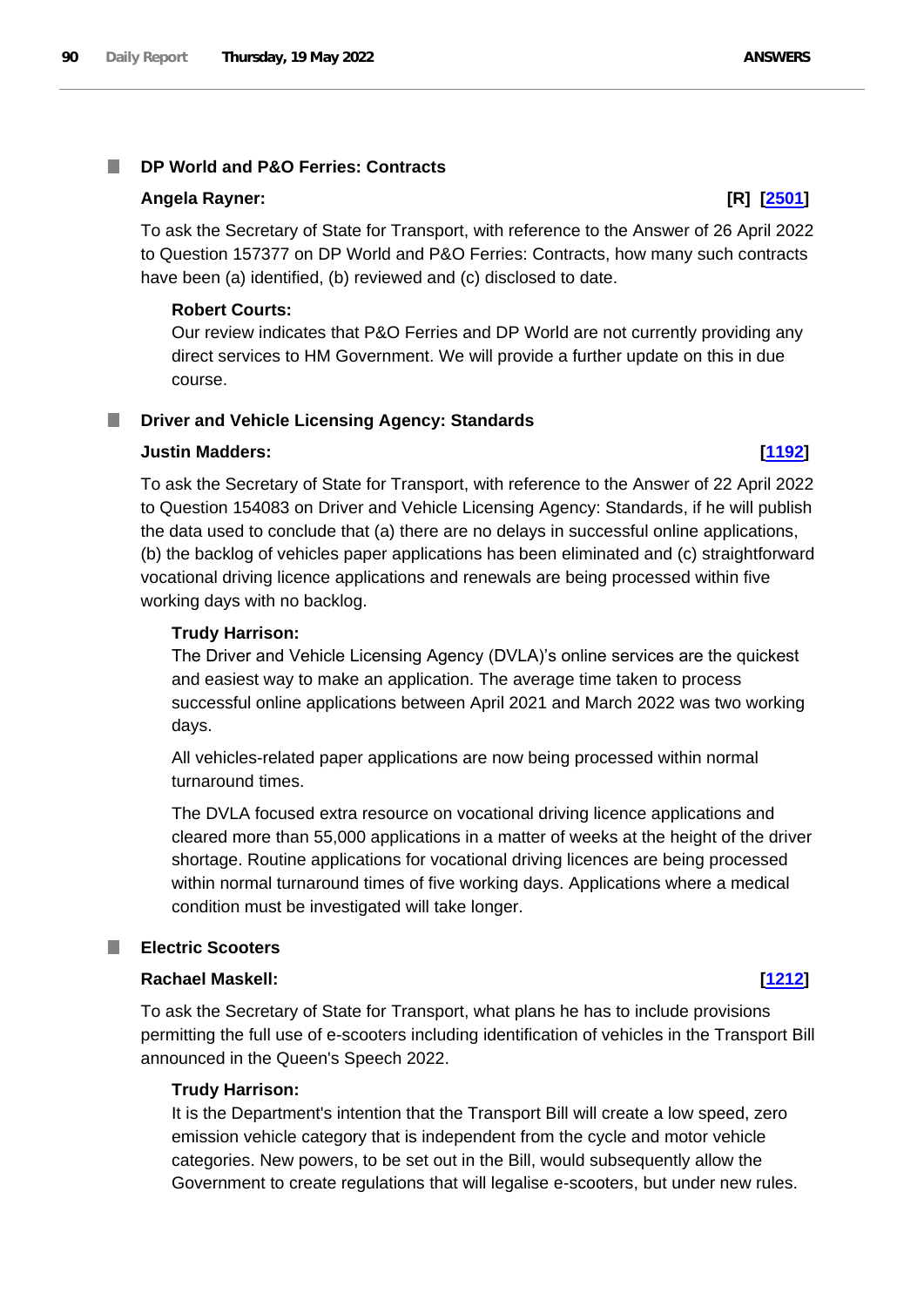These rules will include robust technical requirements and, most likely, a set of requirements for users.

The Bill will also propose new powers for local transport authorities to shape and manage rental operations, for pedal cycles, e-cycles, and e-scooters. The intention is to create a safer, clearer, and more adaptable framework for micromobility in the long term. The Government will consult on any new regulations before they are introduced.

E-scooter trials are currently live in 30 areas across England and will continue to run until 30 November 2022. Privately-owned e-scooters remain illegal to use on the road, cycle lanes or pavements, and enforcement of this is a matter for the police.

# **Great British Railways**

# **Alexander Stafford: [\[900121\]](http://www.parliament.uk/business/publications/written-questions-answers-statements/written-question/Commons/2022-05-19/900121)**

To ask the Secretary of State for Transport, what progress his Department has made on establishing a headquarters for Great British Railways.

## **Wendy Morton:**

The shortlist of towns and cities for the Great British Railways headquarters will be announced shortly – after which a public vote will be held to help determine the winner.

### **Motorcycles: Driving Instruction** ш

### **Sir Mike Penning: [\[1123\]](http://www.parliament.uk/business/publications/written-questions-answers-statements/written-question/Commons/2022-05-12/1123)**

To ask the Secretary of State for Transport, whether there has been an increase or decrease in the number of crashes during the motorcycle rider test since the introduction of the new testing regime in April 2009.

# **Sir Mike Penning: [\[1125\]](http://www.parliament.uk/business/publications/written-questions-answers-statements/written-question/Commons/2022-05-12/1125)**

To ask the Secretary of State for Transport, if there has been an (a) increase or (b) decrease in the time and cost to the user to complete the motorcycle test since the introduction of the new testing regime in April 2009.

### **Trudy Harrison:**

The Driver and Vehicle Standards Agency (DVSA) holds data on the number of accidents and near misses during the motorcycle test for four years. Therefore, it is not possible to determine if there has been an increase or decrease in the number of crashes during the motorcycle rider test since the introduction of the new testing regime in April 2009.

The DVSA is not aware of any analysis regarding the time and costs to the user to complete the motorcycle test since the introduction of the new testing regime in April 2009.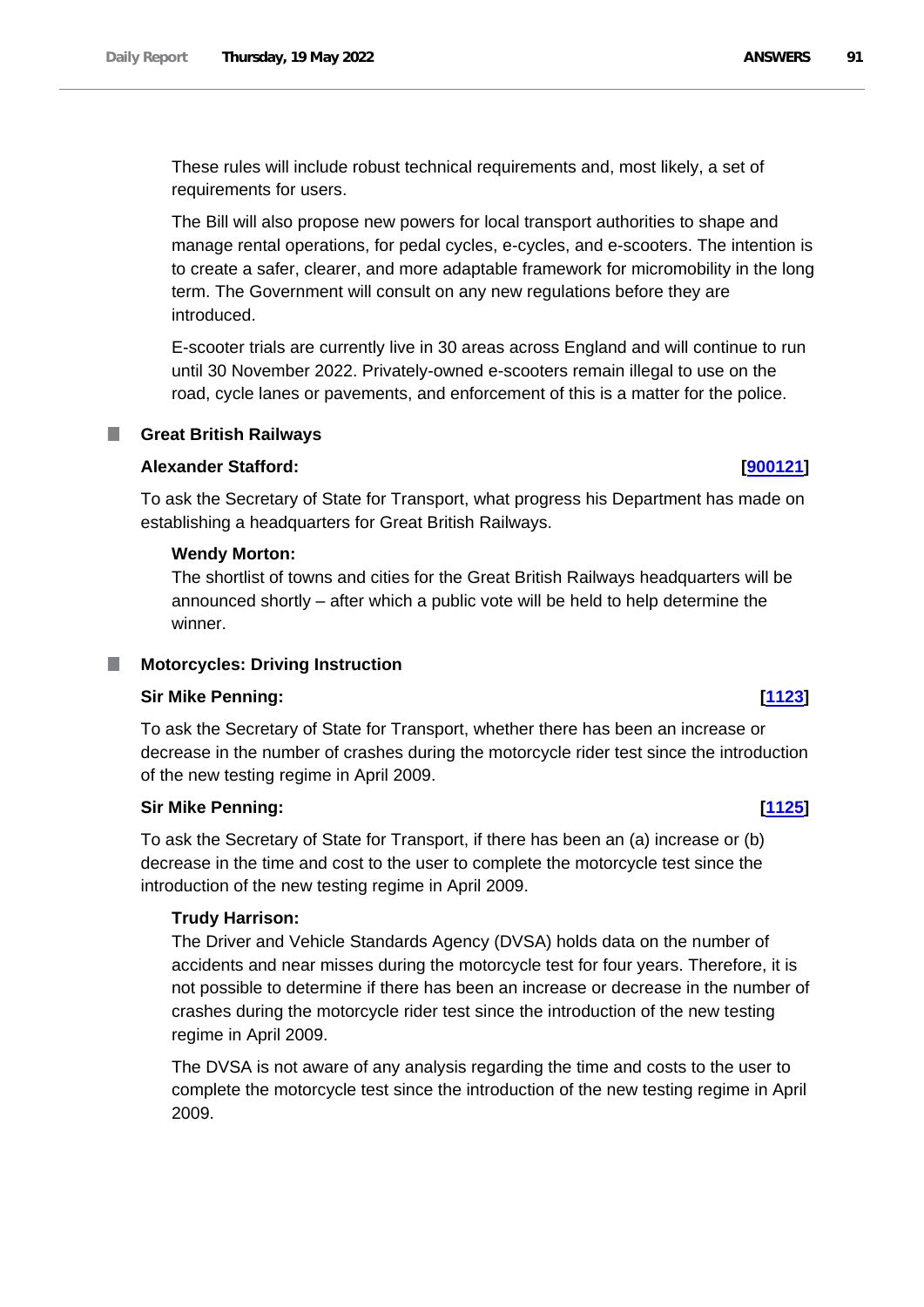# **Sir Mike Penning: [\[1124\]](http://www.parliament.uk/business/publications/written-questions-answers-statements/written-question/Commons/2022-05-12/1124)**

To ask the Secretary of State for Transport, if there has been an (a) increase or (b) decrease in the number of individuals achieving a full motorcycle licence since the introduction of the new testing regime in April 2009.

# **Trudy Harrison:**

In 2009 40,365 individuals were entitled to drive a motorcycle. As of 2021 (the most recent year for which full data is held) 39,349 individuals held the same entitlement.

# **Public Transport**

# **Dr Rupa Huq: [\[900113\]](http://www.parliament.uk/business/publications/written-questions-answers-statements/written-question/Commons/2022-05-12/900113)**

To ask the Secretary of State for Transport, whether he has plans to introduce schemes for the funding of demand responsive transport in suburban areas.

# **Trudy Harrison:**

Our Rural Mobility Fund supports suburban demand responsive transport pilots. Bus Service Improvement Plan funding will further support such schemes.

# **Railways: Procurement**

# **Paul Maynard: [\[900122\]](http://www.parliament.uk/business/publications/written-questions-answers-statements/written-question/Commons/2022-05-19/900122)**

To ask the Secretary of State for Transport, what assessment he has made of the potential impact of the Williams-Shapps Plan for Rail on rail procurement.

# **Wendy Morton:**

The Williams Shapps Plan for rail will ensure we get the best from public and private sectors. New Passenger Services Contracts will reinvigorate the competitive market and Great British Railways will be able to work more effectively with private sector suppliers and partners across the sector.

### **Railways: Suffolk** ш

# **Tom Hunt: [\[1350\]](http://www.parliament.uk/business/publications/written-questions-answers-statements/written-question/Commons/2022-05-12/1350)**

To ask the Secretary of State for Transport, what cost benefit analysis his Department has made of upgrading Haughley Junction.

### **Wendy Morton:**

My Department commissioned Network Rail to undertake analysis on upgrades to Haughley Junction. This work concluded in 2020 and confirmed that both options to deliver an upgrade to Haughley Junction represent "Poor" Value for Money.

# **Shrewsbury-Wolverhampton Railway Line**

### **Daniel Kawczynski: [\[2432\]](http://www.parliament.uk/business/publications/written-questions-answers-statements/written-question/Commons/2022-05-16/2432)**

To ask the Secretary of State for Transport, whether improvements in railway track speed between Shrewsbury and Wolverhampton will be delivered within the 2019 Parliament.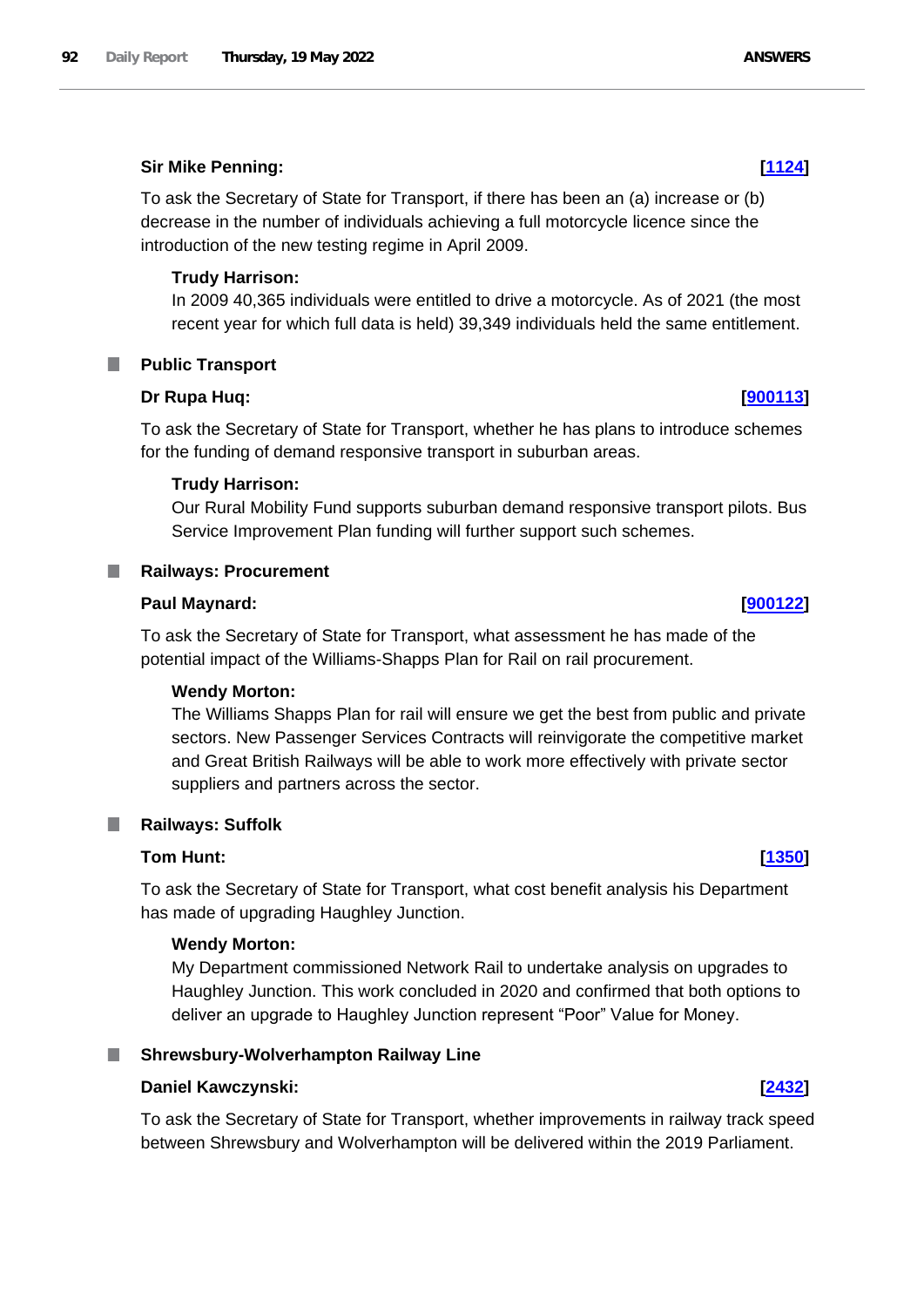## **Wendy Morton:**

Midlands Connect is developing proposals for line speed improvements between Birmingham and Shrewsbury. When completed, the outputs of this work will be presented in a strategic outline business case (SOBC), which I hope to receive this summer. The SOBC will provide an assessment of delivery timescales, costs, and benefits of the scheme, and the Department will make a formal assessment of the proposals upon receipt of the business case.

# **Travel: Concessions**

### **Mr Tanmanjeet Singh Dhesi: [\[2625\]](http://www.parliament.uk/business/publications/written-questions-answers-statements/written-question/Commons/2022-05-16/2625)**

To ask the Secretary of State for Transport, what recent discussions has he had with the Department for Work and Pensions on ensuring those eligible are made aware of the Jobcentre Plus Travel Discount card.

### **Trudy Harrison:**

The Jobcentre Plus Travel Discount card arises from a bi-lateral arrangement between the Rail Delivery Group (RDG) and the Department for Work and Pensions (DWP). Discussions about awareness are therefore a matter for DWP and RDG. However, Job seekers who are eligible can apply at a Jobcentre and will be notified by their Work Coach if they are eligible.

### **Mr Tanmanjeet Singh Dhesi: [\[2626\]](http://www.parliament.uk/business/publications/written-questions-answers-statements/written-question/Commons/2022-05-16/2626)**

To ask the Secretary of State for Transport, what estimate has he made of the number of journeys taken using the Jobcentre Plus Travel Discount Card in the 12 months.

## **Wendy Morton:**

The Department does not hold this information as rail ticket sales data is managed by the Rail Delivery Group (RDG) on behalf of train operators. The RDG can be contacted at info@raildeliverygroup.com

## **TREASURY**

# **Charging Points: VAT**

## **Zarah Sultana: [\[2301\]](http://www.parliament.uk/business/publications/written-questions-answers-statements/written-question/Commons/2022-05-16/2301)**

To ask the Chancellor of the Exchequer, what assessment his Department has made of the (a) potential impact of the higher rate of VAT charged on public electric vehicle charging compared with home charging on the uptake of electric vehicles and (b) potential distributional impact of that differential on households by income bracket.

### **Lucy Frazer:**

In order to keep costs down for families, the supply of electricity for domestic use, including charging an electric vehicle (EV) at home, attracts the 5 per cent reduced rate of VAT. However, electricity supplied at EV charging points in public places is subject to the 20 per cent standard rate of VAT.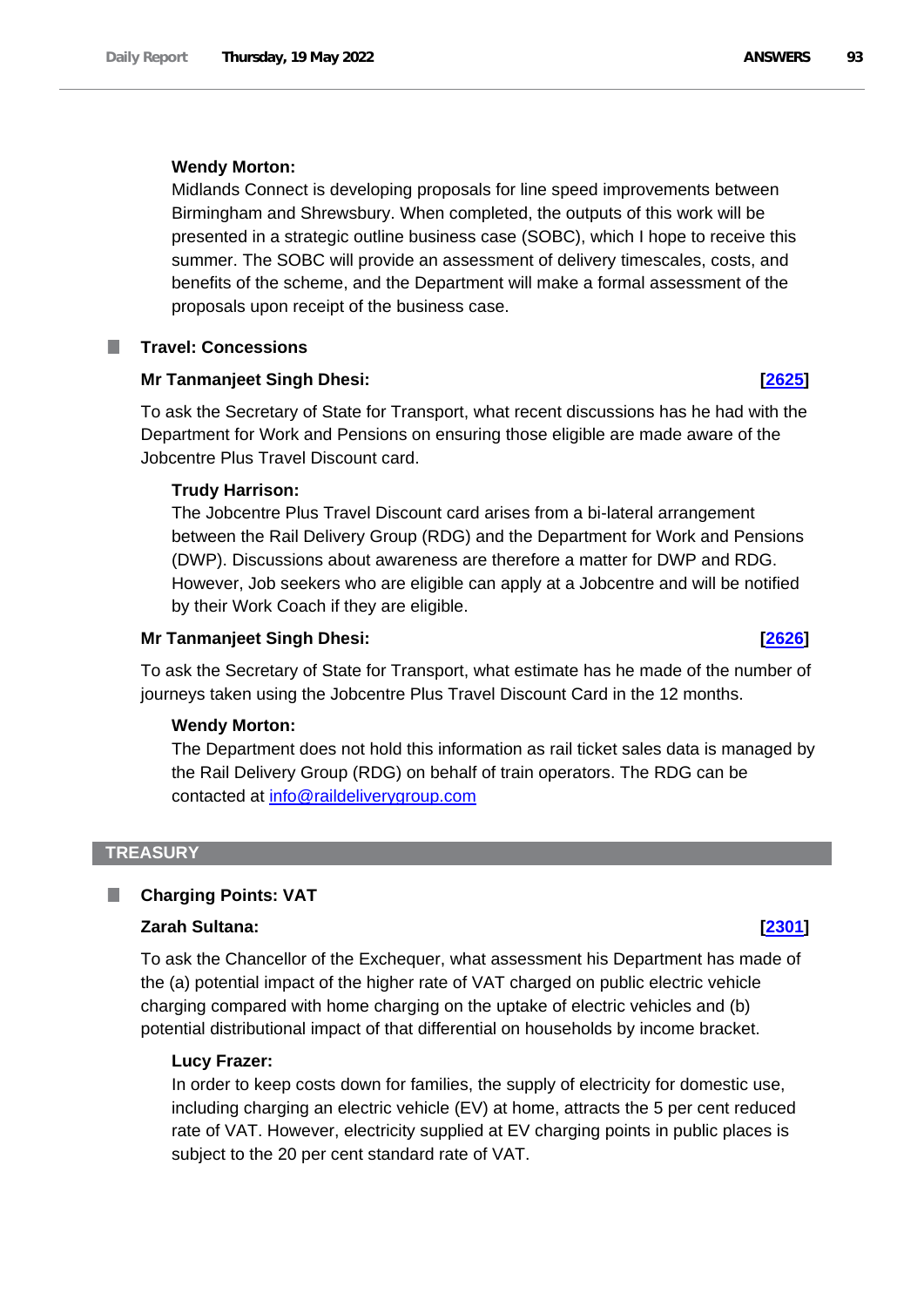The Government has not specifically introduced a reduced rate for charging EVs at home. However, the practical challenges of differentiating between the electricity used at home for general domestic purposes and electricity used to charge EVs currently mean that the reduced rate is effectively being applied to EV charging at home.

Harmonising the rate of VAT on electricity for public and domestic charging points for electric vehicles would require the Government to expand the existing VAT relief on electricity for domestic use (that is also used to charge EVs at home) to electricity for use at public EV charge points, and this would come at a cost.

VAT makes a significant contribution towards the public finances, raising around £130 billion in 2019-20, and helps fund the Government's priorities including the NHS, schools, and defence. Any loss in tax revenue would have to be balanced by a reduction in public spending, increased borrowing, or increased taxation elsewhere.

The Government is committed to supporting the transition to zero emission vehicles to help the UK meet its net-zero obligations. The Government has committed £2.5 billion since 2020 to support the transition to zero emission vehicles, which funds targeted vehicle grants and the rollout of charging infrastructure.

There are currently no plans to change the VAT treatment of electricity supplied at public EV charge points. However, the Government keeps all taxes under review, and carefully considers behavioural effects and distributional impacts when making decisions on tax policy.

### **Child Benefit I**

# **Martyn Day: [\[869\]](http://www.parliament.uk/business/publications/written-questions-answers-statements/written-question/Commons/2022-05-11/869)**

To ask the Chancellor of the Exchequer, with reference to the Answer of 26 April 2022 to Question 154192 on Child Benefit, if his department will make an assessment of the potential merits of indexing the High Income Child Benefit Charge threshold in line with inflation.

# **Lucy Frazer:**

The Government introduced the High Income Child Benefit Charge (HICBC) to ensure that support for families is targeted at those who need it most. It applies to anyone with an individual adjusted net income over £50,000 who gets, or whose partner gets, Child Benefit. The charge increases gradually for those with incomes between £50,000 and £60,000

The Government is committed to managing the public finances in a disciplined and responsible way by targeting support where it is most needed.

The threshold of £50,000 only affects a minority of those who get Child Benefit with comparatively high incomes. The Government has decided that the current threshold for HICBC remains the best option. As with all elements of tax policy, the threshold is kept under review as part of the Government's annual Budget process.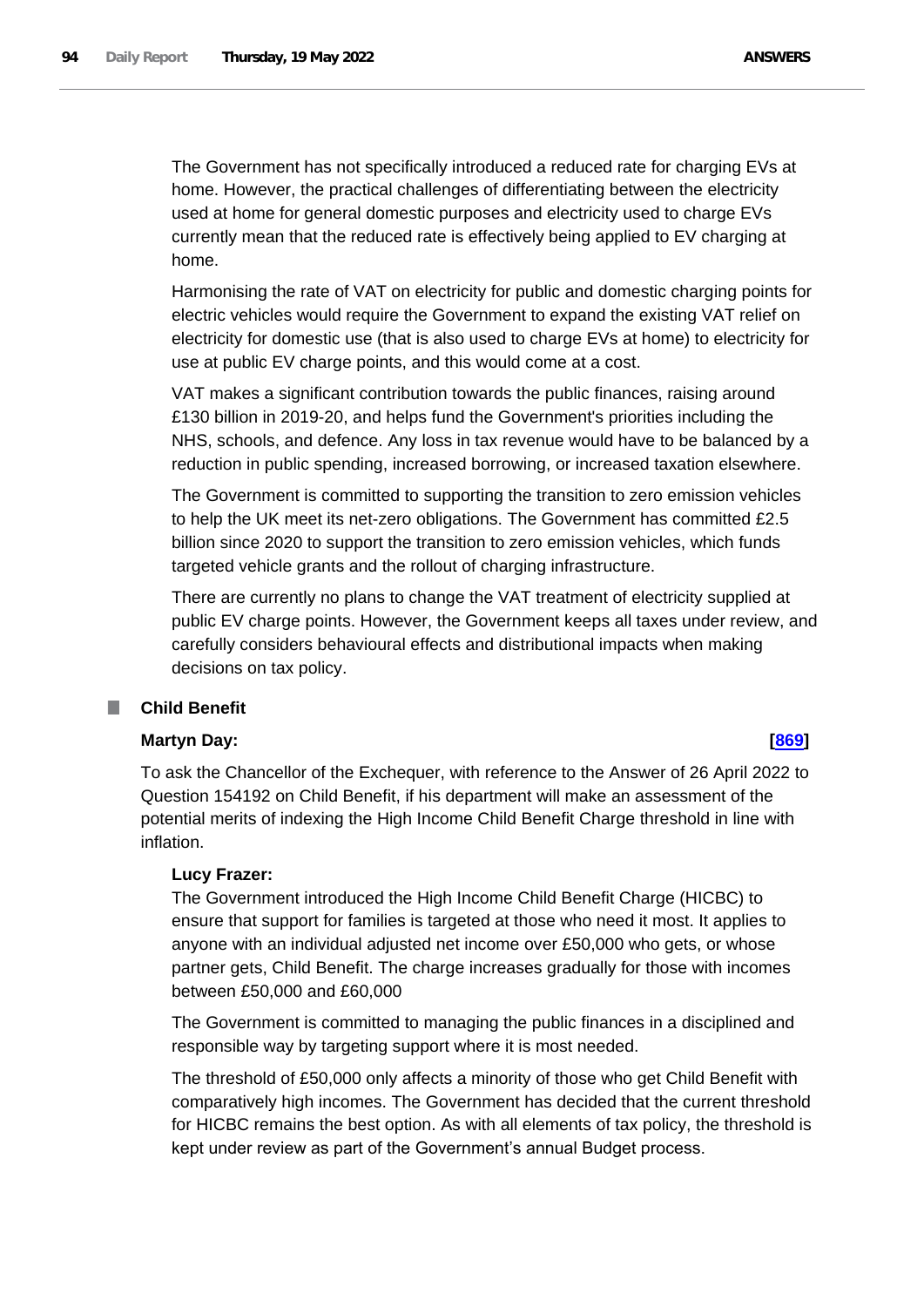### T. **Cryptocurrencies**

## **Tulip Siddiq: [\[1254\]](http://www.parliament.uk/business/publications/written-questions-answers-statements/written-question/Commons/2022-05-12/1254)**

To ask the Chancellor of the Exchequer, what estimate he has made of the number of UK adults who have money held on crypto exchanges.

# **Tulip Siddiq: [\[1256\]](http://www.parliament.uk/business/publications/written-questions-answers-statements/written-question/Commons/2022-05-12/1256)**

To ask the Chancellor of the Exchequer, what estimate he has made of the average value of the money held by UK adults on crypto exchanges.

## **Tulip Siddiq: [\[1257\]](http://www.parliament.uk/business/publications/written-questions-answers-statements/written-question/Commons/2022-05-12/1257)**

To ask the Chancellor of the Exchequer, what estimate he has made of the average value of the money held by UK adults on crypto exchanges who give their reason for buying cryptocurrencies as a gamble that could make or lose money.

### **John Glen:**

The Financial Conduct Authority (FCA) published consumer research in June 2021, which offered insight into the cryptoassets market in the UK. The FCA found that 4.4% of UK adults currently hold cryptocurrency, or approximately 2.3 million consumers. The FCA also found that the median value of holdings of crypto owners was £300, and 47% of crypto owners (who chose to declare their holdings) had £260 or less in crypto.

Additionally, the FCA explored consumers' reasons for buying cryptocurrencies and found that 38% of crypto users bought their cryptocurrencies "as a gamble to make or lose money". This reasoning was down 9 percentage points on 2020, where 47% of users bought their cryptocurrencies "as a gamble".

The Cryptoasset Taskforce – HM Treasury, the Bank of England, the FCA and the Payment Systems Regulator (PSR) – continues to monitor ongoing development in cryptoasset markets, and is taking forward a number of regulatory initiatives to manage risks and support innovation.

### **Electric Vehicles: Charging Points** ш

### **Emma Hardy: [\[1304\]](http://www.parliament.uk/business/publications/written-questions-answers-statements/written-question/Commons/2022-05-12/1304)**

To ask the Chancellor of the Exchequer, what assessment he has made of the disparity in the rates of VAT on electricity for public and domestic charging points for electric vehicles; and whether he plans to harmonise those rates.

## **Lucy Frazer:**

In order to keep costs down for families, the supply of electricity for domestic use, including charging an electric vehicle (EV) at home, attracts the 5 per cent reduced rate of VAT. However, electricity supplied at EV charging points in public places is subject to the 20 per cent standard rate of VAT.

The Government has not specifically introduced a reduced rate for charging EVs at home. However, the practical challenges of differentiating between the electricity used at home for general domestic purposes, and electricity used to charge EVs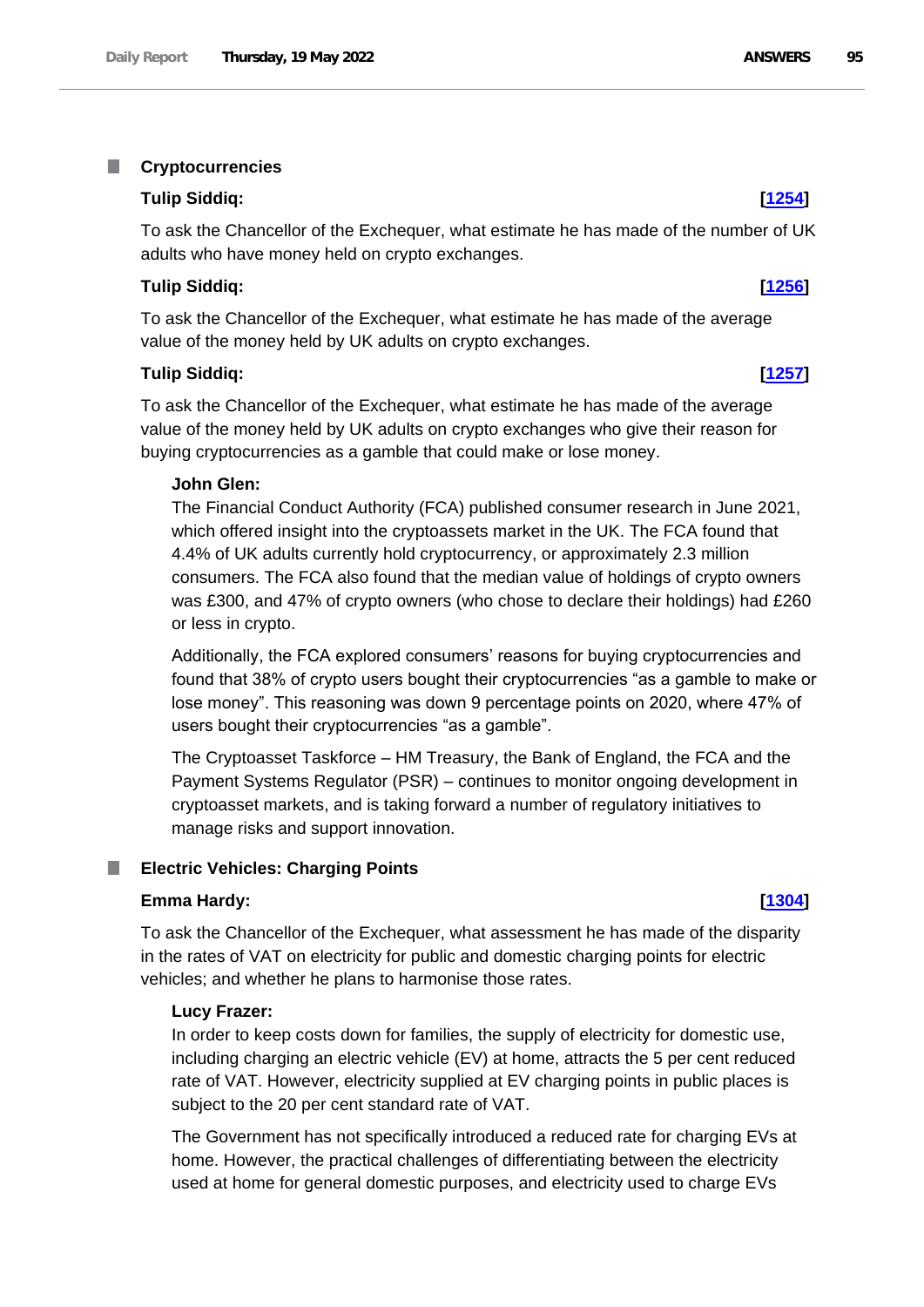currently mean that the reduced rate is effectively being applied to EV charging at home.

Harmonising the rate of VAT on electricity for public and domestic charging points for electric vehicles would require the Government to expand the existing VAT relief on electricity for domestic use (that is also used to charge EVs at home) to electricity for use at public EV charge points and this would come at a cost.

VAT makes a significant contribution towards the public finances, raising around £130 billion in 2019-20, and helps fund the Government's priorities including the NHS, schools, and defence. Any loss in tax revenue would have to be balanced by a reduction in public spending, increased borrowing, or increased taxation elsewhere.

Although there are no current plans to change the VAT treatment of electricity supplied at public EV charge points, the Government is committed to supporting the transition to zero emission vehicles to help the UK meet its net-zero obligations. The Government has committed £2.5 billion since 2020 to support the transition to zero emission vehicles, which funds targeted vehicle grants and the rollout of charging infrastructure.

# **Energy: Housing**

# **Dr Matthew Offord: [\[718\]](http://www.parliament.uk/business/publications/written-questions-answers-statements/written-question/Commons/2022-05-11/718)**

To ask the Chancellor of the Exchequer, if he will make it his policy to introduce an energy saving stamp duty incentive as part of the residential property conveyancing process.

# **Lucy Frazer:**

The Government does not have any plans to reform Stamp Duty Land Tax (SDLT).

SDLT is charged on the purchase of property or land in England and Northern Ireland where the value is over £125,000. First-time buyers do not pay any SDLT on purchases below £300,000. Introducing incentives based on energy consumption would add significant complexity to the operation of the current system.

### **Fuels: VAT** T.

# **Virginia Crosbie: [\[2314\]](http://www.parliament.uk/business/publications/written-questions-answers-statements/written-question/Commons/2022-05-16/2314)**

To ask the Chancellor of the Exchequer, what assessment he has made of using a proportion of VAT accruing to the Exchequer from the rise in fuel prices to help low income households with the cost of living.

# **Lucy Frazer:**

Increases in VAT per litre of fuel from rising prices are likely to be largely offset by reductions in VAT on other items if households have less to spend on these items, given higher fuel expenditure and a fixed budget. Therefore, this would not lead to a significant increase in overall VAT receipts. The Office for Budget Responsibility now forecasts lower VAT receipts for this year, 2022-23, than they did in Autumn 2021.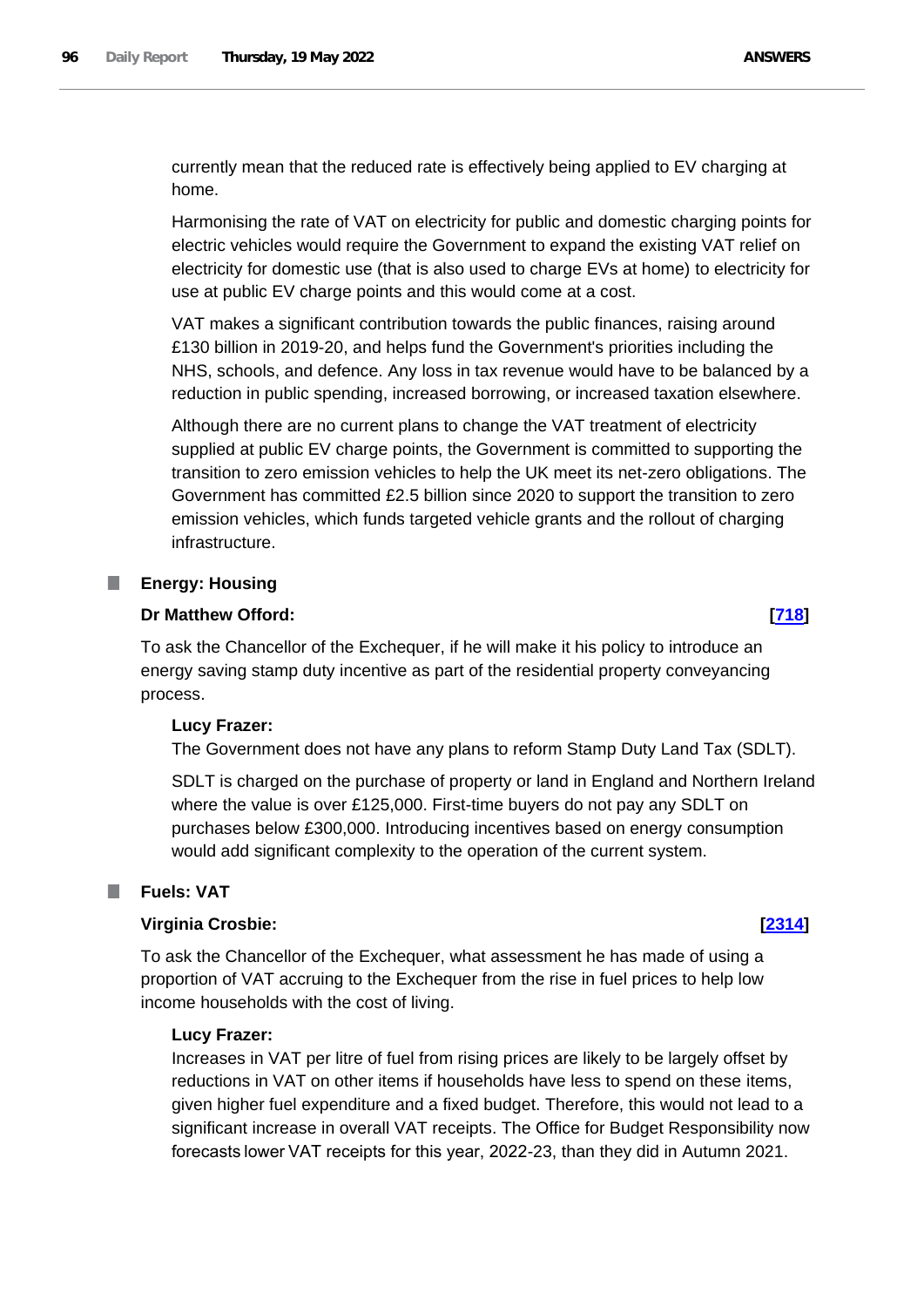The Government understands how the rising cost of living is making life harder for people. These are global challenges. However, as set out in the Spring Statement 2022, the Government is providing support worth over £22 billion in 2022-23 to help families with these pressures.

# **Heating Oil: Rural Areas**

## **Alicia Kearns: [\[987\]](http://www.parliament.uk/business/publications/written-questions-answers-statements/written-question/Commons/2022-05-11/987)**

To ask the Chancellor of the Exchequer, whether his Department (a) provides and (b) plans to provide support for rural households and businesses that rely on oil to heat their premises.

## **Helen Whately:**

The Government recognises the challenges many are facing with pressures on household budgets, due to unprecedented global commodity volatility related to the Russian invasion of Ukraine.

Consumers of heating oil will be eligible for the £200 Energy Bills Support Scheme from Autumn, as long as they are also domestic electricity customers. Since April, households in council bands A-D have also already begun receiving a £150 rebate.

Financial support remains available for heating customers with energy bills, if eligible, through the Warm Home Discount, Winter Fuel Payment and Cold Weather Payment Schemes.

# **Inflation**

# **John Redwood: [\[2334\]](http://www.parliament.uk/business/publications/written-questions-answers-statements/written-question/Commons/2022-05-16/2334)**

To ask the Chancellor of the Exchequer, what assessment he has made of the reasons for which the rate of inflation is above the Government's target of two per cent.

## **John Glen:**

As the global economy recovers from COVID-19, many economies are experiencing high inflation. Rising global energy and commodity prices, along with disruptions to global supply chains caused by a mismatch between elevated global demand for goods and bottlenecks in supply as a result of the pandemic, have combined to push up inflation. Additionally, Russia's invasion of Ukraine has added to inflationary pressures and created economic uncertainty. It has increased the price and volatility of energy and some other commodities and has added to disruption in global supply chains.

The government's commitment to price stability remains absolute. The Bank of England is responsible for controlling inflation – since the Bank became responsible for controlling inflation it has averaged close to the 2% target.

We are providing significant support where we can and stand ready to take further action. We're saving the average worker £330 a year through reducing National Insurance Contributions, changing Universal Credit to save over a million families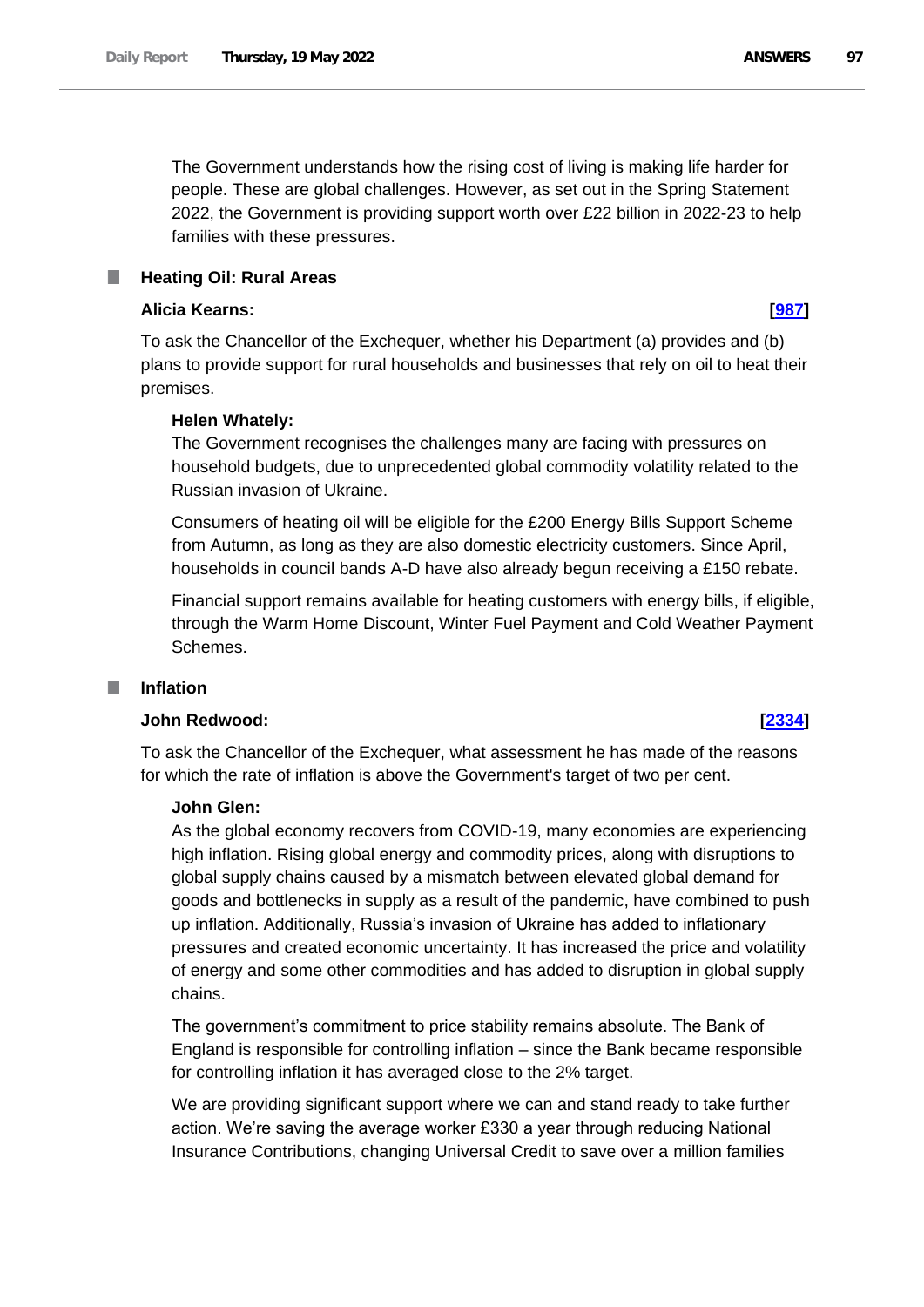around £1,000 a year, and providing millions of families with £350 each this year to help their energy bills.

## **Monetary Policy**

# **John Redwood: [\[2335\]](http://www.parliament.uk/business/publications/written-questions-answers-statements/written-question/Commons/2022-05-16/2335)**

To ask the Chancellor of the Exchequer, what recent discussions he has had with the Governor of the Bank of England on quantitative easing.

## **John Glen:**

Monetary policy is the responsibility of the independent Monetary Policy Committee (MPC) of the Bank of England and this includes decisions on Bank Rate and quantitative easing. The separation of fiscal and monetary policy is a key feature of the UK's economic framework, and essential for the effective delivery of monetary policy, so the Government does not comment on the conduct or effectiveness of monetary policy.

The Chancellor and the Governor of the Bank of England meet regularly to discuss economic developments and the outlook for the economy. The Government continually monitors such developments to consider their impact on businesses and households.

### **Public Sector: Fraud**

### **Abena Oppong-Asare: [\[1375\]](http://www.parliament.uk/business/publications/written-questions-answers-statements/written-question/Commons/2022-05-12/1375)**

To ask the Chancellor of the Exchequer, when the managing public money guidance on fraud was last updated.

### **Mr Simon Clarke:**

The Managing Public Money Guidance was last updated on 4 March 2022. The latest edition of *Managing Public Money* (section 4.9.5) now requires that for any new major area of spend, departments shall assess the risk of and impact from fraud at the outset when the spending is being proposed. Departments must also complete a full fraud assessment and keep it up to date. This should all be done in conjunction with counter-fraud experts. Accompanying changes to the *Green Book* (section A5.27), published on 30 March 2022, set out how fraud risks and counter-fraud measures should be taken into account in the business case process.

### ш **Sequestration of Assets: Russia**

### **Dame Margaret Hodge: [\[2341\]](http://www.parliament.uk/business/publications/written-questions-answers-statements/written-question/Commons/2022-05-16/2341)**

To ask the Chancellor of the Exchequer, what the total value of assets frozen under the UK's Russian sanctions regime is since Russia's renewed invasion of Ukraine on 24 February 2022.

# **John Glen:**

Relevant firms are legally obliged to report to the Office of Financial Sanctions Implementation (OFSI) if they hold frozen assets of a designated person or entity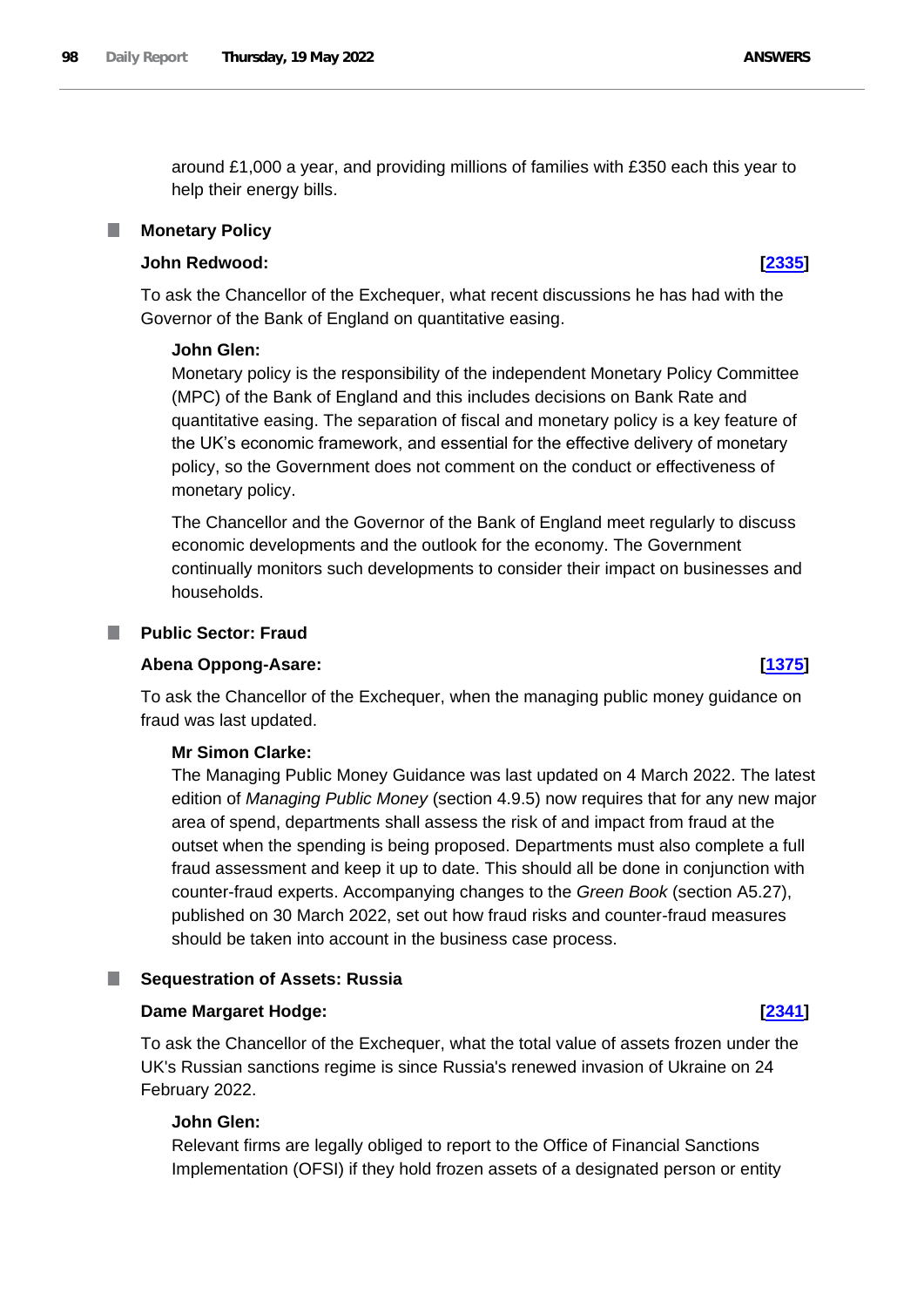they suspect to be on the list of asset freeze targets. OFSI is currently receiving a high volume of reporting about assets being frozen relating to sanctions imposed since Russia's invasion of Ukraine. This information is being collated and assured. Fuller details will be released in due course and will mark a substantial increase on previous assets reported as frozen under Russia sanctions.

# **Small Businesses: Business Rates**

# **Adam Afriyie: [\[686\]](http://www.parliament.uk/business/publications/written-questions-answers-statements/written-question/Commons/2022-05-11/686)**

To ask the Chancellor of the Exchequer, whether he is taking steps to reduce the burden of business rates on small and medium businesses.

# **Lucy Frazer:**

With the conclusion of the Business Rates Review at Autumn Budget 2021, the Government has delivered meaningful reform and cuts worth £7 billion to business over the next five years. This includes a multiplier freeze in 2022-23 which will support all ratepayers, large and small, and a new temporary relief for retail, hospitality, and leisure businesses worth almost £1.7 billion in 2022-23. In addition, over a third of properties (700,000) already pay no business rates as a result of 100 per cent relief through Small Business Rates Relief, with an additional 121,000 in the taper.

### **VAT: Fines The State**

# **Clive Lewis: [\[890\]](http://www.parliament.uk/business/publications/written-questions-answers-statements/written-question/Commons/2022-05-11/890)**

To ask the Chancellor of the Exchequer, how many penalties have been issued by HMRC in respect of late payment of VAT in financial years (a) 2021-22 and (b) 2020-21.

# **Lucy Frazer:**

The number of Default Surcharge penalties issued in respect of both late return submissions and of late payment of VAT in the 2020-21 financial year was 279,430 and was 610,170 in the 2021-22 financial year.

# **Voluntary Work: Car Allowances**

# **Navendu Mishra: [\[2690\]](http://www.parliament.uk/business/publications/written-questions-answers-statements/written-question/Commons/2022-05-16/2690)**

To ask the Chancellor of the Exchequer, whether his Department plans to review the Approved Mileage Payment Allowance that can be claimed by volunteer drivers.

# **Helen Whately:**

The Government sets the Approved Mileage Allowance Payments (AMAPs) rates to minimise administrative burdens. AMAPs aim to reflect running costs including fuel, servicing and depreciation. Depreciation is estimated to constitute the most significant proportion of the AMAPs.

Organisations are not required to use the AMAPs. Instead, they can agree to reimburse the actual cost incurred, where volunteers can provide evidence of the expenditure, without an Income Tax or National Insurance charge arising.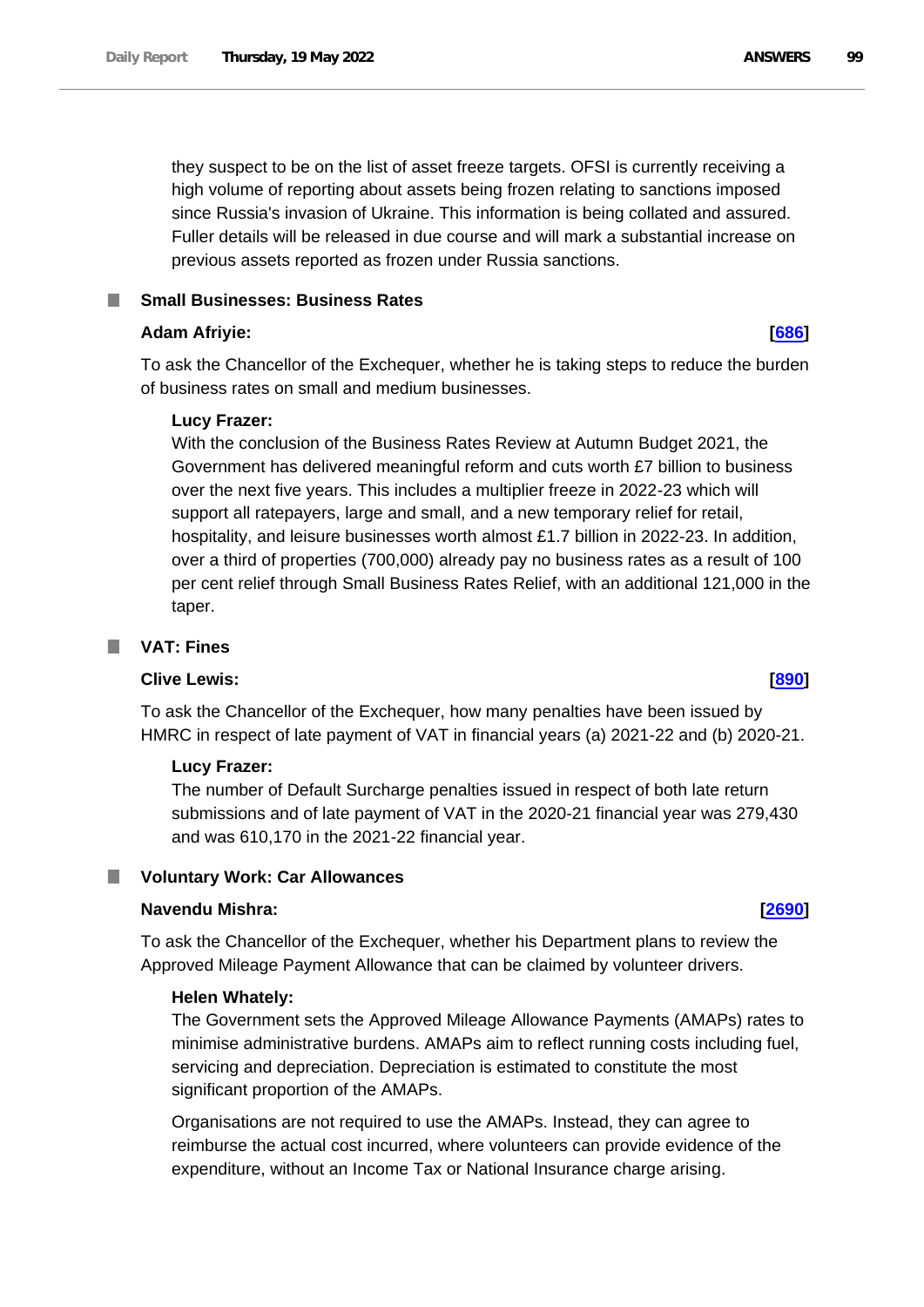Alternatively, they can choose to pay a different mileage rate that better reflects their volunteers' circumstances. However, if the payment exceeds the amount due under AMAPs, and this results in a profit for the individual, they will be liable to pay Income Tax and National Insurance contributions on the difference.

The Government keeps this policy under review.

## **WORK AND PENSIONS**

### **Department for Work and Pensions: Greater Manchester** .

### **Jeff Smith: [\[838\]](http://www.parliament.uk/business/publications/written-questions-answers-statements/written-question/Commons/2022-05-11/838)**

To ask the Secretary of State for Work and Pensions, what assessment she has made of the potential impact on hybrid working by staff of the consolidation of her Department's office at Manchester Chorlton Graeme House.

## **Mims Davies:**

The adoption of hybrid working practices has been carefully and fully considered. The introduction of hybrid working arrangements by the Department for back of house functions means that staff will only need to work on average 40% of their working week in the new location. DWP aims to utilise its hybrid working policy to help facilitate more inclusive workplaces, which are capable of adapting to the needs of the employees and the Department.

# **Household Support Fund**

# **Gill Furniss: [\[2600\]](http://www.parliament.uk/business/publications/written-questions-answers-statements/written-question/Commons/2022-05-16/2600)**

To ask the Secretary of State for Work and Pensions, what steps she is taking to prevent councils running out of funding for the Household Support Fund before the end of September 2022.

## **David Rutley:**

In England, £421 million is being provided to extend the Household Support Fund from 1 April to 30 September inclusive which will continue to help people who are struggling to afford energy and water bills, food, and other essentials.

Local Authorities have been issued with the fund guidance and the accompanying grant determination for the extended funding. Local Authorities have discretion on exactly how this funding is used within the scope set out. It is for Local Authorities, using their local ties and knowledge, to design local schemes that best meet the needs of local people.

The Household Support Fund extension is just one part of a wider package. We recognise the pressures on the costs of living and we are doing what we can to help, including spending £22 billion across the next financial year to support people.

The government is continuing to monitor developments and the consequences for the cost of living and will be ready to take further steps if needed to support households.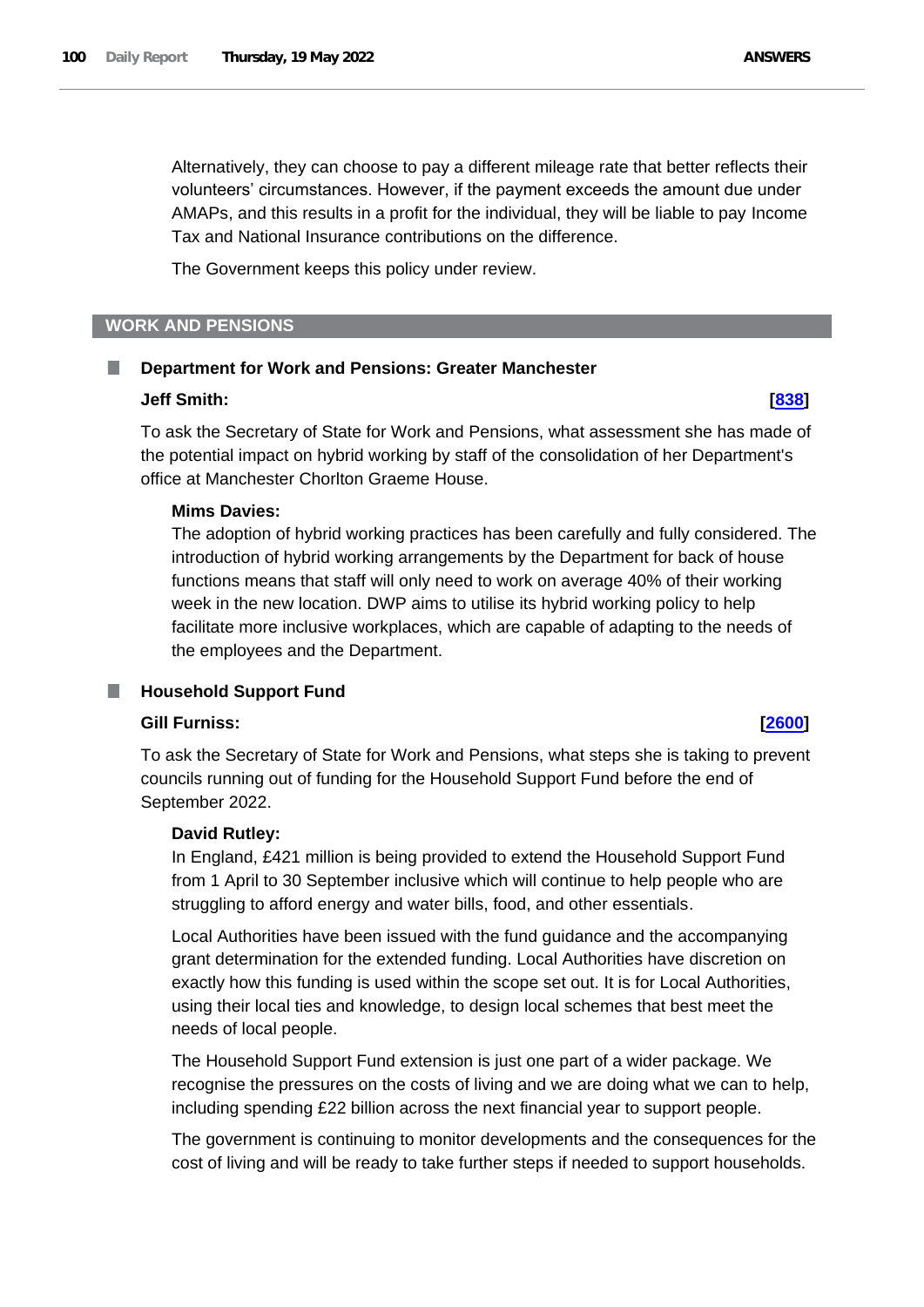### П **Independent Case Examiner**

### **Rachael Maskell: [\[328\]](http://www.parliament.uk/business/publications/written-questions-answers-statements/written-question/Commons/2022-05-10/328)**

To ask the Secretary of State for Work and Pensions, how many complaints have been received by the Independent Case Examiner in each year since financial year 2010-11.

### **Guy Opperman:**

The table below shows the total number of complaints (a) received and (b) accepted for examination by the Independent Case Examiner's office in each financial year since 2010/11. Before a decision is taken on whether a complaint can be accepted each case is checked to ensure that it has exhausted the DWP's or the relevant Provider's complaints process.

| YEAR:     | <b>COMPLAINTS RECEIVED:</b> | <b>ACCEPTED FOR EXAMINATION</b> |
|-----------|-----------------------------|---------------------------------|
| 2010/2011 | 3389                        | 1348                            |
| 2011/2012 | 2681                        | 1181                            |
| 2012/2013 | 3318                        | 1002                            |
| 2013/2014 | 3233                        | 1126                            |
| 2014/2015 | 3320                        | 1154                            |
| 2015/2016 | 2654                        | 1104                            |
| 2016/2017 | 2957                        | 1137                            |
| 2017/2018 | 5885                        | 2784                            |
| 2018/2019 | 4824                        | 1299                            |
| 2019/2020 | 3863                        | 1145                            |
| 2020/2021 | 4225                        | 1010                            |
| 2021/2022 | 4916                        | 1709                            |

### **Rachael Maskell: [\[329\]](http://www.parliament.uk/business/publications/written-questions-answers-statements/written-question/Commons/2022-05-10/329)**

To ask the Secretary of State for Work and Pensions, what the average length of time is from receipt of a complaint about (a) her Department and (b) the Child Maintenance Service to the Independent Case Examiner to the commencement of any investigation.

### **Guy Opperman:**

When the Independent Case Examiner's (ICE) Office accept a complaint for investigation, they will initially try to broker a solution between the complainant and the relevant department or supplier, without having to request evidence to inform an investigation – this is known as "resolution". If it's not possible to resolve the complaint, the evidence will be requested and the case will await allocation to an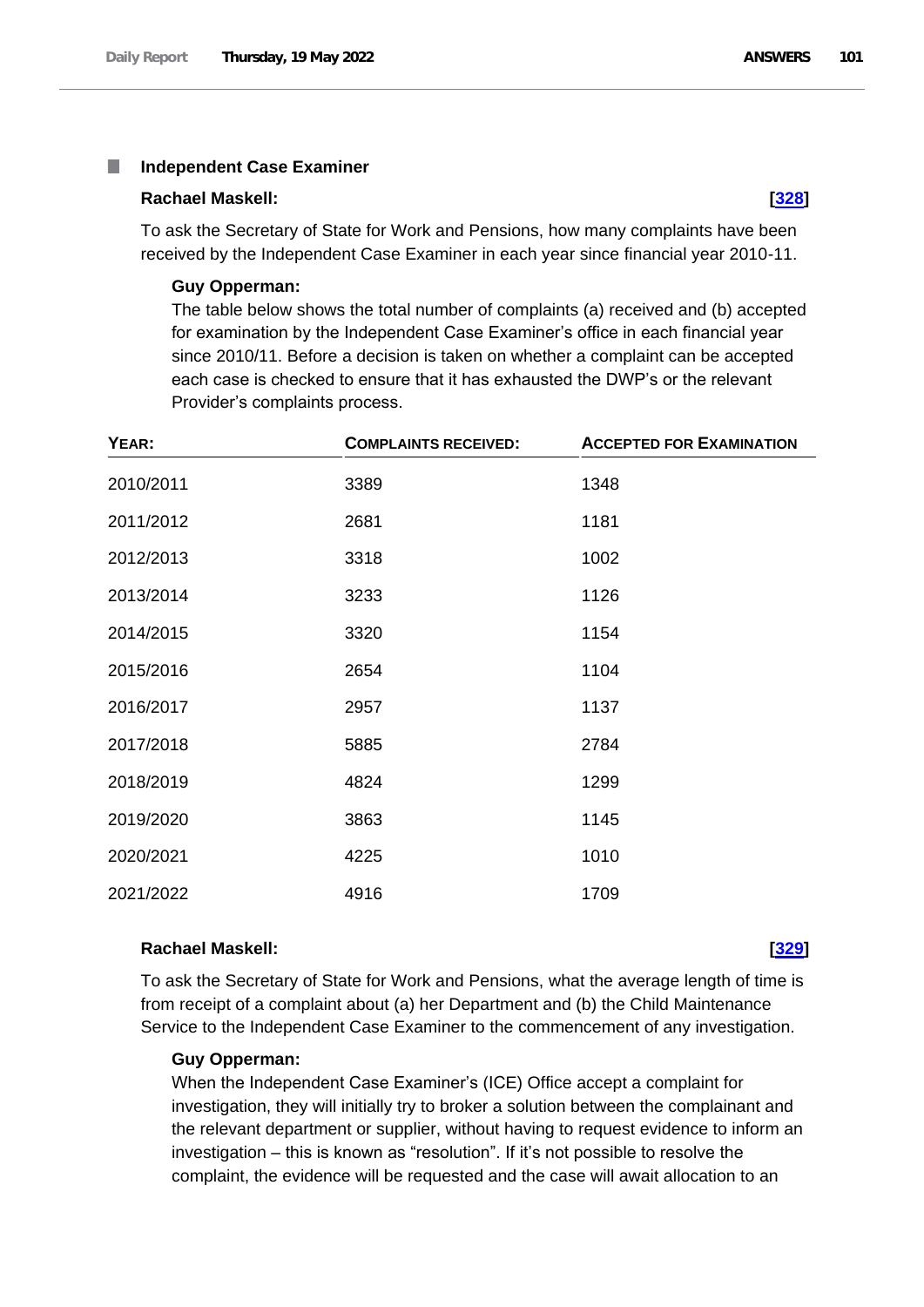Investigator. The cases that reach ICE are the most complex and usually require investigation. Complainants are kept updated about the timings involved with their case and the vast majority are satisfied with the service they receive.

During the 2021/2022 reporting year, the average length of time taken from receipt of a complaint to allocation to an Investigator was 55 weeks for DWP complaints and 60 weeks for Child Maintenance Service complaints.

# **Large Goods Vehicle Drivers: Training**

## **Gill Furniss: [\[2599\]](http://www.parliament.uk/business/publications/written-questions-answers-statements/written-question/Commons/2022-05-16/2599)**

To ask the Secretary of State for Work and Pensions, if she will make an assessment of the potential merits of allowing people claiming legacy benefits to complete a Skills Bootcamp in HGV driving that lasts longer than eight weeks.

## **Mims Davies:**

Through Train and Progress, DWP seeks to assess the merits of extending the time Universal Credit (UC) claimants can participate in full-time employment-focussed skills training, and programmes such as skills bootcamps, up to 16 weeks and will be monitoring the impact of extending the time before considering whether to broaden to include those on legacy benefits.

By targeting this temporary expansion to our labour market offer at those eligible for UC, we can deliver a significant impact due to the higher ratio of UC claimants compared to those in receipt of legacy benefits. At present all other benefit claimants, can access longer periods of part-time skills training to improve their prospects of work, including Skills Bootcamps when delivery content is more flexible.

# **Local Housing Allowance**

## **Hywel Williams: [\[2376\]](http://www.parliament.uk/business/publications/written-questions-answers-statements/written-question/Commons/2022-05-16/2376)**

To ask the Secretary of State for Work and Pensions, what recent assessment she mas made of the potential merits of increasing the Local Housing Allowance in line with the increase in the cost of rents.

### **Hywel Williams: [\[2380\]](http://www.parliament.uk/business/publications/written-questions-answers-statements/written-question/Commons/2022-05-16/2380)**

To ask the Secretary of State for Work and Pensions, whether her Department plans to undertake an assessment of the accuracy of the mechanism and metrics used to calculate (a) the rate at which Local Housing Allowance is set and allocated in Wales and (b) broad rental market area boundaries in Wales.

## **David Rutley:**

No recent assessment has been made.

Local Housing Allowance (LHA) rates determine the maximum housing support available to claimants in the private rented sector. They are not intended to cover all rents in all areas.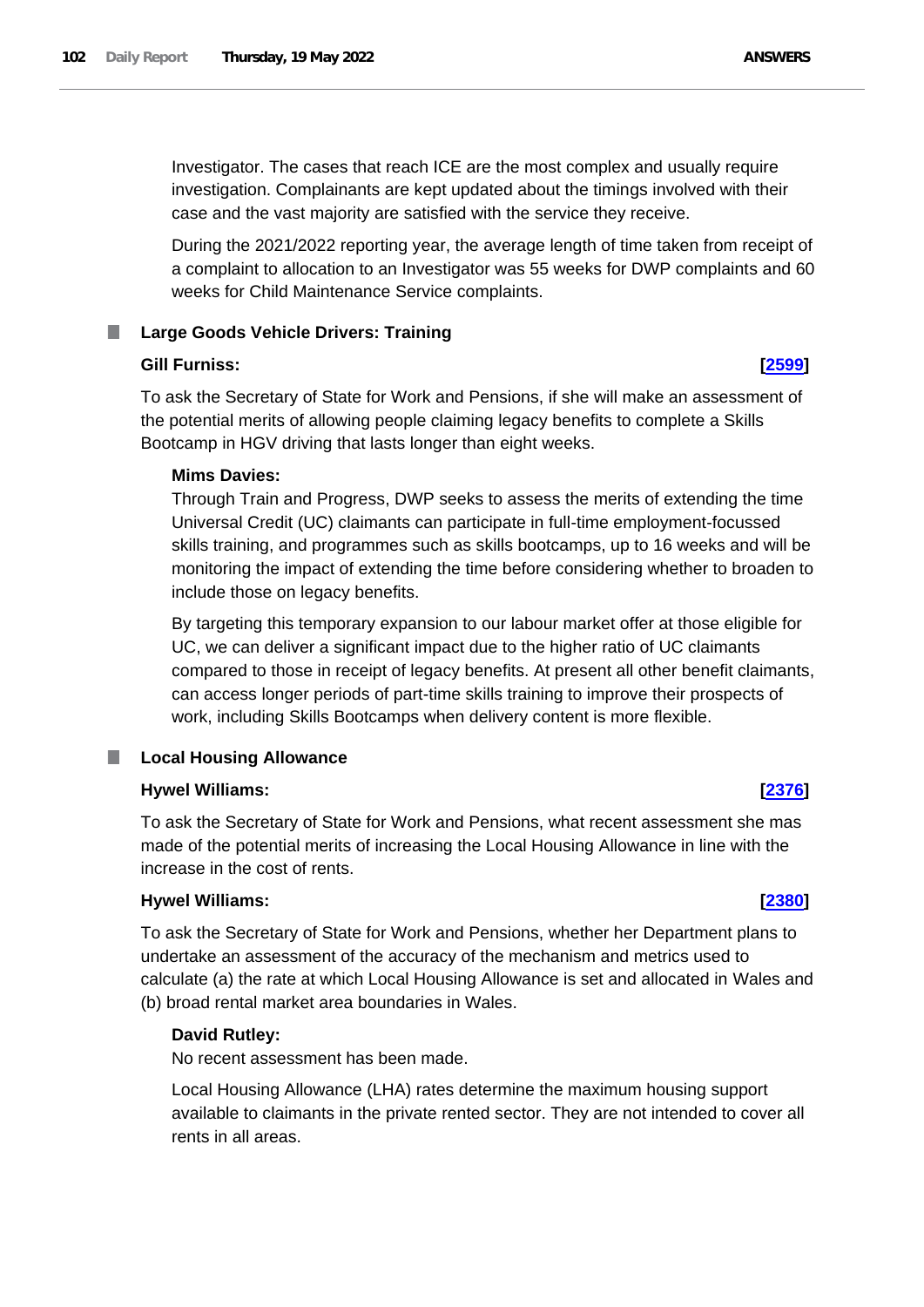The Secretary of State will review the rates annually in the usual way.

For those who require additional support with housing costs, Discretionary Housing Payments (DHPs) are available. Since 2011 we have provided nearly £1.5 billion in funding for DHPs.

LHA rates vary by geographical regions called broad rental market areas. The boundaries of the broad rental market areas in Wales are determined and kept under review by Rent Officers Wales. If they decide that a boundary should change, they can submit a review to the Secretary of State for consideration.

# **Hywel Williams: [\[2377\]](http://www.parliament.uk/business/publications/written-questions-answers-statements/written-question/Commons/2022-05-16/2377)**

To ask the Secretary of State for Work and Pensions, how many people in (a) Wales, (b) Scotland and (c) England who are only eligible for the Shared Accommodation Local Housing Allowance rate reside in one-bedroom homes.

# **David Rutley:**

As of November 2021, the information requested is available for people in receipt of Housing Benefit, as follows:

|          | NUMBER OF PEOPLE ENTITLED TO SAR LIVING IN<br>A 1-BEDROOM PROPERTY |
|----------|--------------------------------------------------------------------|
| Wales    | 571                                                                |
| Scotland | 525                                                                |
| England  | 12,322                                                             |

The information requested is not readily available for people in receipt of Universal Credit Housing Element.

# **Local Housing Allowance: Wales**

# **Hywel Williams: [\[2378\]](http://www.parliament.uk/business/publications/written-questions-answers-statements/written-question/Commons/2022-05-16/2378)**

To ask the Secretary of State for Work and Pensions, how much her Department has spent on housing payments to individuals in receipt of Universal Credit in Wales in each of the last five years.

# **David Rutley:**

The information requested on Universal Credit Housing Element (UCHE) expenditure in Wales is not readily available and to provide it would incur a disproportionate cost.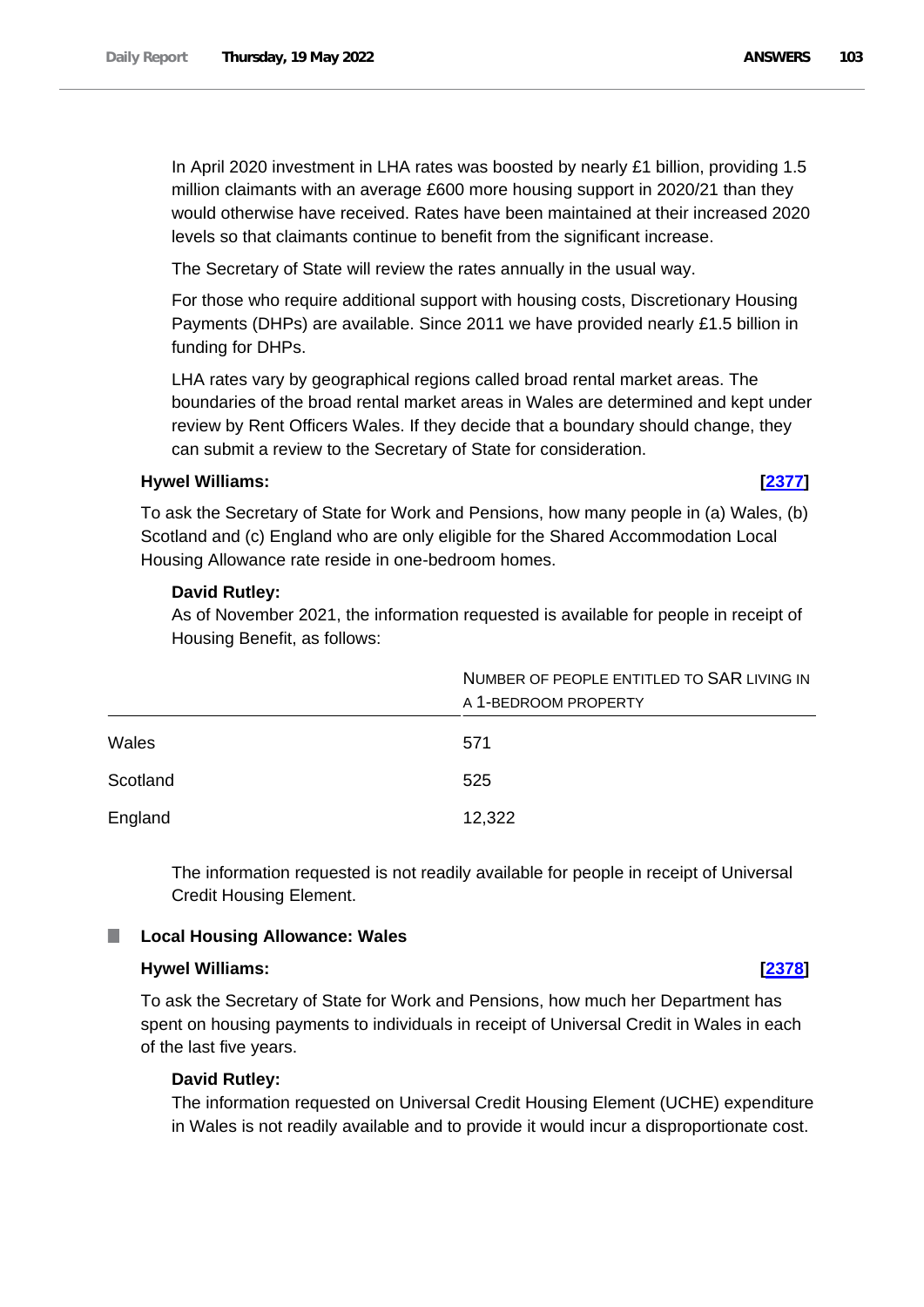UCHE expenditure is available at the GB level for 2019/20 and 2020/21, on rows 8 and 60 of the housing benefits sheet of the benefit expenditure and caseload tables for Autumn Budget 2021:

[https://www.gov.uk/government/publications/benefit-expenditure-and-caseload](https://www.gov.uk/government/publications/benefit-expenditure-and-caseload-tables-2021)[tables-2021](https://www.gov.uk/government/publications/benefit-expenditure-and-caseload-tables-2021)

# **Hywel Williams: [\[2379\]](http://www.parliament.uk/business/publications/written-questions-answers-statements/written-question/Commons/2022-05-16/2379)**

To ask the Secretary of State for Work and Pensions, if she will make an estimate of the average difference between the rent being paid by individuals in receipt of Local Housing Allowance (LHA) and the LHA rate in each local authority in Wales in the most recent period for which data is available.

# **David Rutley:**

As of November 2021, the average monthly difference between the rent being paid by individuals in receipt of Local Housing Allowance (LHA) and the LHA rate in each Welsh local authority is as below:

|                          | AVERAGE MONTHLY DIFFERENCE BETWEEN RENT |
|--------------------------|-----------------------------------------|
| <b>LOCAL AUTHORITY</b>   | AND LHA RATE                            |
| <b>Blaenau Gwent</b>     | £75                                     |
| <b>Bridgend</b>          | £59                                     |
| Caerphilly               | £69                                     |
| Cardiff                  | £12                                     |
| Carmarthenshire          | £58                                     |
| Ceredigion               | £50                                     |
| Conwy                    | £74                                     |
| Denbighshire             | £67                                     |
| Flintshire               | £48                                     |
| Gwynedd                  | £70                                     |
| Isle of Anglesey         | £49                                     |
| Merthyr Tydfil           | £65                                     |
| Monmouthshire            | £91                                     |
| <b>Neath Port Talbot</b> | £68                                     |
| Newport                  | £49                                     |
| Pembrokeshire            | £75                                     |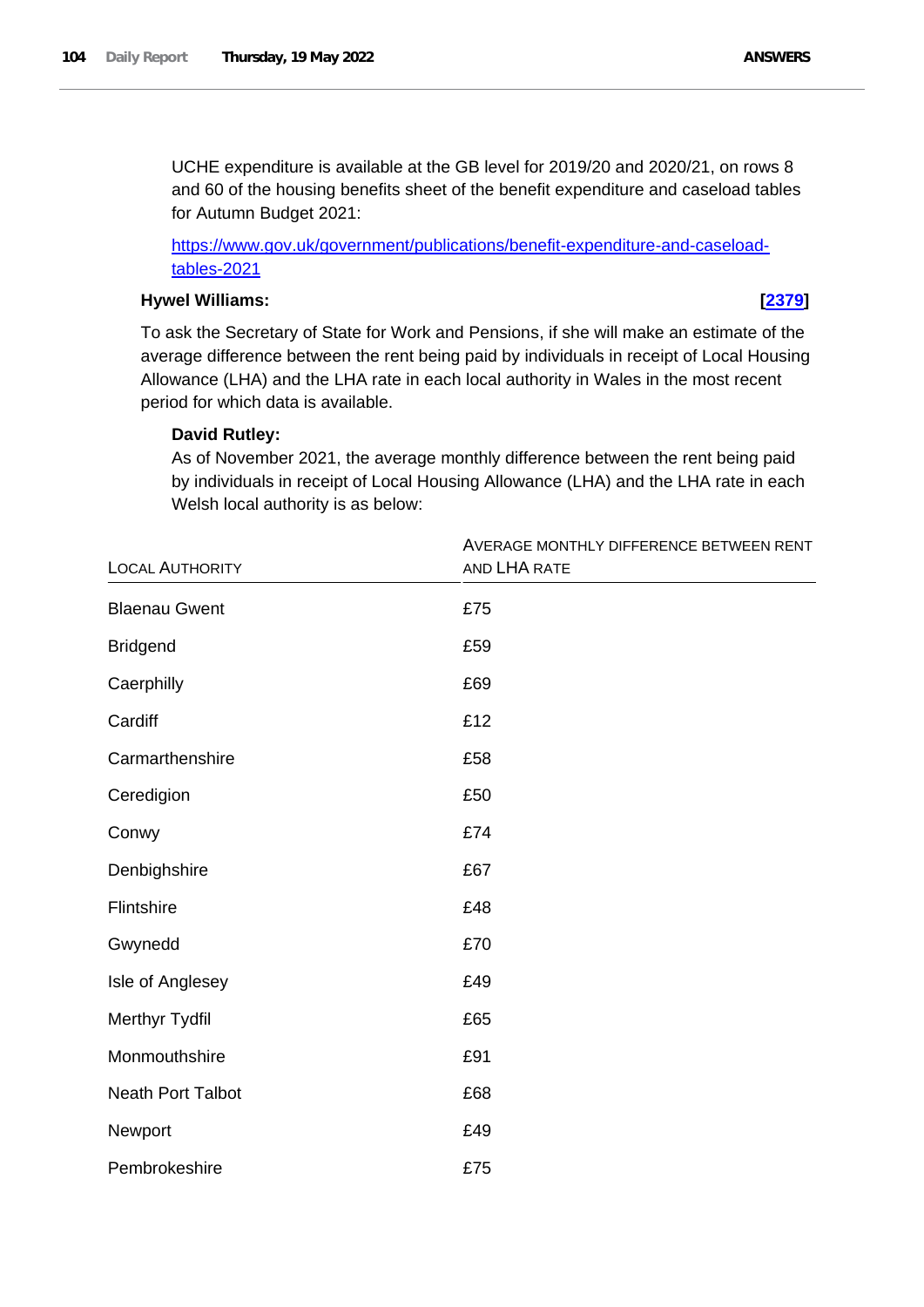| <b>LOCAL AUTHORITY</b> | AVERAGE MONTHLY DIFFERENCE BETWEEN RENT<br>AND LHA RATE |
|------------------------|---------------------------------------------------------|
| Powys                  | £81                                                     |
| Rhondda Cynon Taf      | £64                                                     |
| Swansea                | £30                                                     |
| Torfaen                | £59                                                     |
| Vale of Glamorgan      | £78                                                     |
| Wrexham                | £45                                                     |

Average difference figures include both households where the rent paid by individuals is lower than the LHA and households where the rent paid by individuals is higher than the LHA. Positive values relate to where monthly rent is higher than the monthly LHA rate on average in a local authority.

### ш **Universal Credit**

### **Darren Jones: [\[2620\]](http://www.parliament.uk/business/publications/written-questions-answers-statements/written-question/Commons/2022-05-16/2620)**

To ask the Secretary of State for Work and Pensions, for what reason there is a three month relevant period that claimants have to wait to receive their full entitlement when eligible for Universal Credit with limited capability for work and work-related activity.

### **Darren Jones: [\[2621\]](http://www.parliament.uk/business/publications/written-questions-answers-statements/written-question/Commons/2022-05-16/2621)**

To ask the Secretary of State for Work and Pensions, what assessment her Department has made of the impact of the three month relevant period on eligible universal credit claimants' financial wellbeing.

### **David Rutley:**

No assessment has been made.

Where a claimant is determined to have limited capability for work and work-related activity (LCWRA), an additional amount of Universal Credit may be awarded. However, before the additional amount is payable, the claimant must serve the 'relevant' period, a 3-month term used to establish that they have a long-term health condition. This replicates the 13-week assessment period applied to Employment and Support Allowance (ESA) claims. This period starts on the day the Department first receives medical evidence or a self-certificate from the claimant.

The reason that a 3 month period applies to most claimants is one of equity. It would not be fair to pay some claimants earlier than others because of circumstances beyond their control. There are exceptions for people who are terminally ill to ensure that they quickly receive the support they need as they have a short time to live or people who have previously claimed Universal Credit and have already served the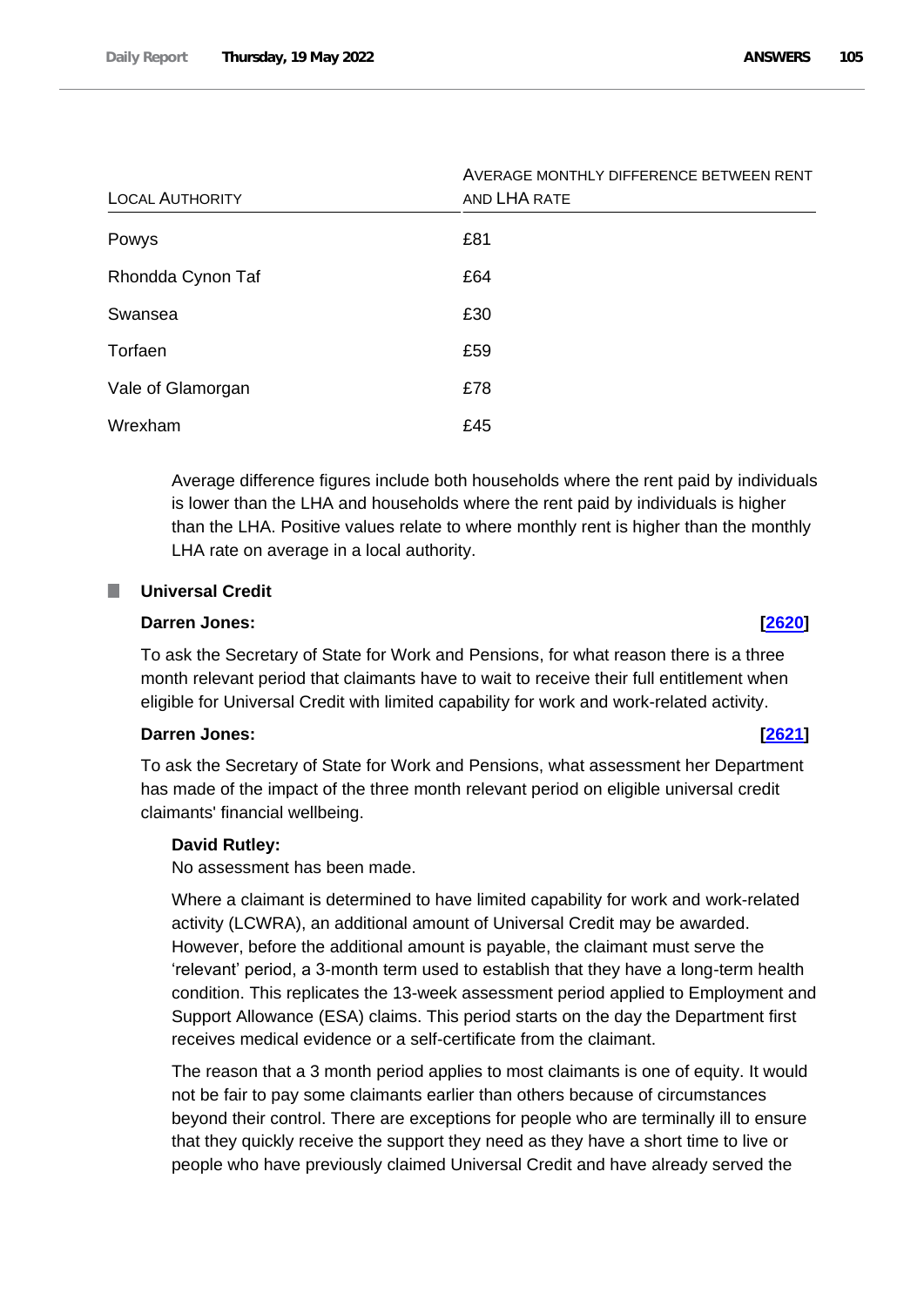relevant period and are returning to the benefit and whose circumstances meet certain specified criteria.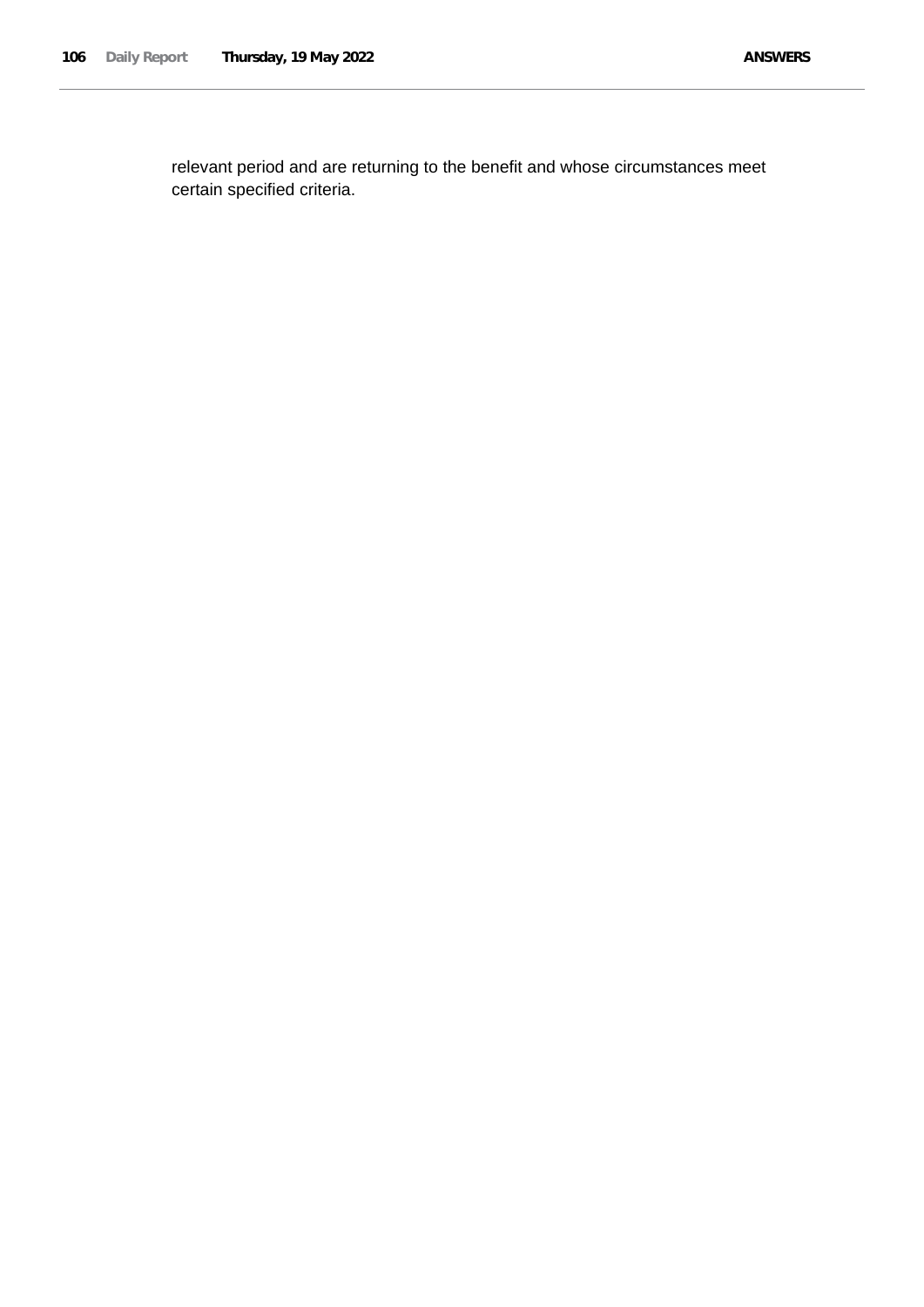# **WRITTEN STATEMENTS**

## **DEFENCE**

### **Ajax Update** ш

## **Minister for Defence Procurement (Jeremy Quin): [\[HCWS42\]](http://www.parliament.uk/business/publications/written-questions-answers-statements/written-statement/Commons/2022-05-19/HCWS42/)**

As part of my commitment to keep Parliament informed on the programme, I wish to provide a further update on the Ajax equipment project being delivered as part of the Armoured Cavalry Programme.

1. Programmatic Issues

Work continues on the noise and vibration issues.

The independent Millbrook trials have now concluded. The initial findings informed the consideration by the safety panel on the next step of conducting User Validation Trials.

The aim of the User Validation Trials is to help establish the effectiveness of the modifications to address the noise and vibration problems and thereby deliver a safe system of work under which we could conduct Reliability Growth Trials on the modified vehicles.

Following agreement by the Safety Panel, User Validation Trials by Army personnel resumed at the Armoured Trials Development Unit on 12 May, supported by the independent Millbrook trials team. Data was successfully collected during the trials for analysis. In particular, as a result of the trials, an issue has been raised on the effectiveness of the internal communications system which requires additional analysis.

The Safety Panel have set cautious parameters within which the user validation trials are to be conducted. This included the temporary use of Crewgard headsets to allow the modifications proposed by General Dynamics to be trialled. Hearing checks were conducted on all personnel before and after the trials took place. These checks identified hearing anomalies in some personnel (including personnel not involved in the trials who were part of the "control" sample). We intent to resume trials once these anomalies are understood.

User trials are required to allow Millbrook to continue to gather additional data to provide an independent assessment on the effectiveness of the modifications proposed by General Dynamics. We will then analyse the data, alongside feedback from the Army crews involved. This analysis will help define a safe system of work for the Reliability Growth trials on the modified vehicles.

These Reliability Growth Trials are planned to commence later this year. As with any armoured vehicle procurement, the aim of the Reliability Growth Trials is to test the vehicle more thoroughly over an extended period. This will identify any issues beyond noise and vibration that need to be addressed before we can be confident that the vehicle meets the Army's contractual requirements. Identifying and resolving a range of such issues is a normal part of the acquisition process for all military equipment.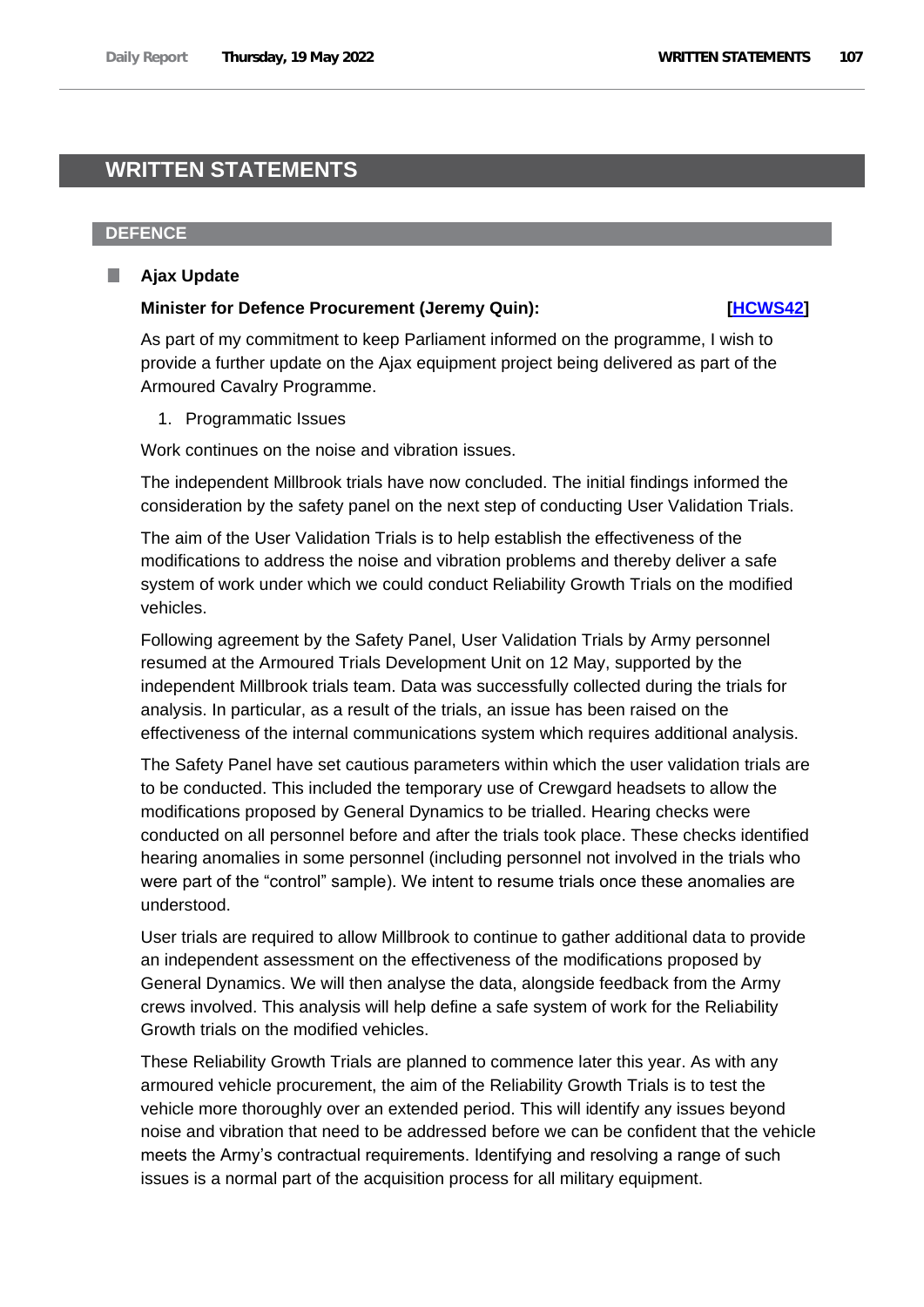Once we are satisfied that there are long-term solutions to the noise and vibration problems, we will need to agree with General Dynamics a realistic schedule to Initial Operating Capability and Full Operating Capability. We will not accept a vehicle that is not fit for purpose and we are continuing to take all steps necessary to secure our contractual and commercial rights under the contract with General Dynamics.

# 2. Update on Personnel

It remains the case that of the 310 people identified as working with Ajax, thirteen individuals have had long term restrictions on noise exposure recommended, potentially requiring a limitation in their military duties. The majority of these had pre-existing hearing issues prior to working on Ajax; some did not. A further five individuals remain under specialist outpatient care for hearing and other ENT issues. In addition, it remains the case that four individuals who worked on Ajax have been discharged on health grounds, in some cases for reasons wholly unrelated to hearing loss.

Assessments continue for both hand-transmitted and whole-body vibration. To date, fewer than five individuals have been identified with conditions which could be aggravated by vibration; these individuals have been recommended for a limitation in their military duties whilst they undergo further investigation and treatment. It is not possible to determine clinically whether Ajax exposure has caused or aggravated the clinical conditions of any of these individuals. I am withholding a more precise breakdown because, given the small number of service personnel involved, individuals could be identified resulting in a potential breach in medical confidentiality.

# 3. The Sheldon Review

Following Parliamentary clearance of the associated contingent liability, I am pleased to announce that we have now formally appointed Clive Sheldon QC. The review will have full access to all relevant MOD papers and personnel. I encourage all those who wish to provide evidence or other input to the review to contact the independent review team at [Ajax-Review@mod.gov.uk.](mailto:Ajax-Review@mod.gov.uk)Copies of the Terms of Reference of the Review are available in the Library of the House. I will update Parliament in due course on the likely duration of the Review once Mr Sheldon has had the opportunity to consider the issue in detail.

# 4. Conclusion

The focus for the MOD and General Dynamics remains on developing and delivering long-term solutions for noise and vibration and vehicles that comply with General Dynamics contractual obligations. We want Ajax to succeed and to deliver what the British Army requires. We have a robust firm price contract for the delivery of 589 vehicles at a cost of £5.5 billion. We will not accept a vehicle that is not fit for purpose.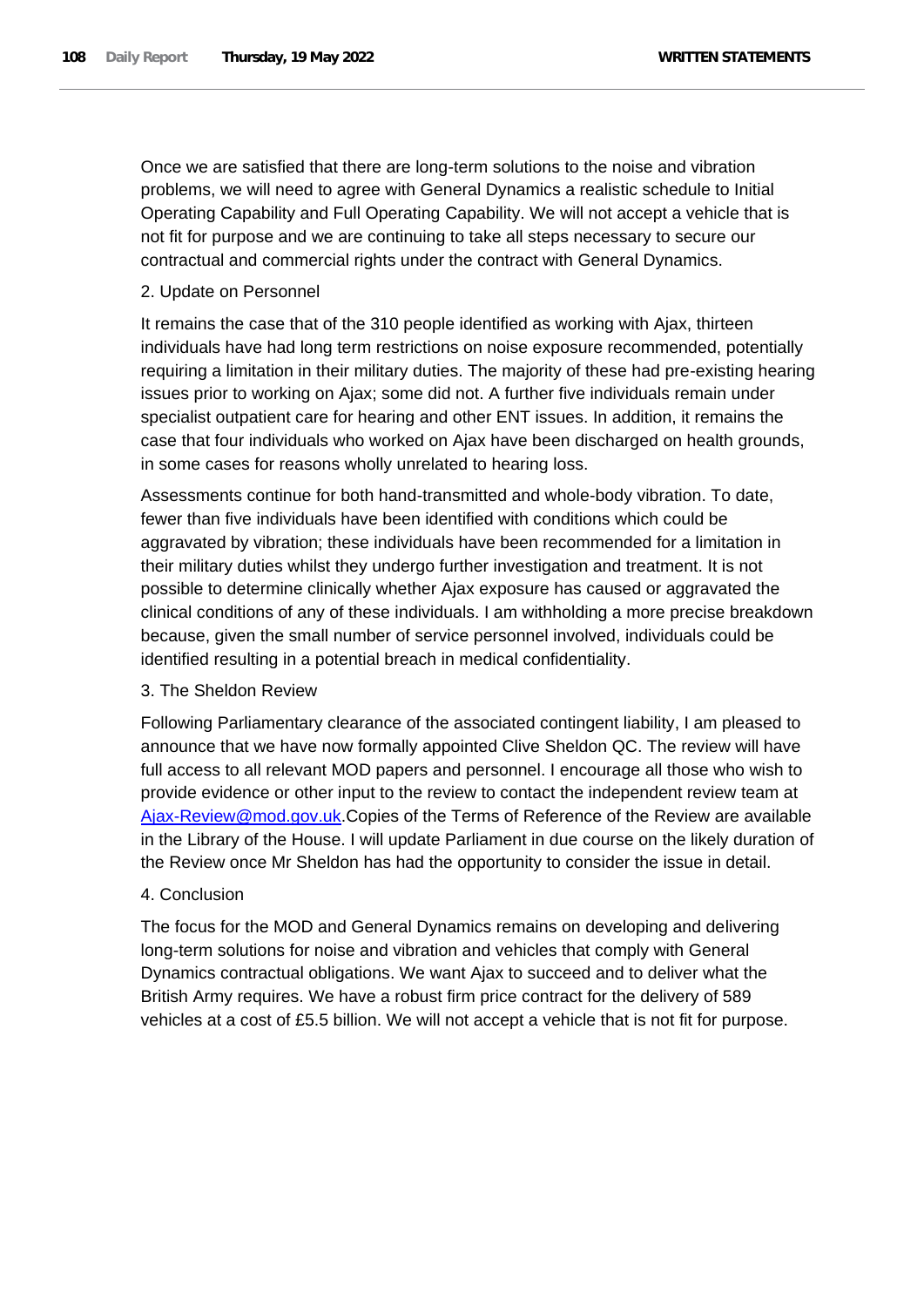# **FOREIGN, COMMONWEALTH AND DEVELOPMENT OFFICE**

#### **Commonwealth Chair-In-Office Report Addendum 2020-2022**

#### **Minister for Africa, Latin America and the Caribbean (Vicky Ford): [\[HCWS37\]](http://www.parliament.uk/business/publications/written-questions-answers-statements/written-statement/Commons/2022-05-19/HCWS37/)**

My noble Friend the Minister for South and Central Asia, North Africa, United Nations and the Commonwealth (Lord Ahmad of Wimbledon), has made the following Written Ministerial Statement:

The UK has been Commonwealth Chair in Office (CiO) since hosting the 25  $<sup>th</sup>$ </sup> Commonwealth Heads of Government Meeting (CHOGM) in April 2018, during which Heads committed to a range of ambitious actions to build a fairer, prosperous, more sustainable and more secure Commonwealth. In September 2020, we published a comprehensive report detailing our work with Commonwealth member states and partners to deliver against the 2018 Commonwealth summit commitments, entitled *UK Commonwealth Chair-In-Office Report 2018-20* : this document was deposited in the Libraries of both Houses.

CHOGM is normally convened every two years and the 26<sup>th</sup> CHOGM was due to be held in Kigali, Rwanda, in June 2020. Due to the pandemic, it has been postponed twice and the UK's tenure as CiO subsequently extended. Having now served four years as CiO, the UK will pass on the baton to Rwanda as CHOGM host this June. Given these developments, I am pleased today to give notice to the House that a further short report entitled *UK Commonwealth Chair-in-Office Report Addendum 2020-2022* has been deposited in the Libraries of the House.

The report sets out the UK's continued delivery and achievements against Heads' commitments under the CHOGM18 themes. It highlights specific action taken on health security given the critical need to adapt and respond to the pandemic, which included the UK supporting the delivery of over 1.4 billion vaccine doses to 52 Commonwealth countries.

The UK has prioritised the strengthening and renewal of the Commonwealth and remains the largest single donor to the Commonwealth intergovernmental organisations and their programmes. It has worked to boost the voice of the Commonwealth on the world stage: in October 2020, the first Commonwealth statement in the UN Human Rights Council was delivered on behalf of all member states by the UK's International Ambassador for Human Rights, Rita French.

As Chair-in-Office, the UK has aimed to build a fairer Commonwealth for all its citizens, highlighting member states' collective commitment to the shared values of human rights and the rule of law, as enshrined in the Commonwealth Charter. Through the UK's continued funding of dedicated Human Rights Advisers at the Commonwealth Small States Office (CSSO), we have helped to strengthen the capacity of small and developing Commonwealth member countries to participate more actively across a range of human rights fora.

The Commonwealth has an important role to play in supporting global growth, creating employment, and reaffirming commitment to a rules-based, free, open and fair multilateral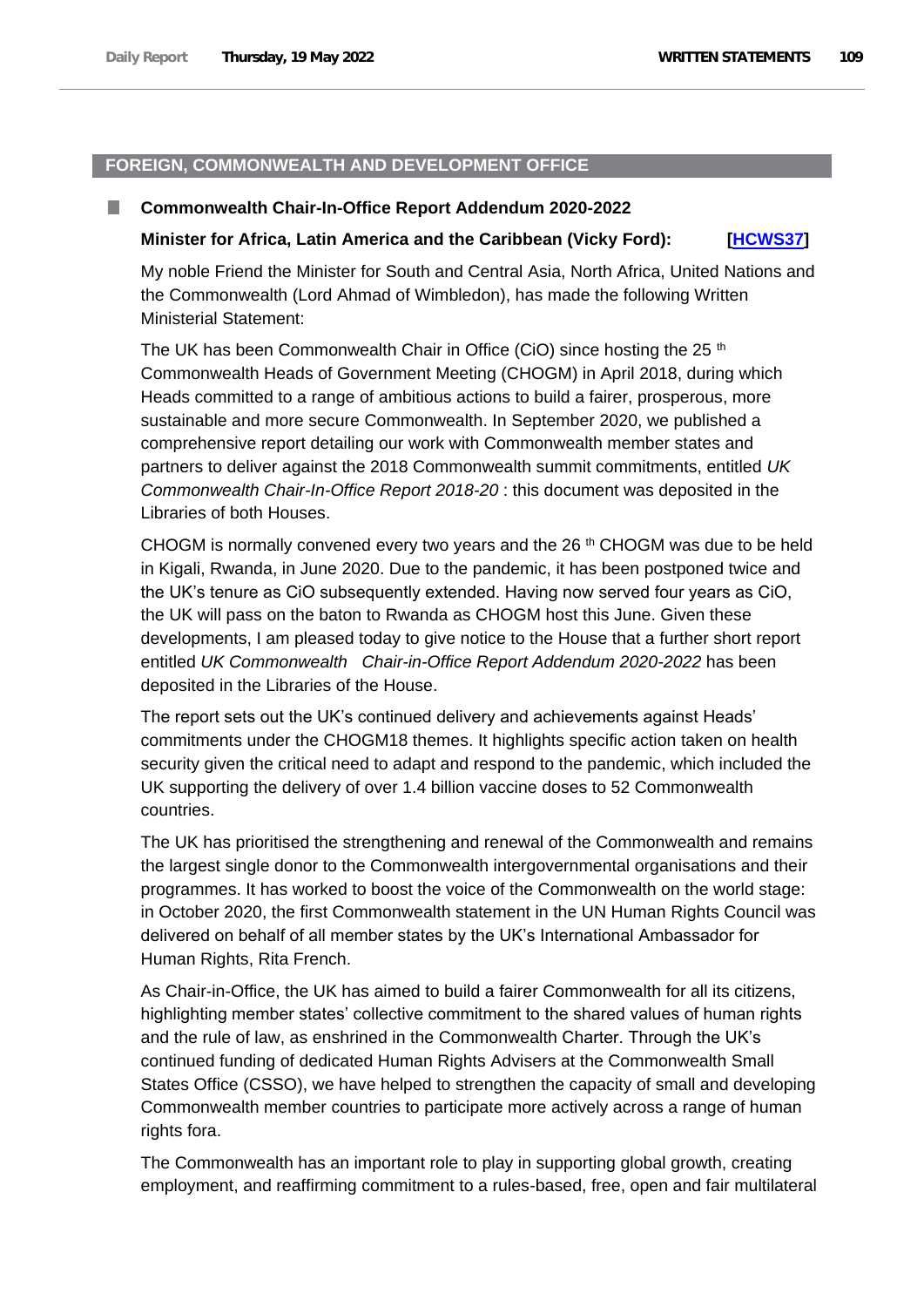trading system. In this regard, the UK has been an unwavering advocate for intra-Commonwealth trade and has worked to remove trade barriers and deepen economic partnerships. For example, the UK-funded She Trades Commonwealth programme has helped over 3,500 women-owned businesses become more competitive and generate over £32 million in sales.

At CHOGM18, Heads recognised the unprecedented impacts of climate change across the world, and launched the Commonwealth Blue Charter to respond to the existential threat posed by the deteriorating health of the ocean. The UK has been a consistent champion of the Blue Charter over the last four years and co-funded the Commonwealth Climate Finance Access Hub (CFAH), which has mobilised over US\$38 million to support some of the most climatically vulnerable Commonwealth countries.

Heads pledged to build a more secure future for all citizens at CHOGM18. Backed by over £15 million of programme funding, the UK has worked with all Commonwealth countries to strengthen their cyber security in support of an open, democratic, peaceful and secure cyber space.

The UK looks forward to the gathering of the Commonwealth family in June, falling in between the celebrations of Her Majesty's Platinum Jubilee and the Birmingham Commonwealth Games. We remain steadfastly committed to our partnership with this unique association of 54 equal and independent member states, which continues to deliver robust benefits to Commonwealth citizens across the globe.

#### **Attachments:**

1. Addendum Report 2020-2022 [FCDO0106 Commonwealth Chair in Office Addendum 2020-2022.pdf]

# **HEALTH AND SOCIAL CARE**

#### **Health Update** .

# **Parliamentary Under Secretary of State (Minister for Patient Safety and Primary Care) (Maria Caulfield): [\[HCWS41\]](http://www.parliament.uk/business/publications/written-questions-answers-statements/written-statement/Commons/2022-05-19/HCWS41/)**

Following earlier statements by Department of Health and Social Care Ministers, I would like to inform the House that the Independent Inquiry into the issues raised by the David Fuller case has today published a progress update on its work to date. This can be found at:<https://fuller.independent-inquiry.uk/announcements/>

The progress update sets out the transition from a local, independent investigation initiated by the Maidstone and Tunbridge Wells NHS Trust to the current Independent Inquiry that the Secretary of State for Health and Social Care announced in November of last year. It describes how the work already undertaken as part of the independent investigation is feeding into the inquiry; as well as the important common themes that emerged from families / other interested parties which gave rise to amendments to the inquiry's Terms of Reference. The Independent Inquiry published its final Terms of Reference on 23 February 2022.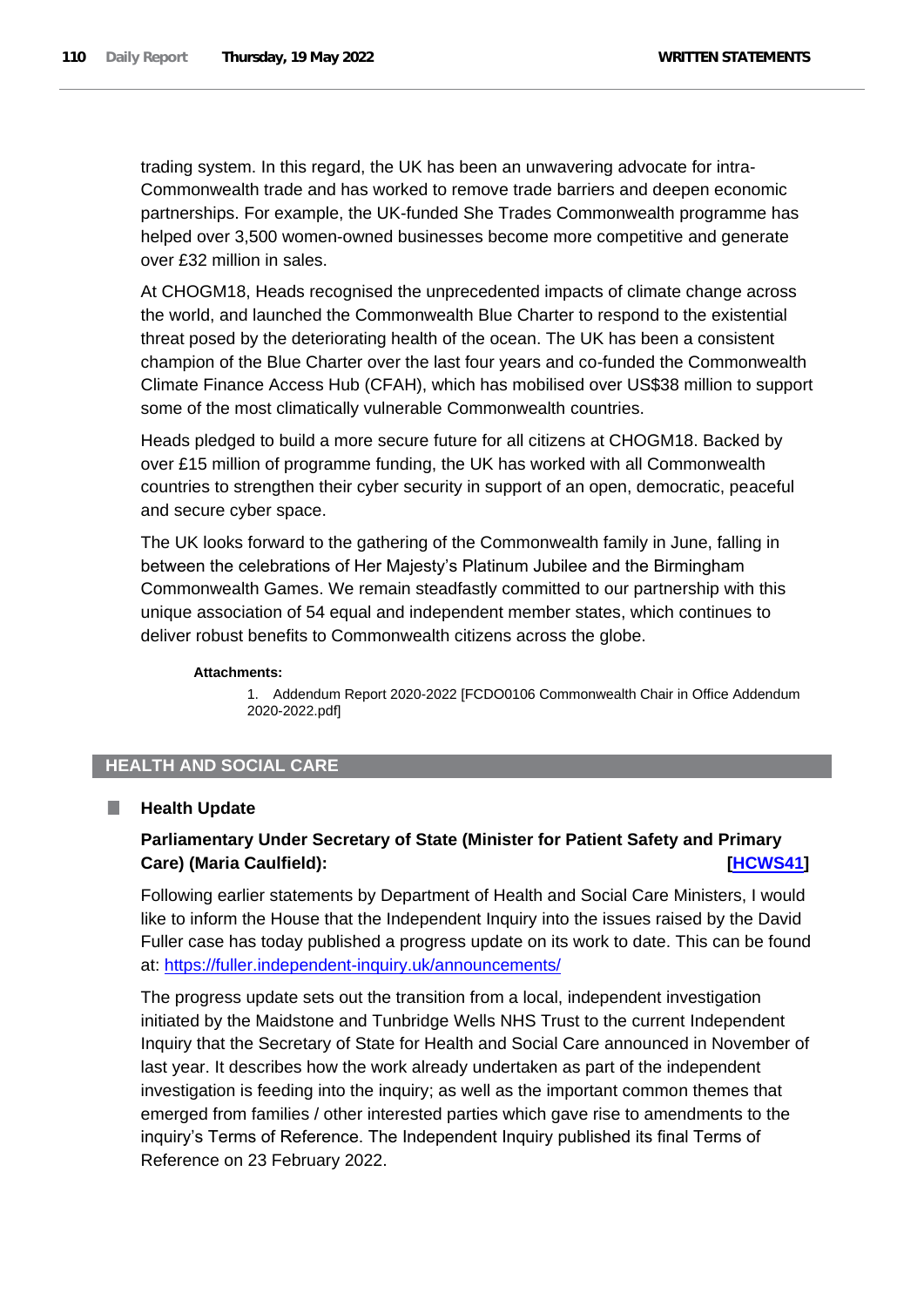Although the local investigation was constrained from taking evidence while the criminal prosecution of David Fuller was underway, Sir Jonathan Michael does set out some urgent, high-level themes and areas of concern arising from the investigation at the time in his progress update:

- Responsibilities between NHS Trusts and contractors / subcontractors.
- Security and access.
- Policies and procedures versus practice.
- Oversight of regulated activities.
- Management of areas and services not covered by regulation.

These themes had been shared with the Trust in August 2021 and subsequently with NHS England and NHS Improvement. The Trust has been putting its own steps in place regarding its mortuary practices ahead of the substantive, initial report of the Inquiry. NHS England and NHS Improvement has continued to work with Trusts to provide assurances against current guidance from the Human Tissue Authority (HTA), and on the additional measures that have been taken to improve the effectiveness of security in place for all their mortuaries and post-mortem activities.

The progress update makes clear that the first phase of the Independent Inquiry is firmly underway and describes the rapid progress that it has so far achieved. Also, from the inquiry's engagement with witnesses so far, it has experienced a high degree of cooperation and expects this to continue. Both are testament to the hard work of Sir Jonathan and his team.

The progress update also sets out the next steps, including a revised timing for the initial report on matters relating to Maidstone and Tunbridge Wells NHS Trust. Due to the volume of evidence that is emerging, the initial report will now be available later this year. This will be followed by a final report next year, looking at the broader national picture and the wider lessons for the NHS and for other settings. Whilst there is real urgency in understanding how Fuller was able to carry out his shocking and unlawful actions, and why these went unnoticed, the Inquiry must be allowed the time it needs to fully consider all of the relevant evidence and assemble its findings. The Inquiry continues to liaise with Kent Police to ensure that if it identifies possible criminal conduct, this is referred swiftly for further investigation, in line with its Terms of Reference.

The HTA was asked by the Secretary of State to provide advice on its regulatory framework following the conclusion of the murder trial of David Fuller and the public revelation of his sexual offending against bodies in a hospital mortuary at Maidstone and Tunbridge Wells NHS Trust.

The HTA advice, received in December 2021, along with a short progress update, has been published today. Both can be found at [https://www.hta.gov.uk/news/december-](https://eur03.safelinks.protection.outlook.com/?url=https%3A%2F%2Fwww.hta.gov.uk%2Fnews%2Fdecember-2021-advice-published&data=05%7C01%7Cjacky.cooper%40dhsc.gov.uk%7Cdfc5f984ab6e4a84eec808da34e95e89%7C61278c3091a84c318c1fef4de8973a1c%7C1%7C0%7C637880474164553263%7CUnknown%7CTWFpbGZsb3d8eyJWIjoiMC4wLjAwMDAiLCJQIjoiV2luMzIiLCJBTiI6Ik1haWwiLCJXVCI6Mn0%3D%7C3000%7C%7C%7C&sdata=dUnxoxtAaEWLf%2BCGX3V1Sj8z9gF2VKcQLpsa%2FtcHHP0%3D&reserved=0)[2021-advice-published](https://eur03.safelinks.protection.outlook.com/?url=https%3A%2F%2Fwww.hta.gov.uk%2Fnews%2Fdecember-2021-advice-published&data=05%7C01%7Cjacky.cooper%40dhsc.gov.uk%7Cdfc5f984ab6e4a84eec808da34e95e89%7C61278c3091a84c318c1fef4de8973a1c%7C1%7C0%7C637880474164553263%7CUnknown%7CTWFpbGZsb3d8eyJWIjoiMC4wLjAwMDAiLCJQIjoiV2luMzIiLCJBTiI6Ik1haWwiLCJXVCI6Mn0%3D%7C3000%7C%7C%7C&sdata=dUnxoxtAaEWLf%2BCGX3V1Sj8z9gF2VKcQLpsa%2FtcHHP0%3D&reserved=0)

The HTA has focused on three areas since December 2021; preparation for the Inquiry, working with stakeholders on licensed mortuary security, and starting the revision of HTA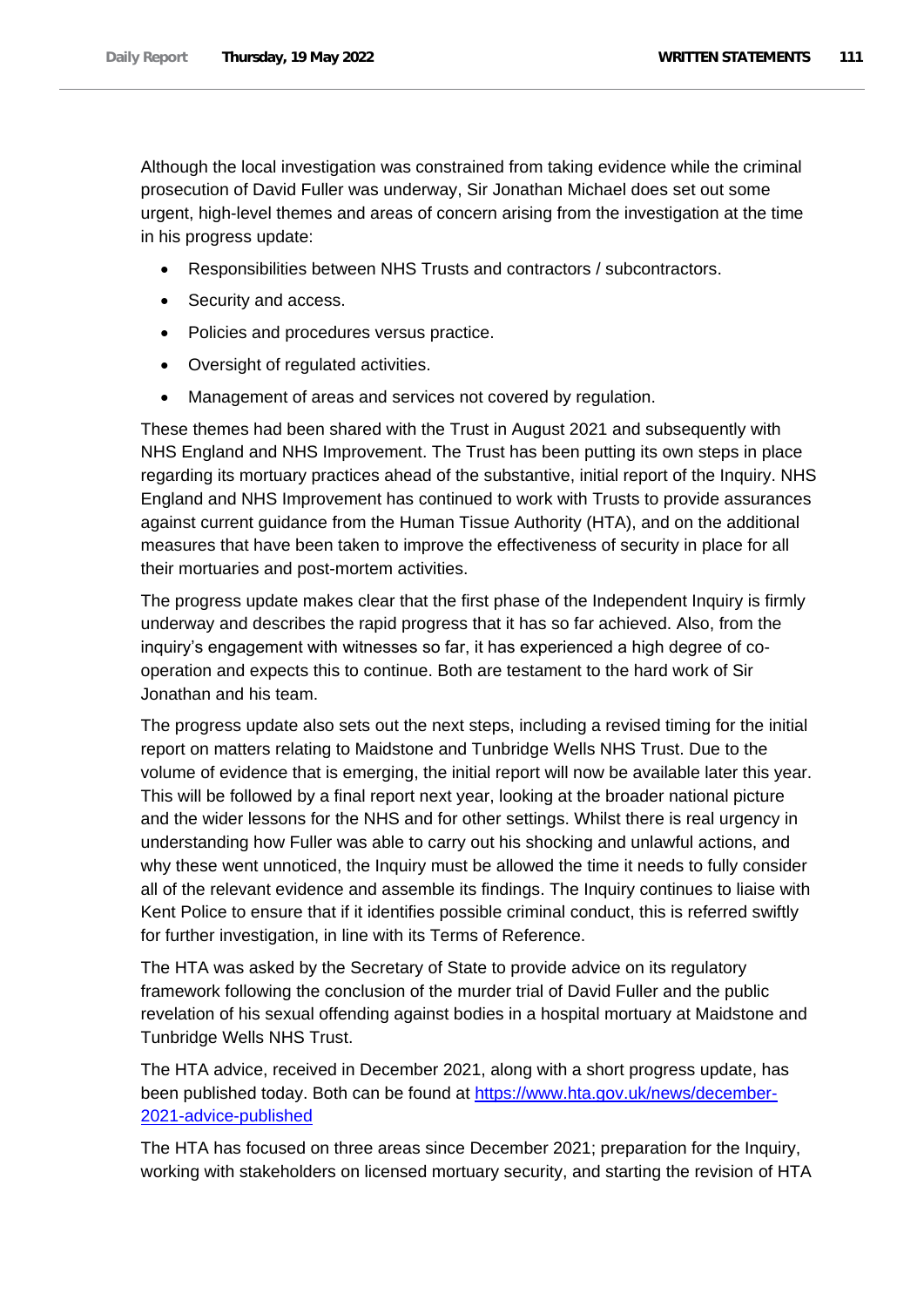guidance for licensed mortuaries in the post-mortem sector, with implementation planned later this year.

Further details will be available on GOV.UK via the following link which will 'go live' from noon today.

[https://www.gov.uk/government/news/the-fuller-inquiry-update-to-the-secretary-of-state-](https://eur03.safelinks.protection.outlook.com/?url=https%3A%2F%2Fwww.gov.uk%2Fgovernment%2Fnews%2Fthe-fuller-inquiry-update-to-the-secretary-of-state-19-may-2022&data=05%7C01%7Cmarcia.white%40dhsc.gov.uk%7C4923cb9cd38e4bca667c08da38dcaced%7C61278c3091a84c318c1fef4de8973a1c%7C1%7C0%7C637884817817203377%7CUnknown%7CTWFpbGZsb3d8eyJWIjoiMC4wLjAwMDAiLCJQIjoiV2luMzIiLCJBTiI6Ik1haWwiLCJXVCI6Mn0%3D%7C3000%7C%7C%7C&sdata=MAFXstlDcNTPm4FjBcMNnKnbe51UnpJLVktw%2FFWy0ms%3D&reserved=0)[19-may-2022](https://eur03.safelinks.protection.outlook.com/?url=https%3A%2F%2Fwww.gov.uk%2Fgovernment%2Fnews%2Fthe-fuller-inquiry-update-to-the-secretary-of-state-19-may-2022&data=05%7C01%7Cmarcia.white%40dhsc.gov.uk%7C4923cb9cd38e4bca667c08da38dcaced%7C61278c3091a84c318c1fef4de8973a1c%7C1%7C0%7C637884817817203377%7CUnknown%7CTWFpbGZsb3d8eyJWIjoiMC4wLjAwMDAiLCJQIjoiV2luMzIiLCJBTiI6Ik1haWwiLCJXVCI6Mn0%3D%7C3000%7C%7C%7C&sdata=MAFXstlDcNTPm4FjBcMNnKnbe51UnpJLVktw%2FFWy0ms%3D&reserved=0)

# **JUSTICE**

# **Government response to consultation on modernising lasting powers of attorney**

# **The Parliamentary Under-Secretary of State for Justice (Tom Pursglove): [\[HCWS40\]](http://www.parliament.uk/business/publications/written-questions-answers-statements/written-statement/Commons/2022-05-19/HCWS40/)**

Today I am launching the government response to the consultation on modernising lasting powers of attorney.

A lasting power of attorney (LPA) is a legal agreement that helps people plan for their future. It lets someone (the 'donor') choose people they trust ('attorneys') to support them and make decisions for them if they lose the mental capacity to make their own decisions in the future.

The LPA was introduced by the Mental Capacity Act 2005 (MCA) in 2007 to improve safeguards from the old enduring power of attorney. The MCA also created the Office of the Public Guardian (OPG), an executive agency of the Ministry of Justice. OPG is responsible for registering LPAs so they can be used and investigating concerns about an attorney's use of the LPA.

LPAs are reliant on an out-dated paper system, which increasingly doesn't meet the needs of society. In our day to day lives we expect more and more services to be available digitally, more so with the effects of the Covid-19 pandemic which has changed the way many people think and act. Modernisation provides us with the opportunity to improve safeguards against fraud, abuse and undue pressure by using technological advancements to strengthen the overall security of the LPA service.

The introduction of a digital channel is necessary to find the right balance between increasing protection against abuse and ease of use for people legitimately creating LPAs. Automation of OPG's processes will allow the OPG to carry out identification checks to protect against fraud. Reducing the resources needed for administrative tasks could allow an increase in those involved in supporting donors and investigating abuse.

It was for this reason that the MOJ launched its consultation last summer; to increase safeguards, improve access and achieve sustainability for the OPG. The consultation closed on 13 October 2021 and received 313 responses. It has allowed us to identify some of the key changes needed to address the aims of modernising LPAs which are covered in more detail in the government response published today. While it is clear to me that digitisation is needed, it is important that a paper channel will remain to ensure access for all.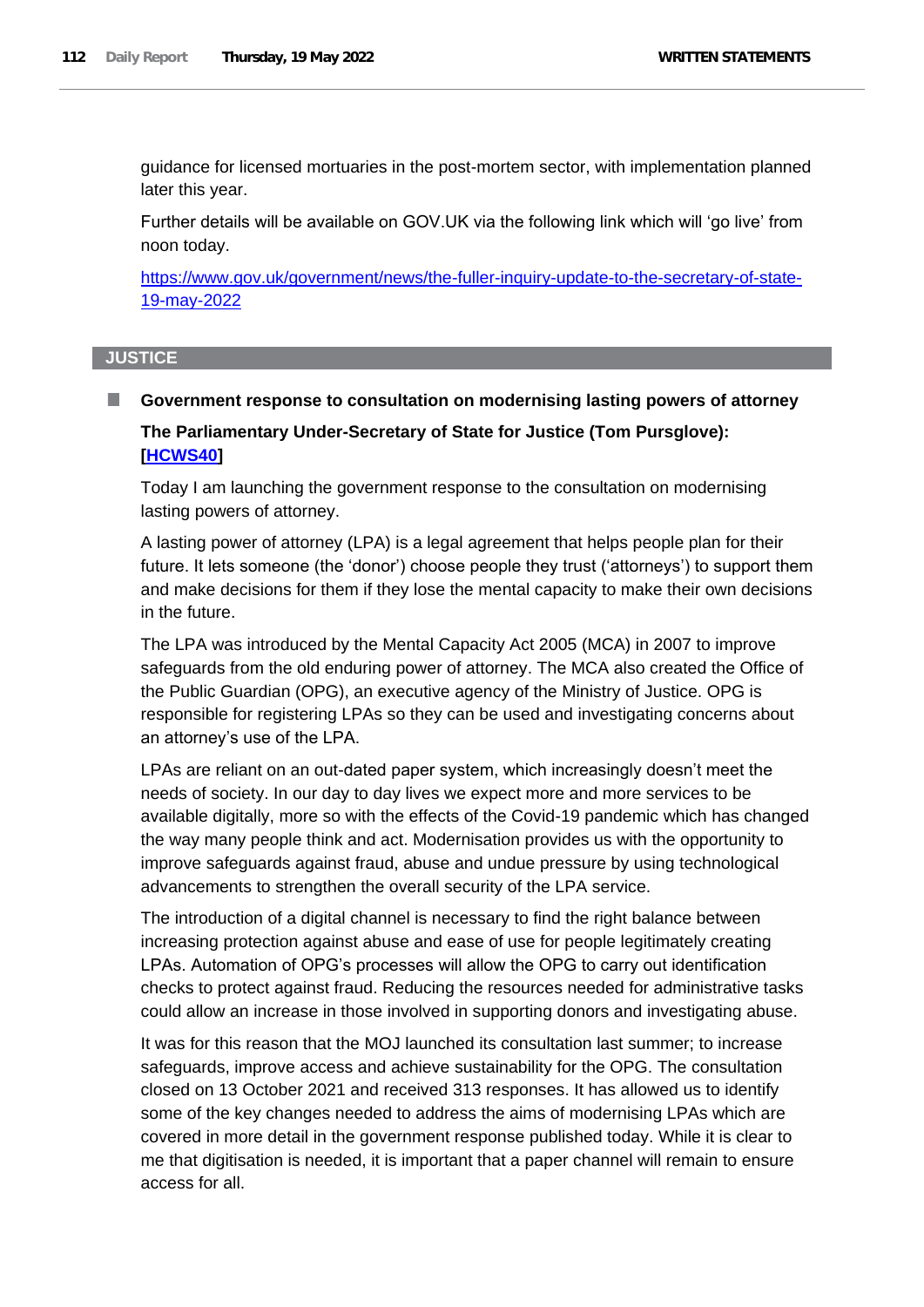Publication of the government response is a significant step forward on the journey to reform the LPA service for the public. Today, I therefore lay in parliament this command paper that sets out the views of the stakeholders that engaged in our consultation and how the government proposes to move forward to implement changes to the LPA service. These changes will make the service safer, easier to access and more efficient to administer.

### **NORTHERN IRELAND**

#### **Northern Ireland Update**

# **Secretary of State for Northern Ireland (Brandon Lewis): [HCWS39]**

Section 9 of the Northern Ireland (Executive Formation) Act 2019, places me under a legal duty to ensure that women and girls in Northern Ireland can access abortion services. I am determined to ensure that women and girls in Northern Ireland can access abortion services in the same way as those living in the rest of the United Kingdom.

On 22 July 2021, I gave a direction to the Northern Ireland Department of Health, and to the Health and Social Care Board, to commission and make abortion services available by 31 March 2022. The Department of Health has not met that deadline, and it is now clear that no progress will be made towards the provision of these services.

It has always been my preference that, as a devolved matter, the Department of Health delivers these services. However, with over two years having passed since the Abortion (Northern Ireland) Regulations 2020 established a framework, women and girls are still unable to access high-quality abortion and post-abortion care in Northern Ireland. This is entirely unacceptable.

Today, I am therefore laying regulations that:

- remove the need for Executive Committee approval before services can be commissioned and funded by the Department of Health. The Regulations will do this by providing that directions under the Abortion (Northern Ireland) Regulations 2021, which require action to be taken to implement the recommendations of the Committee on the Elimination of all forms of Discrimination Against Women (CEDAW Report), must be complied with irrespective of whether the matter has been discussed or agreed by the Executive Committee; and
- confer on a Secretary of State the power to do anything that a Northern Ireland Minister or department could do for the purpose of ensuring that the recommendations in paragraphs 85 and 86 of the CEDAW report are implemented. For the purpose of determining what a Northern Ireland Minister or department could do, any need for Executive Committee approval will be disregarded. Whilst the regulations will also provide a Secretary of State with the power to provide financial assistance for the same purpose, as a devolved matter it remains the responsibility of the Northern Ireland Executive to fund abortion services in Northern Ireland.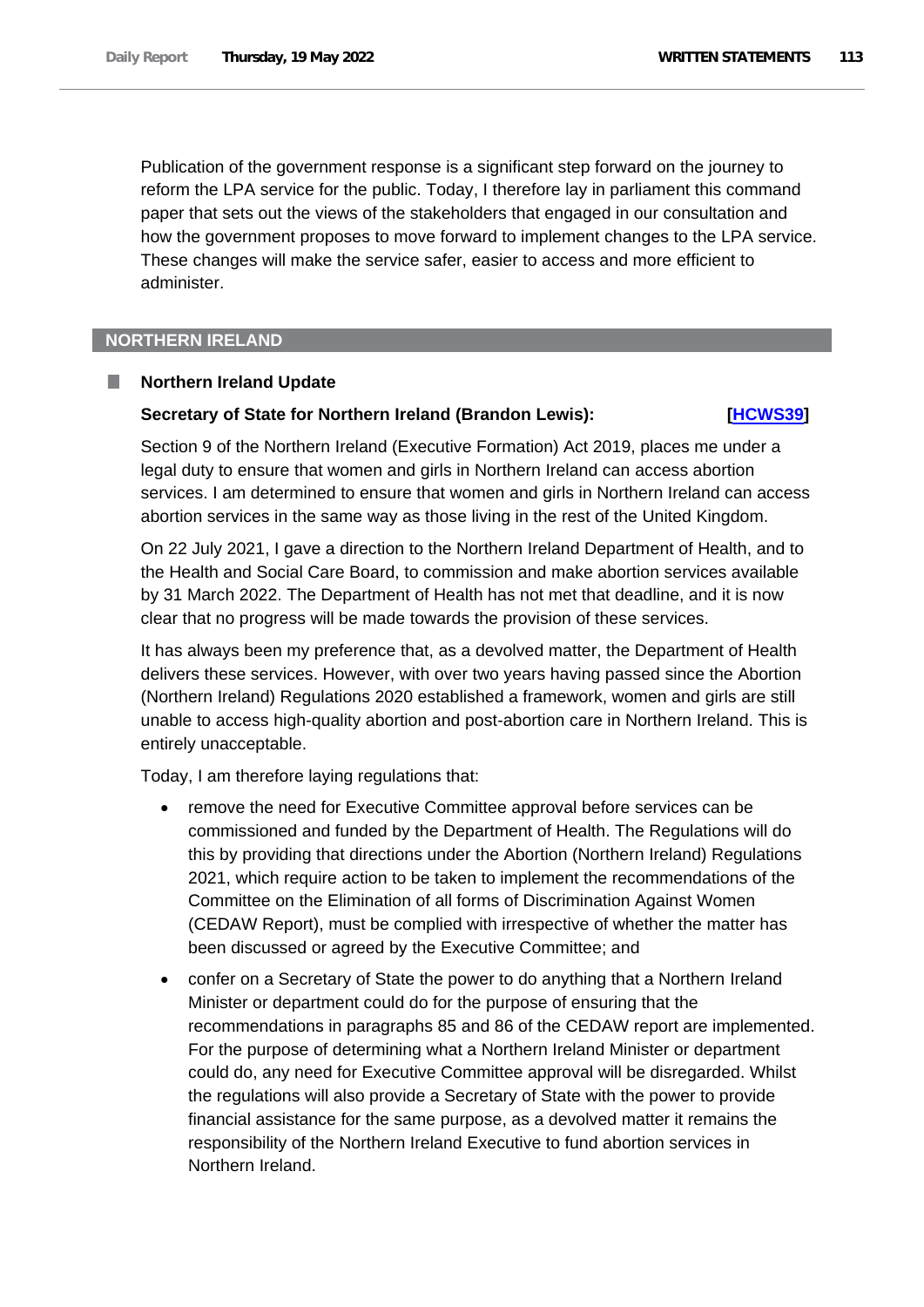This means that the Department of Health will have no further barriers to commission and fund services. I am steadfast in my belief that the Department of Health should drive forward the commissioning of abortion services without further delay in Northern Ireland.

If the Department of Health does not commission and fund abortion services as directed, I will intervene further. To ensure I have all the information required in those circumstances, a small team that I am establishing in the Northern Ireland Office will work alongside the Department of Health and take this forward.

# **WORK AND PENSIONS**

# **Fighting Fraud in the Welfare System**

# **Parliamentary Under Secretary of State for Welfare Delivery (David Rutley): [\[HCWS38\]](http://www.parliament.uk/business/publications/written-questions-answers-statements/written-statement/Commons/2022-05-19/HCWS38/)**

Fraud is an ever-present challenge in both the private and public sector.

Fraud committed against the welfare system – whether by individuals or criminal gangs – is not a victimless crime. It is felt throughout society, upon the services people rely on and by honest, hard-working taxpayers who expect to see public money spent on the purpose for which it was intended, rather than going into the hands of fraudsters.

Our fundamental approach has always been to prevent fraud from entering the system in the first place, to detect and root out fraud when it does, and to deter would-be fraudsters through a robust penalty system, including recovering the debt owed. These principles were bringing fraud down before the pandemic.

During the early months of the pandemic, we took a decision to implement temporary easements to ensure we could prioritise payments to those who needed help during a difficult time. It is regrettable that some unscrupulous people sought to exploit these extraordinary circumstances for their own illegitimate gain.

Later today, I will publish a paper on Fighting Fraud in the Welfare System which sets out our plan to address the challenge of fraud, to stay ahead of evolving threats, and to reduce the levels of fraud and error in the welfare system.

This plan sets out how we are investing £613m over the next three years in our frontline counter-fraud professionals and in enhanced data analytics. This funds 1,400 more staff in our counter-fraud teams, a new 2,000-strong team dedicated to reviewing existing Universal Credit claims and an enhanced data analytics package to develop new ways to prevent and detect fraud. We estimate this will stop £2.1bn of loss in fraud and error over the next three years.

When parliamentary time allows, we will bring forward new powers to investigate potential fraud and punish fraudsters. We will:

• Bring the department in line with counter-fraud functions elsewhere in government, by creating powers to enable our officers to undertake arrests, and to search and seize evidence.